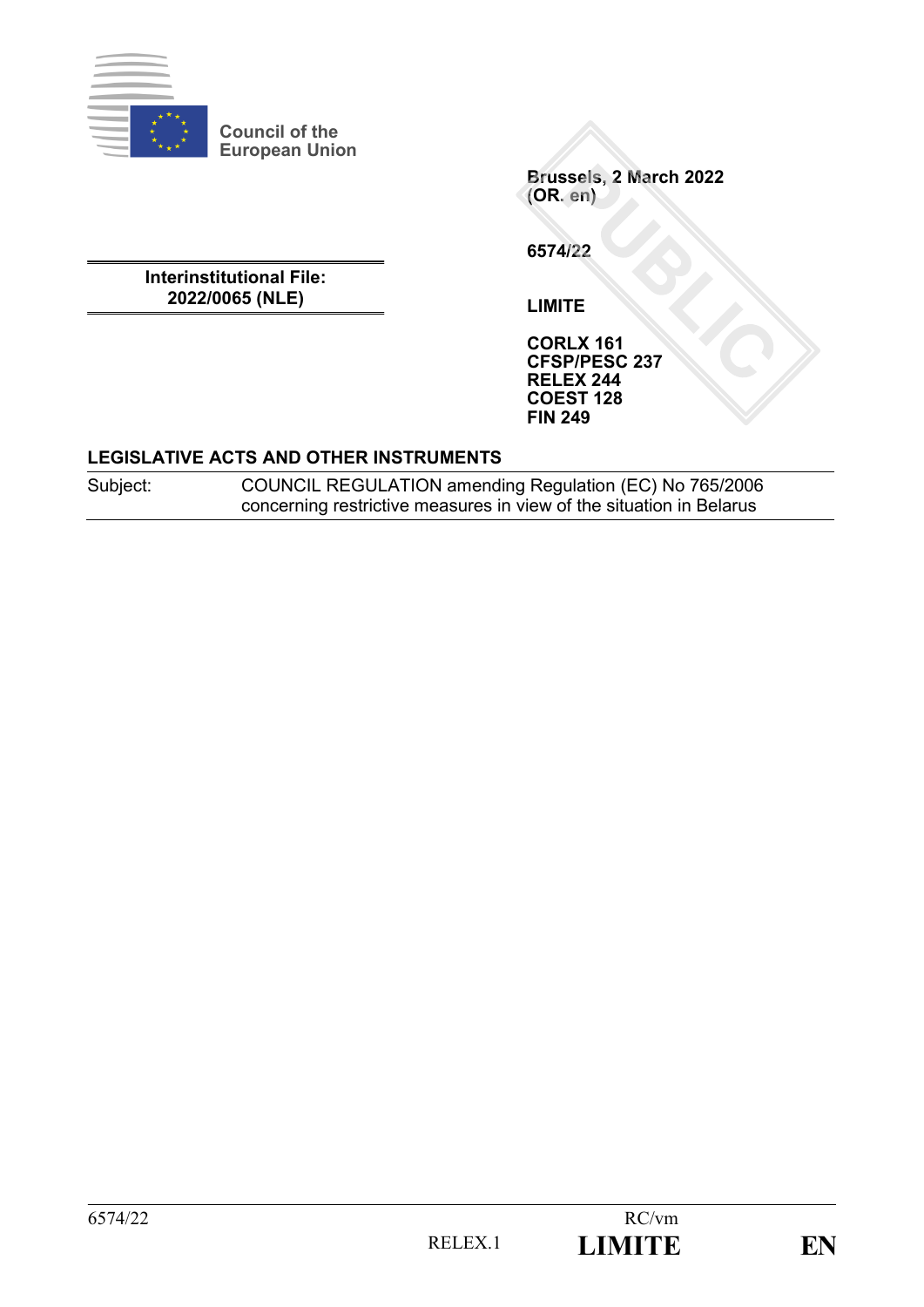#### **COUNCIL REGULATION (EU) 2022/…**

**of …**

# **amending Regulation (EC) No 765/2006 concerning restrictive measures in view of the situation in Belarus**

#### THE COUNCIL OF THE EUROPEAN UNION,

Having regard to the Treaty on the Functioning of the European Union, and in particular Article 215 thereof,

Having regard to Council Decision 2012/642/CFSP of 15 October 2012 concerning restrictive measures in view of the situation in Belarus**<sup>1</sup>** ,

Having regard to the joint proposal from the High Representative of the Union for Foreign Affairs and Security Policy and the European Commission,

1

**<sup>1</sup>** OJ L 285, 17.10.2012, p. 1.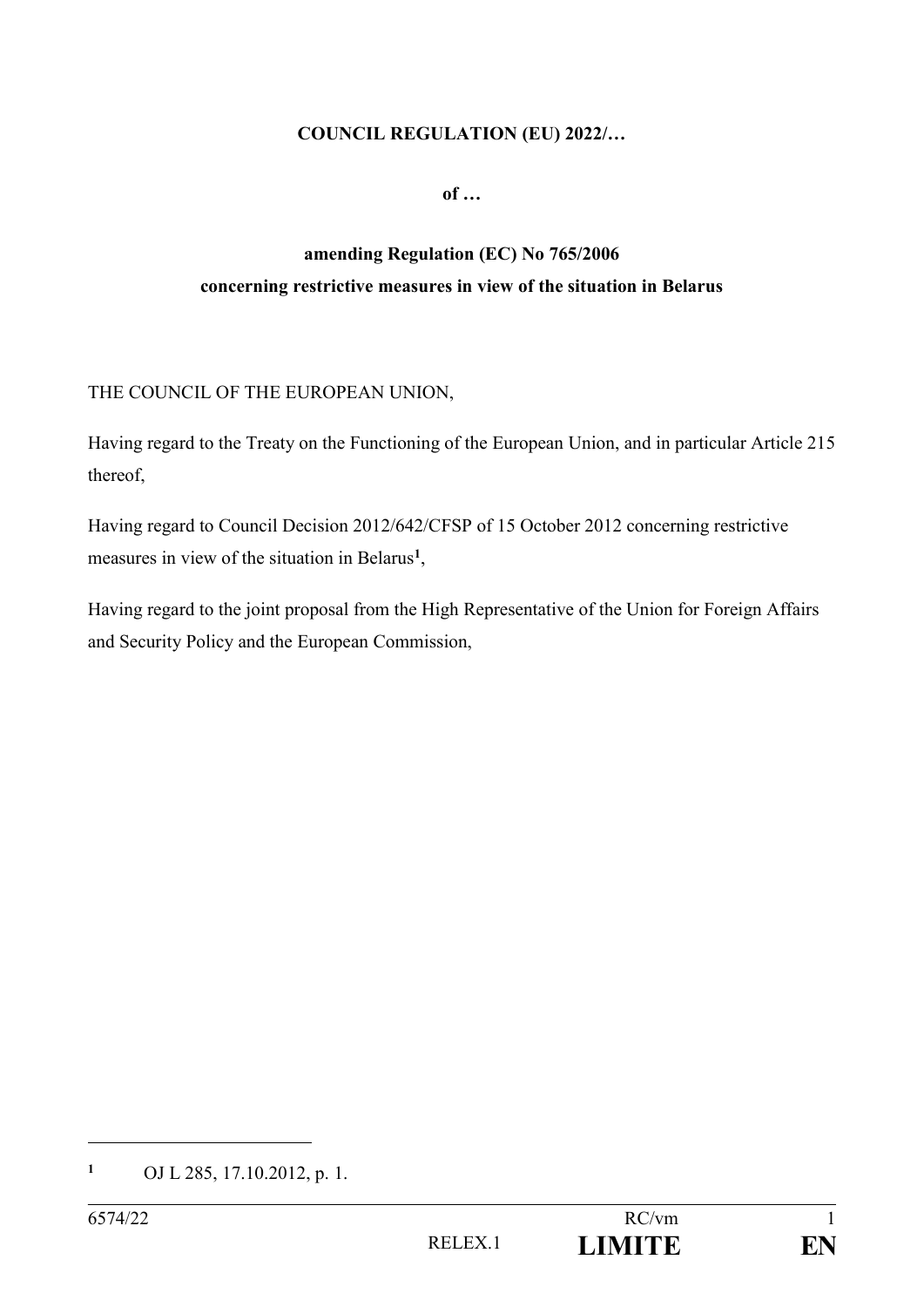#### Whereas:

- (1) Council Regulation (EC) No 765/2006**<sup>1</sup>** provides, in particular, for the freezing of funds and economic resources of, and prohibits making funds or economic resources available to, persons, entities or bodies responsible for serious violations of human rights or the repression of civil society and democratic opposition, or whose activities otherwise seriously undermine democracy or the rule of law in Belarus or who benefit from or support the Lukashenka regime, or persons, entities or bodies that are organising or contributing to activities by the Lukashenka regime that facilitate the illegal crossing of the external borders of the Union or the transfer of prohibited goods and the illegal transfer of restricted goods, including hazardous goods, into the territory of a Member State.
- (2) Regulation (EC) No 765/2006 gives effect to the measures provided for in Decision 2012/642/CFSP.
- (3) On …, the Council adopted Decision (CFSP) 2022/…**<sup>2</sup>** , which expands the scope of the sanctions to implement the conclusions of the European Council of 24 February 2022 following the involvement of Belarus in the unacceptable and illegal Russian military aggression against Ukraine, which under international law qualifies as an act of aggression.

<u>.</u>

**<sup>1</sup>** Council Regulation (EC) No 765/2006 of 18 May 2006 concerning restrictive measures in respect of Belarus (OJ L 134, 20.5.2006, p. 1).

**<sup>2</sup>**  $OJ$  …

OJ: please insert date of adoption and reference number of the Decision contained in ST 6571/22 and complete the accompanying footnote with the full title and OJ reference.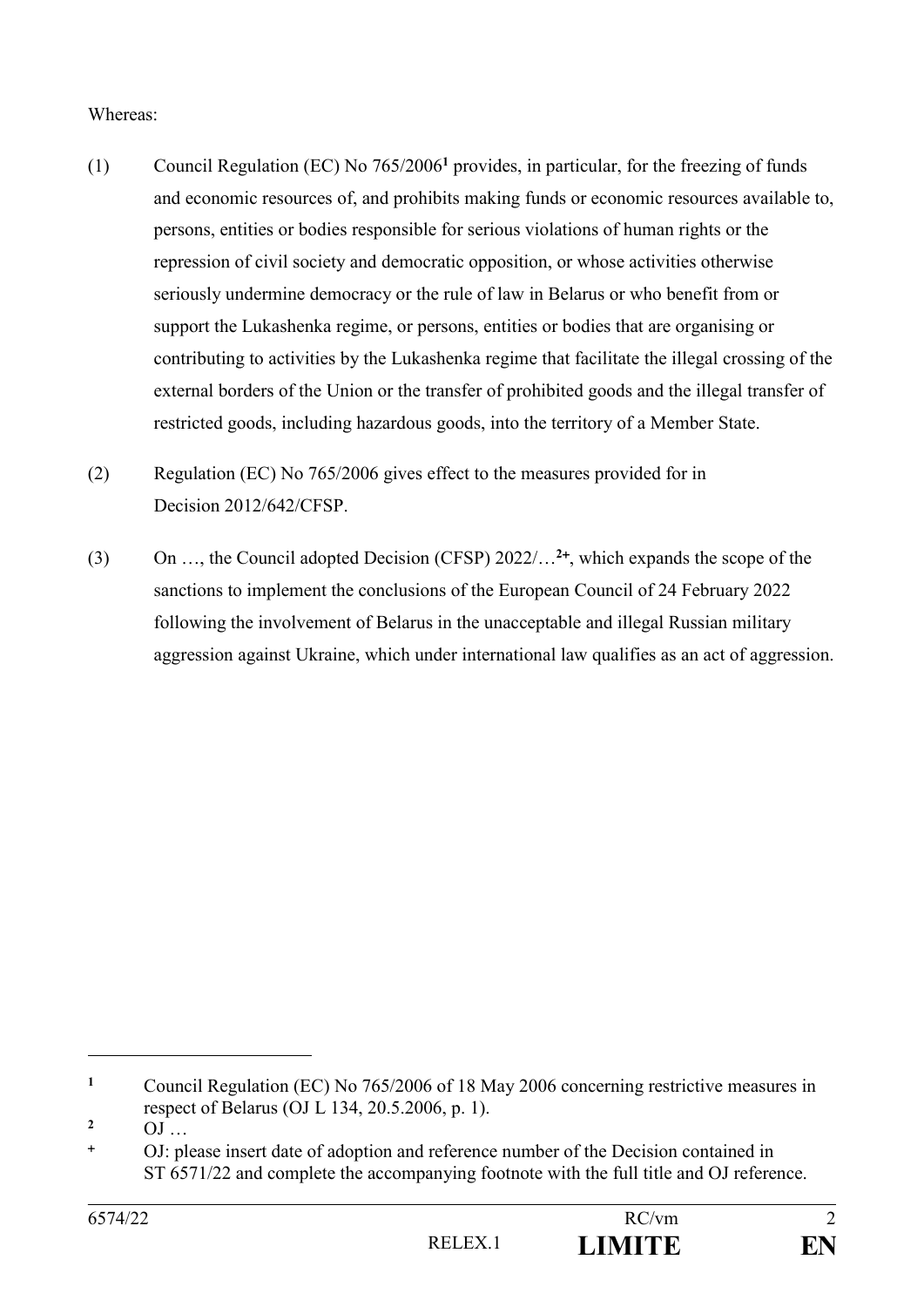- (4) Decision (CFSP) 2022/… introduces further restrictions related to the trade of goods used for the production or manufacturing of tobacco products, mineral products, potassium chloride ("potash") products, wood products, cement products, iron and steel products and rubber products. It also prohibits the export to Belarus or for use in Belarus of dual-use goods and technology, exports of goods and technology which might contribute to Belarus's military, technological, defence and security development, and exports of machinery. Decision (CFSP)  $2022/$ ...<sup>+</sup> also amends certain provisions related to the execution of contracts concluded before 25 June 2021 and the provision of financing, as well as financial and technical assistance, in relation to prohibited goods.
- (5) Regulation (EC) No 765/2006 should therefore be amended accordingly,

HAS ADOPTED THIS REGULATION:

1

OJ: please insert reference number of the Decision contained in ST 6571/22.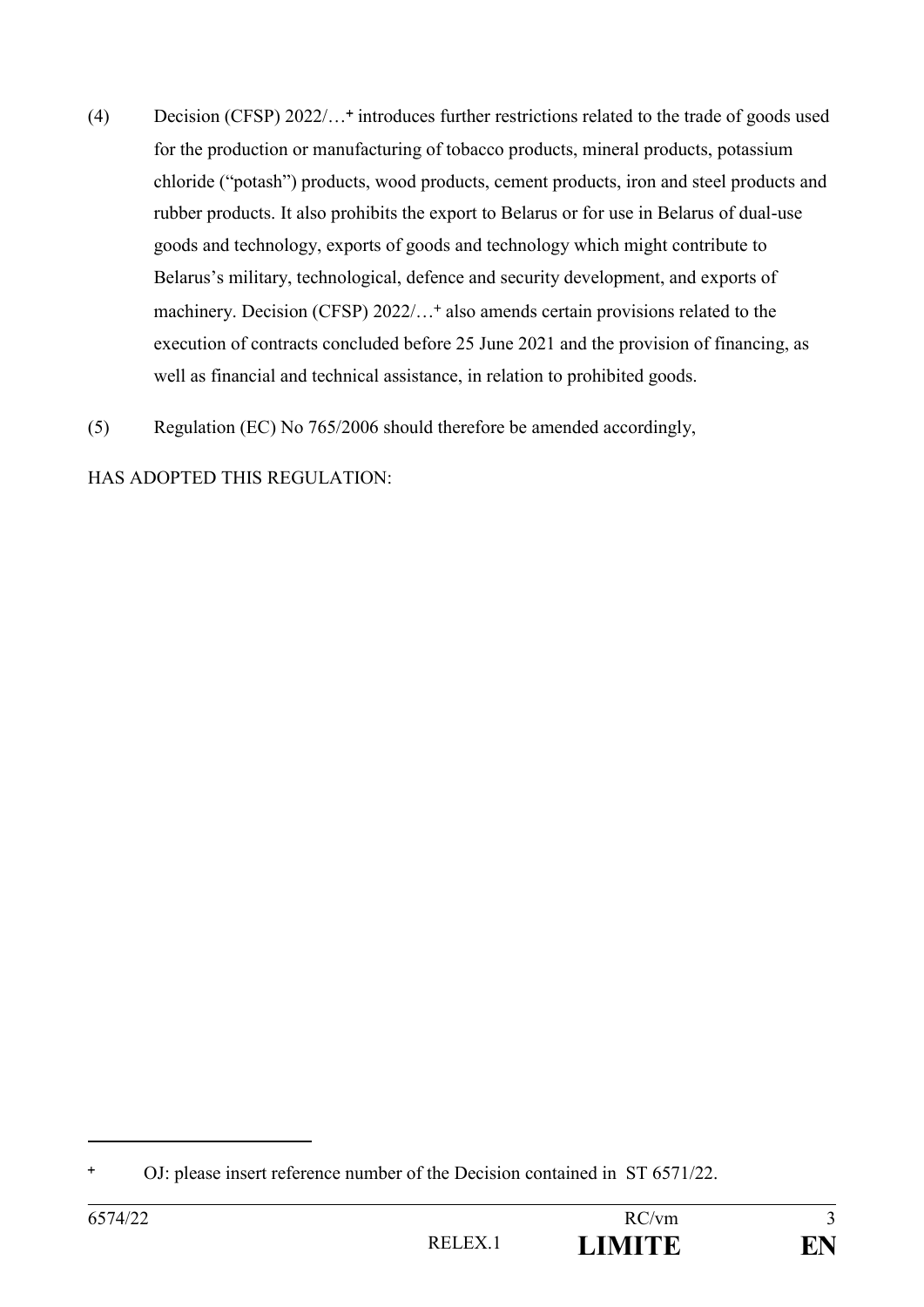#### *Article 1*

Regulation (EC) No 765/2006 is amended as follows:

(1) the title is replaced by the following:

 $\frac{1}{2}$ 

'Council Regulation (EC) No 765/2006 of 18 May 2006 concerning restrictive measures in view of the situation in Belarus and the involvement of Belarus in the Russian aggression against Ukraine';

- (2) in Article 1, point 7 is replaced by the following:
	- '7. "dual-use goods and technology" means the items listed in Annex I to Regulation (EU) 2021/821 of the European Parliament and of the Council**\*.**

**<sup>\*</sup>** Regulation (EU) 2021/821 of the European Parliament and of the Council of 20 May 2021 setting up a Union regime for the control of exports, brokering, technical assistance, transit and transfer of dual-use items (OJ L 206, 11.6.2021, p.1).';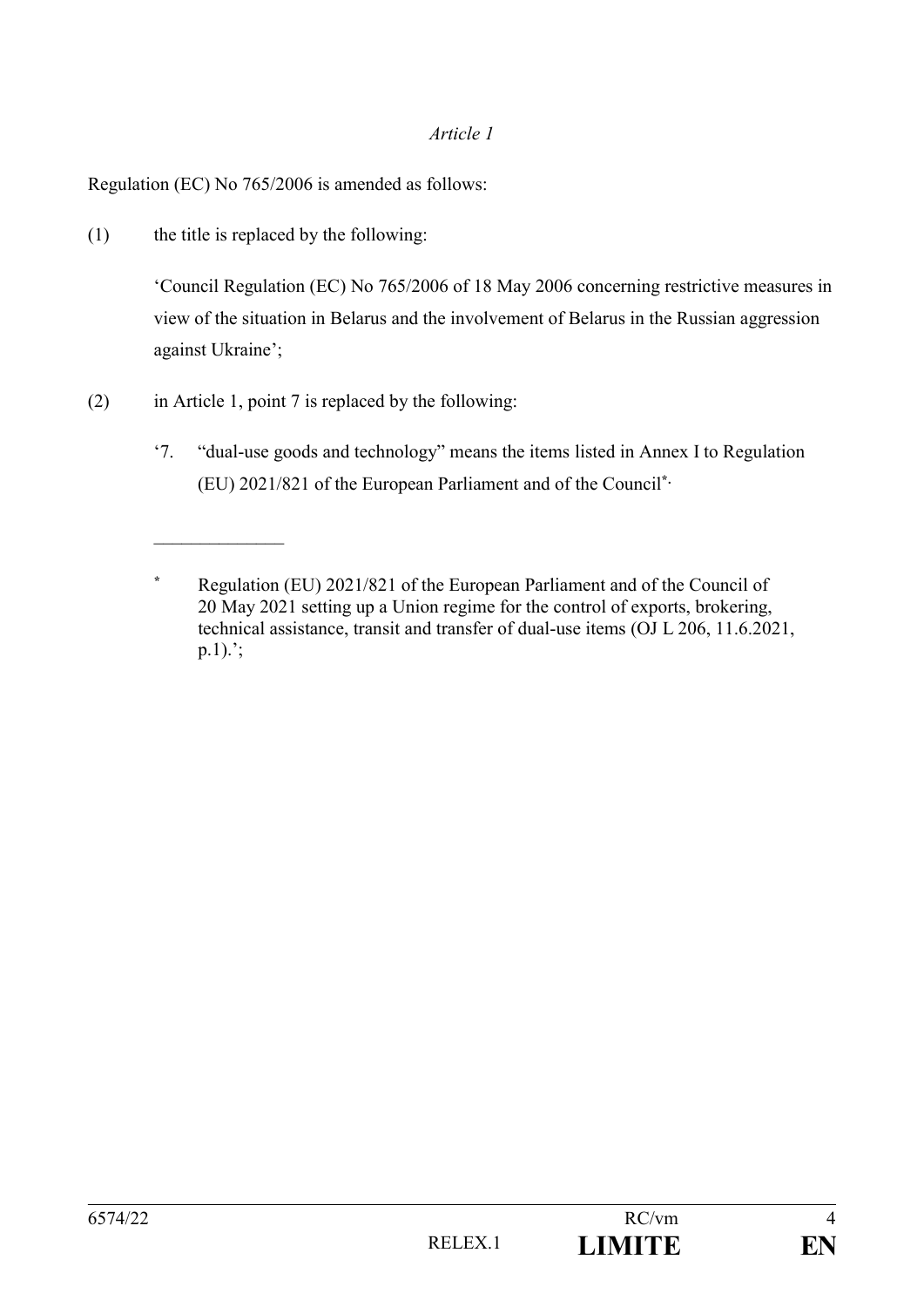- (3) in Article 1 the following points are added:
	- '17. "financing or financial assistance" means any action, irrespective of the particular means chosen, whereby the person, entity or body concerned, conditionally or unconditionally, disburses or commits to disburse its own funds or economic resources, including but not limited to grants, loans, guarantees, suretyships, bonds, letters of credit, supplier credits, buyer credits, import or export advances and all types of insurance and reinsurance, including export credit insurance; payment, as well as terms and conditions of payment, of the agreed price for a good or a service, made in line with normal business practice, does not constitute financing or financial assistance.
	- 18. "partner country" means a country applying a set of export control measures substantially equivalent to those set out in this Regulation, as listed in Annex Vb.
	- 19. "consumer communication devices" means devices used by private individuals such as personal computers and peripherals (including hard drives and printers), mobile telephones, smart televisions, memory devices (USB drives), and consumer software for those devices.';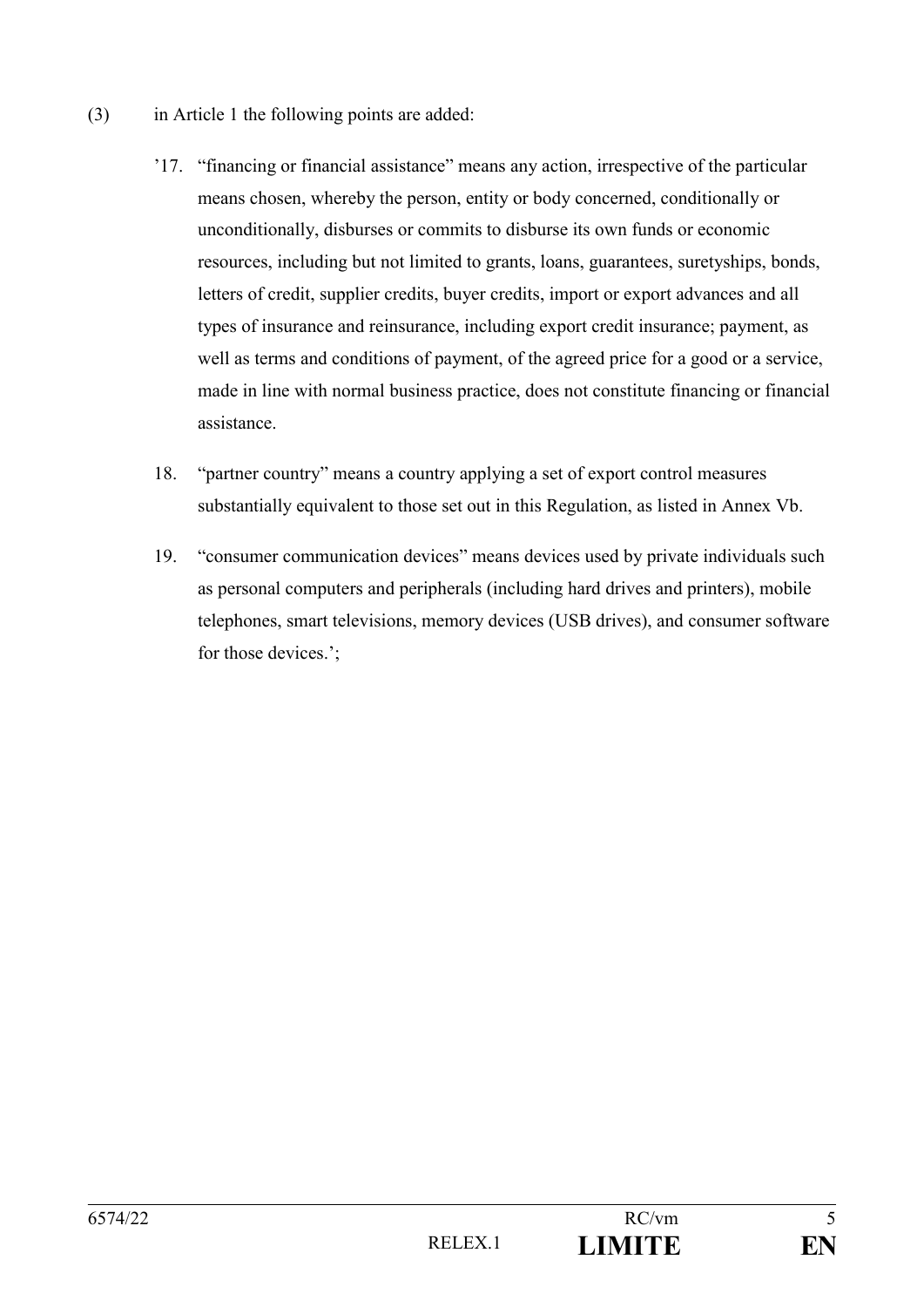(4) Article 1e is replaced by the following:

### '*Article 1e*

- 1. Without prejudice to Articles 1a, 1c and 1s, it shall be prohibited to sell, supply, transfer or export, directly or indirectly, dual-use goods and technology, whether or not originating in the Union, to any natural or legal person, entity or body in Belarus or for use in Belarus.
- 2. It shall be prohibited:
	- (a) to provide technical assistance, brokering services or other services related to the goods and technology referred to in paragraph 1, or to the provision, manufacture, maintenance and use of those goods and technology, directly or indirectly to any natural or legal person, entity or body in Belarus or for use in Belarus;
	- (b) to provide financing or financial assistance related to the goods and technology referred to in paragraph 1 for any sale, supply, transfer or export of those goods and technology, or for the provision of related technical assistance, brokering services or other services, directly or indirectly to any natural or legal person, entity or body in Belarus, or for use in Belarus.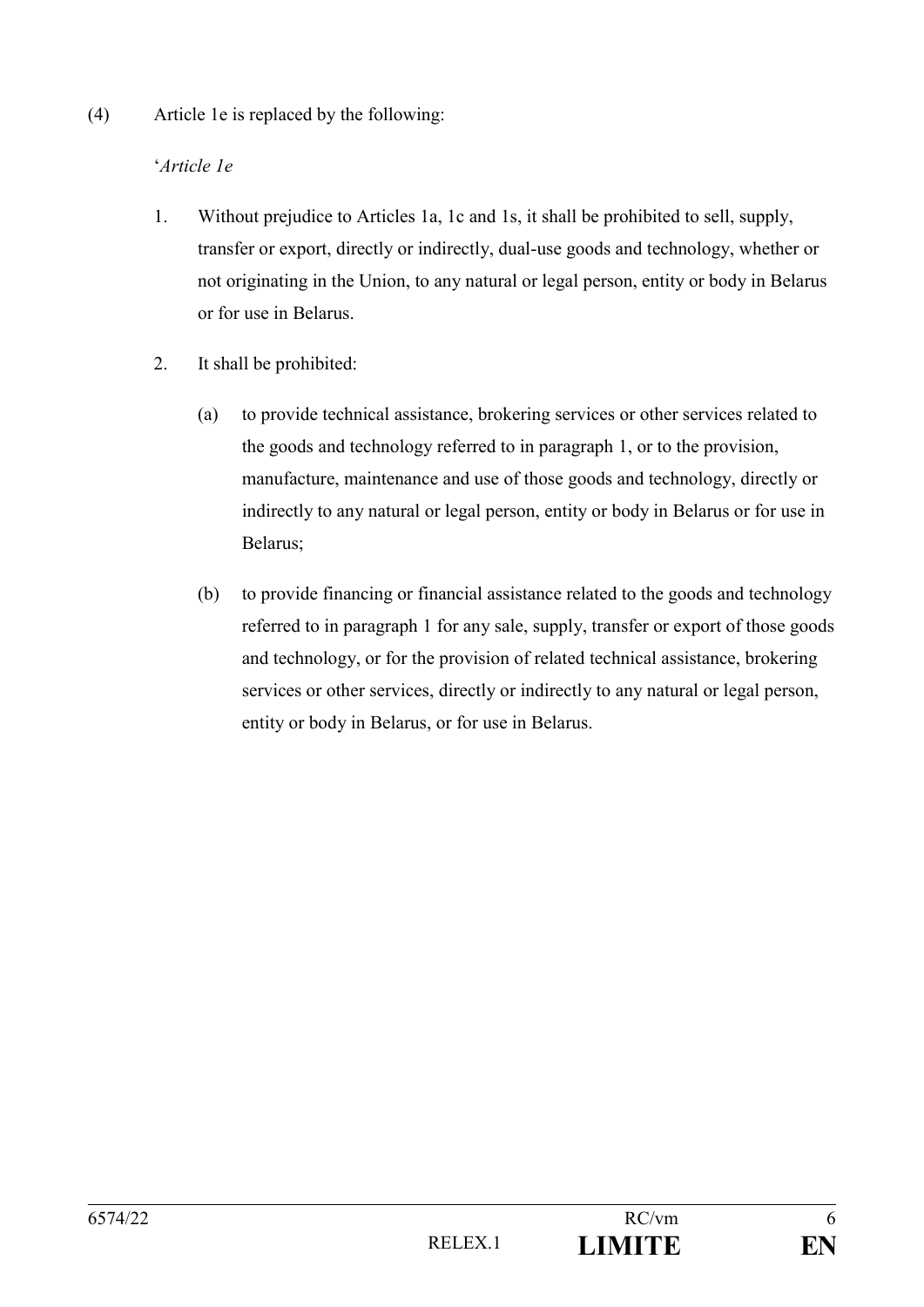- 3. Without prejudice to the authorisation requirements pursuant to Regulation (EU) 2021/821, the prohibitions in paragraphs 1 and 2 of this Article shall not apply to the sale, supply, transfer or export of dual-use goods and technology or to the related provision of technical and financial assistance, for non-military use and for a non-military end-user, intended for:
	- (a) humanitarian purposes, health emergencies, the urgent prevention or mitigation of an event likely to have a serious and significant impact on human health and safety or on the environment or as a response to natural disasters;
	- (b) medical or pharmaceutical purposes;
	- (c) temporary use by news media;
	- (d) software updates;
	- (e) use as consumer communication devices;
	- (f) ensuring cyber-security and information security for natural or legal persons, entities or bodies in Belarus except for its government and undertakings directly or indirectly controlled by that government; or
	- (g) personal use of natural persons travelling to Belarus, and limited to personal effects, household effects, vehicles or tools of trade owned by those individuals and not intended for sale.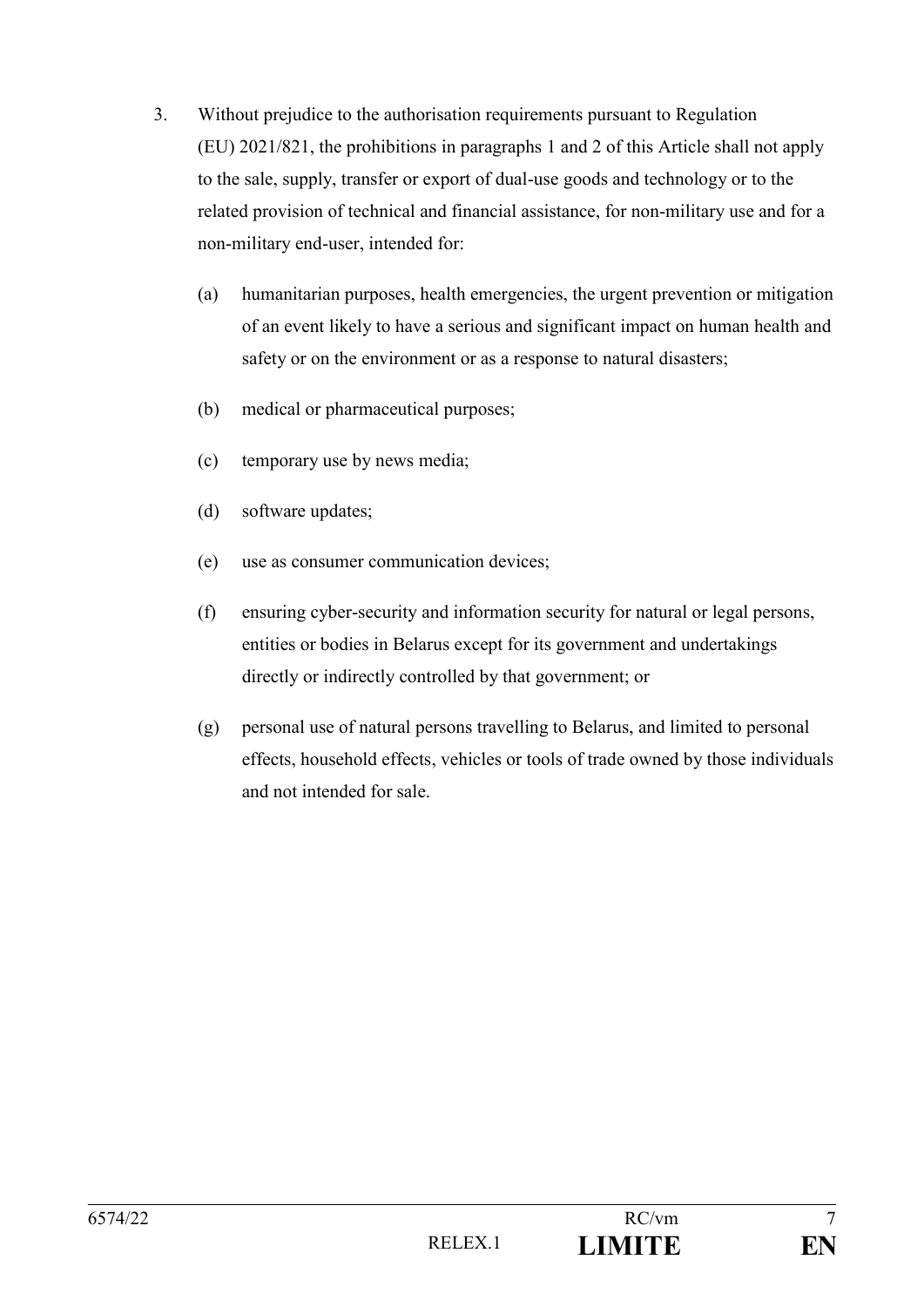With the exception of points (f) and (g), the exporter shall declare in the customs declaration that the items are being exported under the relevant exception set out in this paragraph and shall notify the competent authority of the Member State in which it is resident or established of the first use of the relevant exception within 30 days from that first export.

- 4. By way of derogation from paragraphs 1 and 2 of this Article, and without prejudice to the authorisation requirements pursuant to Regulation (EU) 2021/821, the competent authority may authorise the sale, supply, transfer or export of dual-use goods and technology or the provision of related technical or financial assistance, for non-military use and for a non-military end user, after having determined that such goods or technology or the related technical or financial assistance are intended for:
	- (a) cooperation between the Union, the governments of Member States and the government of Belarus in purely civilian matters;
	- (b) intergovernmental cooperation in space programmes;
	- (c) the operation, maintenance, fuel retreatment and safety of civil nuclear capabilities, as well as civil nuclear cooperation, in particular in the field of research and development;
	- (d) maritime safety;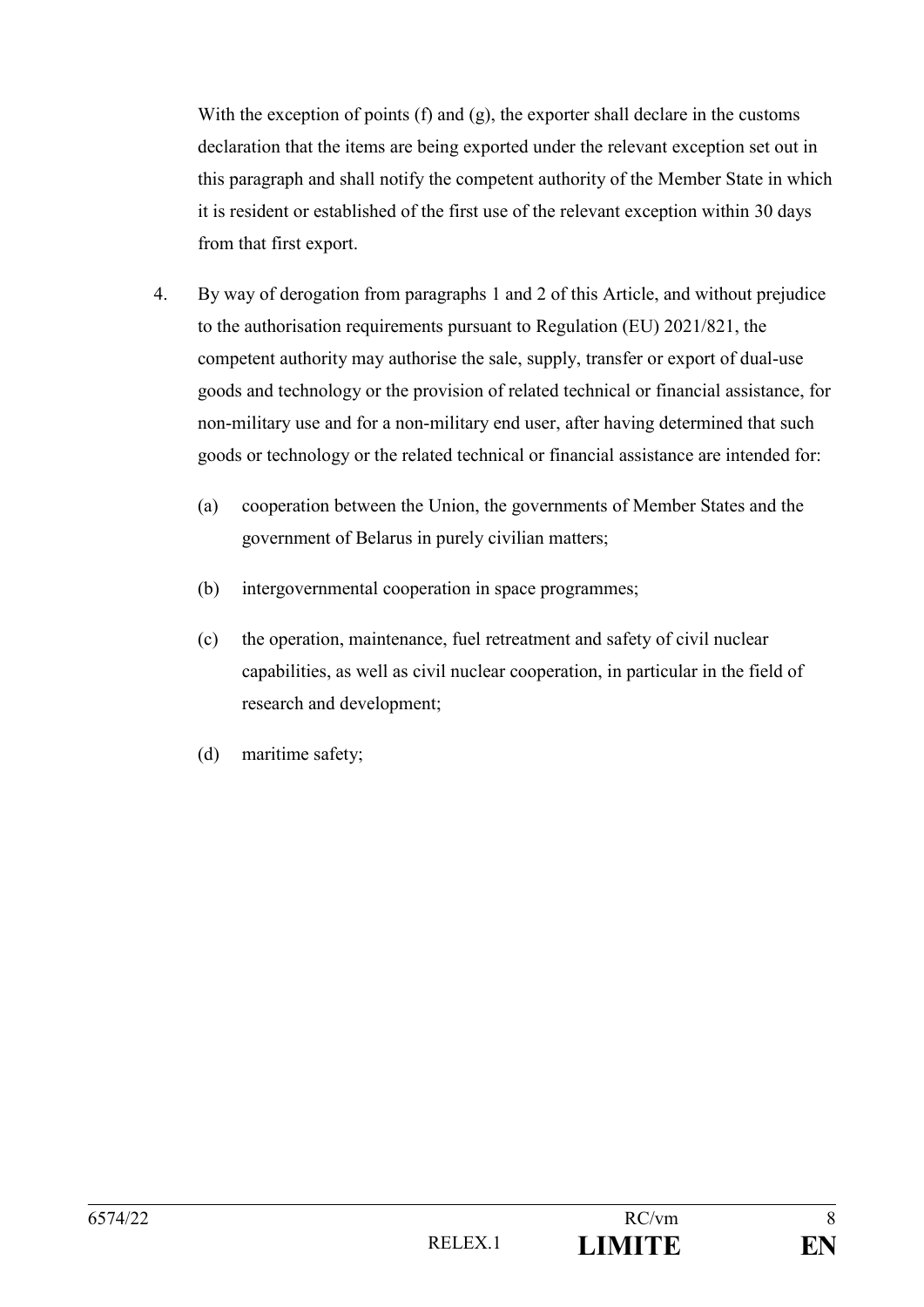- (e) civilian telecommunications networks, including the provision of internet services;
- (f) the exclusive use of entities owned, or solely or jointly controlled, by a legal person, entity or body which is incorporated or constituted under the law of a Member State or of a partner country;
- (g) the diplomatic representations of the Union, Member States and partner countries, including delegations, embassies and missions.
- 5. By way of derogation from paragraphs 1 and 2 of this Article, and without prejudice to the authorisation requirements pursuant to Regulation (EU) 2021/821, the competent authority may authorise the sale, supply, transfer or export of dual-use goods and technology or the provision of related technical or financial assistance, for non-military use and for a non-military end-user, after having determined that such goods or technology or such related technical or financial assistance are due under contracts concluded before …[*OJ: please enter date of entry into force of this amending act*], or ancillary contracts necessary for the execution of such a contract, provided that such authorisation is requested before 1 May 2022.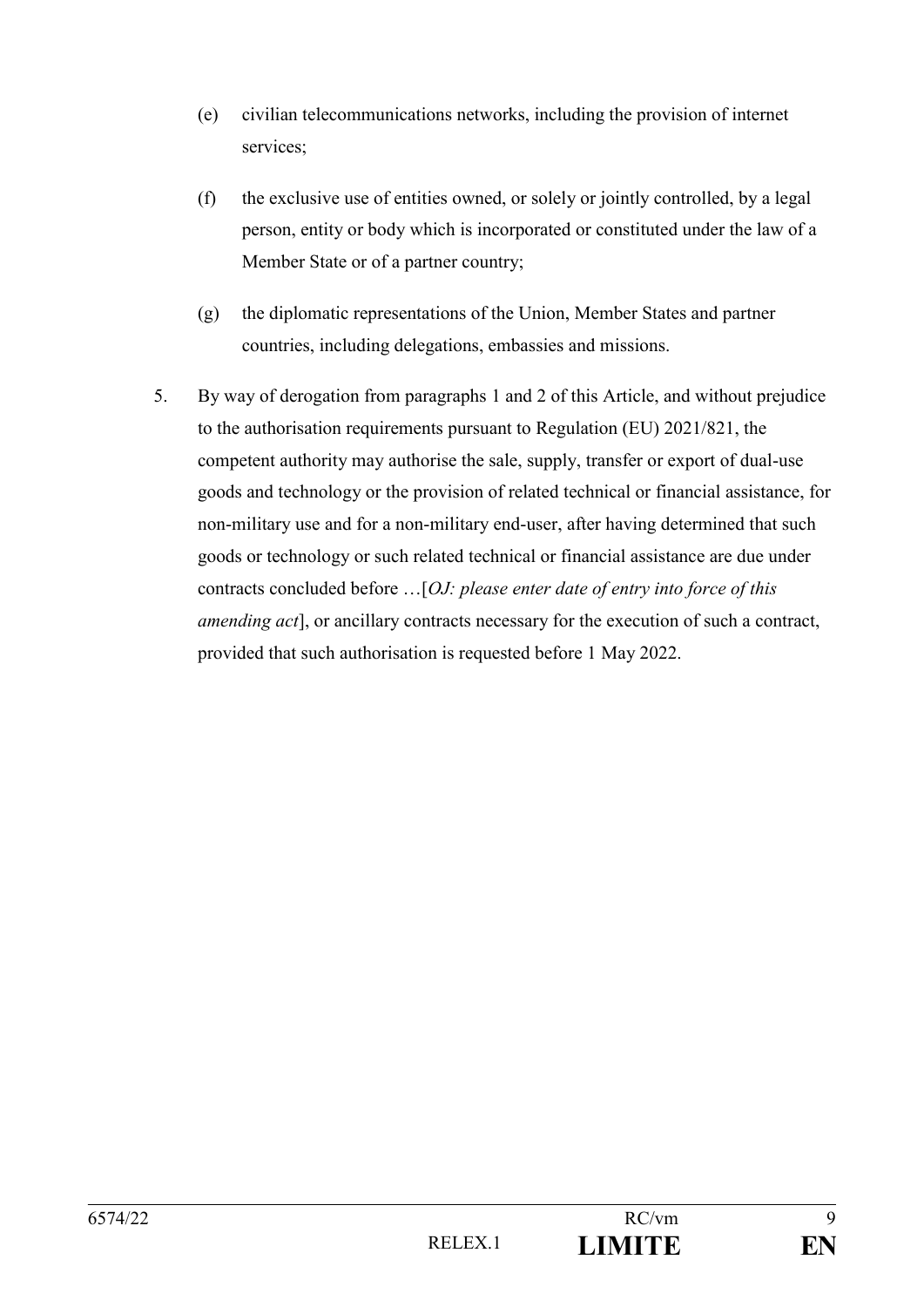- 6. Authorisations required under this Article shall be granted by the relevant competent authority in accordance with the rules and procedures laid down in Regulation (EU) 2021/821, which shall apply *mutatis mutandis*. Such authorisation shall be valid throughout the Union.
- 7. When deciding on a request for authorisation pursuant to paragraphs 4 and 5, the competent authority shall not grant an authorisation if it has reasonable grounds to believe that:
	- (i) the end-user might be a military end-user or a natural or legal person, entity or body listed in Annex V, or that the goods might have a military end-use; or
	- (ii) the sale, supply, transfer or export of goods and technology referred to in paragraph 1, or the provision of related technical or financial assistance, is intended for aviation or the space industry.
- 8. The competent authority may annul, suspend, modify or revoke an authorisation which it has granted pursuant to paragraphs 4 and 5 if it deems that such annulment, suspension, modification or revocation is necessary for the effective implementation of this Regulation.';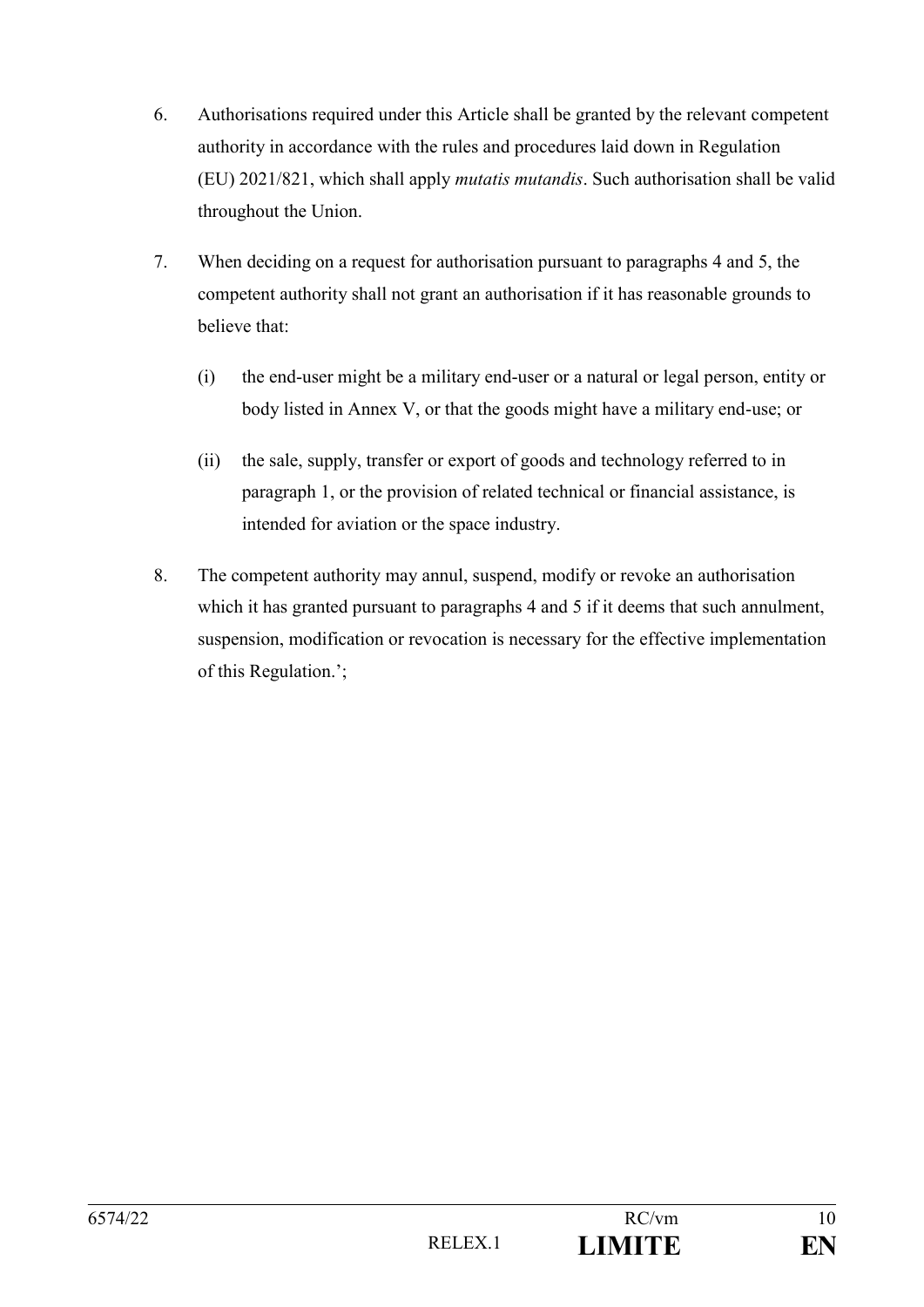(5) Article 1f is replaced by the following:

## '*Article 1f*

- 1. Without prejudice to Articles 1a, 1c and 1s, it shall be prohibited to sell, supply, transfer or export, directly or indirectly, goods and technology which might contribute to Belarus's military and technological enhancement, or to the development of its defence and security sector, as listed in Annex Va, whether or not originating in the Union, to any natural or legal person, entity or body in Belarus or for use in Belarus.
- 2. It shall be prohibited:
	- (a) to provide technical assistance, brokering services or other services related to the goods and technology referred to in paragraph 1, or to the provision, manufacture, maintenance and use of those goods and technology, directly or indirectly to any natural or legal person, entity or body in Belarus or for use in Belarus;
	- (b) to provide financing or financial assistance related to the goods and technology referred to in paragraph 1 for any sale, supply, transfer or export of those goods and technology, or for the provision of related technical assistance, brokering services or other services, directly or indirectly to any natural or legal person, entity or body in Belarus or for use in Belarus.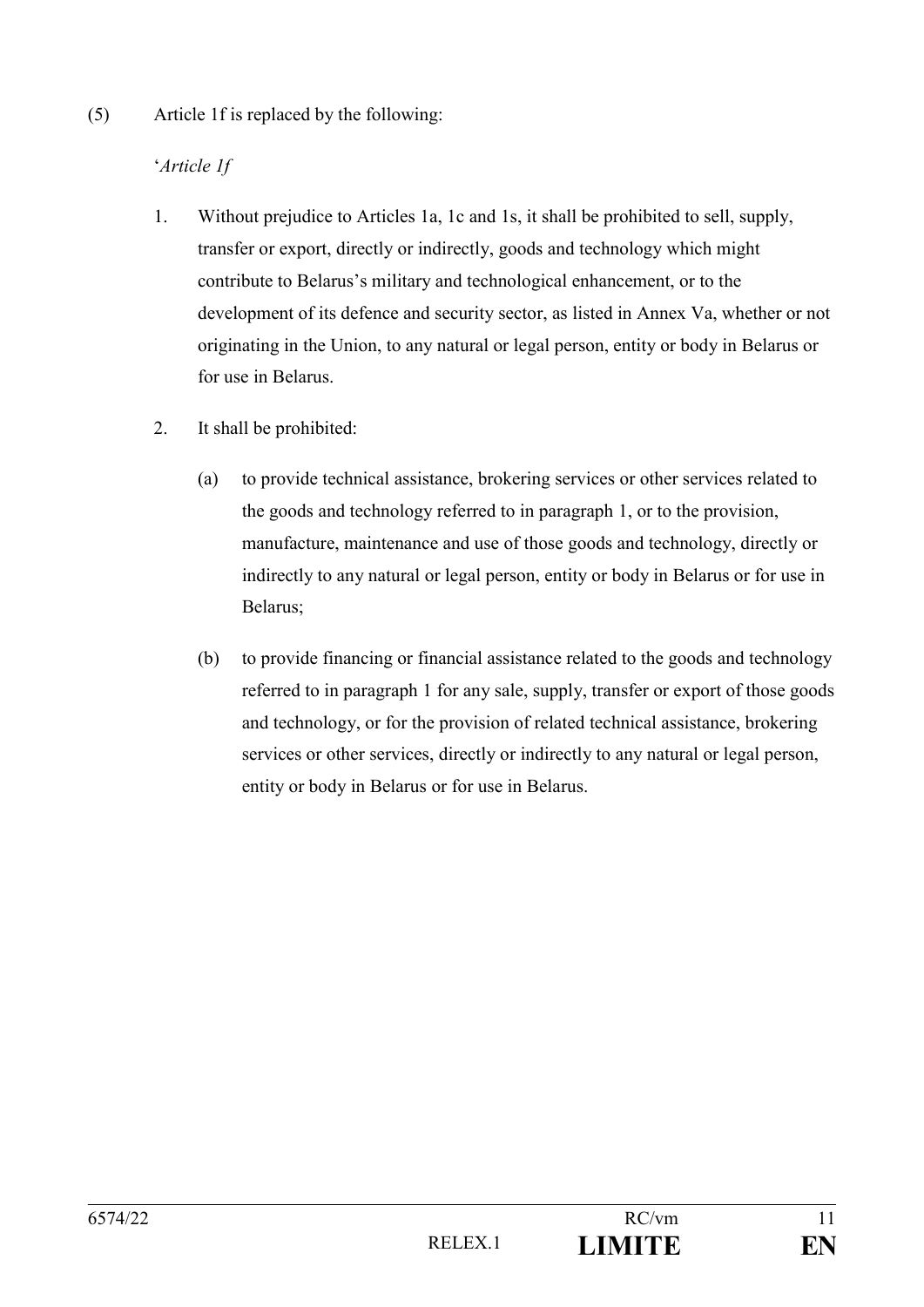- 3. The prohibitions in paragraphs 1 and 2 shall not apply to the sale, supply, transfer or export of the goods and technology referred to in paragraph 1 or to the related provision of technical and financial assistance, for non-military use and for a non-military end-user, intended for:
	- (a) humanitarian purposes, health emergencies, the urgent prevention or mitigation of an event likely to have a serious and significant impact on human health and safety or on the environment, or as a response to natural disasters;
	- (b) medical or pharmaceutical purposes;
	- (c) temporary use by news media;
	- (d) software updates;
	- (e) use as consumer communication devices;
	- (f) ensuring cyber-security and information security for natural or legal persons, entities or bodies in Belarus except for its government and undertakings directly or indirectly controlled by that government; or
	- (g) personal use of natural persons travelling to Belarus, and limited to personal effects, household effects, vehicles or tools of trade owned by those individuals and not intended for sale.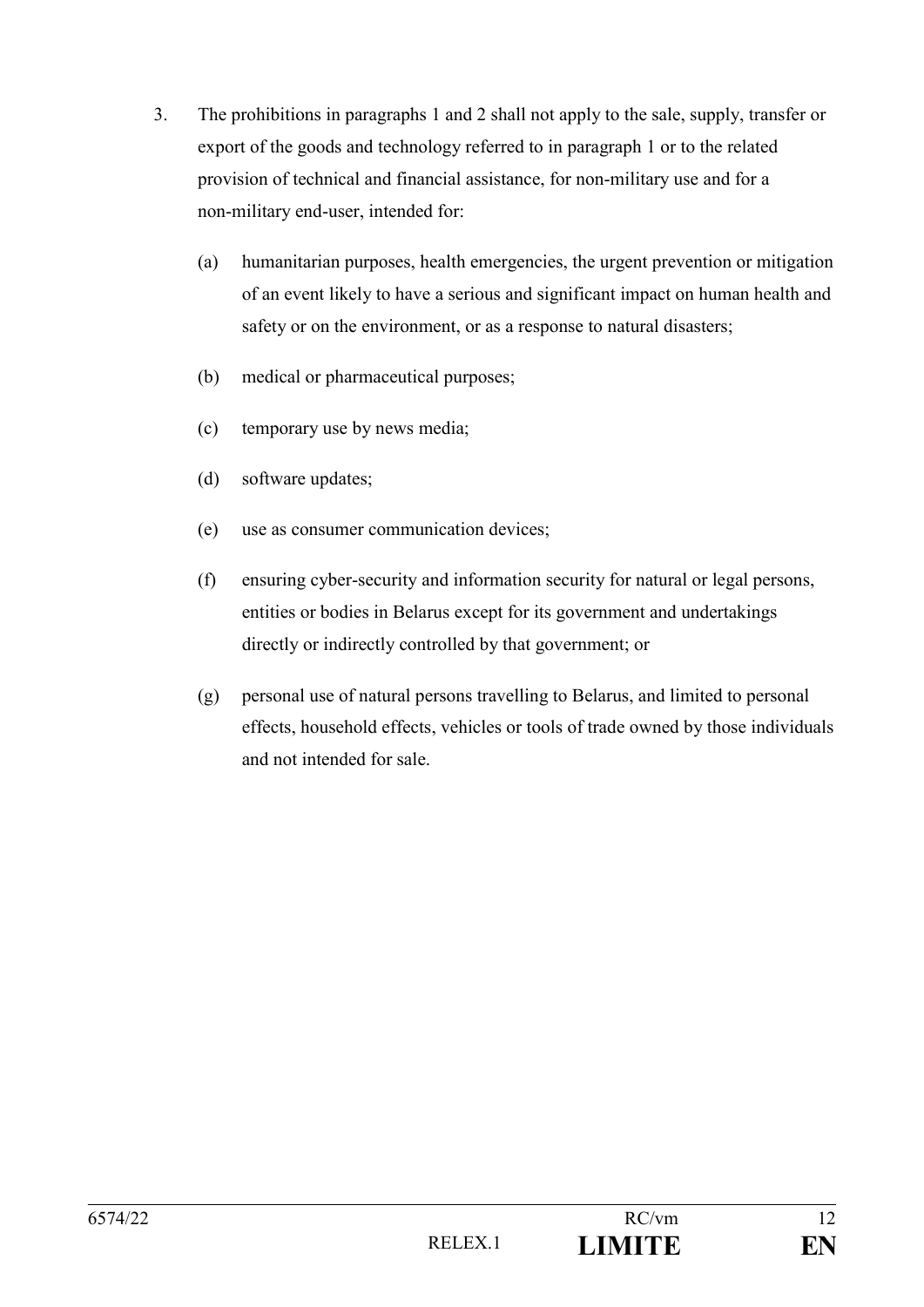With the exception of points (f) and (g), the exporter shall declare in its customs declaration that the items are being exported under the relevant exception set out in this paragraph and shall notify the competent authority of the Member State in which it is resident or established of the first use of the relevant exception within 30 days from that first export.

- 4. By way of derogation from paragraphs 1 and 2, the competent authority may authorise the sale, supply, transfer or export of the goods and technology referred to in paragraph 1 or the provision of related technical or financial assistance, for non-military use and for a non-military end-user, after having determined that such goods or technology or the related technical or financial assistance are intended for:
	- (a) cooperation between the Union, the governments of Member States and the government of Belarus in purely civilian matters;
	- (b) intergovernmental cooperation in space programmes;
	- (c) the operation, maintenance, fuel retreatment and safety of civil nuclear capabilities, as well as civil nuclear cooperation, in particular in the field of research and development;
	- (d) maritime safety;
	- (e) civilian telecommunications networks, including the provision of internet services;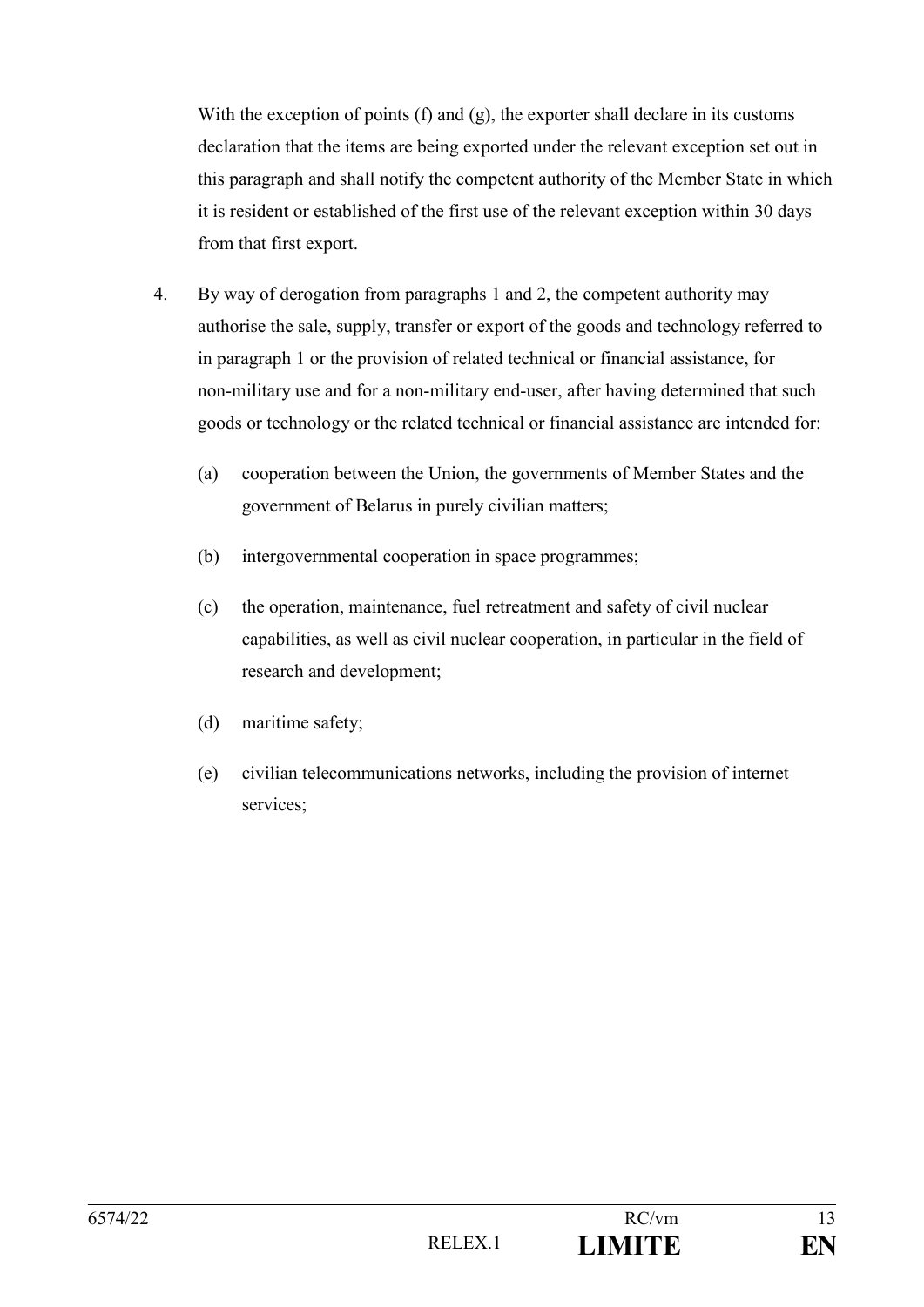- (f) the exclusive use of entities owned, or solely or jointly controlled by a legal person, entity or body which is incorporated or constituted under the law of a Member State or of a partner country; or
- (g) the diplomatic representations of the Union, Member States and partner countries, including delegations, embassies and missions.
- 5. By way of derogation from paragraphs 1 and 2, the competent authority of a Member State may authorise the sale, supply, transfer or export of the goods and technology referred to in paragraph 1 or the provision of related technical or financial assistance, for non-military use and for a non-military end-user, after having determined that such goods or technology or the related technical or financial assistance are due under contracts concluded before …[*OJ: please insert date of entry into force of this amending act*], or ancillary contracts necessary for the execution of such a contract, provided that such authorisation is requested before 1 May 2022.
- 6. Authorisations required under this Article shall be granted by the relevant competent authority in accordance with the rules and procedures laid down in Regulation (EU) 2021/821, which shall apply *mutatis mutandis*. Such authorisations shall be valid throughout the Union.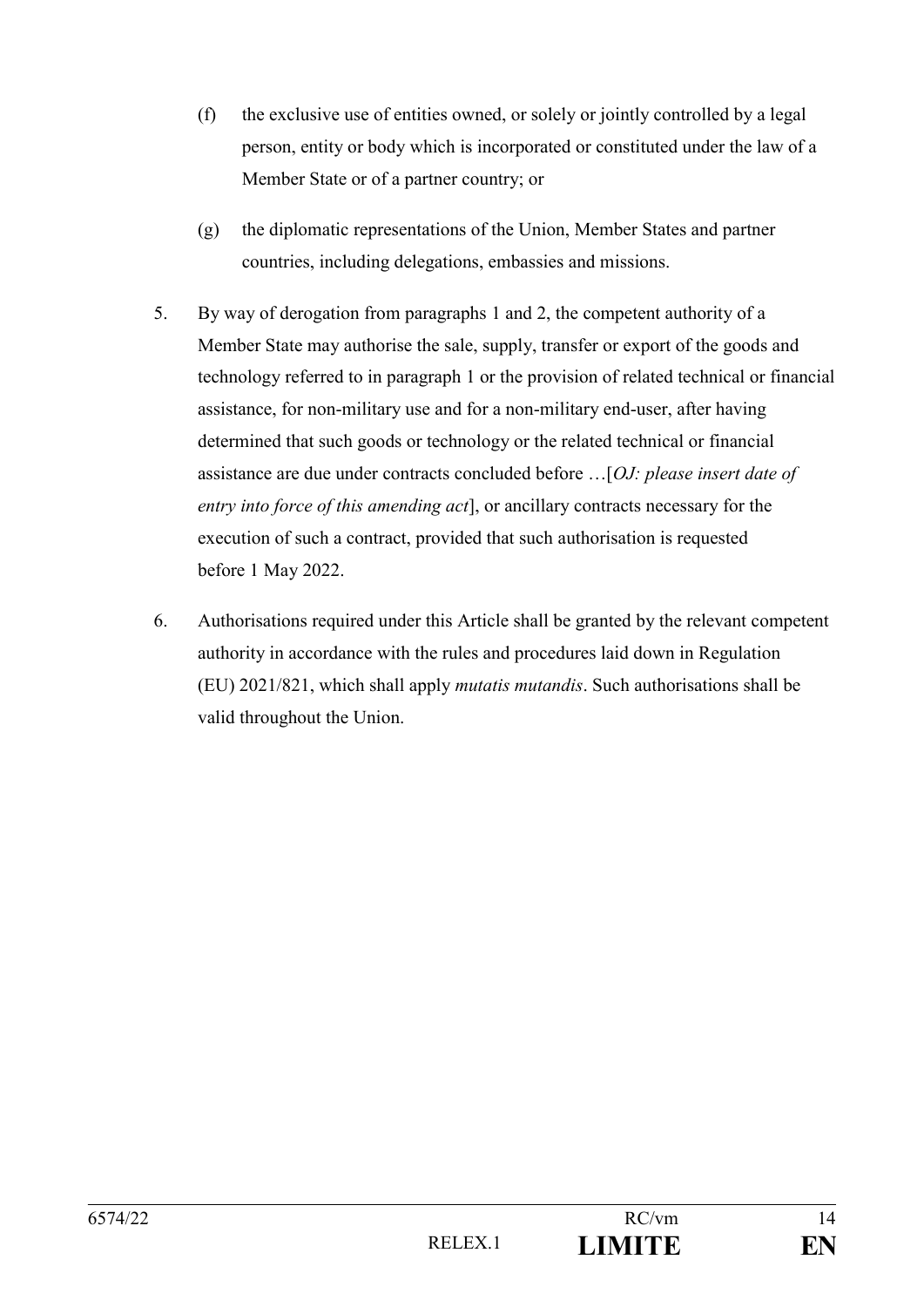- 7. When deciding on a request for authorisation pursuant to paragraphs 4 and 5, the competent authority shall not grant an authorisation if it has reasonable grounds to believe that:
	- (i) the end-user might be a military end-user or a natural or legal person, entity or body listed in Annex V, or that the goods might have a military end-use; or
	- (ii) the sale, supply, transfer or export of goods and technology referred to in paragraph 1, or the provision of related technical or financial assistance, is intended for aviation or the space industry.
- 8. The competent authority may annul, suspend, modify or revoke an authorisation which it has granted pursuant to paragraphs 4 and 5 if it deems that such annulment, suspension, modification or revocation is necessary for the effective implementation of this Regulation.';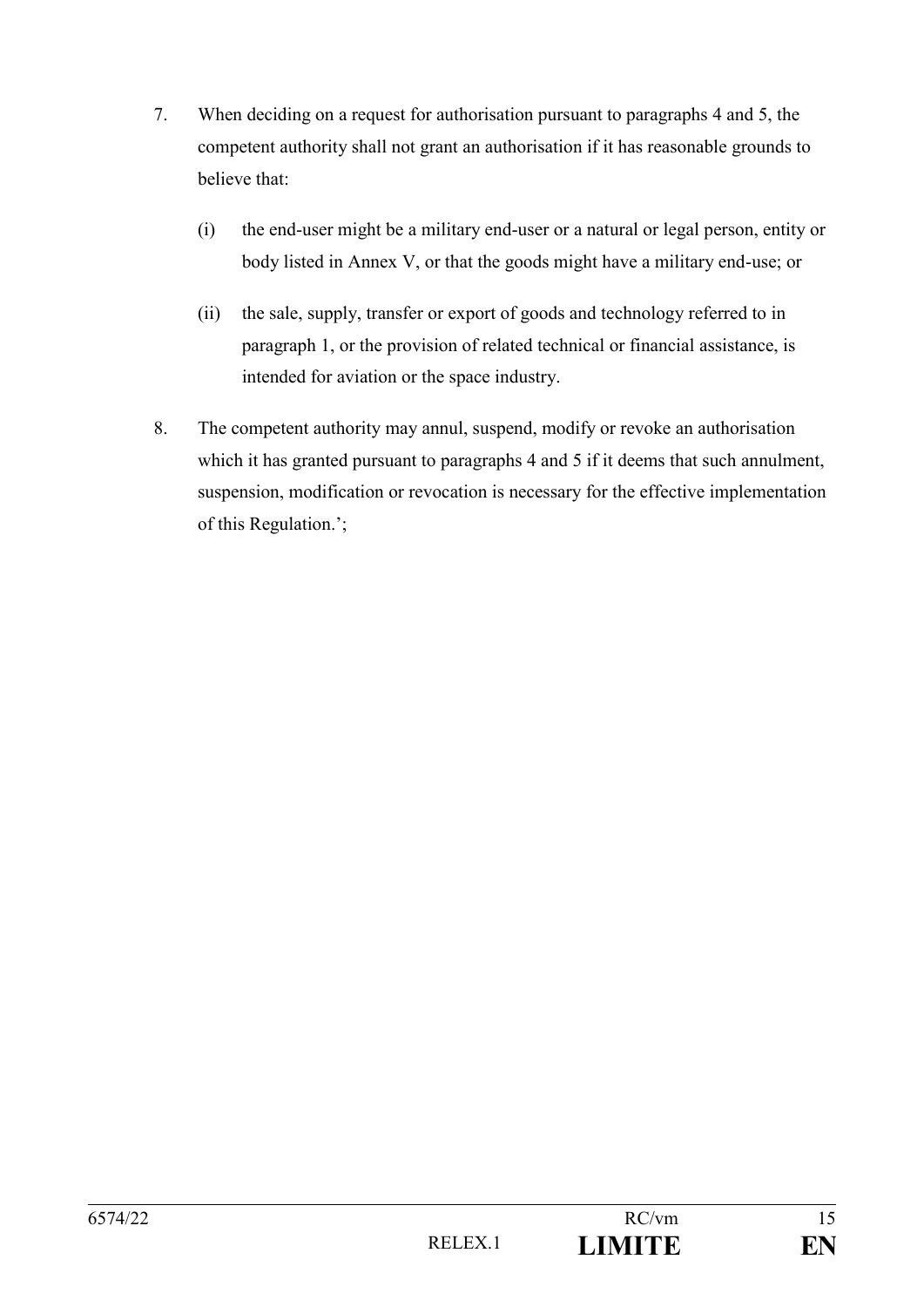#### (6) the following Articles are inserted:

### '*Article 1fa*

- 1. With regard to the entities listed in Annex V, by way of derogation from Article 1e(1) and (2) and Article 1f(1) and (2), and without prejudice to the authorisation requirements pursuant to Regulation (EU) 2021/821, the competent authority may only authorise the sale, supply, transfer or export of dual-use goods and technology and goods and technology listed in Annex Va, or the provision of related technical or financial assistance, after having determined that such goods or technology or the related technical or financial assistance are:
	- (a) necessary for the urgent prevention or mitigation of an event likely to have a serious and significant impact on human health and safety or the environment; or
	- (b) due under contracts concluded before …[*OJ: please enter date of entry into force of this amending act*], or ancillary contracts necessary for the execution of such a contract, provided that such authorisation is requested before 1 May 2022.
- 2. Authorisations required under this Article shall be granted by the competent authorities of the Member State in accordance with the rules and procedures laid down in Regulation (EU) 2021/821, which shall apply *mutatis mutandis*. Such authorisation shall be valid throughout the Union.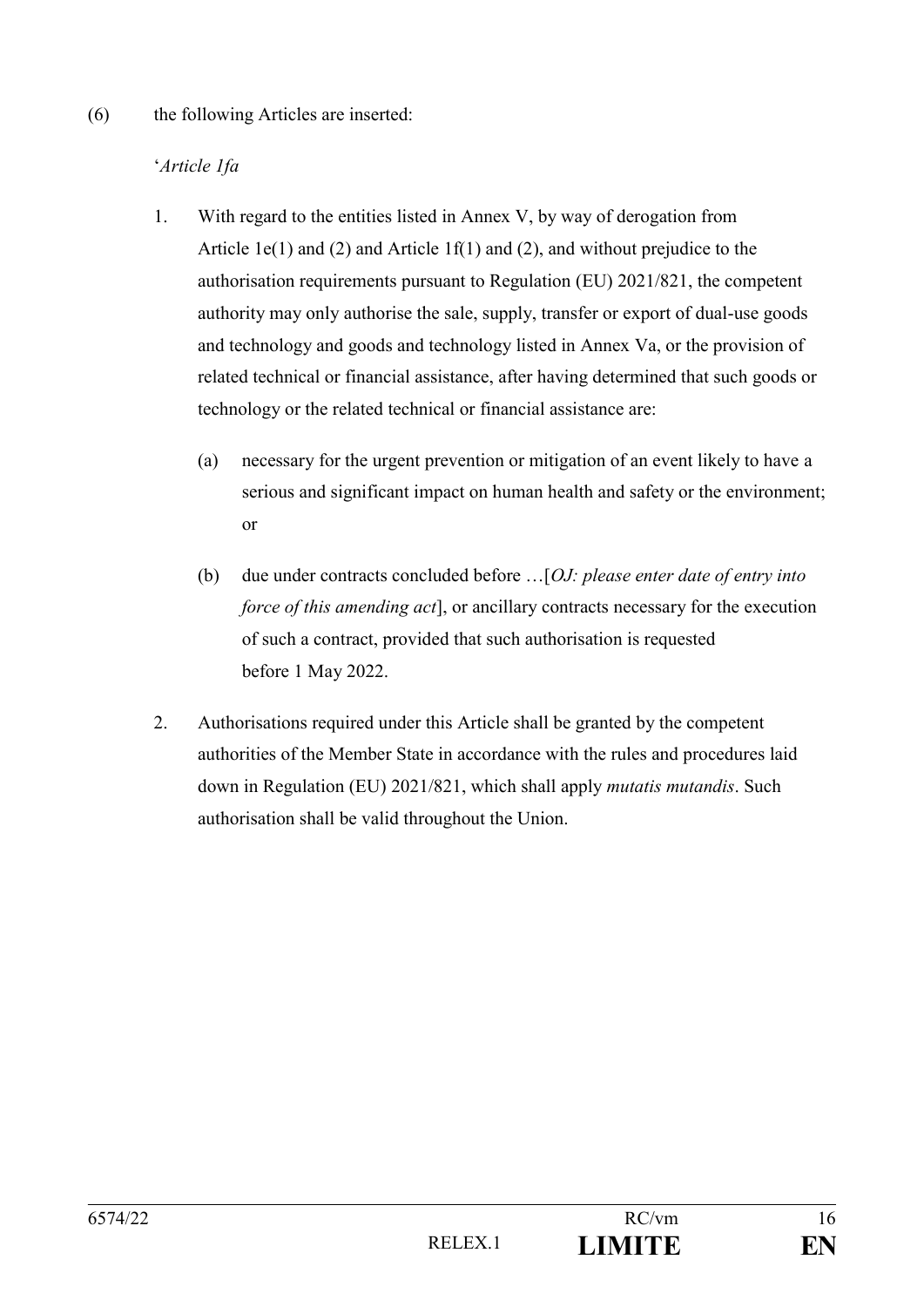3. The competent authorities may annul, suspend, modify or revoke an authorisation which they have granted pursuant to paragraph 1 if they deem that such annulment, suspension, modification or revocation is necessary for the effective implementation of this Regulation.

## *Article 1fb*

- 1. The notification to the competent authority referred to in Articles 1e(3) and 2f(3) shall be submitted by electronic means, whenever possible, on forms containing at least all the elements of, and in the order provided for in, the models set out in Annex Vc.
- 2. All authorisations referred to in Articles 1e and 1f shall be issued by electronic means, whenever possible, on forms containing at least all the elements of, and in the order provided for in, the models set out in Annex Vc.

## *Article 1fc*

1. The competent authorities shall exchange information on authorisations granted and denials issued pursuant to Articles 1e, 1f and 1fa with the other Member States and the Commission. Such exchange of information shall be carried out using the electronic system provided pursuant to Article 23(6) of Regulation (EU) 2021/821.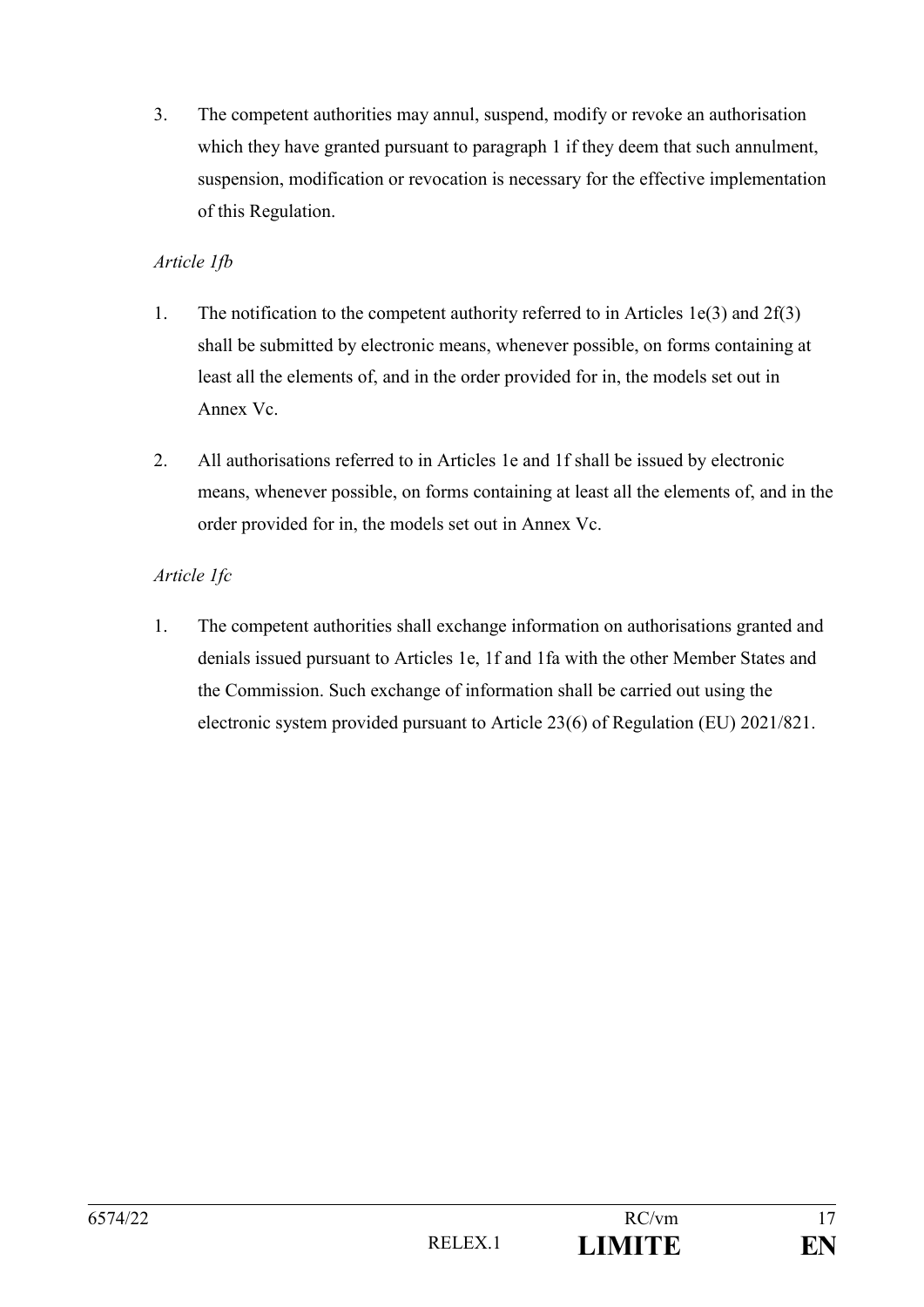- 2. Information received as a result of the application of this Article shall be used only for the purpose for which it was requested, including the exchanges mentioned in paragraph 4. Member States and the Commission shall ensure the protection of confidential information acquired in the application of this Article in accordance with Union law and the respective national law. Member States and the Commission shall ensure that classified information provided or exchanged under this Article is not downgraded or declassified without the prior written consent of the originator.
- 3. Before a Member State grants an authorisation in accordance with Article 1e, 1f or 1fa for a transaction which is essentially identical to a transaction which is the subject of a still valid denial issued by another Member State or by other Member States, it shall first consult the Member State or Member States which issued the denial. If, following such consultations, the Member State concerned decides to grant an authorisation, it shall inform the other Member States and the Commission thereof, providing all relevant information to explain the decision.
- 4. The Commission, in consultation with the Member States, shall, where appropriate and on the basis of reciprocity, exchange information with partner countries, with a view to supporting the effectiveness of export control measures under this Regulation and the consistent application of export control measures applied by partner countries.';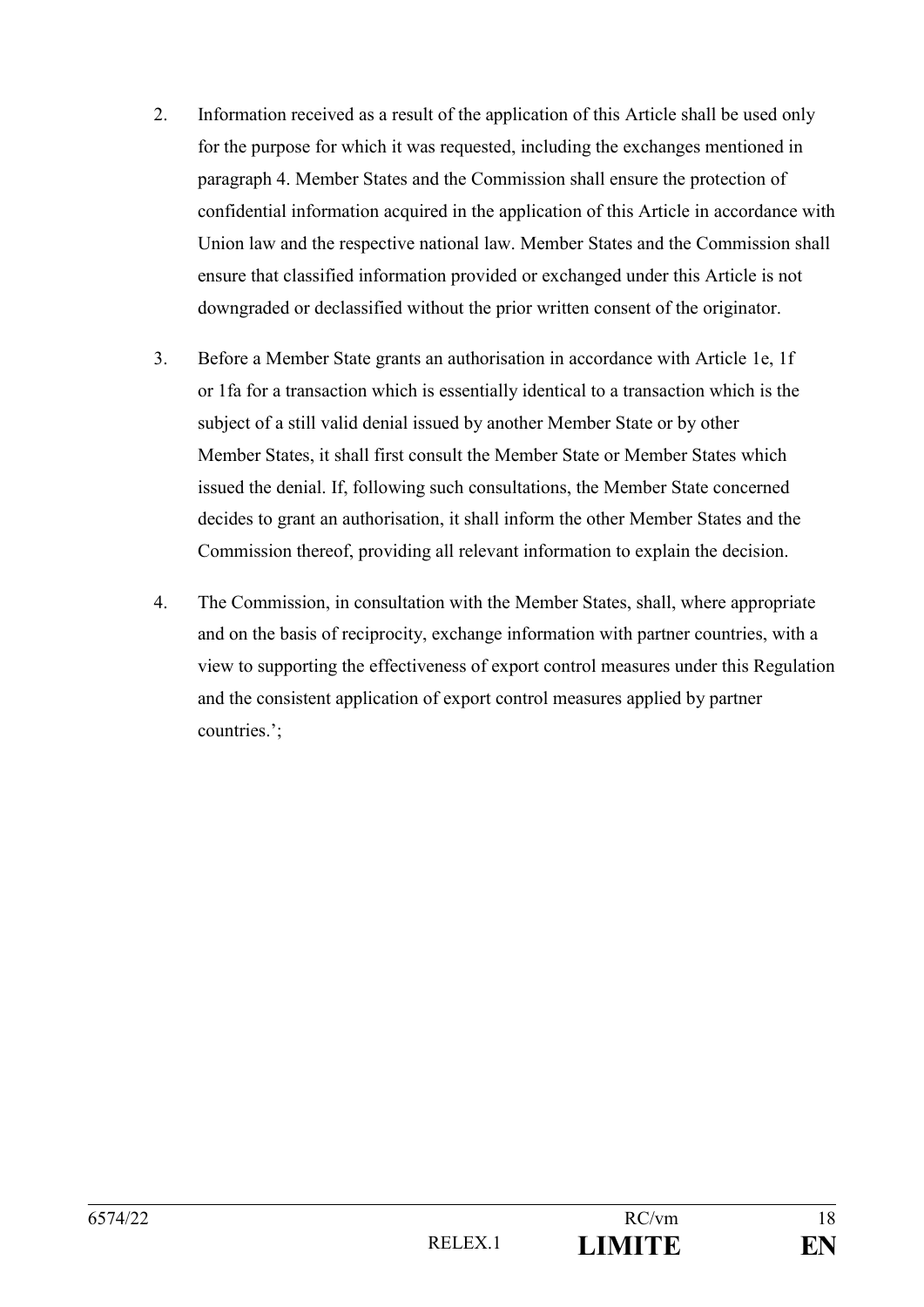- (7) Article 1g is amended as follows:
	- (a) the following paragraph is inserted:
		- '1a. It shall be prohibited to provide, directly or indirectly, technical assistance, brokering services, financing or financial assistance, including financial derivatives, as well as insurance and re-insurance, related to the prohibitions in paragraph 1';
	- (b) paragraph 3 is deleted;
- (8) in Article 1h, the words 'petroleum and gaseous hydrocarbon products' are replaced by 'mineral products';
- (9) in Article 1h, paragraph 3 is deleted;
- (10) Article 1i is amended as follows:
	- (a) the following paragraph is inserted:
		- '1a. It shall be prohibited to provide, directly or indirectly, technical assistance, brokering services, financing or financial assistance, including financial derivatives, as well as insurance and re-insurance, related to the prohibitions in paragraph 1';
	- (b) paragraph 2 is deleted;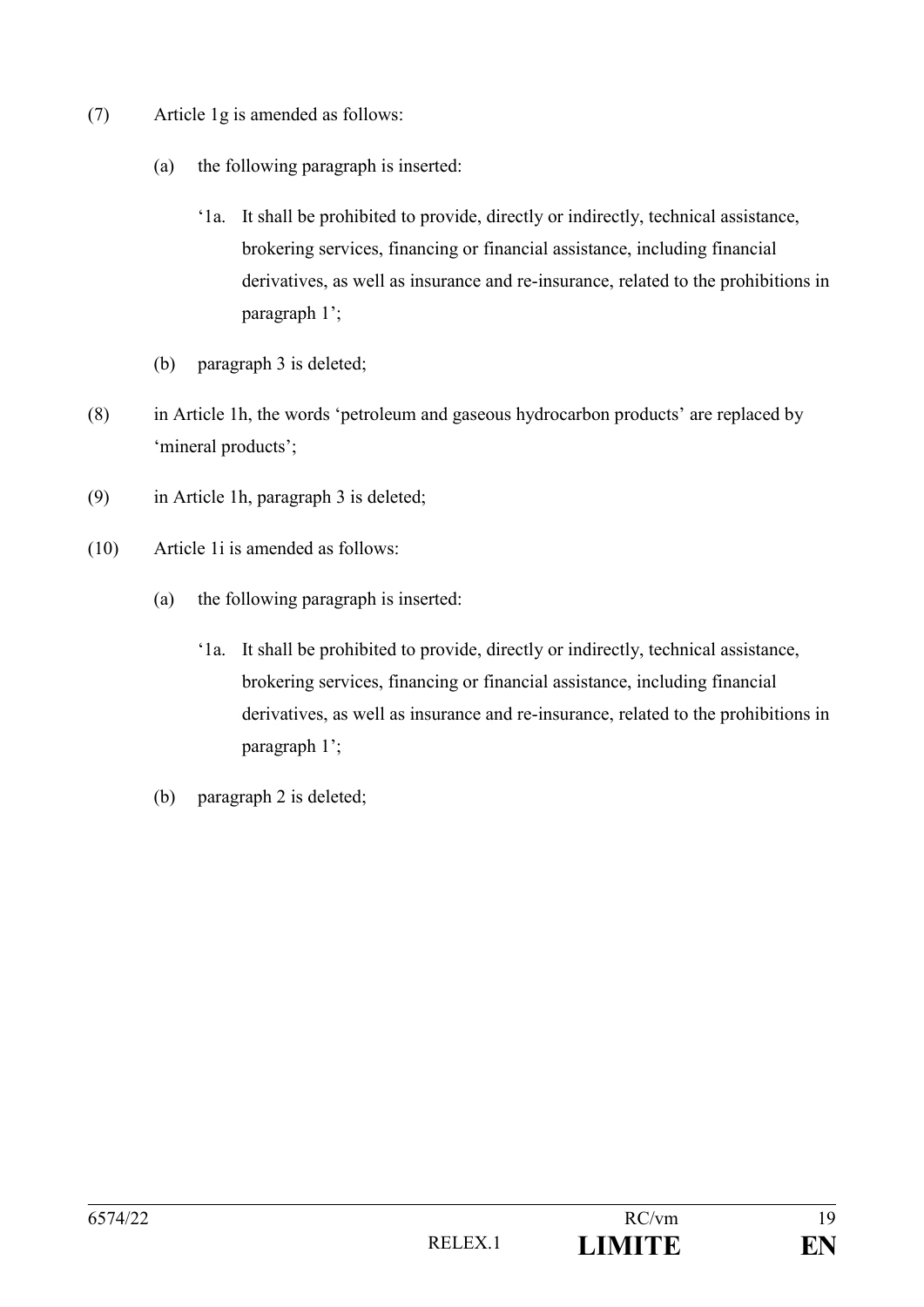- (11) in Article 1k, paragraph 4 is deleted;
- (12) in Article 1l, paragraph 3 is deleted;
- (13) the following Articles are inserted:

#### '*Article 1o*

- 1. It shall be prohibited:
	- (a) to import, directly or indirectly, wood products as listed in Annex X into the Union if they:
		- (i) originate in Belarus; or
		- (ii) have been exported from Belarus;
	- (b) to purchase, directly or indirectly, wood products as listed in Annex X which are located in or which originated in Belarus;
	- (c) to transport wood products as listed in Annex X if they originated in Belarus or are being exported from Belarus to any other country;
	- (d) to provide, directly or indirectly, technical assistance, brokering services, financing or financial assistance, including financial derivatives, as well as insurance and re-insurance, related to the prohibitions in points (a), (b) and (c).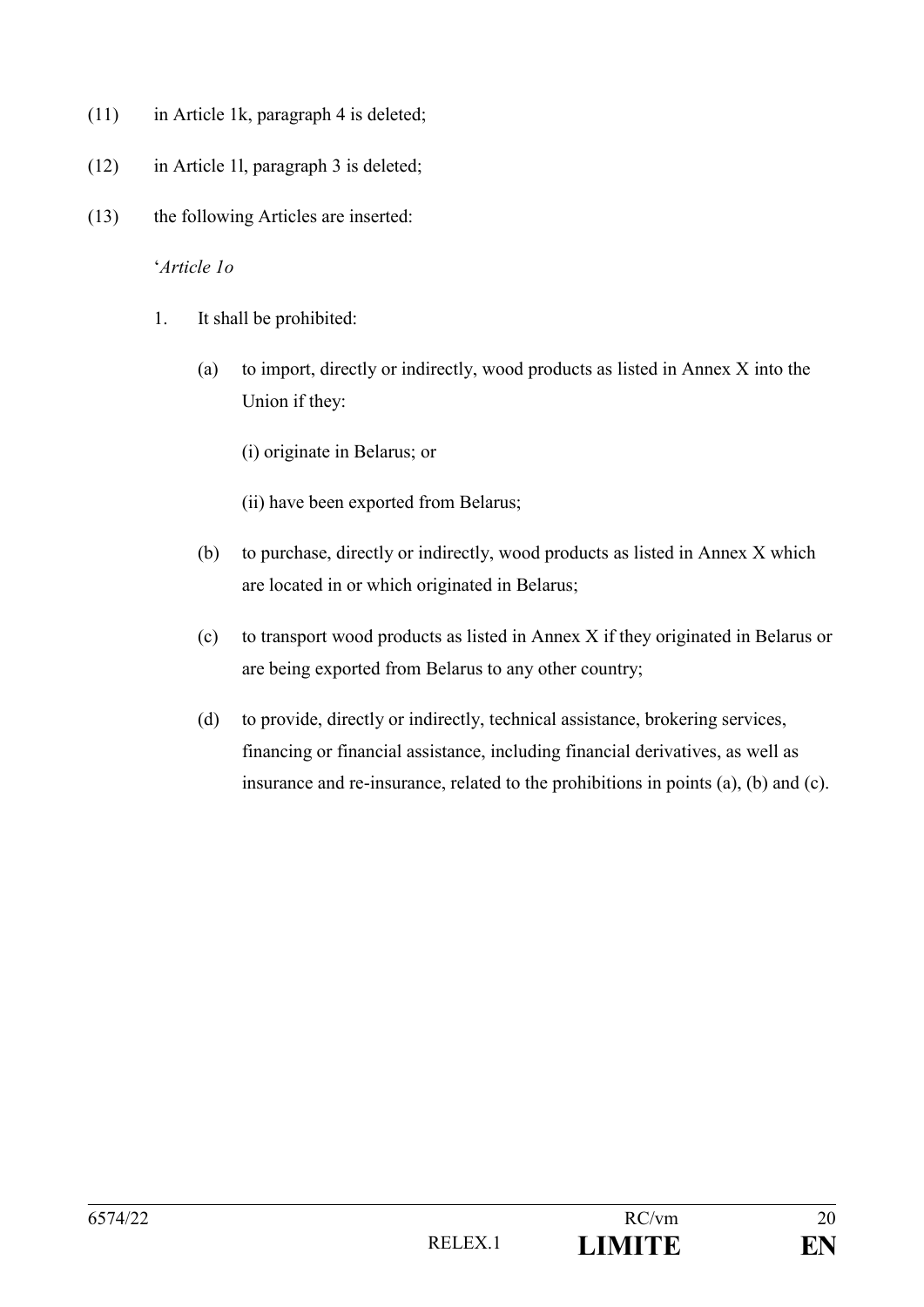## *Article 1p*

- 1. It shall be prohibited:
	- (a) to import, directly or indirectly, cement products as listed in Annex XI into the Union if they:
		- (i) originate in Belarus; or
		- (ii) have been exported from Belarus;
	- (b) to purchase, directly or indirectly, cement products as listed in Annex XI which are located in or which originated in Belarus;
	- (c) to transport cement products as listed in Annex XI if they originated in Belarus or are being exported from Belarus to any other country;
	- (d) to provide, directly or indirectly, technical assistance, brokering services, financing or financial assistance, including financial derivatives, as well as insurance and re-insurance, related to the prohibitions in points (a), (b) and (c).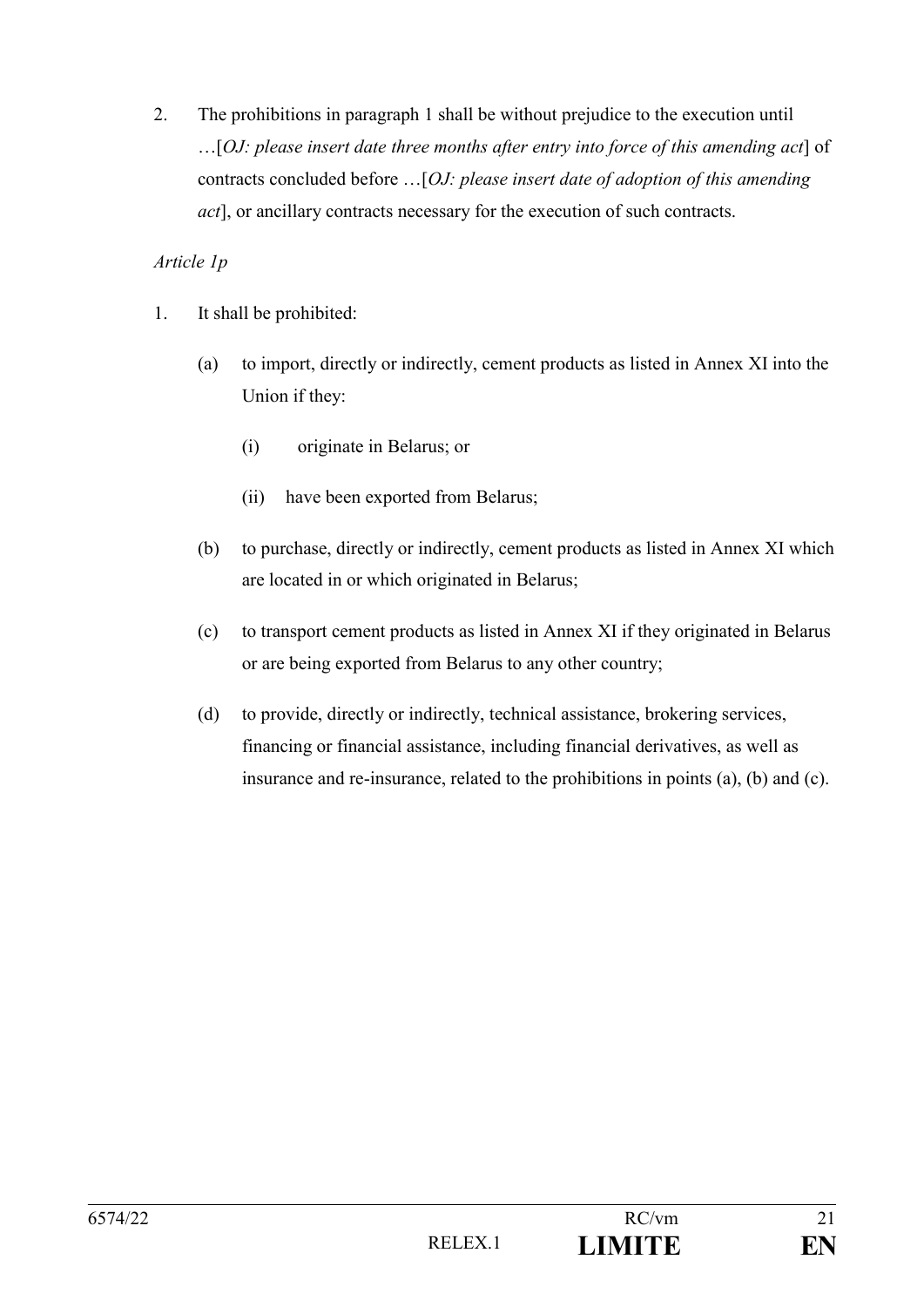## *Article 1q*

- 1. It shall be prohibited:
	- (a) to import, directly or indirectly, iron and steel products as listed in Annex XII into the Union if they:
		- (i) originate in Belarus; or
		- (ii) have been exported from Belarus;
	- (b) to purchase, directly or indirectly, iron and steel products as listed in Annex XII which are located in or which originated in Belarus;
	- (c) to transport iron and steel products as listed in Annex XII if they originated in Belarus or are being exported from Belarus to any other country;
	- (d) to provide, directly or indirectly, technical assistance, brokering services, financing or financial assistance, including financial derivatives, as well as insurance and re-insurance, related to the prohibitions in points (a), (b) and (c).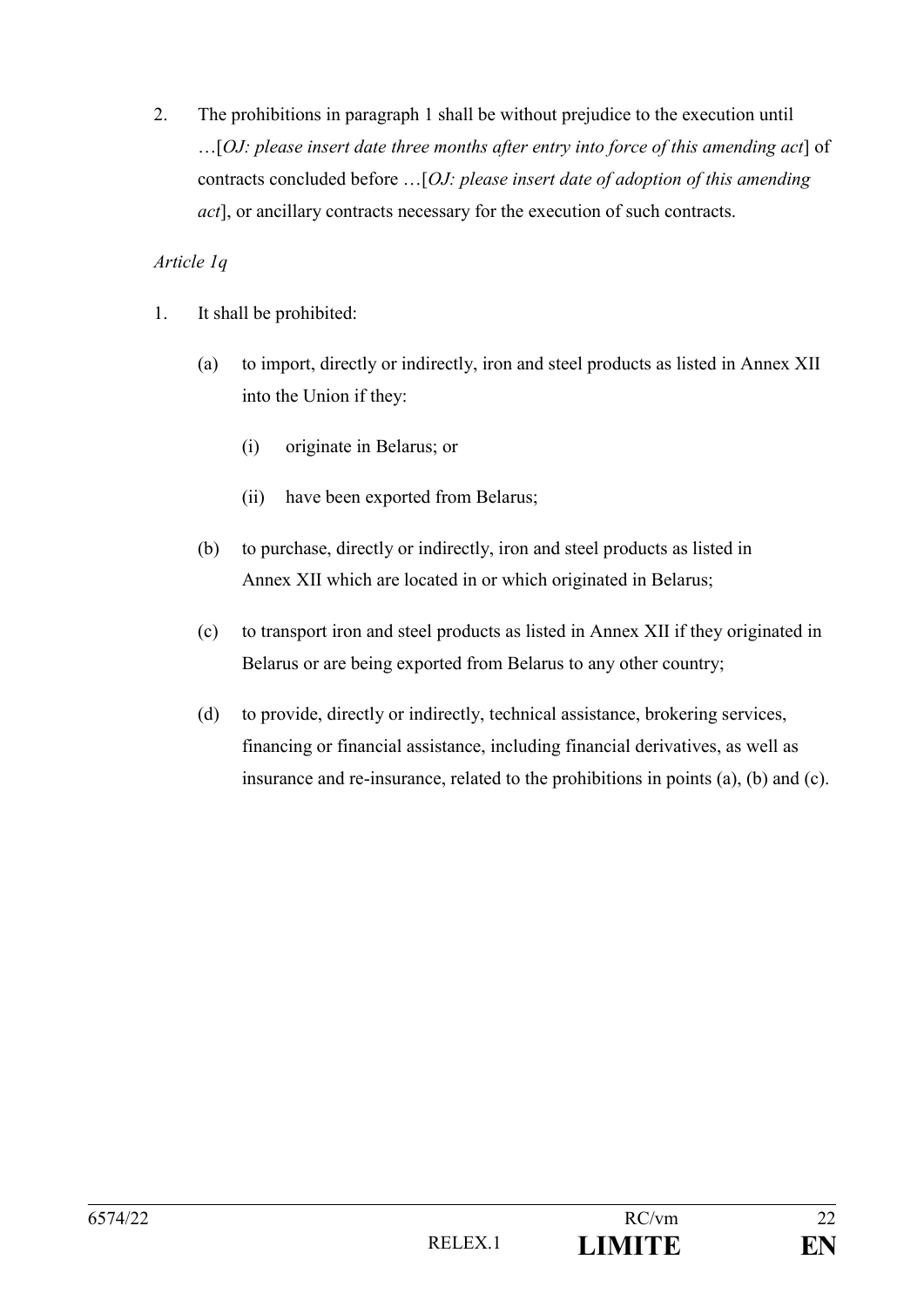### *Article 1r*

- 1. It shall be prohibited:
	- (a) to import, directly or indirectly, rubber products as listed in Annex XIII into the Union if they:
		- (i) originate in Belarus; or
		- (ii) have been exported from Belarus;
	- (b) to purchase, directly or indirectly, rubber products as listed in Annex XIII which are located in or which originated in Belarus;
	- (c) to transport rubber products as listed in Annex XIII if they originated in Belarus or are being exported from Belarus to any other country;
	- (d) to provide, directly or indirectly, technical assistance, brokering services, financing or financial assistance, including financial derivatives, as well as insurance and re-insurance, related to the prohibitions in points (a), (b) and (c).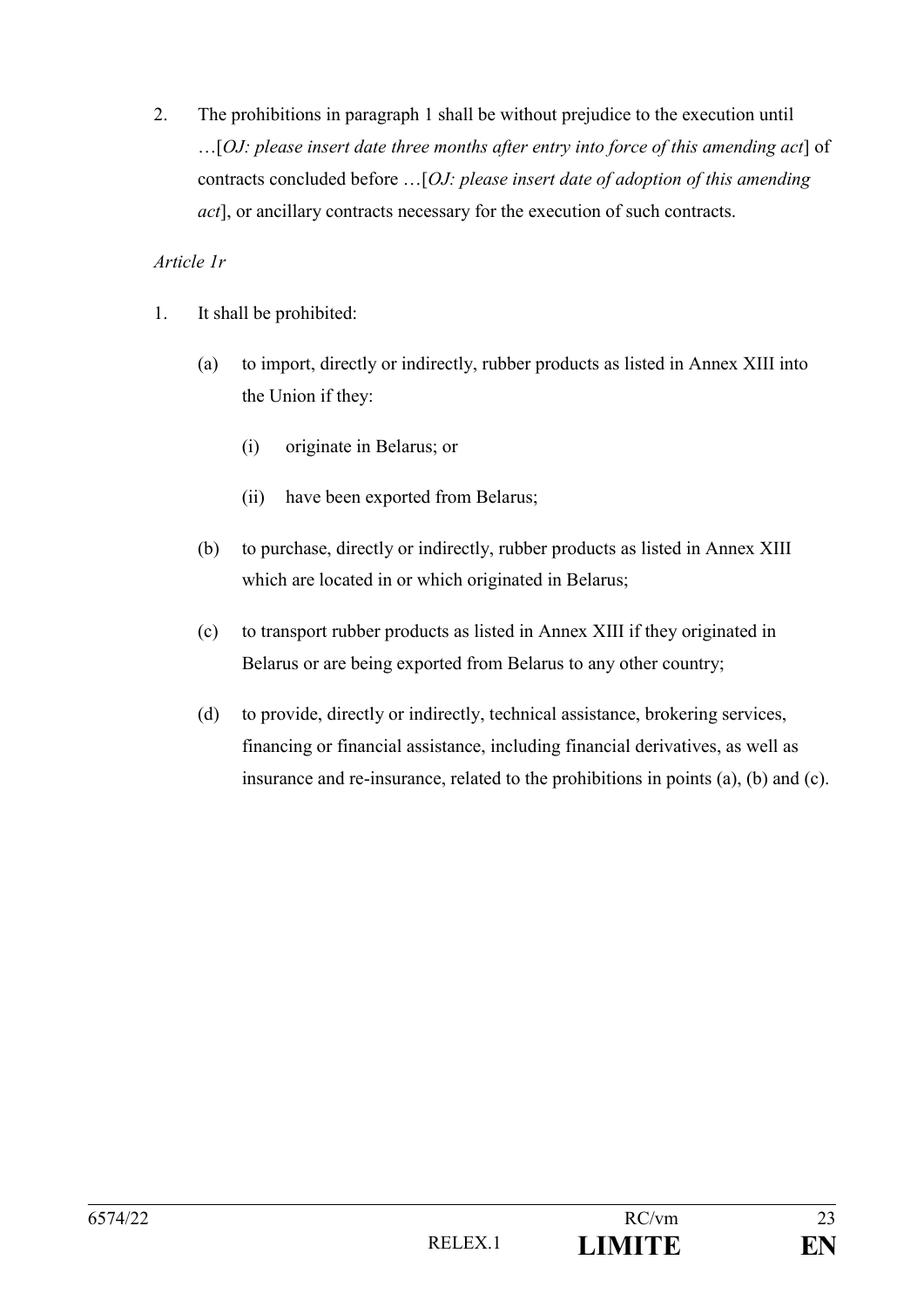## *Article 1s*

- 1. It shall be prohibited:
	- (a) to sell, supply, transfer or export, directly or indirectly, machinery as listed in Annex XIV, whether or not originating in the Union, to any person, entity or body in Belarus or for use in Belarus;
	- (b) to provide, directly or indirectly, technical assistance, brokering services, financing or financial assistance, including financial derivatives, as well as insurance and re-insurance, related to the prohibitions in point (a).
- 2. The prohibitions in paragraph 1 shall not apply to the sale, supply, transfer or export of the machinery referred to in paragraph 1 or to the related provision of technical and financial assistance, for non-military use and for a non-military end-user, intended for:
	- (a) humanitarian purposes, health emergencies, the urgent prevention or mitigation of an event likely to have a serious and significant impact on human health and safety or on the environment, or as a response to natural disasters;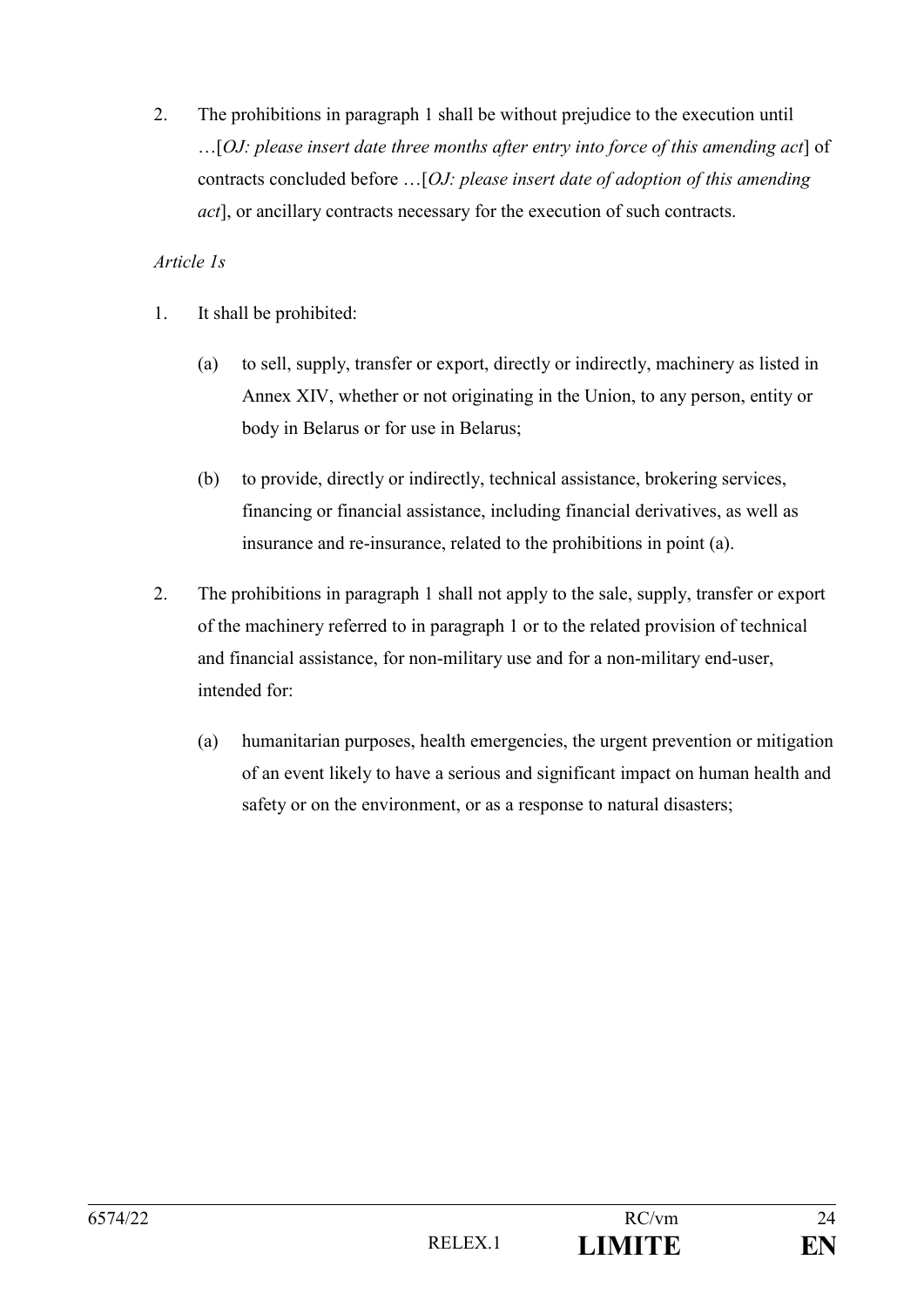- (b) medical or pharmaceutical purposes;
- (c) temporary use by news media;
- (d) software updates;
- (e) use as consumer communication devices;
- (f) ensuring cyber-security and information security for natural or legal persons, entities or bodies in Belarus except for its government and undertakings directly or indirectly controlled by that government; or
- (g) personal use of natural persons travelling to Belarus, and limited to personal effects, household effects, vehicles or tools of trade owned by those individuals and not intended for sale.

With the exception of points (f) and (g), the exporter shall declare in its customs declaration that the items are being exported under the relevant exception set out in this paragraph and shall notify the competent authority of the Member State where the exporter is resident or established of the first use of the relevant exception within 30 days from that first export.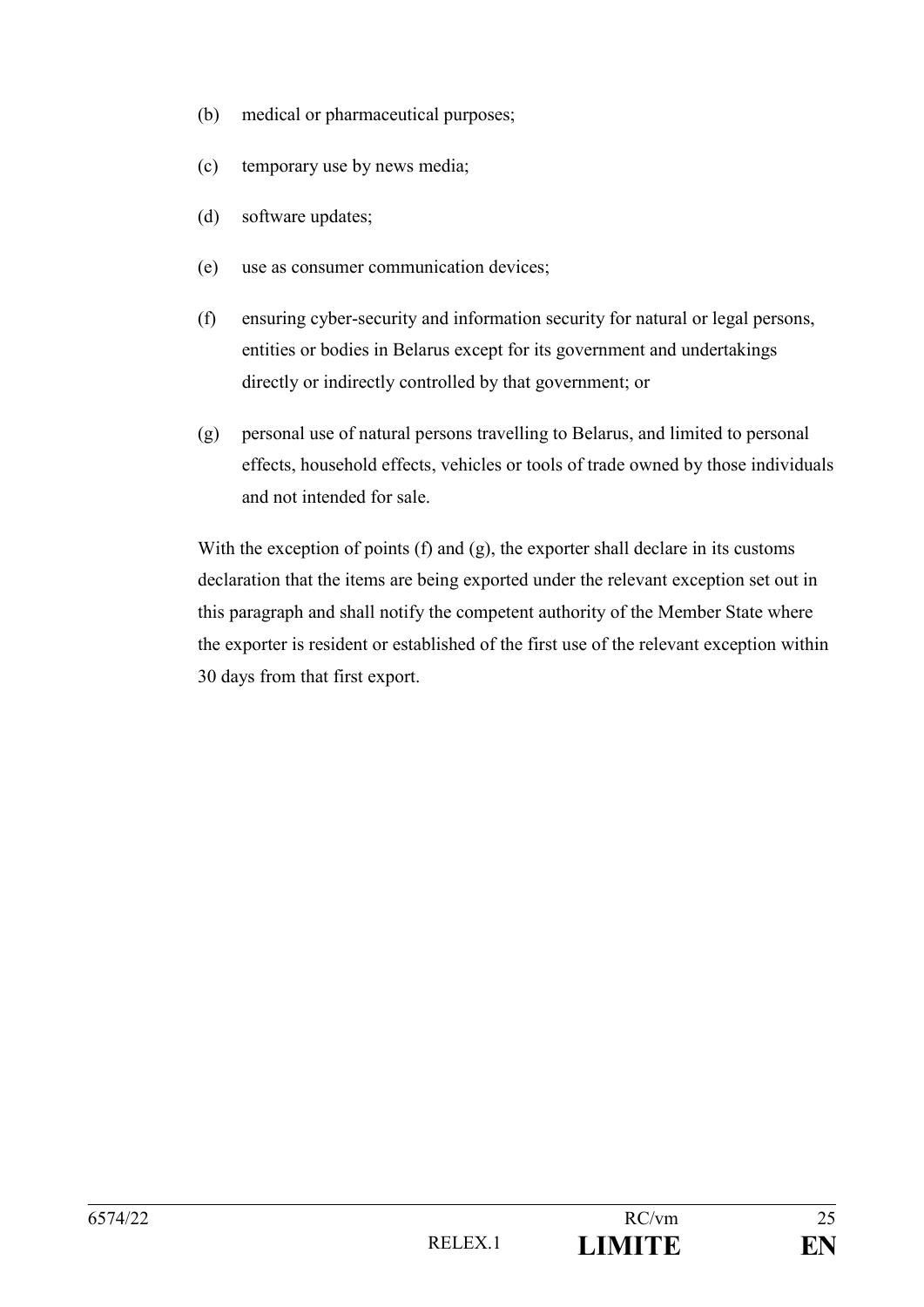- 3. The prohibitions in paragraph 1 shall be without prejudice to the execution until …[*OJ: please insert date three months after entry into force of this amending act*] of contracts concluded before …[*OJ: please insert date of adoption of this amending act*], or ancillary contracts necessary for the execution of such contracts.';
- (14) Article 8 is replaced by the following:

'*Article 8*

The Commission shall be empowered to amend Annexes II and Vc on the basis of information supplied by Member States.';

- (15) Annex V to Regulation (EC) No 765/2006 is replaced by Annex I to this Regulation;
- (16) Annex II to this Regulation is inserted in Regulation (EC) No 765/2006 as Annex Va;
- (17) Annex III to this Regulation is inserted in Regulation (EC) No 765/2006 as Annex Vb;
- (18) Annex IV to this Regulation is inserted in Regulation (EC) No 765/2006 as Annex Vc;
- (19) Annex VI of Regulation (EC) No 765/2006 is amended as set out in Annex V to this Regulation;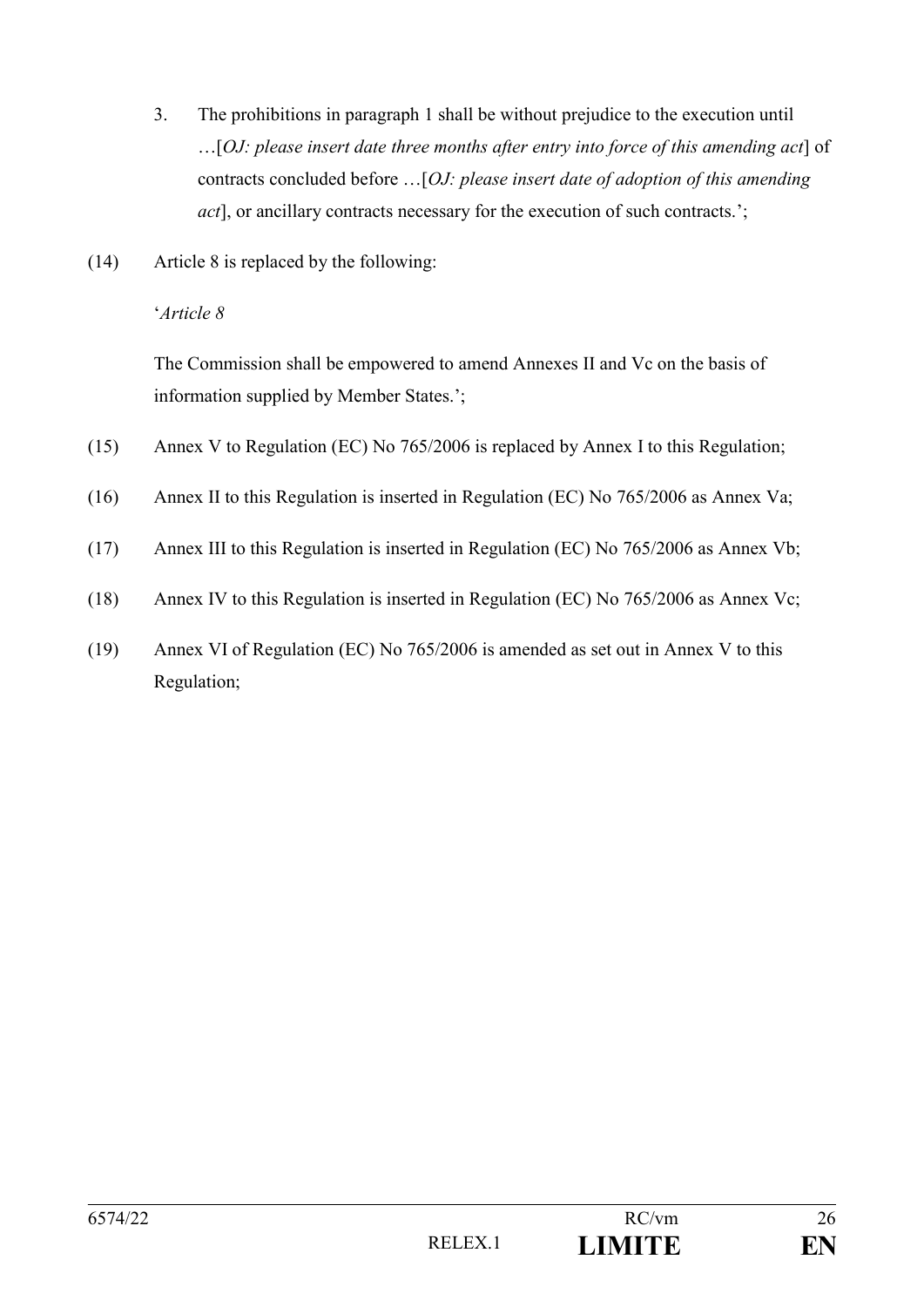- (20) Annex VII of Regulation (EC) No 765/2006 is amended as set out in Annex VI to this Regulation;
- (21) Annex VIII of Regulation (EC) No 765/2006 is amended as set out in Annex VII to this Regulation;
- (22) Annex VIII to this Regulation is added to Regulation (EC) No 765/2006 as Annex X;
- (23) Annex IX to this Regulation is added to Regulation (EC) No 765/2006 as Annex XI;
- (24) Annex X to this Regulation is added to Regulation (EC) No 765/2006 as Annex XII;
- (25) Annex XI to this Regulation is added to Regulation (EC) No 765/2006 as Annex XIII;
- (26) Annex XII to this Regulation is added to Regulation (EC) No 765/2006 as Annex XIV.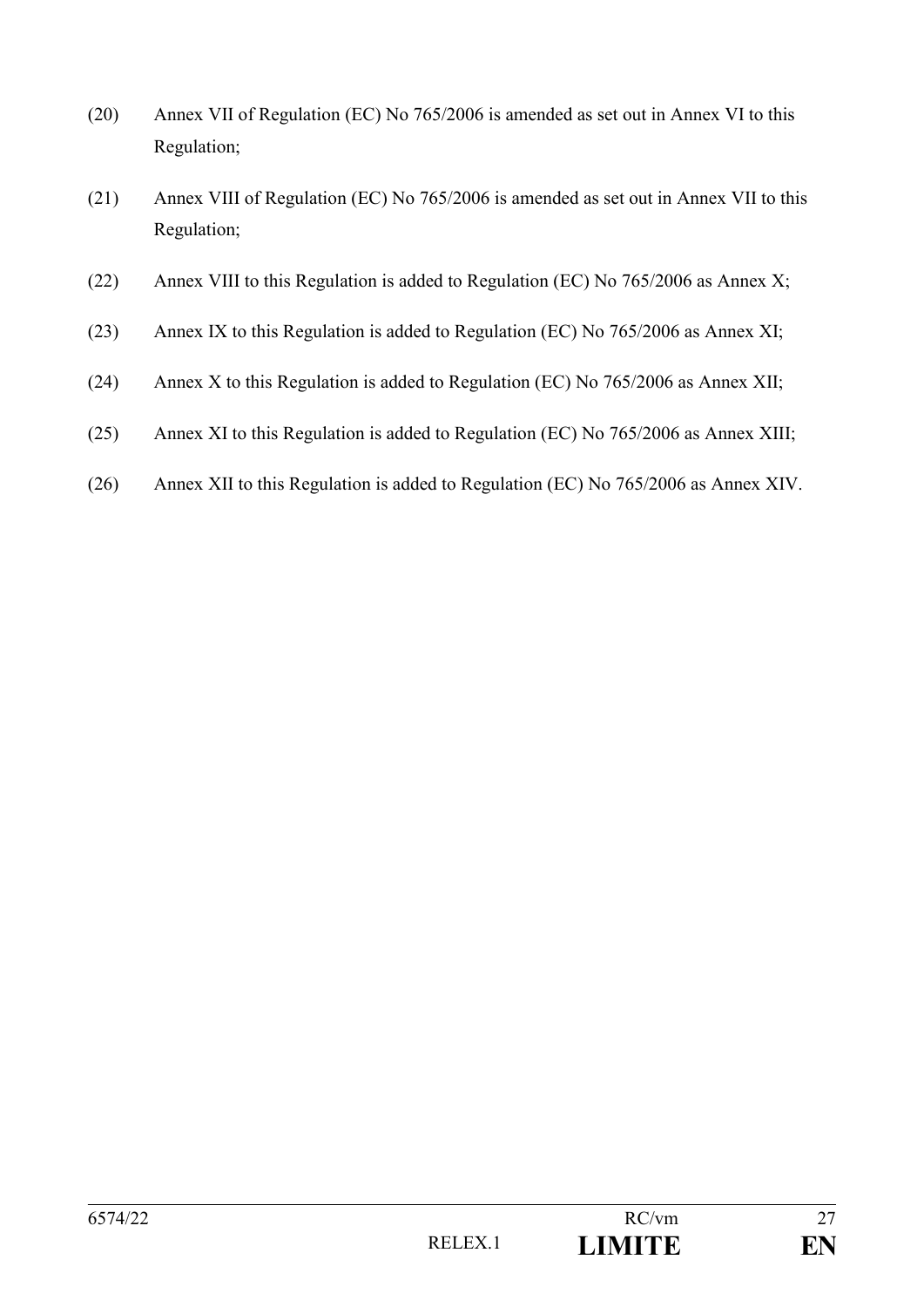#### *Article 2*

This Regulation shall enter into force on the day following that of its publication in the *Official Journal of the European Union*.

This Regulation shall be binding in its entirety and directly applicable in all Member States.

Done at …,

*For the Council The President*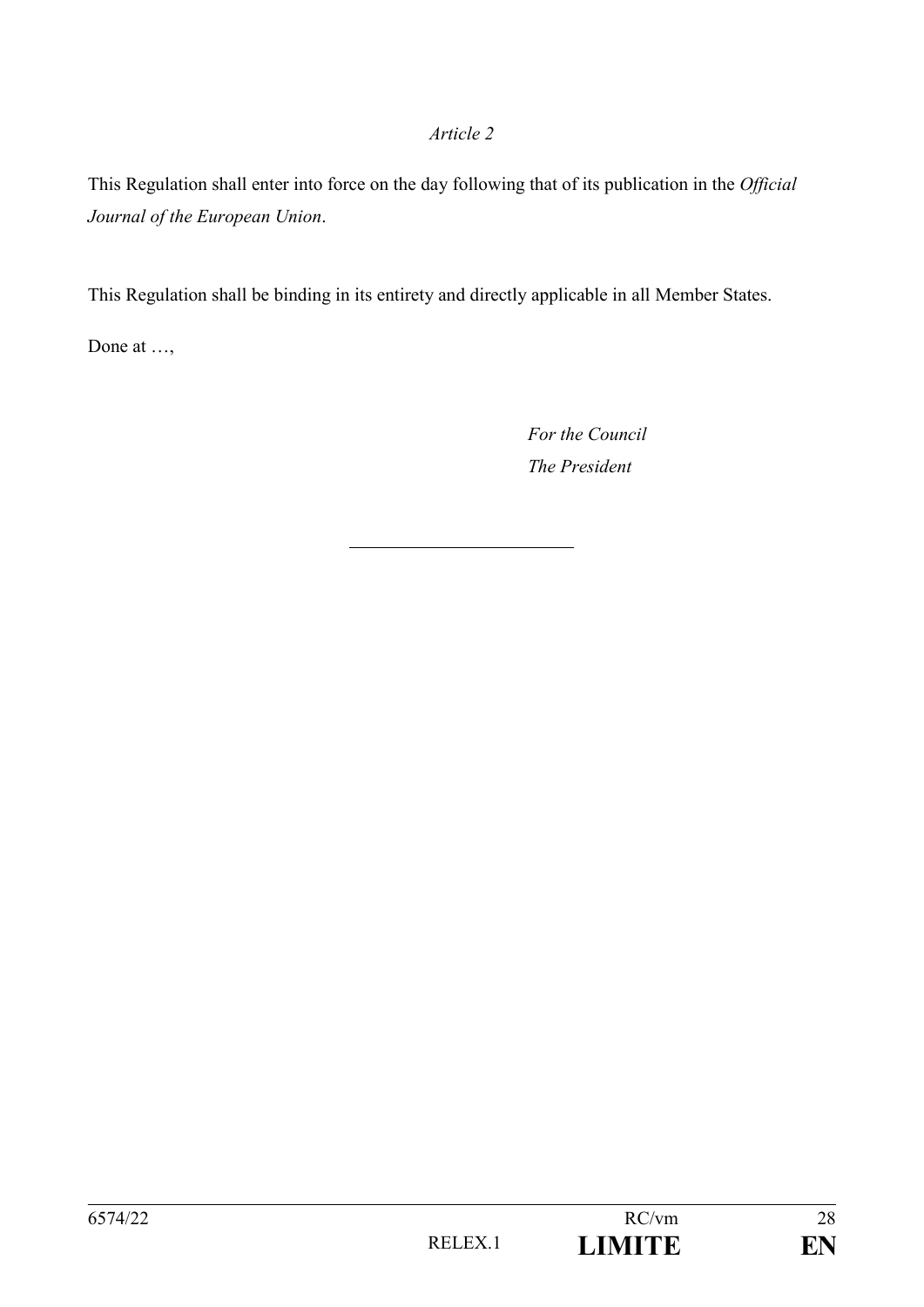## **ANNEX I**

Annex V to Regulation 765/2006 is replaced by the following:

## 'ANNEX V

# LIST OF NATURAL OR LEGAL PERSONS REFERRED TO IN ARTICLES 1e(7), 1f(7) AND 1fa(1)

Belarus Ministry of Defence'.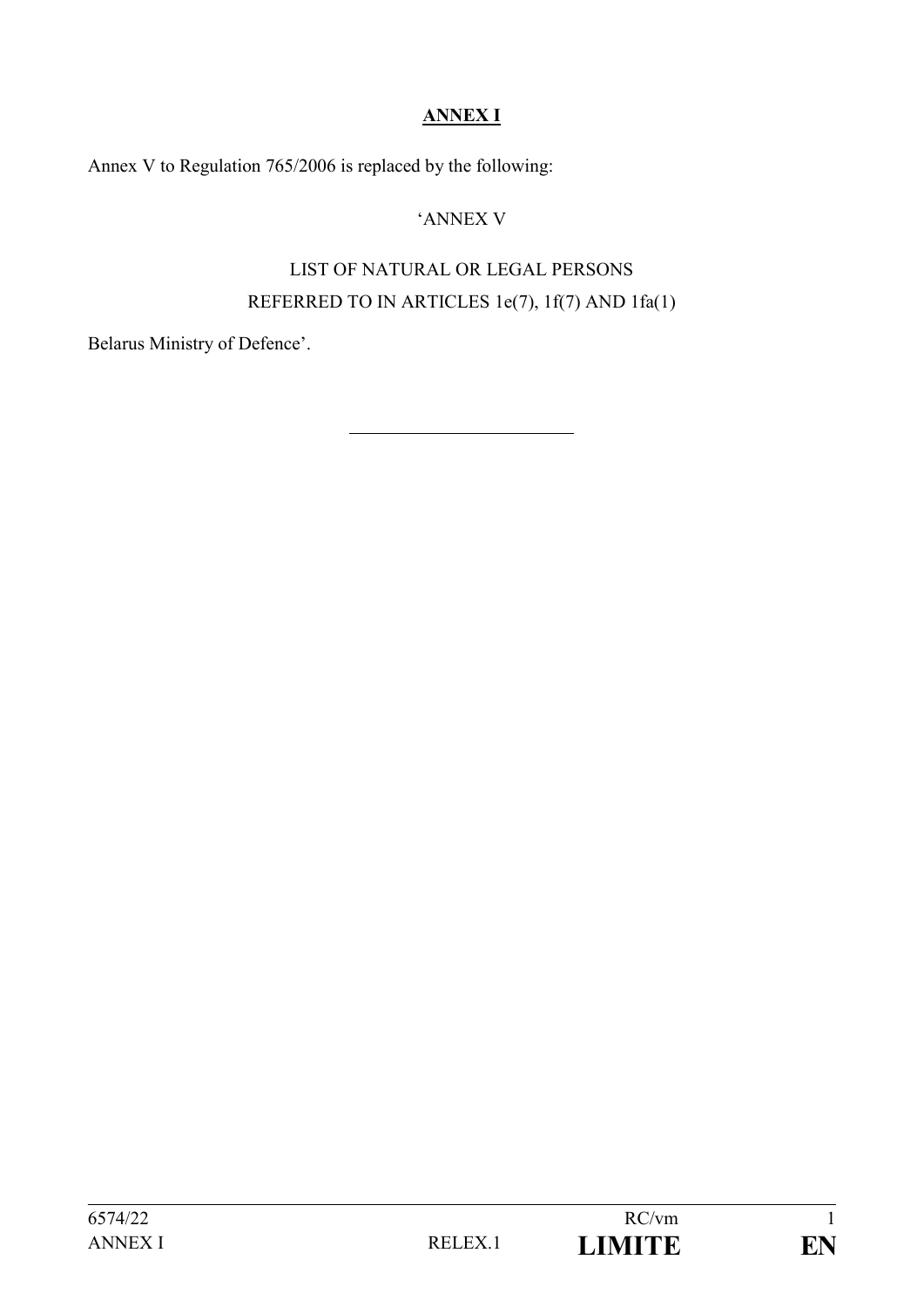## **ANNEX II**

## 'ANNEX Va

# LIST OF GOODS AND TECHNOLOGY REFERRED TO IN ARTICLES 1f(1) AND 1fa(1)

General Notes, Acronyms and Abbreviations, and Definitions in Annex I to Regulation (EU) 2021/821 apply to this Annex, with the exception of "Part I - General Notes, Acronyms and Abbreviations, and Definitions, General Notes to Annex I, point 2".

Definitions of terms used in the Common Military List (CML) of the European Union**<sup>1</sup>** apply to this Annex.

Without prejudice to Article 1m of this Regulation, non-controlled items containing one or more components listed in this Annex are not subject to the controls under Article 1fa of this Regulation.

1

**<sup>1</sup>** Common Military List of the European Union (OJ C 85, 13.3.2020, p.1).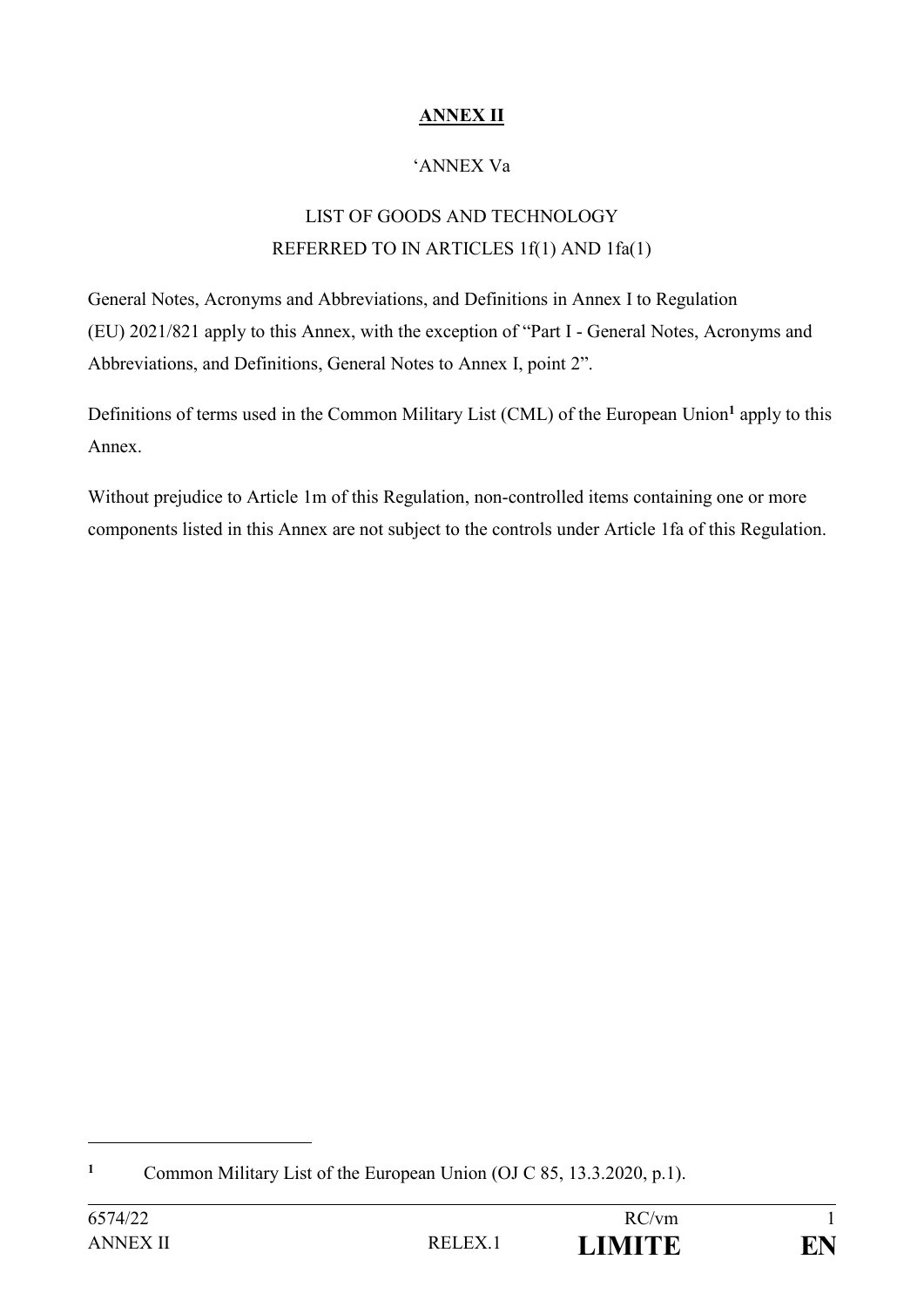#### Category I - Electronics

- X.A.I.001 Electronic devices and components.
	- a. "Microprocessor microcircuits", "microcomputer microcircuits", and microcontroller microcircuits having any of the following:
		- 1. A performance speed of 5 GigaFLOPS or more and an arithmetic logic unit with an access width of 32 bit or more;
		- 2. A clock frequency rate exceeding 25 MHz; or
		- 3. More than one data or instruction bus or serial communication port that provides a direct external interconnection between parallel "microprocessor microcircuits" with a transfer rate of 2,5 Mbyte/s;
	- b. Storage integrated circuits, as follows:
		- 1. Electrically erasable programmable read-only memories (EEPROMs) with a storage capacity:
			- a. Exceeding 16 Mbits per package for flash memory types; or
			- b. Exceeding either of the following limits for all other EEPROM types:
				- 1. Exceeding 1 Mbit per package; or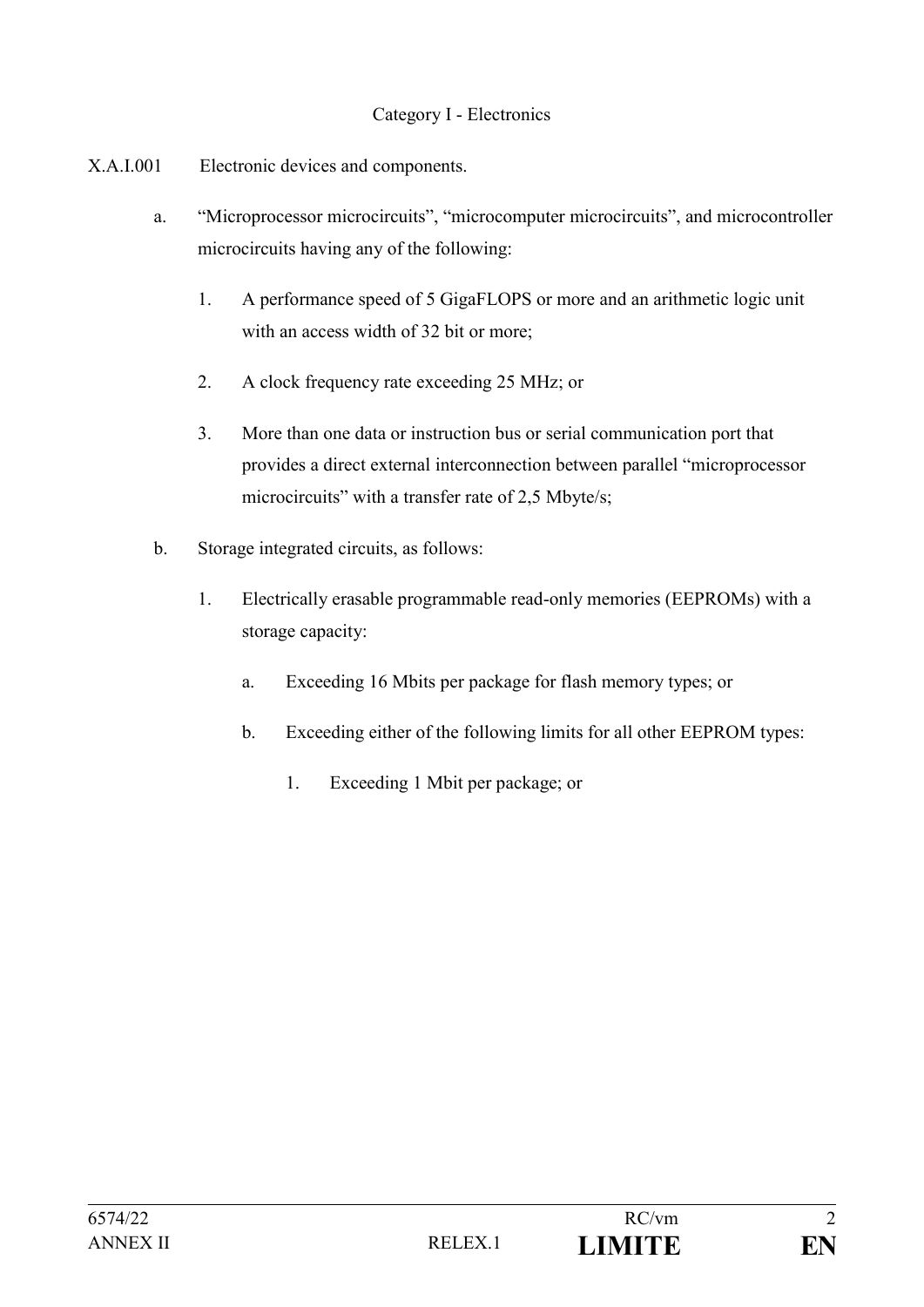- 2. Exceeding 256 kbit per package and a maximum access time of less than 80 ns;
- 2. Static random access memories (SRAMs) with a storage capacity:
	- a. Exceeding 1 Mbit per package; or
	- b. Exceeding 256 kbit per package and a maximum access time of less than 25 ns;
- c. Analog-to-digital converters having any of the following:
	- 1. A resolution of 8 bit or more, but less than 12 bit, with an output rate greater than 200 Mega Samples Per Second (MSPS);
	- 2. A resolution of 12 bit with an output rate greater than 105 Mega Samples per Second (MSPS);
	- 3. A resolution of more than 12 bit but equal to or less than 14 bit with an output rate greater than 10 Mega Samples per Second (MSPS); or
	- 4. A resolution of more than 14 bit with an output rate greater than 2,5 Mega Samples Per Second (MSPS);
- d. Field programmable logic devices having a maximum number of single-ended digital input/outputs between 200 and 700;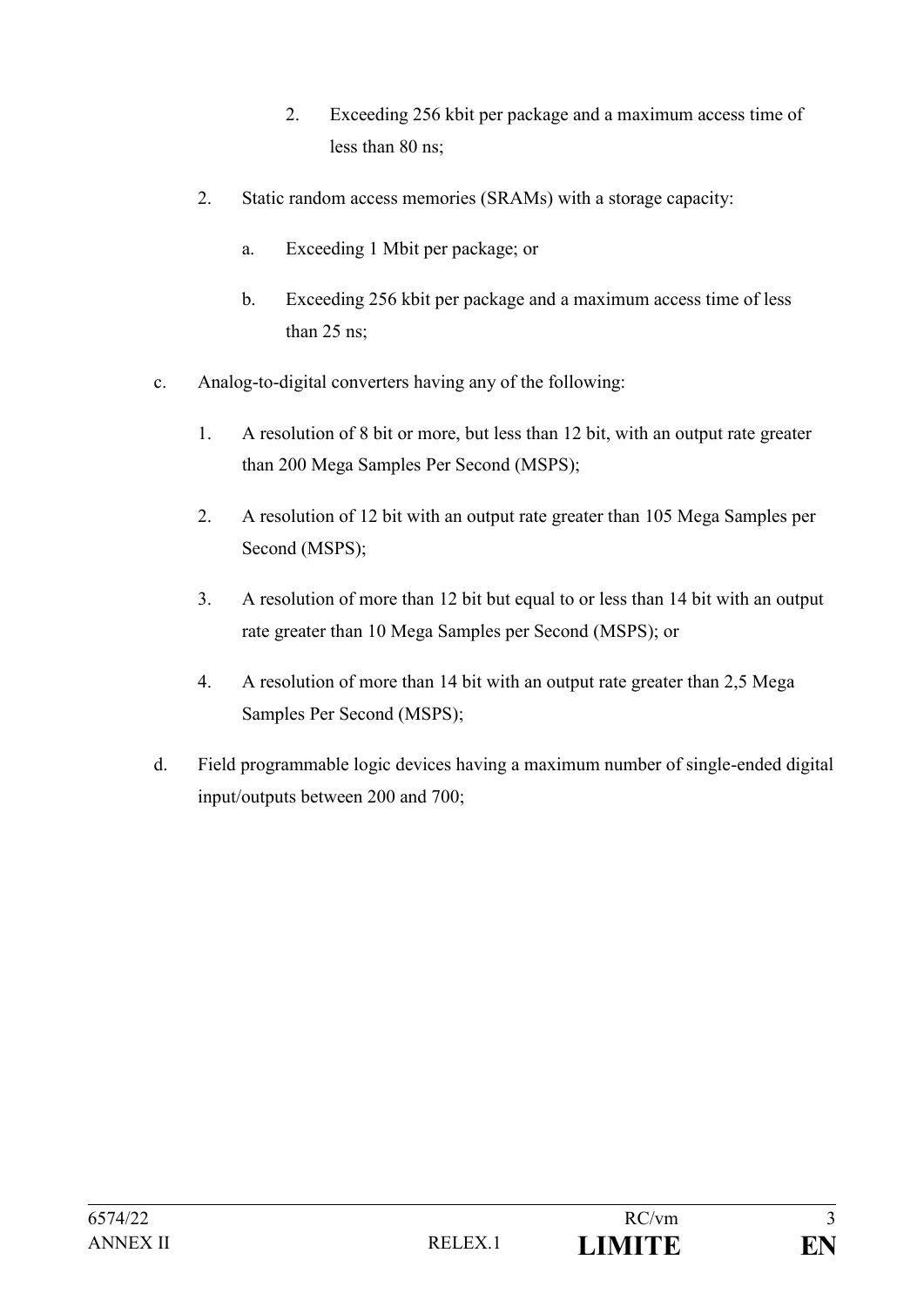- e. Fast Fourier Transform (FFT) processors having a rated execution time for a 1 024 point complex FFT of less than 1 ms;
- f. Custom integrated circuits for which the function is unknown, or the control status of the equipment in which the integrated circuits will be used is unknown to the manufacturer, having any of the following:
	- 1. More than 144 terminals; or
	- 2. A typical "basic propagation delay time" of less than 0,4 ns;
- g. Traveling-wave "vacuum electronic devices", pulsed or continuous wave, as follows:
	- 1. Coupled cavity devices, or derivatives thereof;
	- 2. Devices based on helix, folded waveguide, or serpentine waveguide circuits, or derivatives thereof, having any of the following:
		- a. An "instantaneous bandwidth" of half an octave or more and average power (expressed in kW) times frequency (expressed in GHz) of more than  $0,2$ ; or
		- b. An "instantaneous bandwidth" of less than half an octave; and average power (expressed in kW) times frequency (expressed in GHz) of more than 0,4;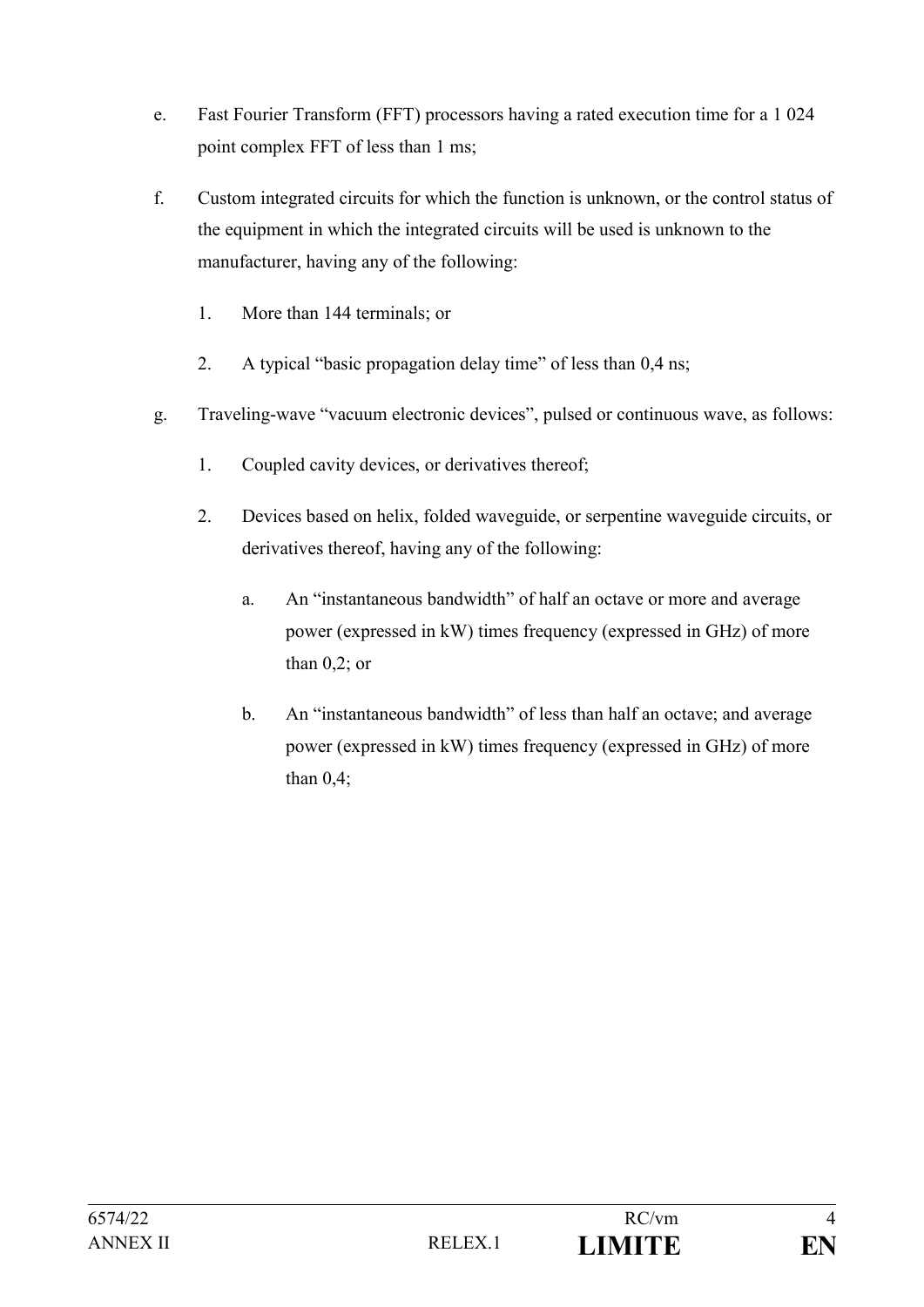- h. Flexible waveguides designed for use at frequencies exceeding 40 GHz;
- i. Surface acoustic wave and surface skimming (shallow bulk) acoustic wave devices, having either of the following:
	- 1. A carrier frequency exceeding 1 GHz; or
	- 2. A carrier frequency of 1 GHz or less; and
		- a. A "frequency side-lobe rejection" exceeding 55 dB;
		- b. A product of the maximum delay time and bandwidth (time in microseconds and bandwidth in MHz) of more than 100; or
		- c. A dispersive delay of more than 10 microseconds;

Technical Note: For the purpose of X.A.I.001.i "Frequency side-lobe rejection" is the maximum rejection value specified in data sheet.

- j. "Cells" as follows:
	- 1. "Primary cells" having an "energy density" of 550 Wh/kg or less at 293 K  $(20^{\circ}C);$
	- 2. "Secondary cells" having an "energy density" of 350 Wh/kg or less at 293 K  $(20^{\circ}C);$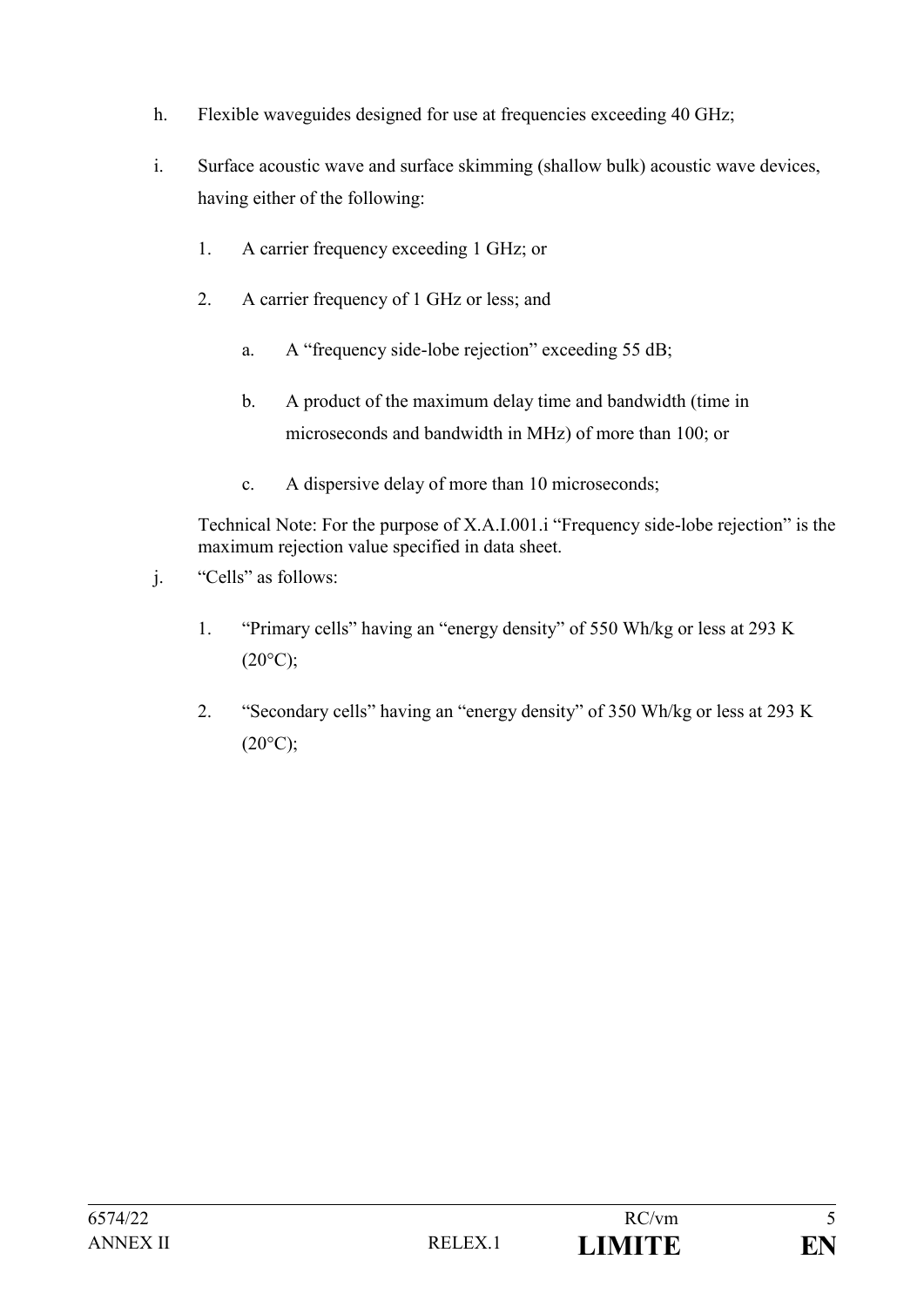Note:X.A.I.001.j does not control batteries, including single cell batteries. Technical Notes:

- 1. For the purpose of X.A.I.001.j, energy density (Wh/kg) is calculated from the nominal voltage multiplied by the nominal capacity in ampere-hours (Ah) divided by the mass in kilograms. If the nominal capacity is not stated, energy density is calculated from the nominal voltage squared then multiplied by the discharge duration in hours divided by the discharge load in Ohms and the mass in kilograms.
- 2. For the purpose of X.A.I.001.j, a "cell" is defined as an electrochemical device, which has positive and negative electrodes, and electrolyte, and is a source of electrical energy. It is the basic building block of a battery.
- 3. For the purpose of X.A.I.001.j.1, a "primary cell" is a "cell" that is not designed to be charged by any other source.
- 4. For the purpose of X.A.I.001.j.2, a "secondary cell" is a "cell" that is designed to be charged by an external electrical source.
- k. "Superconductive" electromagnets or solenoids specially designed to be fully

charged or discharged in less than one minute, having all of the following:

- Note:X.A.I.001.k does not control "superconductive" electromagnets or solenoids designed for Magnetic Resonance Imaging (MRI) medical equipment.
- 1. Maximum energy delivered during the discharge divided by the duration of the discharge of more than 500 kJ per minute;
- 2. Inner diameter of the current carrying windings of more than 250 mm; and
- 3. Rated for a magnetic induction of more than 8T or "overall current density" in the winding of more than 300  $A/mm^2$ ;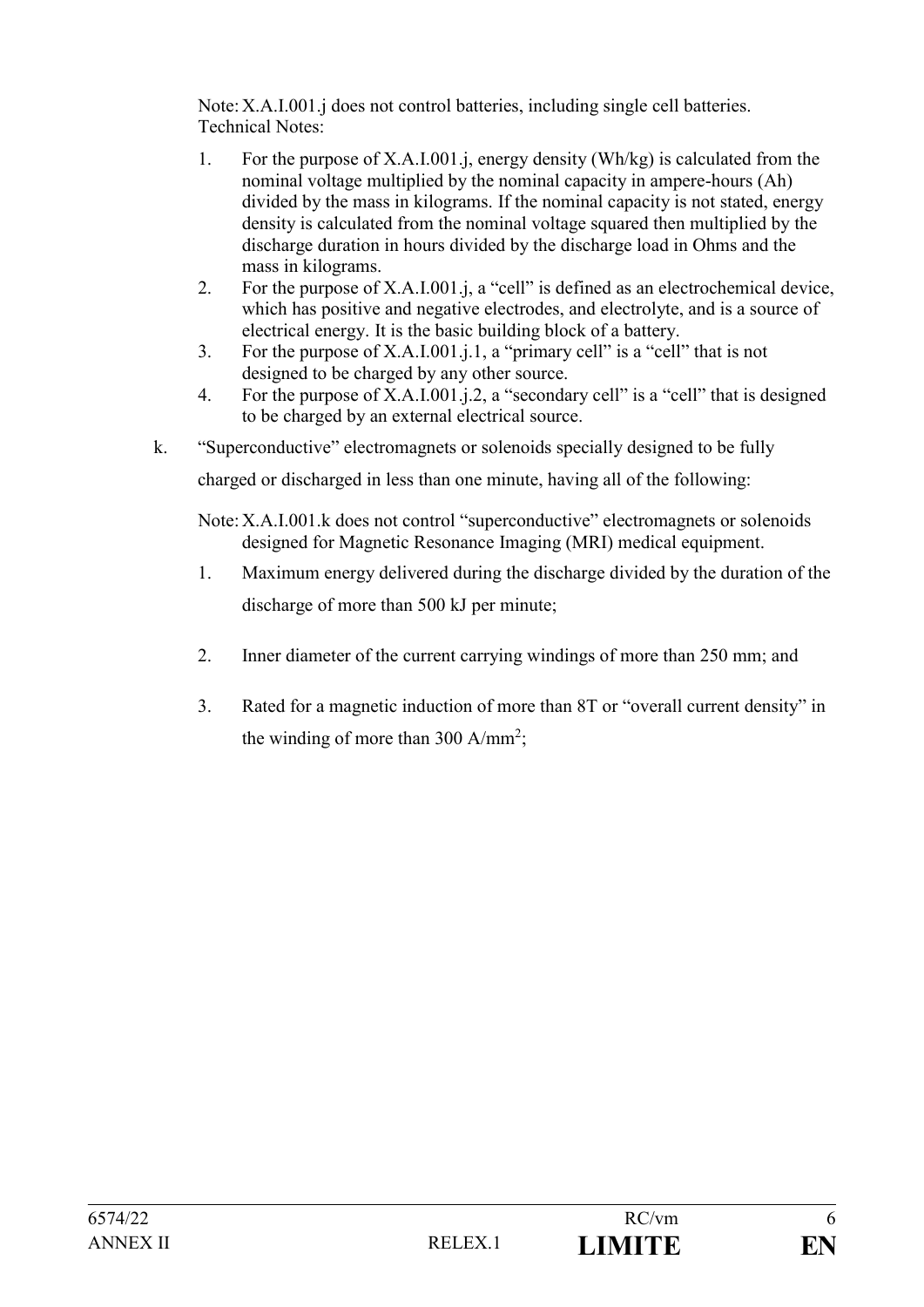- l. Circuits or systems for electromagnetic energy storage, containing components manufactured from "superconductive" materials specially designed for operation at temperatures below the "critical temperature" of at least one of their "superconductive" constituents, having all of the following:
	- 1. Resonant operating frequencies exceeding 1 MHz;
	- 2. A stored energy density of  $1 \text{ MJ/m}^3$  or more; and
	- 3. A discharge time of less than 1 ms;
- m. Hydrogen/hydrogen-isotope thyratrons of ceramic-metal construction and rate for a peak current of 500 A or more;
- n. Not used;
- o. Solar cells, cell-interconnect-coverglass (CIC) assemblies, solar panels, and solar arrays, which are "space qualified" and not controlled by 3A001.e.4**<sup>1</sup>** .
- X.A.I.002 General purpose "electronic assemblies", modules and equipment.
	- a. Electronic test equipment, other than those specified in the CML or in Regulation (EU) 2021/821;

**<sup>1</sup>** Ref. Annex I to Regulation (EU) 2021/821.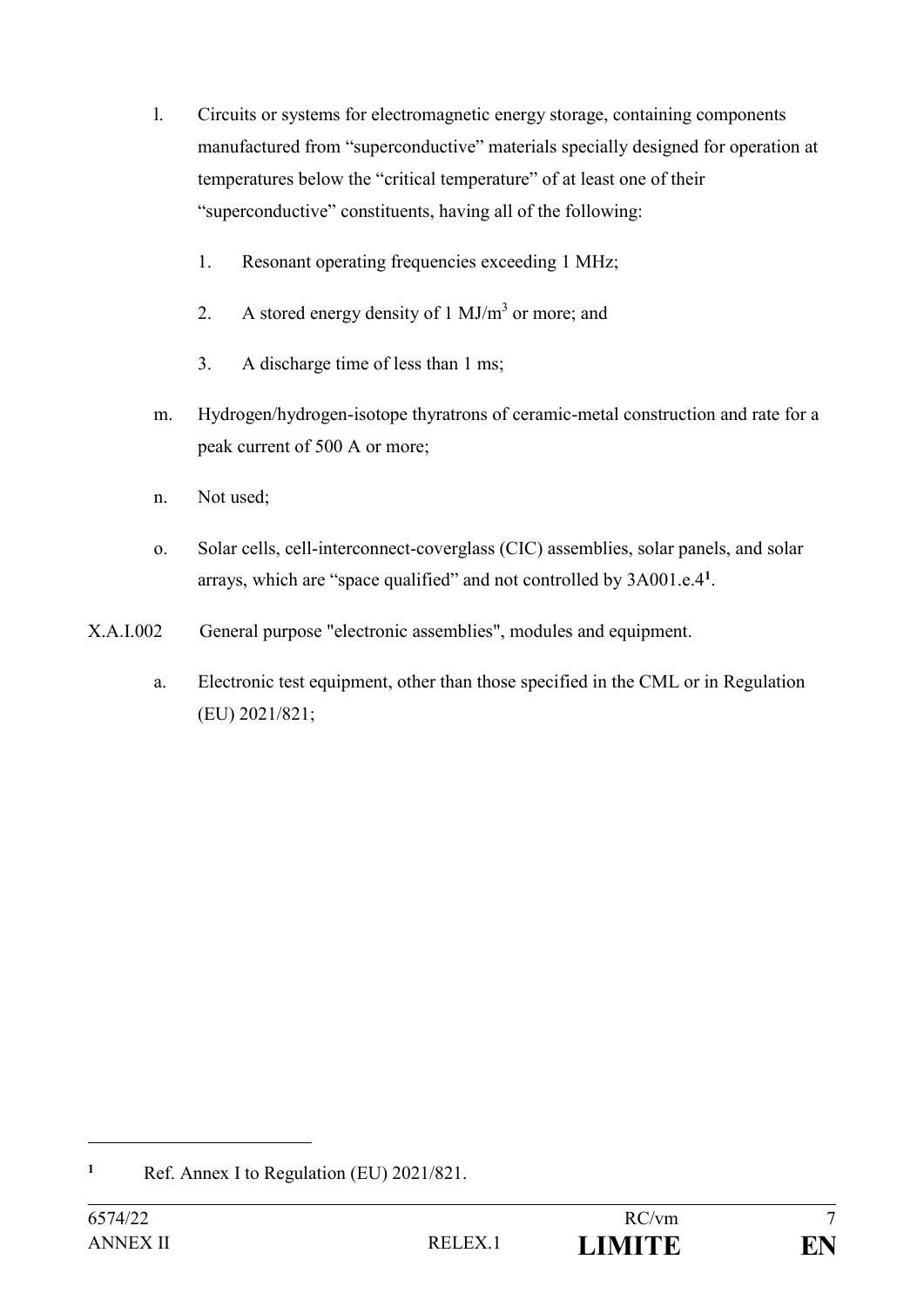- b. Digital instrumentation magnetic tape data recorders having any of the following characteristics;
	- 1. A maximum digital interface transfer rate exceeding 60 Mbit/s and employing helical scan techniques;
	- 2. A maximum digital interface transfer rate exceeding 120 Mbit/s and employing fixed head techniques; or
	- 3. "Space qualified";
- c. Equipment, with a maximum digital interface transfer rate exceeding 60 Mbit/s, designed to convert digital video magnetic tape recorders for use as digital instrumentation data recorders;
- d. Non-modular analog oscilloscopes having a bandwidth of 1 GHz or greater;
- e. Modular analog oscilloscope systems having either of the following characteristics:
	- 1. A mainframe with a bandwidth of 1 GHz or greater; or
	- 2. Plug-in modules with an individual bandwidth of 4 GHz or greater;
- f. Analog sampling oscilloscopes for the analysis of recurring phenomena with an effective bandwidth greater than 4 GHz;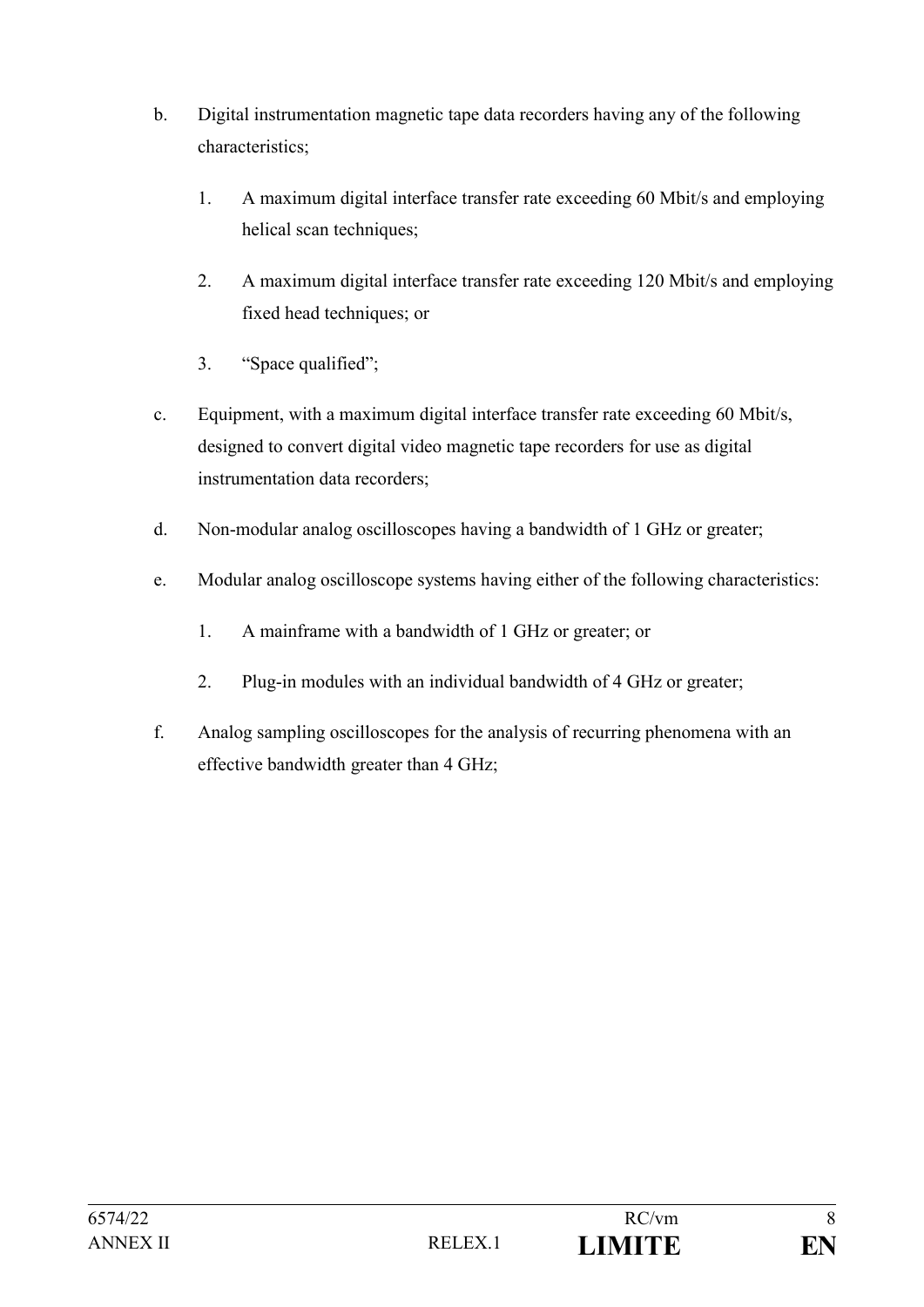g. Digital oscilloscopes and transient recorders, using analog-to-digital conversion techniques, capable of storing transients by sequentially sampling single-shot inputs at successive intervals of less than 1 ns (greater than 1 Giga Samples per Second (GSPS)), digitizing to 8 bits or greater resolution and storing 256 or more samples.

Note: X.A.I.002 controls the following specially designed components for analog oscilloscopes:

- 1. Plug-in units;
- 2. External amplifiers;
- 3. Pre-amplifiers;
- 4. Sampling devices;
- 5. Cathode ray tubes.
- X.A.I.003 Specific processing equipment, other than those specified in the CML or in Regulation (EU) 2021/821, as follows:
	- a. Frequency changers capable of operating in the frequency range from 300 up to 600 Hz, other than those specified in the CML or in Regulation (EU) 2021/821;
	- b. Mass spectrometers, other than those specified in the CML or in Regulation (EU) 2021/821;
	- c. All flash x-ray machines, or components of pulsed power systems designed thereof, including Marx generators, high power pulse shaping networks, high voltage capacitors, and triggers;
	- d. Pulse amplifiers, other than those specified in the CML or in Regulation (EU) 2021/821;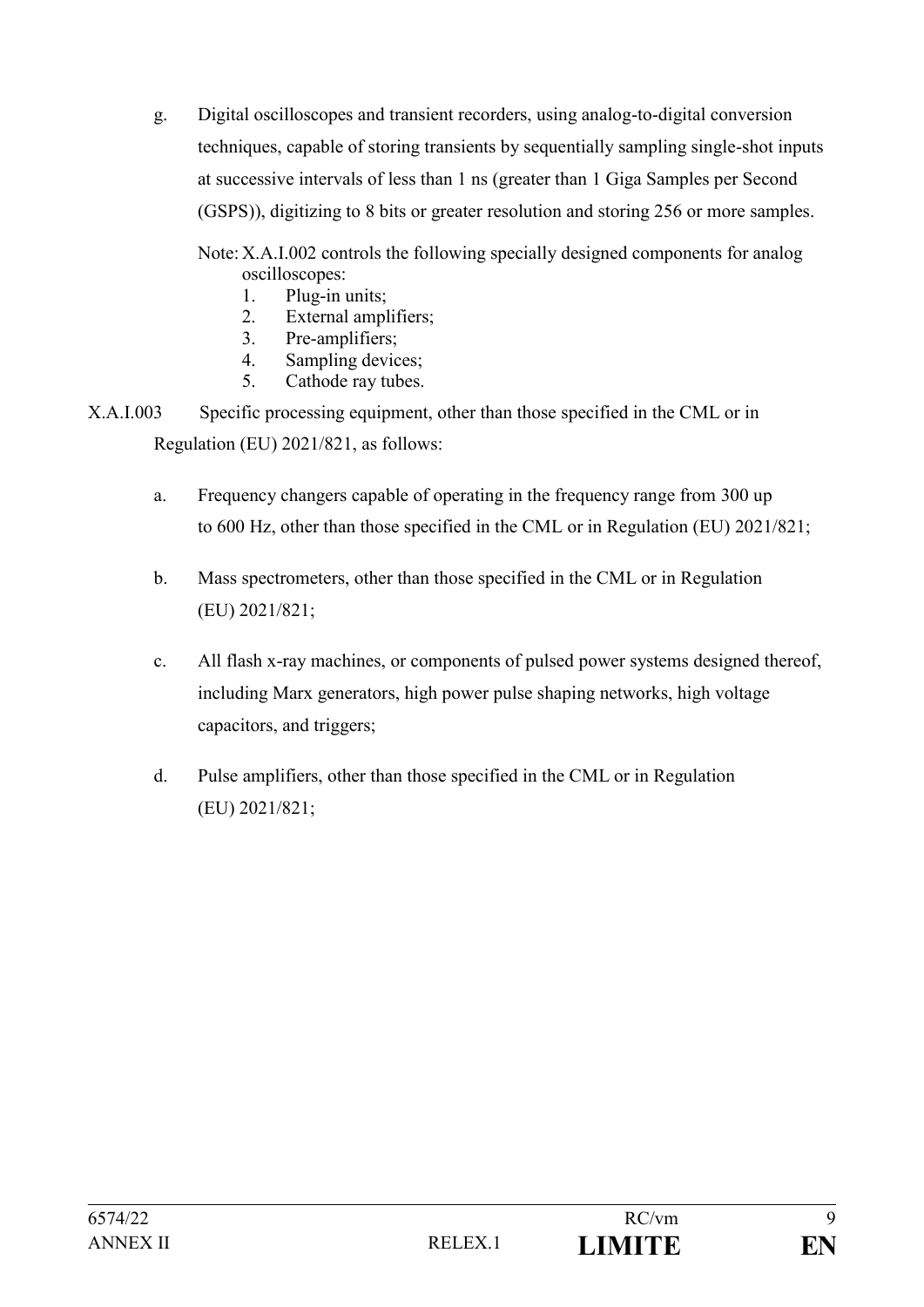- e. Electronic equipment for time delay generation or time interval measurement, as follows:
	- 1. Digital time delay generators with a resolution of 50 nanoseconds or less over time intervals of 1 microsecond or greater; or
	- 2. Multi-channel (three or more) or modular time interval meter and chronometry equipment with resolution of 50 nanoseconds or less over time intervals of 1 microsecond or greater;
- f. Chromatography and spectrometry analytical instruments.
- X.B.I.001 Equipment for the manufacture of electronic components or materials, as follows, and specially designed components and accessories therefor.
	- a. Equipment specially designed for the manufacture of electron tubes, optical elements and specially designed components therefor controlled by 3A001**<sup>1</sup>** or X.A.I.001;
	- b. Equipment specially designed for the manufacture of semiconductor devices, integrated circuits and "electronic assemblies", as follows, and systems incorporating or having the characteristics of such equipment:
		- Note:X.B.I.001.b. also controls equipment used or modified for use in the manufacture of other devices, such as imaging devices, electro-optical devices, acoustic-wave devices.

**<sup>1</sup>** Ref. Annex I to Regulation (EU) 2021/821.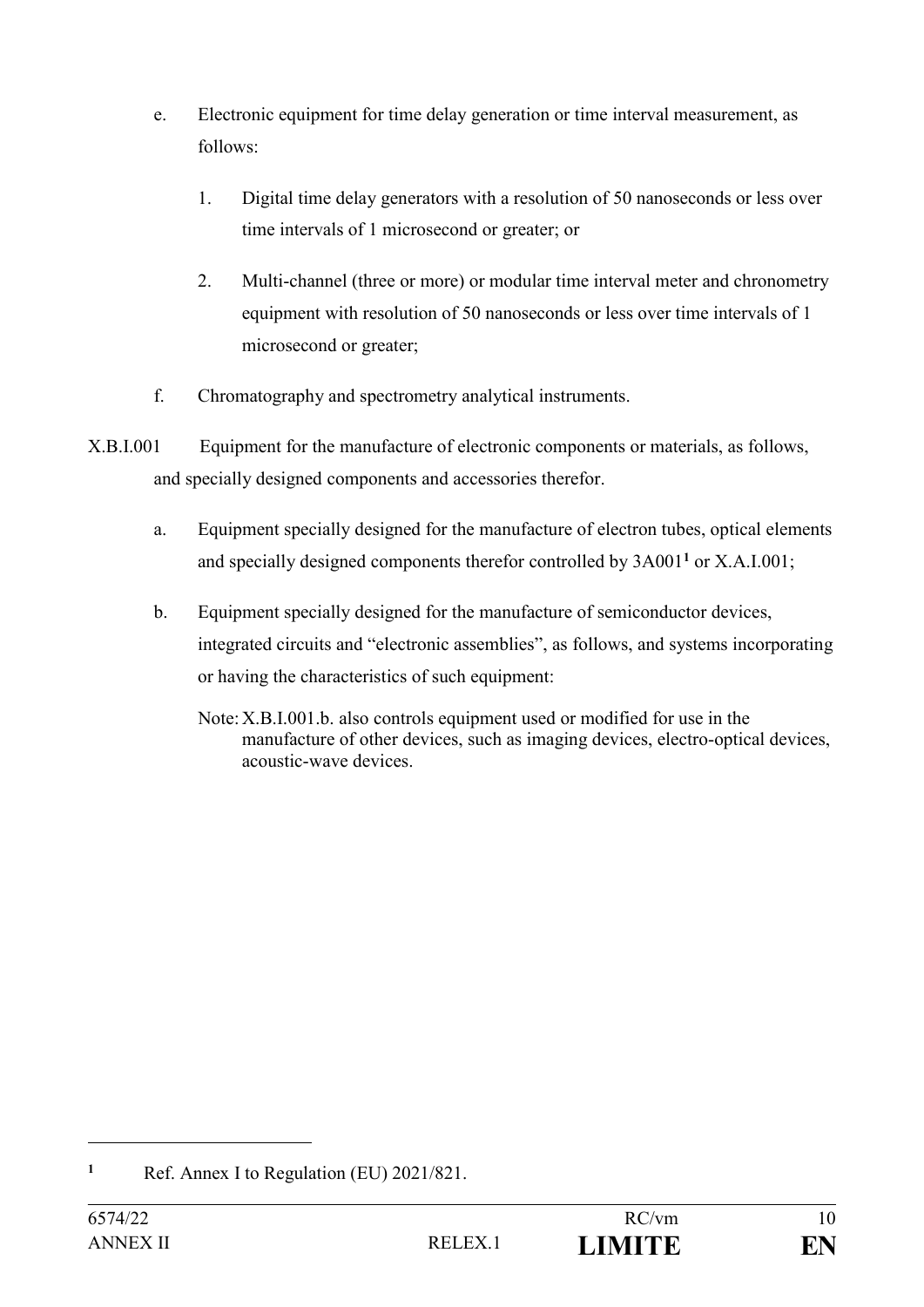- 1. Equipment for the processing of materials for the manufacture of devices and components as specified in the heading of X.B.I.001.b, as follows:
- Note:X.B.I.001 does not control quartz furnace tubes, furnace liners, paddles, boats (except specially designed caged boats), bubblers, cassettes or crucibles specially designed for the processing equipment controlled by X.B.I.001.b.1.
	- a. Equipment for producing polycrystalline silicon and materials controlled by 3C001**<sup>1</sup>** ;
	- b. Equipment specially designed for purifying or processing III/V and II/VI semiconductor materials controlled by 3C001, 3C002, 3C003, 3C004, or 3C005**<sup>2</sup>** except crystal pullers, for which see X.B.I.001.b.1.c below;
	- c. Crystal pullers and furnaces, as follows:

Note:X.B.I.001.b.1.c does not control diffusion and oxidation furnaces.

- 1. Annealing or recrystallizing equipment other than constant temperature furnaces employing high rates of energy transfer capable of processing wafers at a rate exceeding  $0,005$  m<sup>2</sup> per minute;
- 2. "Stored program controlled" crystal pullers having any of the following characteristics:
	- a. Rechargeable without replacing the crucible container;

**<sup>1</sup>** Ref. Annex I to Regulation (EU)  $2021/821$ .

**<sup>2</sup>** Ref. Annex I to Regulation (EU) 2021/821.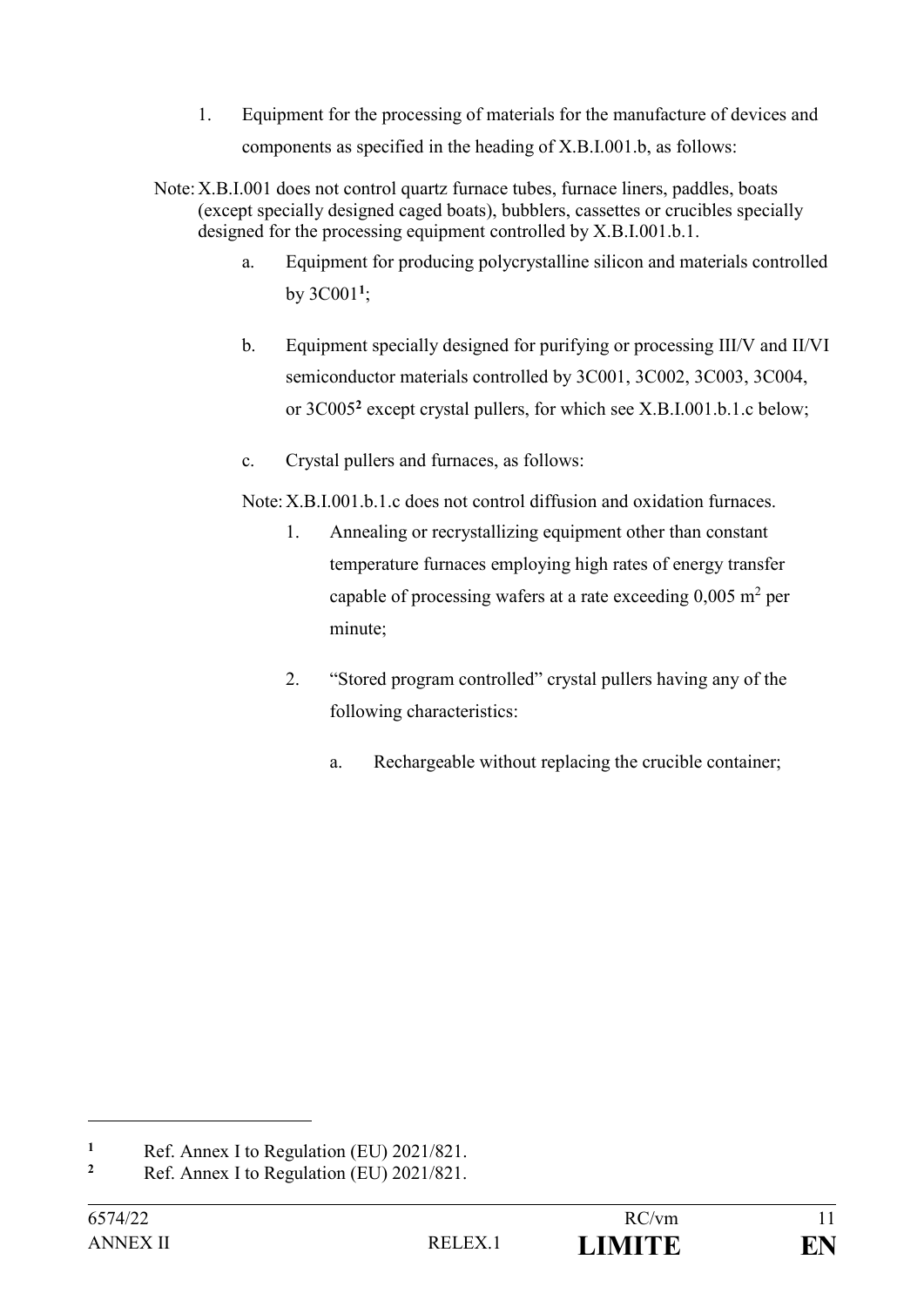- b. Capable of operation at pressures above 2,5 x  $10^5$  Pa; or
- c. Capable of pulling crystals of a diameter exceeding 100 mm;
- d. "Stored program controlled" equipment for epitaxial growth having any of the following characteristics:
	- 1. Capable of producing silicon layer with a thickness uniform to less than  $\pm$  2.5 % across a distance of 200 mm or more;
	- 2. Capable of producing a layer of any material other than silicon with a thickness uniformity across the wafer of equal to or better than  $\pm$  3,5 %; or
	- 3. Rotation of individual wafers during processing;
- e. Molecular beam epitaxial growth equipment;
- f. Magnetically enhanced "sputtering" equipment with specially designed integral load locks capable of transferring wafers in an isolated vacuum environment;
- g. Equipment specially designed for ion implantation, ion-enhanced or photo-enhanced diffusion, having any of the following characteristics:
	- 1. Patterning capability;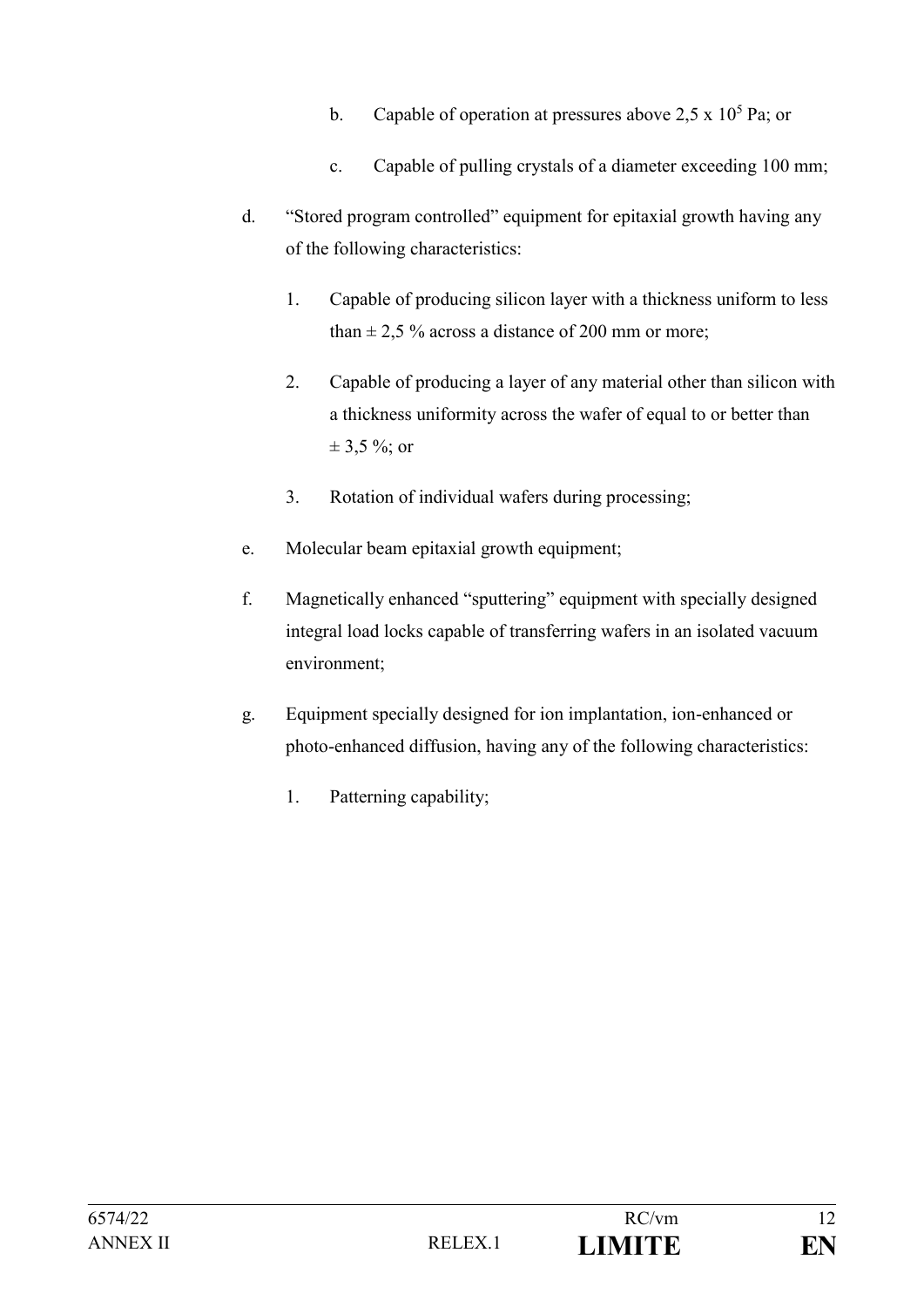- 2. Beam energy (accelerating voltage) exceeding 200 keV;
- 3. Optimised to operate at a beam energy (accelerating voltage) of less than 10 keV; or
- 4. Capable of high energy oxygen implant into a heated "substrate";
- h. "Stored program controlled" equipment for the selective removal (etching) by means of anisotropic dry methods (e.g., plasma), as follows:
	- 1. "Batch types" having either of the following:
		- a. End-point detection, other than optical emission spectroscopy types; or
		- b. Reactor operational (etching) pressure of 26,66 Pa or less;
	- 2. "Single wafer types" having any of the following:
		- a. End-point detection, other than optical emission spectroscopy types;
		- b. Reactor operational (etching) pressure of 26,66 Pa or less; or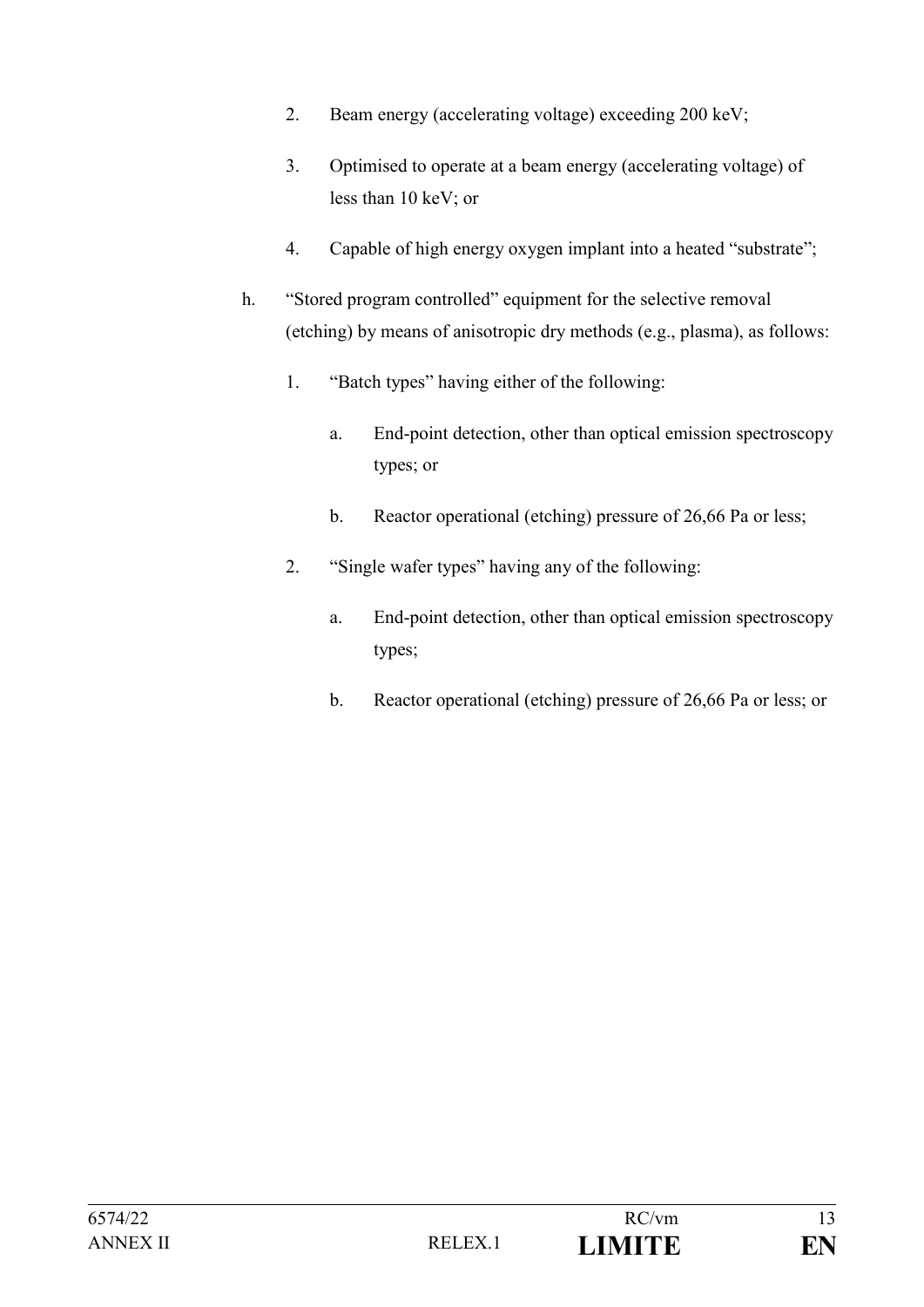- c. Cassette-to-cassette and load locks wafer handling;
- Notes: 1. "Batch types" refers to machines not specially designed for production processing of single wafers. Such machines can process two or more wafers simultaneously with common process parameters, e.g., RF power, temperature, etch gas species, flow rates. 2. "Single wafer types" refers to machines specially designed for production processing of single wafers. These machines may use automatic wafer handling techniques to load a single wafer into the equipment for processing. The definition includes equipment that can load and process several wafers but where the etching parameters, e.g., RF power or end point, can be independently determined for each individual wafer.
- i. "Chemical vapor deposition" (CVD) equipment, e.g., plasma-enhanced CVD (PECVD) or photo-enhanced CVD, for semiconductor device manufacturing, having either of the following capabilities, for deposition of oxides, nitrides, metals or polysilicon:
	- 1. "Chemical vapor deposition" equipment operating below 105 Pa; or
	- 2. PECVD equipment operating either below 60 Pa or having automatic cassette-to-cassette and load lock wafer handling;
	- Note: X.B.I.001.b.1.i does not control low pressure "chemical vapor deposition" (LPCVD) systems or reactive "sputtering" equipment.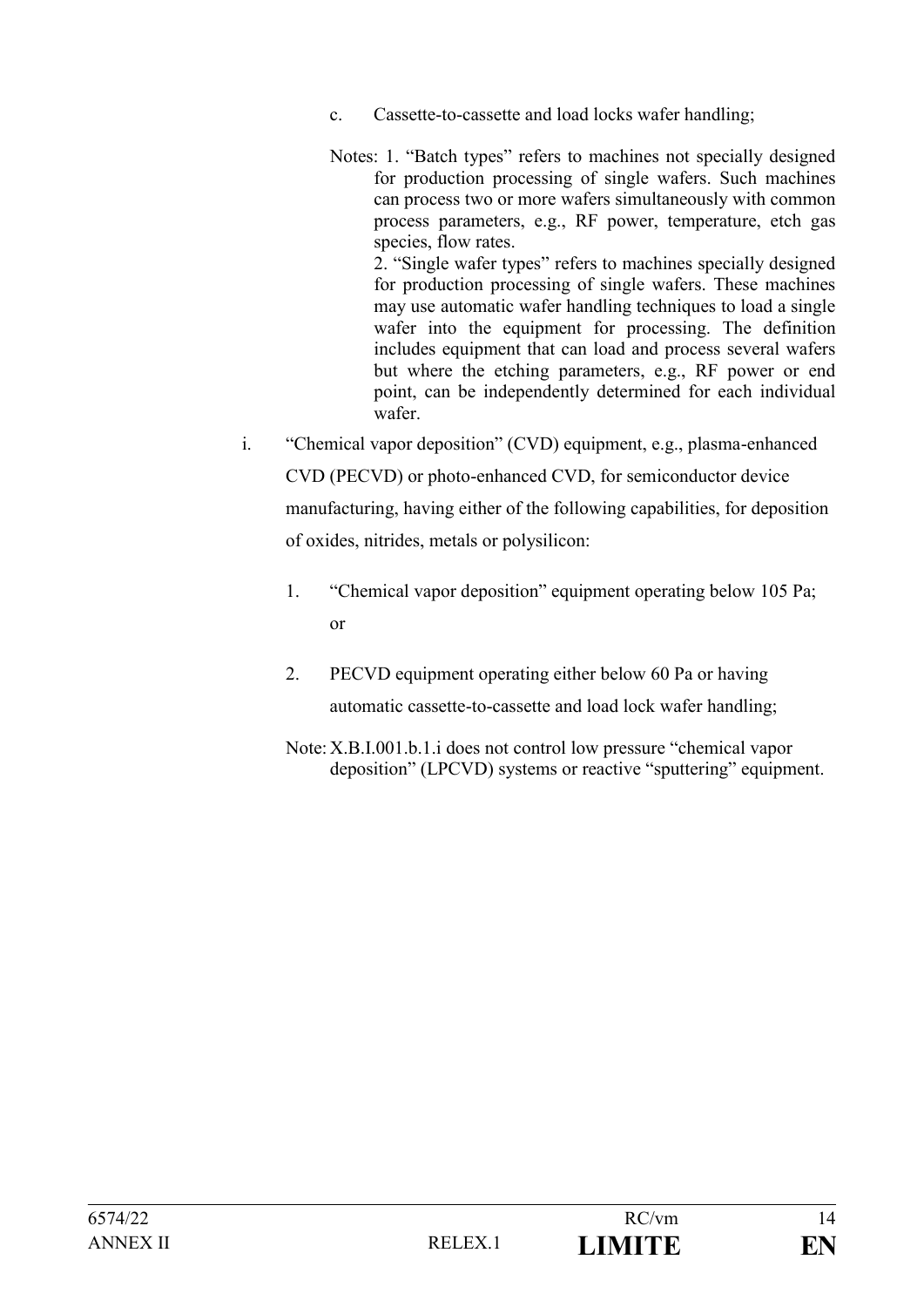- j. Electron beam systems specially designed or modified for mask making or semiconductor device processing having any of the following characteristics:
	- 1. Electrostatic beam deflection;
	- 2. Shaped, non-Gaussian beam profile;
	- 3. Digital-to-analog conversion rate exceeding 3 MHz;
	- 4. Digital-to-analog conversion accuracy exceeding 12 bit; or
	- 5. Target-to-beam position feedback control precision of 1 micrometer or finer;
	- Note: X.B.I.001.b.1.j does not control electron beam deposition systems or general purpose scanning electron microscopes.
- k. Surface finishing equipment for the processing of semiconductor wafers as follows:
	- 1. Specially designed equipment for backside processing of wafers thinner than 100 micrometer and the subsequent separation thereof; or

| 6574/22  |        | RC/vm         |  |
|----------|--------|---------------|--|
| ANNEX II | RELEX. | <b>LIMITE</b> |  |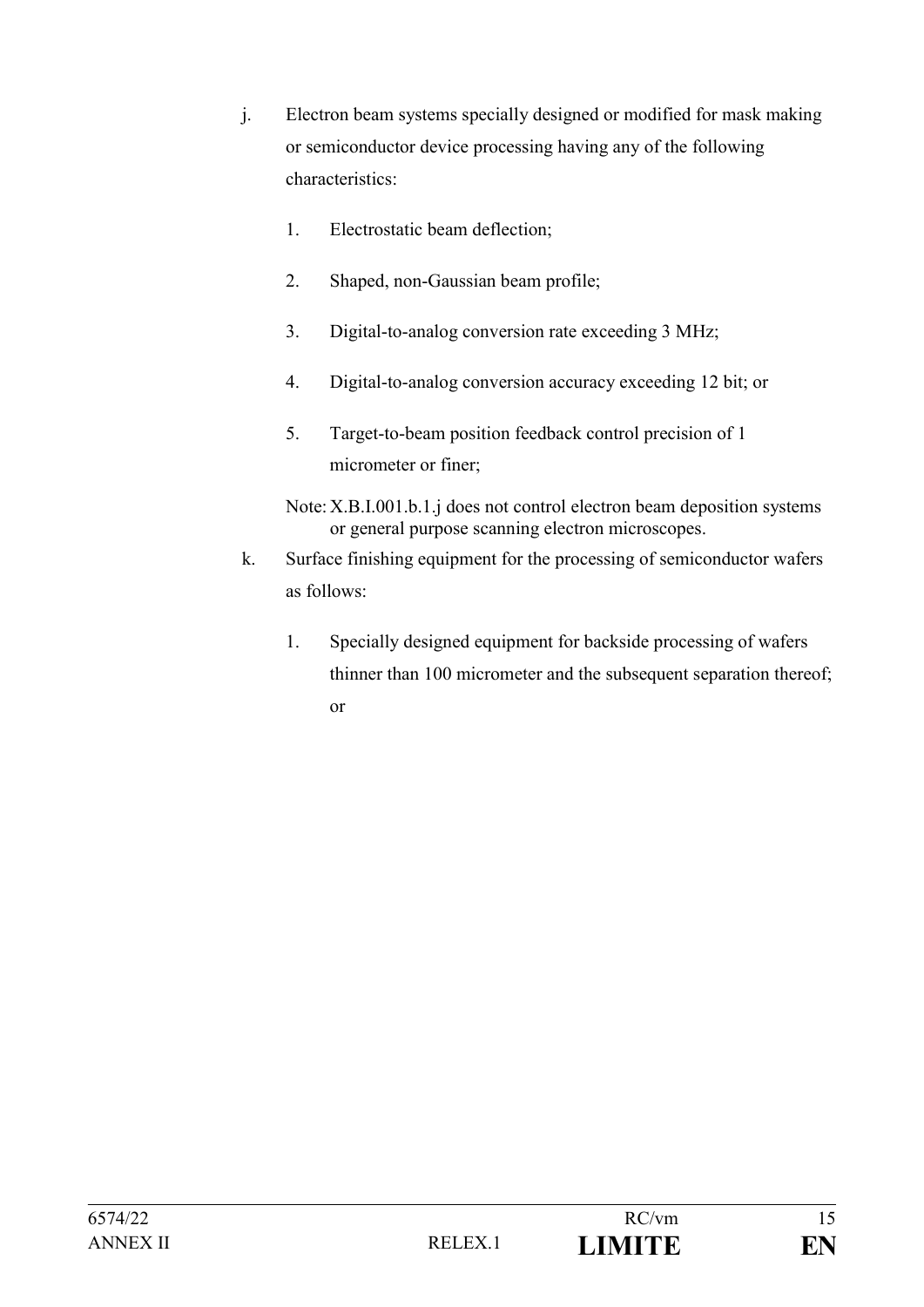- 2. Specially designed equipment for achieving a surface roughness of the active surface of a processed wafer with a two-sigma value of 2 micrometer or less, total indicator reading (TIR);
- Note: X.B.I.001.b.1.k does not control single-side lapping and polishing equipment for wafer surface finishing.
- l. Interconnection equipment which includes common single or multiple vacuum chambers specially designed to permit the integration of any equipment controlled by X.B.I.001 into a complete system;
- m. "Stored program controlled" equipment using "lasers" for the repair or trimming of "monolithic integrated circuits" with either of the following characteristics:
	- 1. Positioning accuracy less than  $\pm$  1 micrometer; or
	- 2. Spot size (kerf width) less than 3 micrometer.

Technical Note: For the purpose of X.B.I.001.b.1, 'sputtering' is an overlay coating process wherein positively charged ions are accelerated by an electric field towards the surface of a target (coating material). The kinetic energy of the impacting ions is sufficient to cause target surface atoms to be released and deposited on the substrate. (Note: Triode, magnetron or radio frequency sputtering to increase adhesion of coating and rate of deposition are ordinary modifications of the process.).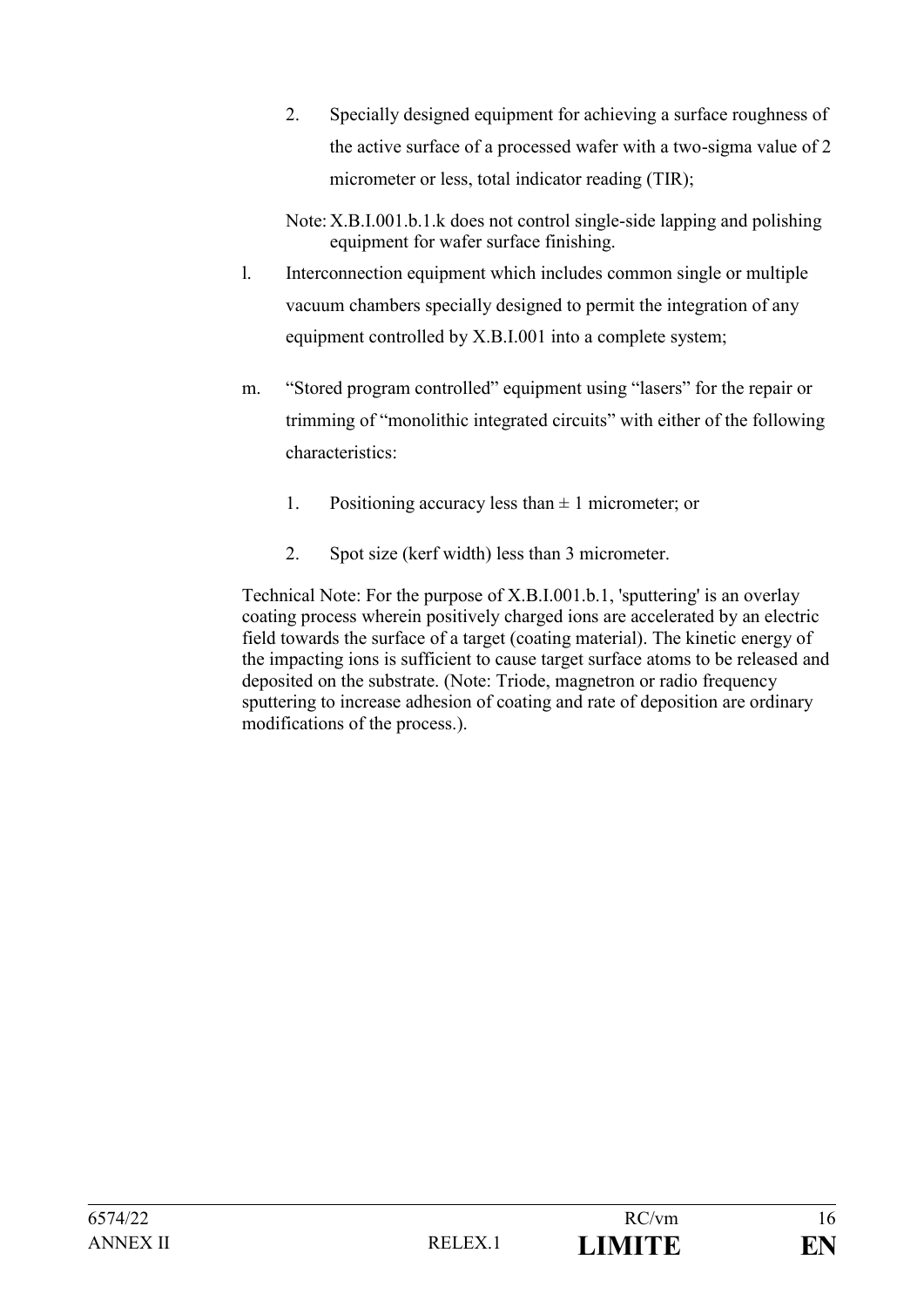- 2. Masks, mask substrates, mask-making equipment and image transfer equipment for the manufacture of devices and components as specified in the heading of X.B.I.001, as follows:
	- Note:The term masks refers to those used in electron beam lithography, X-ray lithography, and ultraviolet lithography, as well as the usual ultraviolet and visible photo-lithography.
	- a. Finished masks, reticles and designs therefor, except:
		- 1. Finished masks or reticles for the production of integrated circuits not controlled by 3A001**<sup>1</sup>** ; or
		- 2. Masks or reticles, having both of the following characteristics:
		- a. Their design is based on geometries of 2,5 micrometer or more; and
		- b. The design does not include special features to alter the intended use by means of production equipment or "software";
	- b. Mask substrates as follows:
		- 1. Hard surface (e.g., chromium, silicon, molybdenum) coated "substrates" (e.g., glass, quartz, sapphire) for the preparation of masks having dimensions exceeding 125 mm x 125 mm; or
		- 2. Substrates specially designed for X-ray masks;

**<sup>1</sup>** Ref. Annex I to Regulation (EU) 2021/821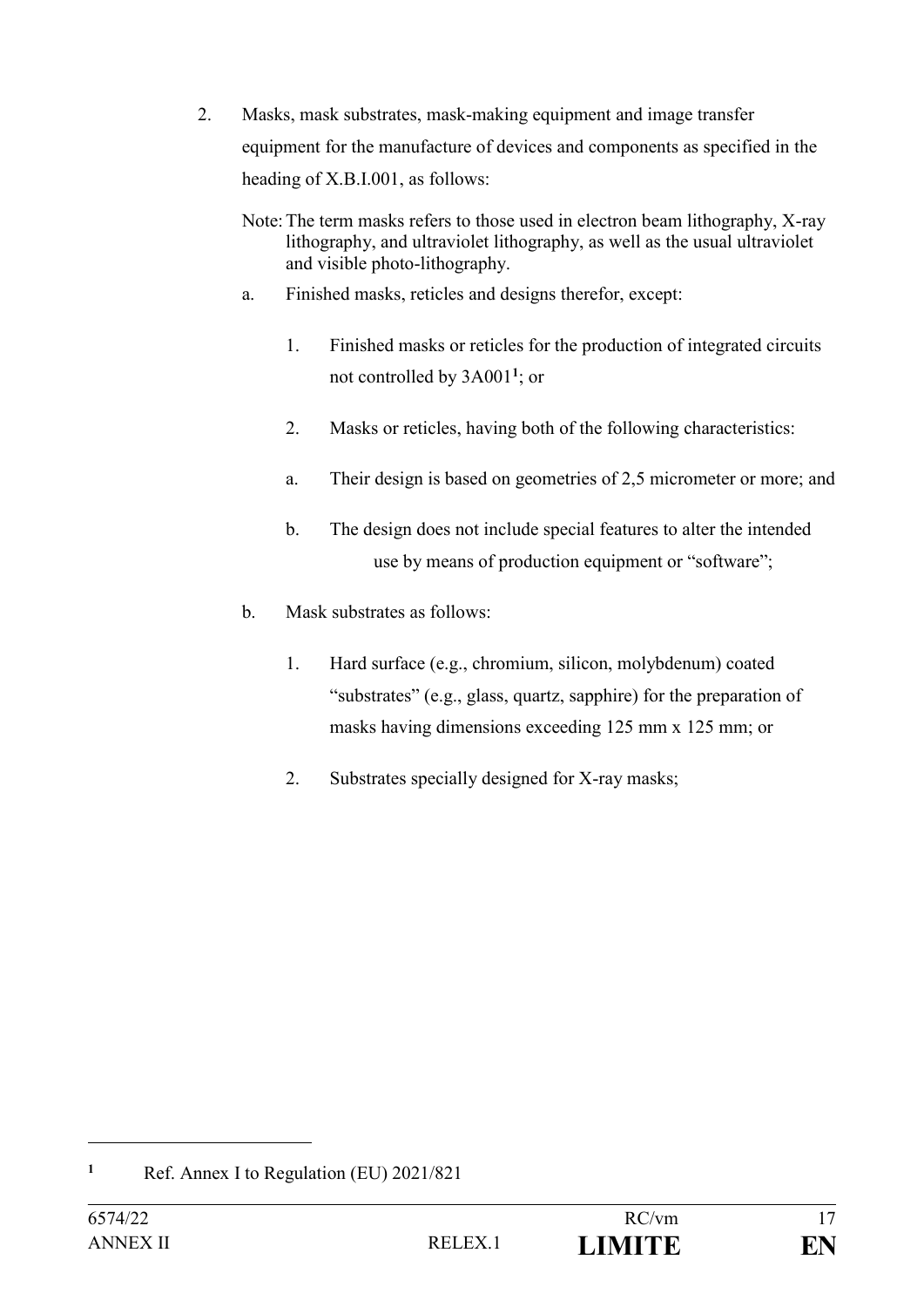- c. Equipment, other than general purpose computers, specially designed for computer aided design (CAD) of semiconductor devices or integrated circuits;
- d. Equipment or machines, as follows, for mask or reticle fabrication:
	- 1. Photo-optical step and repeat cameras capable of producing arrays larger than 100 mm x 100 mm, or capable of producing a single exposure larger than 6 mm x 6 mm in the image (i.e., focal) plane, or capable of producing line widths of less than 2,5 micrometer in the photoresist on the "substrate";
	- 2. Mask or reticle fabrication equipment using ion or "laser" beam lithography capable of producing line widths of less than 2,5 micrometer; or
	- 3. Equipment or holders for altering masks or reticles or adding pellicles to remove defects;
		- Note:X.B.I.001.b.2.d.1 and b.2.d.2 do not control mask fabrication equipment using photo-optical methods which was either commercially available before the 1<sup>st</sup> January 1980, or has a performance no better than such equipment.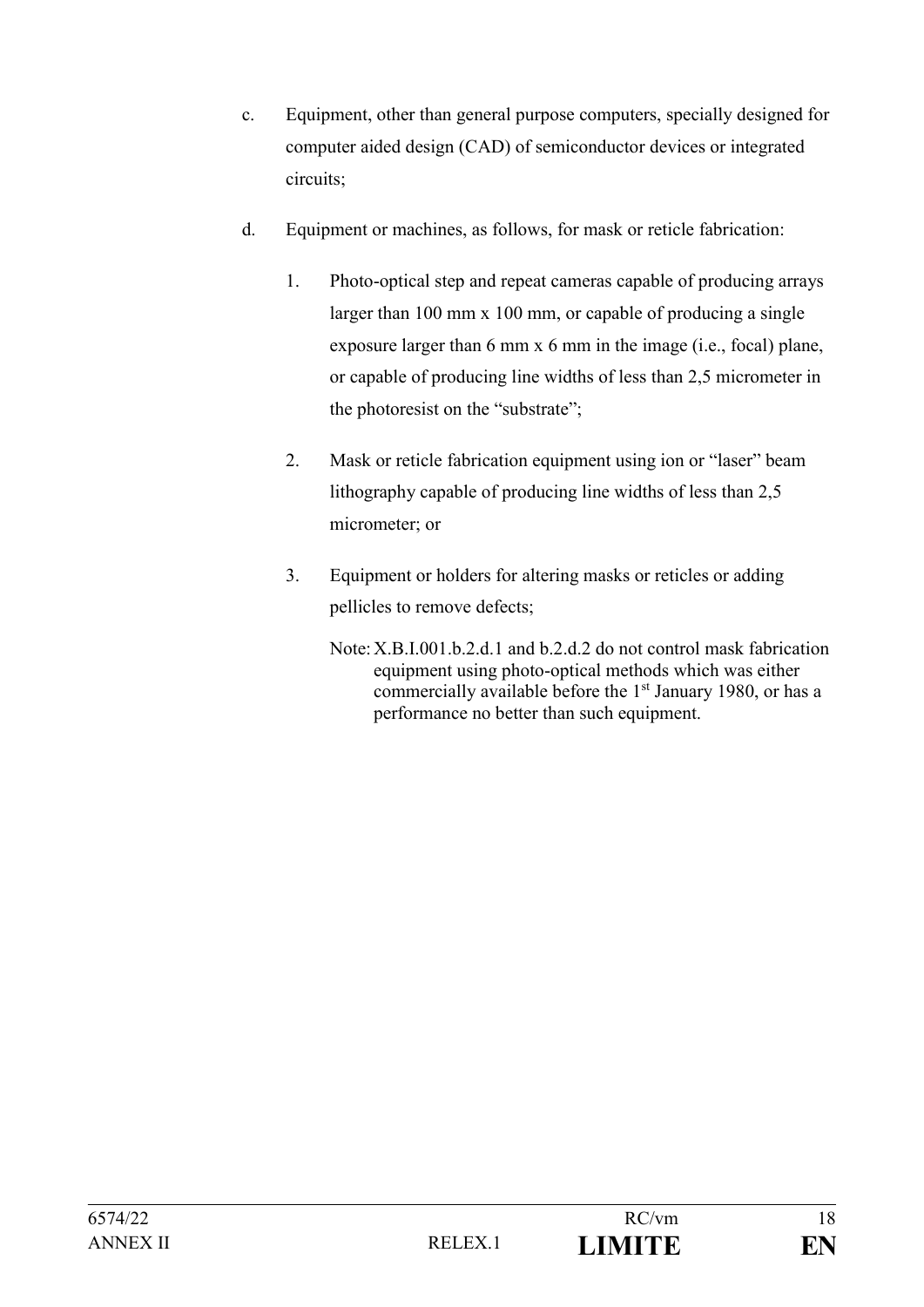- e. "Stored program controlled" equipment for the inspection of masks, reticles or pellicles with:
	- 1. A resolution of 0,25 micrometer or finer; and
	- 2. A precision of 0,75 micrometer or finer over a distance in one or two coordinates of 63,5 mm or more;

Note:X.B.I.001.b.2.e does not control general purpose scanning electron microscopes except when specially designed and instrumented for automatic pattern inspection.

- f. Align and expose equipment for wafer production using photo-optical or X-ray methods, e.g., lithography equipment, including both projection image transfer equipment and step and repeat (direct step on wafer) or step and scan (scanner) equipment, capable of performing any of the following functions:
	- Note: X.B.I.001.b.2.f does not control photo-optical contact and proximity mask align and expose equipment or contact image transfer equipment.
	- 1. Production of a pattern size of less than 2,5 micrometer;
	- 2. Alignment with a precision finer than  $\pm$  0,25 micrometer (3 sigma);
	- 3. Machine-to-machine overlay no better than  $\pm$  0,3 micrometer; or
	- 4. A light source wavelength shorter than 400 nm;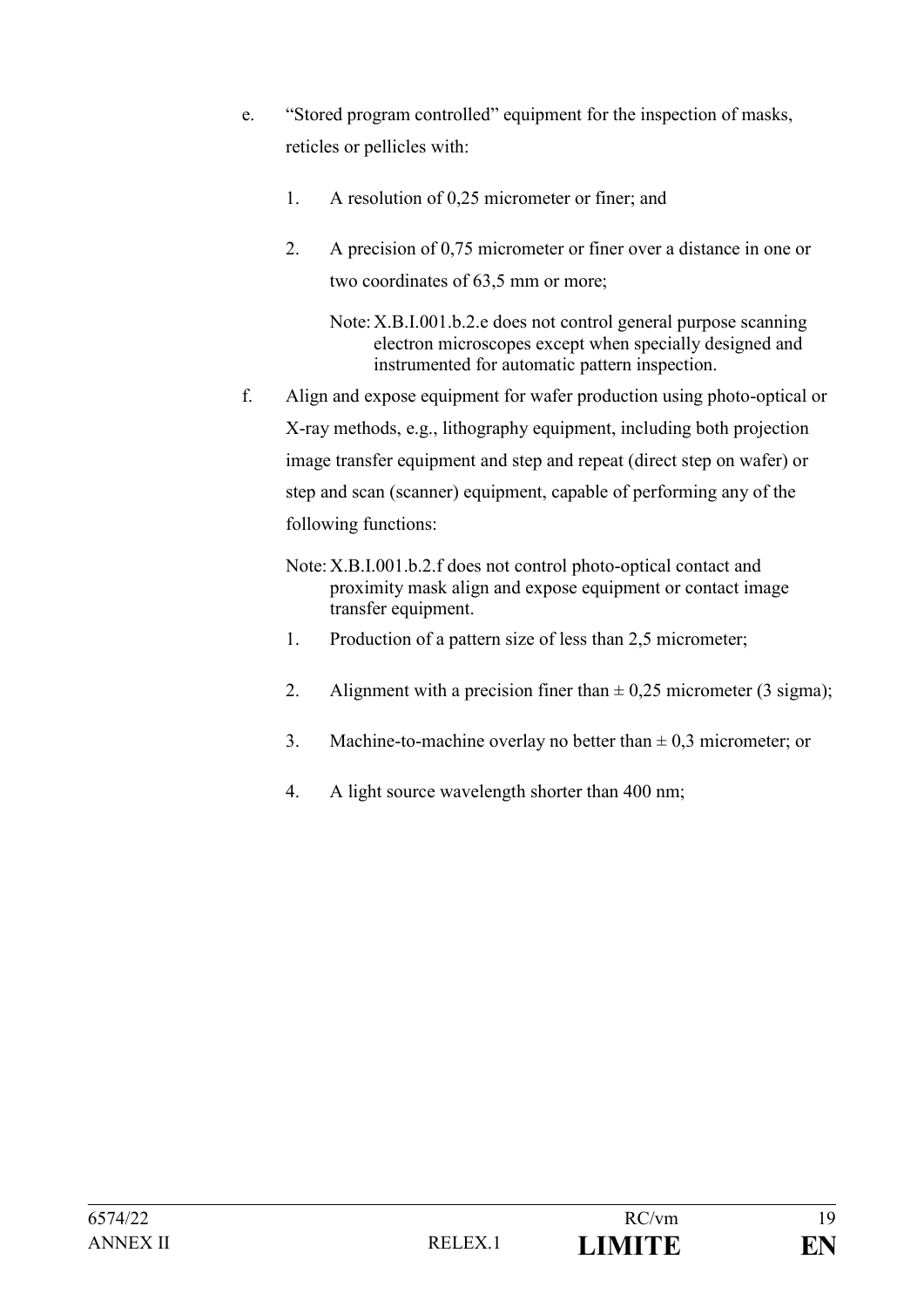g. Electron beam, ion beam or X-ray equipment for projection image transfer capable of producing patterns less than 2,5 micrometer;

Note: For focused, deflected-beam systems (direct write systems), see X.B.I.001.b.1.j.

- h. Equipment using "lasers" for direct write on wafers capable of producing patterns less than 2,5 micrometer.
- 3. Equipment for the assembly of integrated circuits, as follows:
	- a. "Stored program controlled" die bonders having all of the following characteristics:
		- 1. Specially designed for "hybrid integrated circuits";
		- 2. X-Y stage positioning travel exceeding 37,5 x 37,5 mm; and
		- 3. Placement accuracy in the X-Y plane of finer than  $\pm 10$ micrometer;
	- b. "Stored program controlled" equipment for producing multiple bonds in a single operation (e.g., beam lead bonders, chip carrier bonders, tape bonders);

| 6574/22  |        | RC/vm         | 20 |
|----------|--------|---------------|----|
| ANNEX II | RELEX. | <b>LIMITE</b> | EN |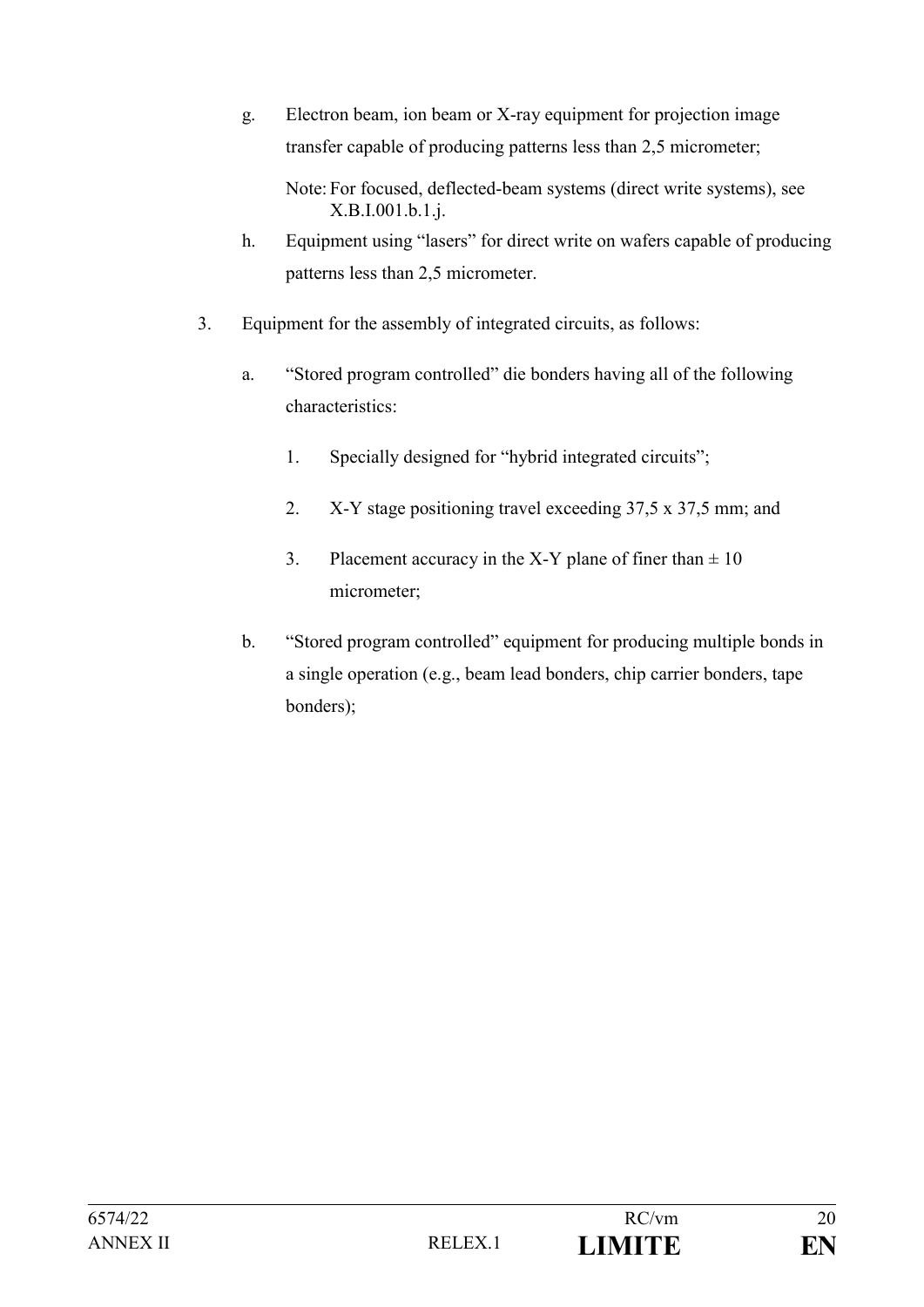c. Semi-automatic or automatic hot cap sealers, in which the cap is heated locally to a higher temperature than the body of the package, specially designed for ceramic microcircuit packages controlled by 3A001**<sup>1</sup>** and that have a throughput equal to or more than one package per minute.

Note:X.B.I.001.b.3 does not control general purpose resistance type spot welders.

4. Filters for clean rooms capable of providing an air environment of 10 or less particles of 0,3 micrometer or smaller per  $0,02832 \text{ m}^3$  and filter materials therefor.

Technical Note: For the purpose of X.B.I.001, "stored program controlled" is a control using instructions stored in an electronic storage that a processor can execute in order to direct the performance of predetermined functions. Equipment may be "stored program controlled" whether the electronic storage is internal or external to the equipment.

- X.B.I.002 Equipment for the inspection or testing of electronic components and materials, and specially designed components and accessories therefor.
	- a. Equipment specially designed for the inspection or testing of electron tubes, optical elements and specially designed components therefor controlled by 3A001**<sup>2</sup>** or X.A.I.001;

**<sup>1</sup>** Ref. Annex I to Regulation (EU)  $2021/821$ .

**<sup>2</sup>** Ref. Annex I to Regulation (EU) 2021/821.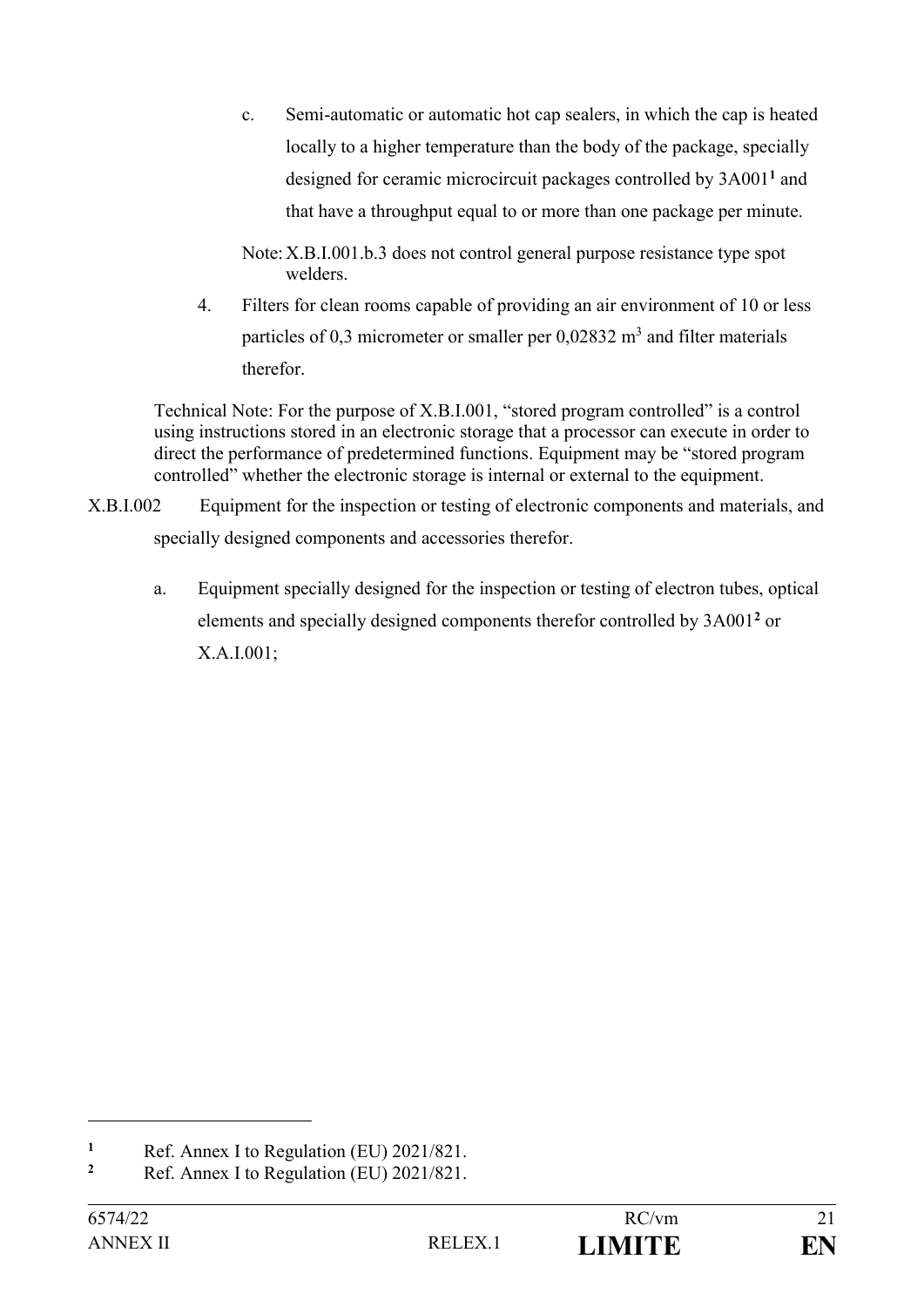- b. Equipment specially designed for the inspection or testing of semiconductor devices, integrated circuits and "electronic assemblies", as follows, and systems incorporating or having the characteristics of such equipment:
	- Note:X.B.I.002.b also controls equipment used or modified for use in the inspection or testing of other devices, such as imaging devices, electro-optical devices, acoustic-wave devices.
	- 1. "Stored program controlled" inspection equipment for the automatic detection of defects, errors or contaminants of 0,6 micrometer or less in or on processed wafers, substrates, other than printed circuit boards or chips, using optical image acquisition techniques for pattern comparison;
		- Note:X.B.I.002.b.1 does not control general purpose scanning electron microscopes, except when specially designed and instrumented for automatic pattern inspection.
	- 2. Specially designed "stored program controlled" measuring and analysis equipment, as follows:
		- a. Specially designed for the measurement of oxygen or carbon content in semiconductor materials;
		- b. Equipment for line width measurement with a resolution of 1 micrometer or finer;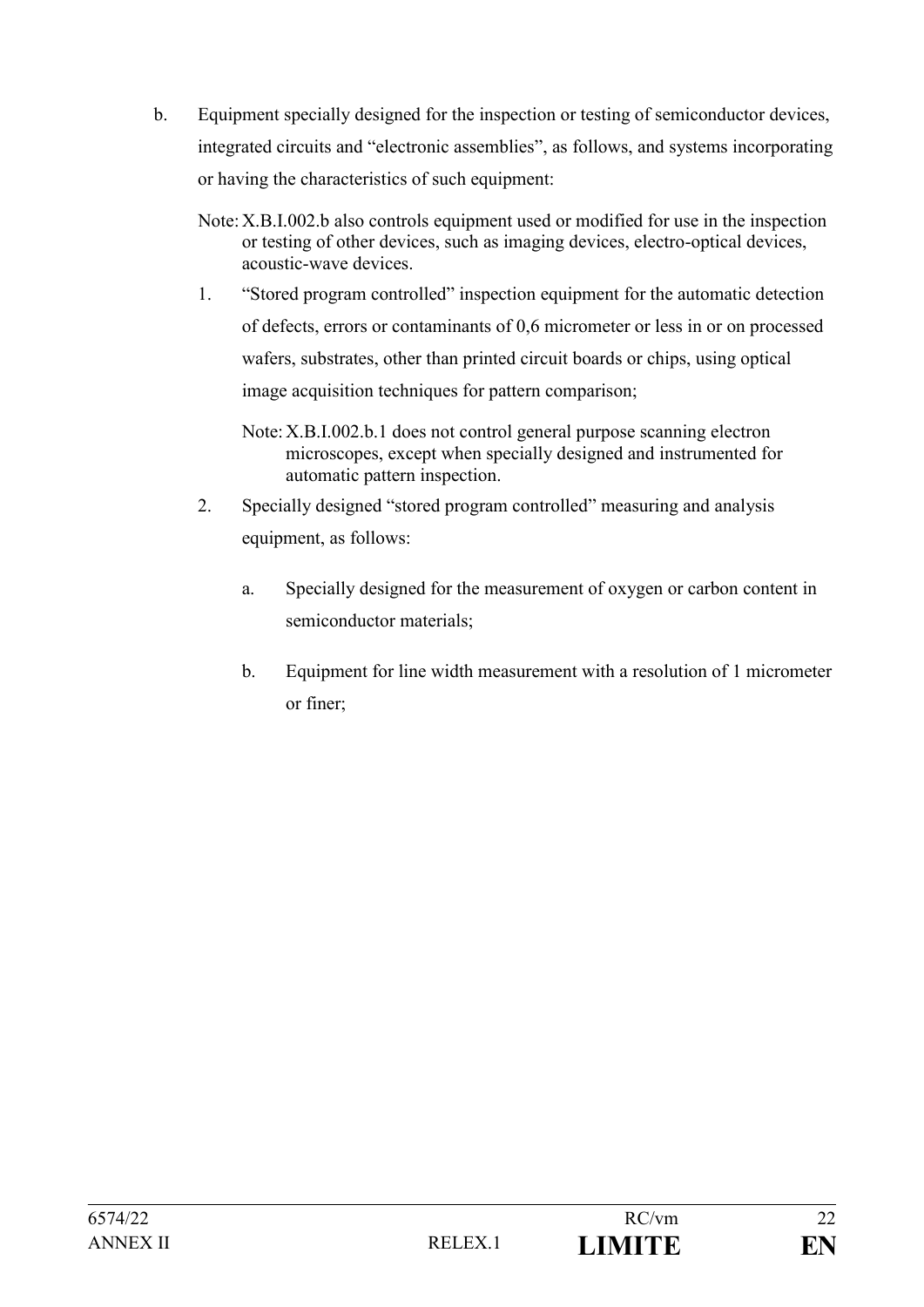- c. Specially designed flatness measurement instruments capable of measuring deviations from flatness of 10 micrometer or less with a resolution of 1 micrometer or finer.
- 3. "Stored program controlled" wafer probing equipment having any of the following characteristics:
	- a. Positioning accuracy finer than 3,5 micrometer;
	- b. Capable of testing devices having more than 68 terminals; or
	- c. Capable of testing at a frequency exceeding 1 GHz;
- 4. Test equipment as follows:
	- a. "Stored program controlled" equipment specially designed for testing discrete semiconductor devices and unencapsulated dice, capable of testing at frequencies exceeding 18 GHz;

Technical Note: Discrete semiconductor devices include photocells and solar cells.

- b. "Stored program controlled" equipment specially designed for testing integrated circuits and "electronic assemblies" thereof, capable of functional testing:
	- 1. At a "pattern rate" exceeding 20 MHz; or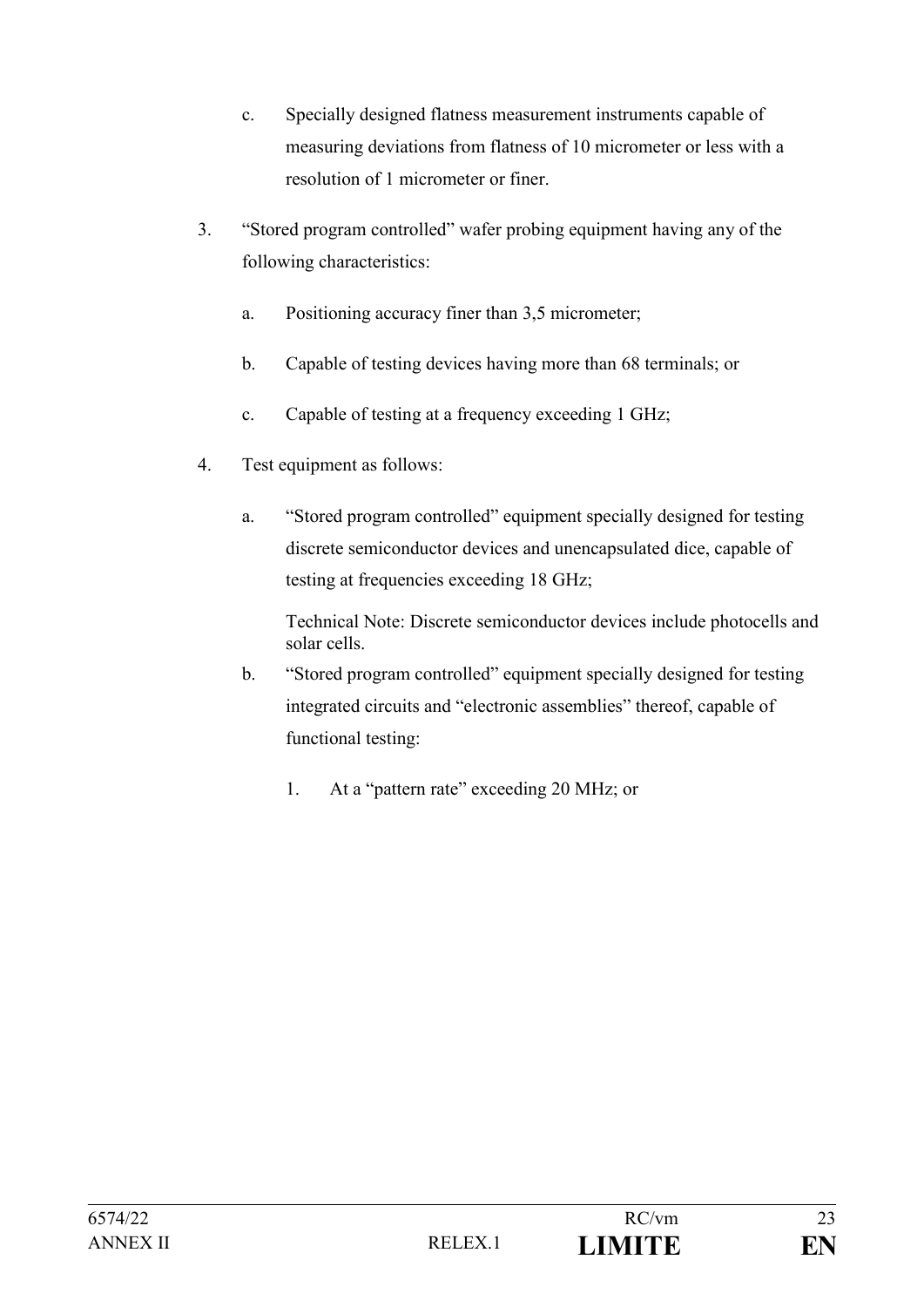- 2. At a "pattern rate" exceeding 10 MHz but not exceeding 20 MHz and capable of testing packages of more than 68 terminals.
- Notes: X.B.I.002.b.4.b does not control test equipment specially designed for testing:
	- 1. Memories;
	- 2. "Assemblies" or a class of "electronic assemblies" for home and entertainment applications; and
	- 3. Electronic components, "electronic assemblies" and integrated circuits not controlled by 3A001**<sup>1</sup>** or X.A.I.001 provided such test equipment does not incorporate computing facilities with "user accessible programmability".

Technical Note: For purposes of X.B.I.002.b.4.b, "pattern rate" is defined as the maximum frequency of digital operation of a tester. It is therefore equivalent to the highest data rate that a tester can provide in non-multiplexed mode. It is also referred to as test speed, maximum digital frequency or maximum digital speed.

- c. Equipment specially designed for determining the performance of focal-plane arrays at wavelengths of more than 1 200 nm, using "stored program controlled" measurements or computer aided evaluation and having any of the following characteristics:
	- 1. Using scanning light spot diameters of less than 0,12 mm;
	- 2. Designed for measuring photosensitive performance parameters and for evaluating frequency response, modulation transfer function, uniformity of responsivity or noise; or

**<sup>1</sup>** Ref. Annex I to Regulation (EU) 2021/821.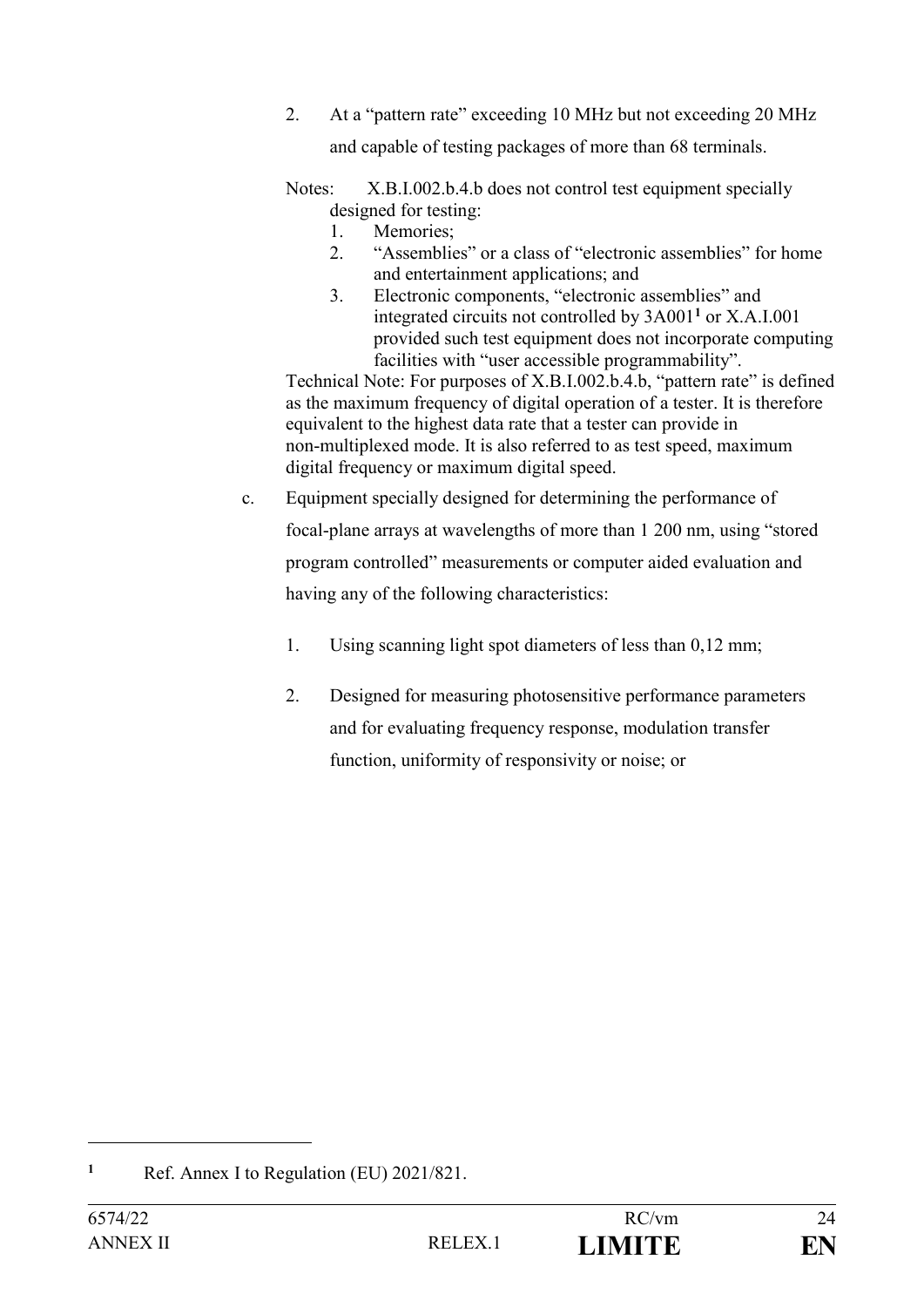- 3. Designed for evaluating arrays capable of creating images with more than 32 x 32 line elements;
- 5. Electron beam test systems designed for operation at 3 keV or below, or "laser" beam systems, for non-contactive probing of powered-up semiconductor devices having any of the following:
	- a. Stroboscopic capability with either beam blanking or detector strobing;
	- b. An electron spectrometer for voltage measurements with a resolution of less than 0,5 V; or
	- c. Electrical tests fixtures for performance analysis of integrated circuits;
	- Note:X.B.I.002.b.5 does not control scanning electron microscopes, except when specially designed and instrumented for non-contactive probing of a powered-up semiconductor device.
- 6. "Stored program controlled" multifunctional focused ion beam systems specially designed for manufacturing, repairing, physical layout analysis and testing of masks or semiconductor devices and having either of the following characteristics:
	- a. Target-to-beam position feedback control precision of 1 micrometer or finer; or
	- b. Digital-to-analog conversion accuracy exceeding 12 bit;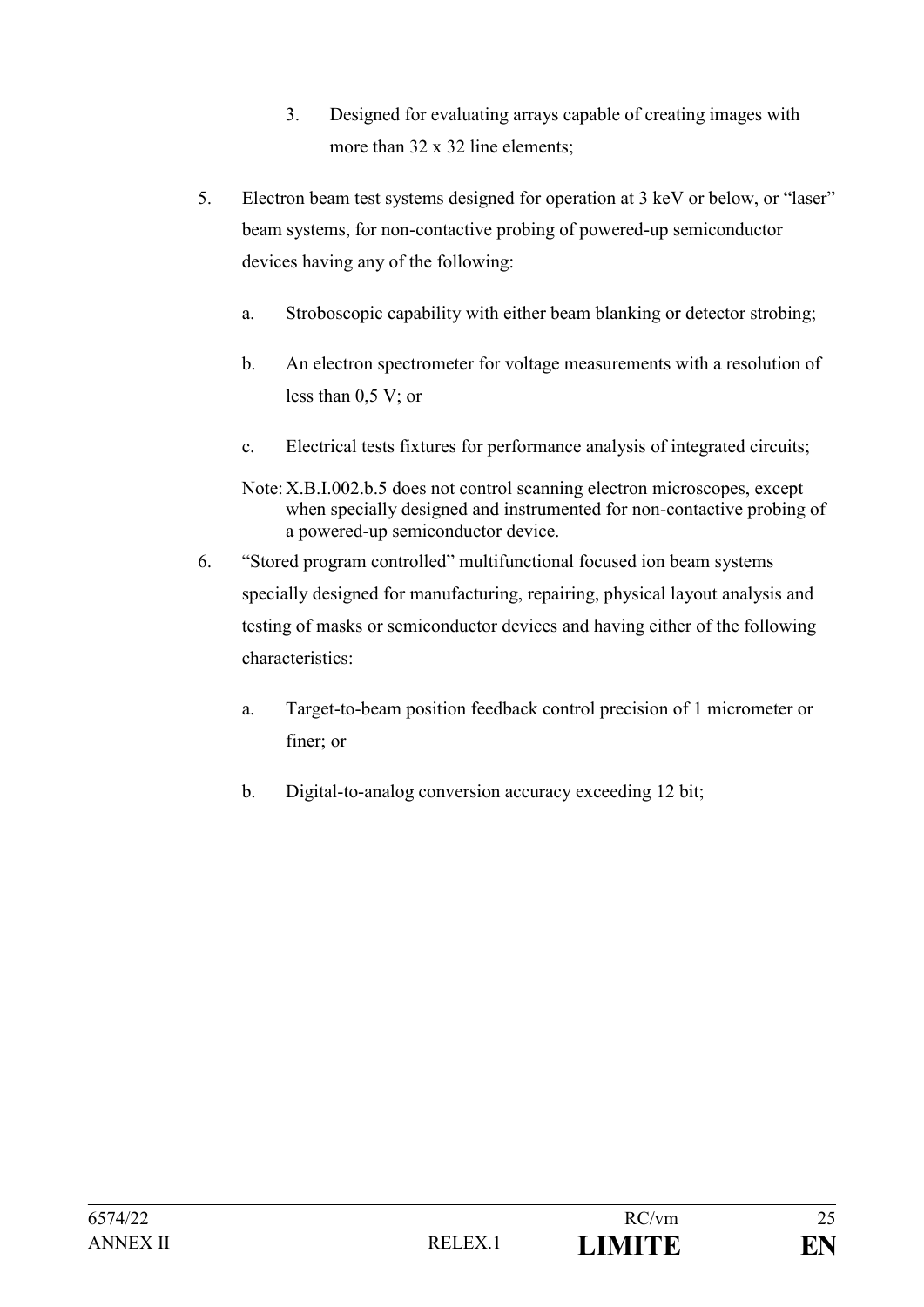- 7. Particle measuring systems employing "lasers" designed for measuring particle size and concentration in air having both of the following characteristics:
	- a. Capable of measuring particle sizes of 0,2 micrometer or less at a flow rate of 0,02832 m3 per minute or more; and
	- b. Capable of characterizing Class 10 clean air or better.

Technical Note: For the purpose of X.B.I.002, "stored program controlled" is a control using instructions stored in an electronic storage that a processor can execute in order to direct the performance of predetermined functions. Equipment may be "stored program controlled" whether the electronic storage is internal or external to the equipment.

- X.C.I.001 Positive resists designed for semiconductor lithography specially adjusted (optimised) for use at wavelengths between 370 and 193 nm.
- X.D.I.001 "Software" specially designed for the "development", "production", or "use" of electronic devices or components controlled by X.A.I.001, general purpose electronic equipment controlled by X.A.I.002, or manufacturing and test equipment controlled by X.B.I.001 and X.B.I.002; or "software" specially designed for the "use" of equipment controlled by 3B001.g and 3B001.h**<sup>1</sup>** .
- X.E.I.001 "Technology" for the "development", "production" or "use" of electronic devices or components controlled by X.A.I.001, general purpose electronic equipment controlled by X.A.I.002, or manufacturing and test equipment controlled by X.B.I.001 or X.B.I.002, or materials controlled by X.C.I.001.

<sup>&</sup>lt;sup>1</sup> Ref. Annex I to Regulation (EU)2021/821.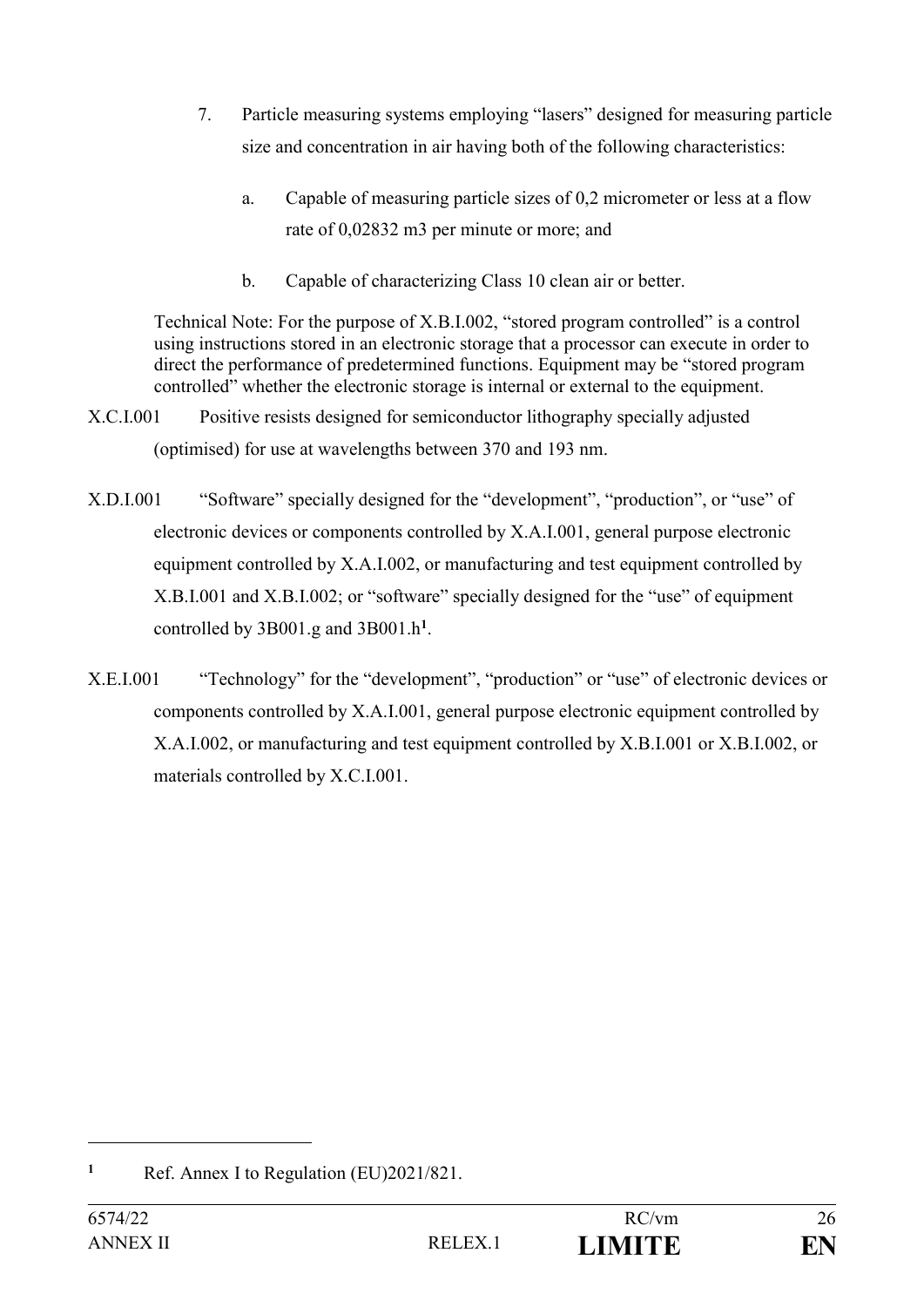#### Category II – Computers

- Note: Category II does not control goods for the personal use of the natural persons.
- X.A.II.001 Computers, "electronic assemblies" and related equipment, not controlled by 4A001 or 4A003**<sup>1</sup>** , and specially designed components therefor.
- Note: The control status of the "digital computers" and related equipment described in X.A.II.001 is determined by the control status of other equipment or systems provided:
	- a. The "digital computers" or related equipment are essential for the operation of the other equipment or systems;
	- b. The "digital computers" or related equipment are not a "principal element" of the other equipment or systems; and
		- N.B.1: The control status of "signal processing" or "image enhancement" equipment specially designed for other equipment with functions limited to those required for the other equipment is determined by the control status of the other equipment even if it exceeds the "principal element" criterion.
		- N.B.2: For the control status of "digital computers" or related equipment for telecommunications equipment, see Category 5, Part 1 (Telecommunications)**<sup>2</sup>** .
	- c. The "technology" for the "digital computers" and related equipment is determined by  $4E^3$ .
		- a. Electronic computers and related equipment, and "electronic assemblies" and specially designed components therefor, rated for operation at an ambient temperature above 343 K (70°C);
		- b. "Digital computers", including equipment of "signal processing" or image enhancement", having an "Adjusted Peak Performance" ("APP") equal to or greater than 0,0128 Weighted TeraFLOPS (WT);

**<sup>1</sup>** Ref. Annex I to Regulation (EU)  $2021/821$ .

<sup>&</sup>lt;sup>2</sup> Ref. Annex I to Regulation (EU)  $2021/821$ .<br><sup>3</sup> Ref. Annex I to Regulation (EU)  $2021/821$ .

**<sup>3</sup>** Ref. Annex I to Regulation (EU) 2021/821.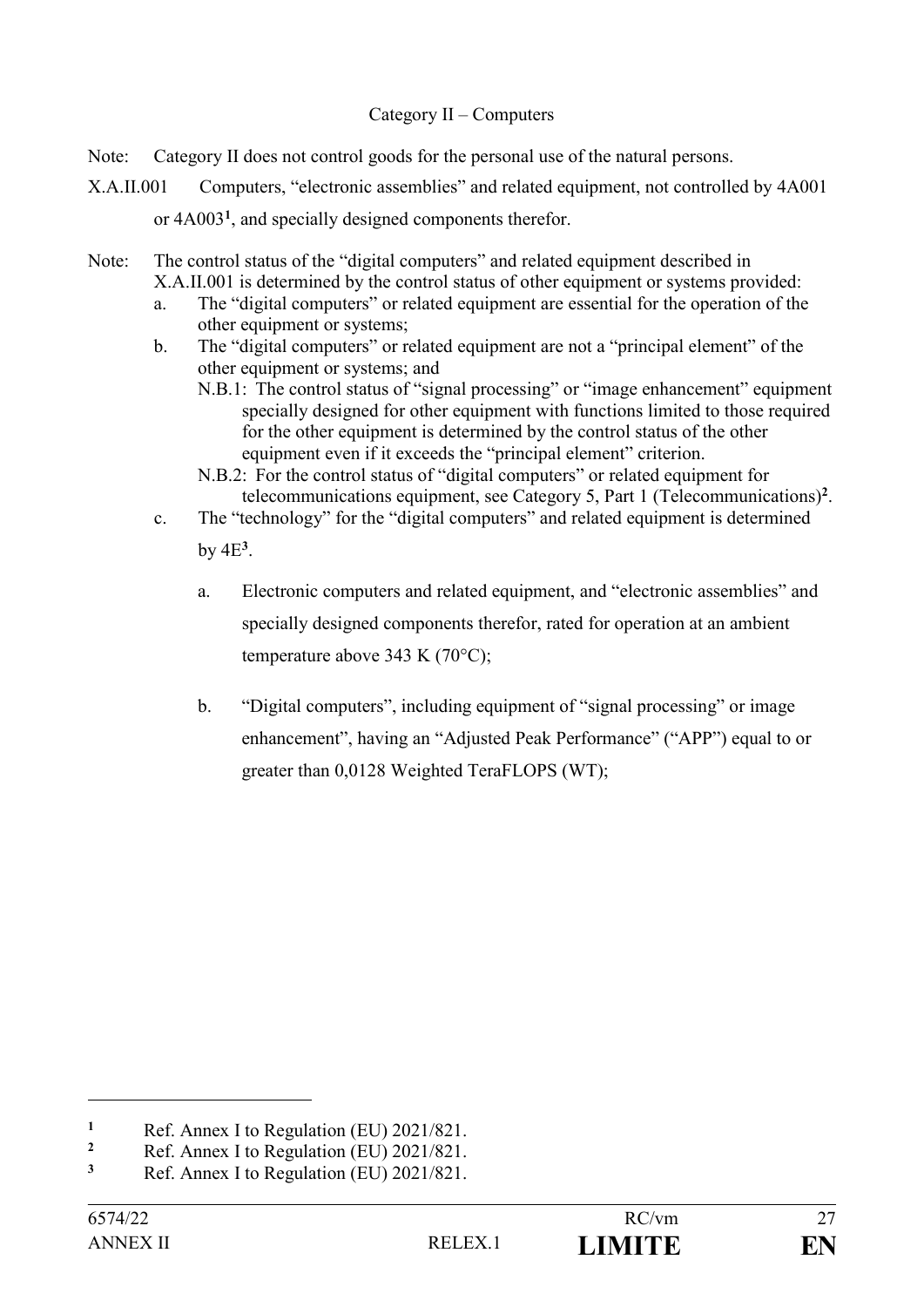- c. "Electronic assemblies" that are specially designed or modified to enhance performance by aggregation of processors, as follows:
	- 1. Designed to be capable of aggregation in configurations of 16 or more processors;
	- 2. Not used;
	- Note 1: X.A.II.001.c applies only to "electronic assemblies" and programmable interconnections with a "APP" not exceeding the limits in X.A.II.001.b, when shipped as unintegrated "electronic assemblies". It does not apply to "electronic assemblies" inherently limited by nature of their design for use as related equipment controlled by X.A.II.001.k.
	- Note 2: X.A.II.001.c does not control any "electronic assembly" specially designed for a product or family of products whose maximum configuration does not exceed the limits of X.A.II.001.b.
- d. Not used;
- e. Not used;
- f. Equipment for "signal processing" or "image enhancement" having an "Adjusted Peak Performance" ("APP") equal to or greater than 0,0128 Weighted TeraFLOPS WT;
- g. Not used;
- h. Not used;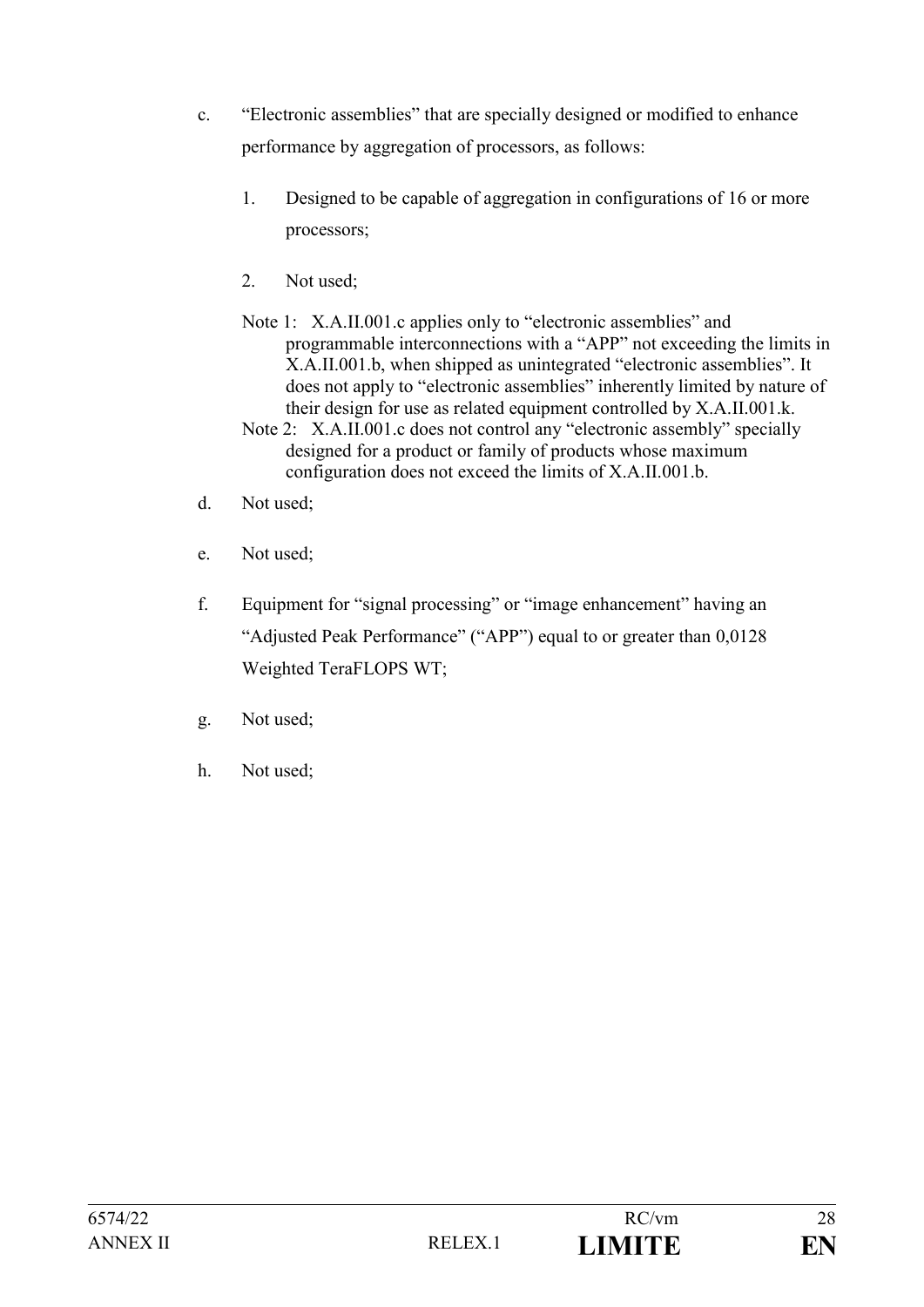i. Equipment containing "terminal interface equipment" exceeding the limits in X.A.III.101;

Technical Note: For the purpose of X.A.II.001.i, "terminal interface equipment" means equipment at which information enters or leaves the telecommunication system, e.g. telephone, data device, computer, etc.

- j. Equipment specially designed to provide external interconnection of "digital computers" or associated equipment that allows communications at data rates exceeding 80 Mbyte/s.
	- Note: X.A.II.001.j does not control internal interconnection equipment (e.g., backplanes, buses) passive interconnection equipment, "network access controllers" or "communication channel controllers".

Technical Note: For the purpose of X.A.II.001.j, "communication channel controllers" is the physical interface which controls the flow of synchronous or asynchronous digital information. It is an assembly that can be integrated into computer or telecommunications equipment to provide communications access.

- k. "Hybrid computers" and "electronic assemblies" and specially designed components therefor containing analog-to-digital converters having all of the following characteristics:
	- 1. 32 channels or more; and
	- 2. A resolution of 14 bit (plus sign bit) or more with a conversion rate of 200 000 Hz or more.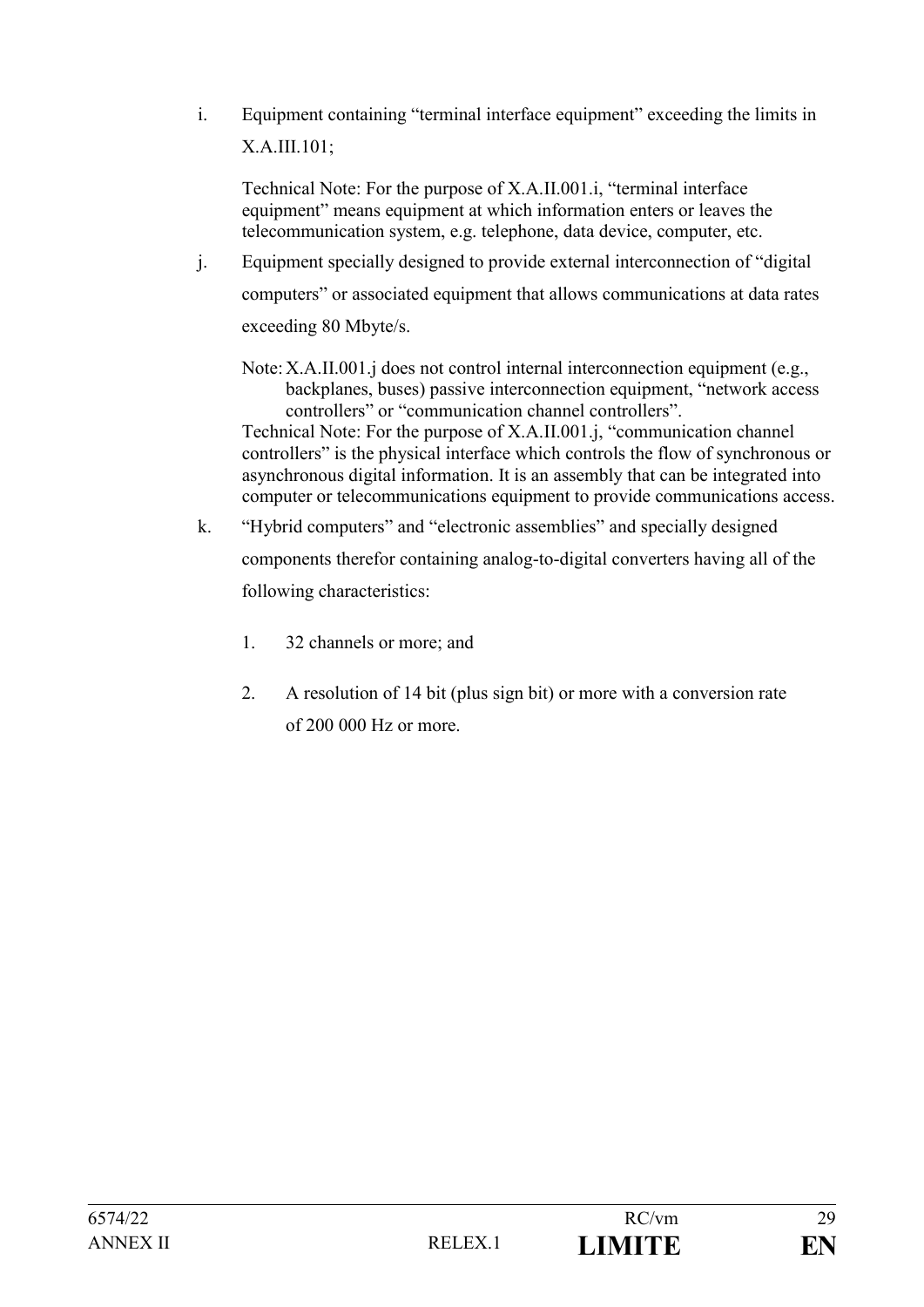- X.D.II.001 "Program" proof and validation "software", "software" allowing the automatic generation of "source codes", and operating system "software" that are specially designed for "real-time processing" equipment.
	- a. "Program" proof and validation "software" using mathematical and analytical techniques and designed or modified for "programs" having more than 500 000 "source code" instructions;
	- b. "Software" allowing the automatic generation of "source codes" from data acquired on line from external sensors described in the Regulation (EU) 2021/821; or
	- c. Operating system "software" specially designed for "real-time processing" equipment that guarantees a "global interrupt latency time" of less than 20 microseconds.

Technical Note: For the purpose of X.D.II.001, 'global interrupt latency time' is the time taken by the computer system to recognise an interrupt due to the event, service the interrupt and perform a context switch to an alternate memory-resident task waiting on the interrupt.

- X.D.II.002 "Software" other than that controlled in 4D001**<sup>1</sup>** specially designed or modified for the "development", "production" or "use" of equipment controlled by 4A101**<sup>2</sup>** , X.A.II.001.
- X.E.II.001 "Technology" for the "development", "production" or "use" of equipment controlled by X.A.II.001, or "software" controlled by X.D.II.001 or X.D.II.002.

<sup>&</sup>lt;sup>1</sup> Ref. Annex I to Regulation (EU)  $2021/821$ <br><sup>2</sup> Ref. Annex I to Regulation (EU)  $2021/821$ 

**<sup>2</sup>** Ref. Annex I to Regulation (EU) 2021/821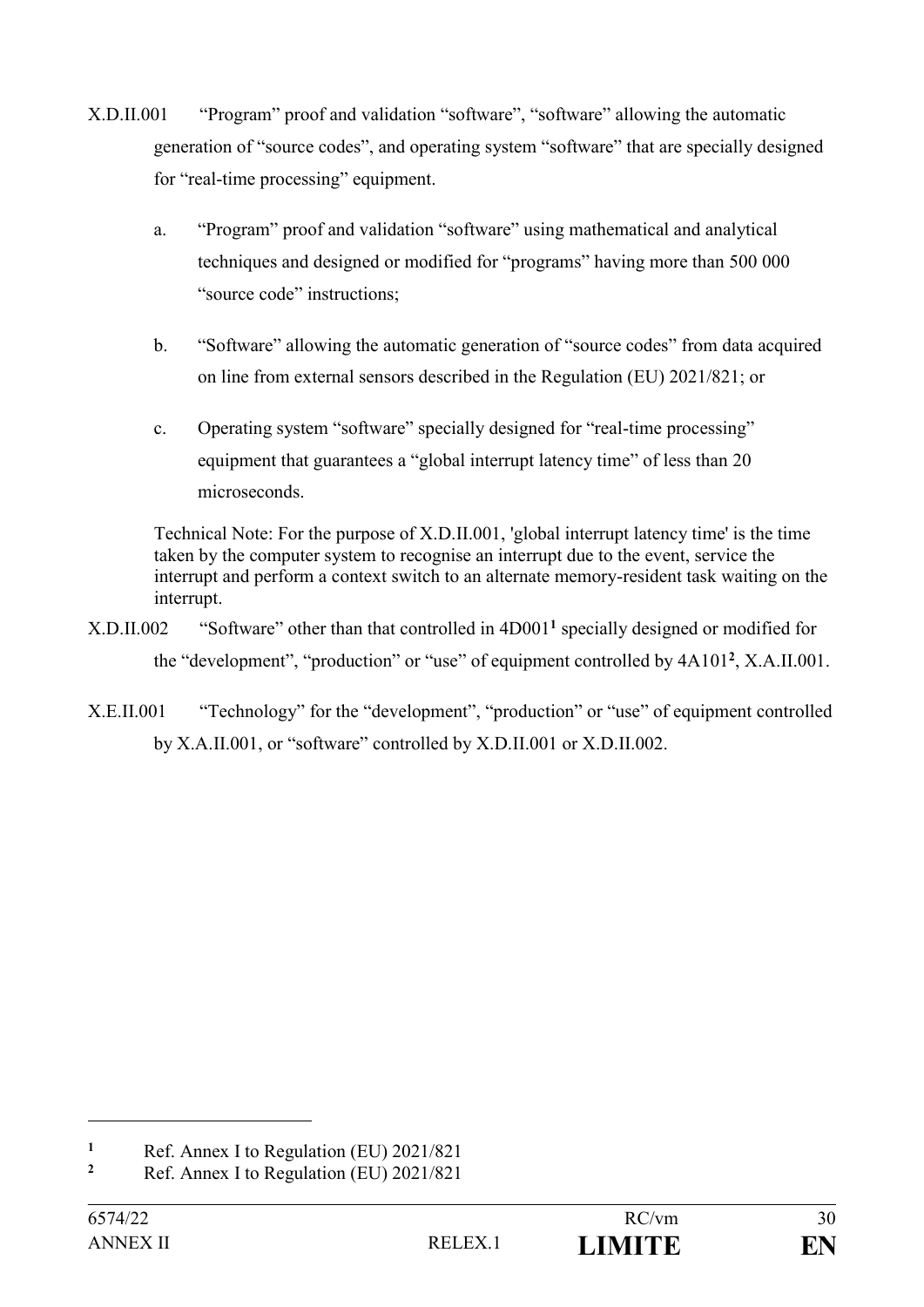# X.E.II.001 "Technology" for the "development" or "production" of equipment designed for "multi-data-stream processing".

Technical Note: For the purpose of X.E.II.001, "multi-data-stream processing" is a microprogram or equipment architecture technique that permits simultaneous processing of two or more data sequences under the control of one or more instruction sequences by means such as:

- 1. Single Instruction Multiple Data (SIMD) architectures such as vector or array processors;
- 2. Multiple Single Instruction Multiple Data (MSIMD) architectures;
- 3. Multiple Instruction Multiple Data (MIMD) architectures, including those that are tightly coupled, closely coupled or loosely coupled; or
- 4. Structured arrays of processing elements, including systolic arrays.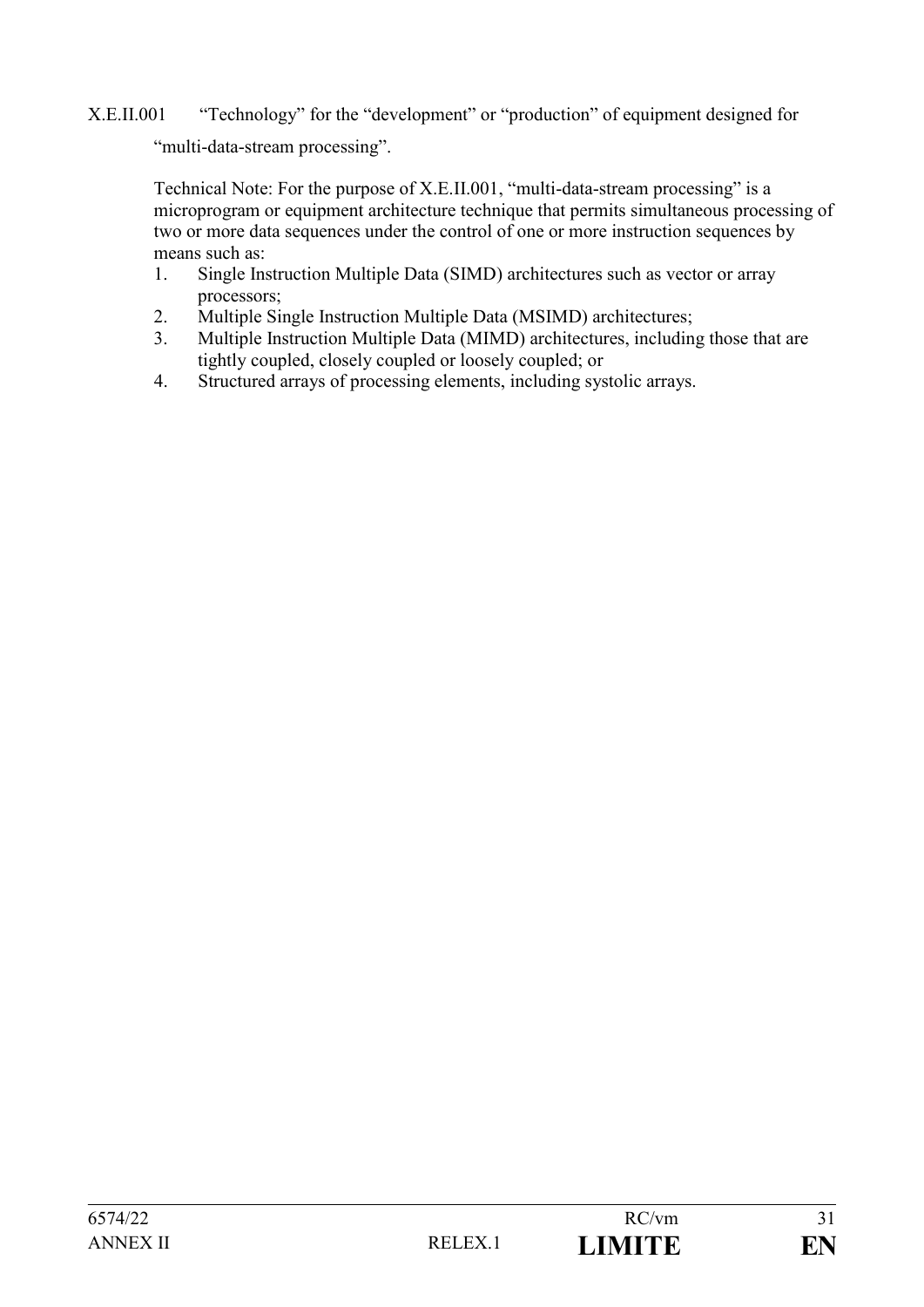## Category III. Part 1 – Telecommunications

Note: Category III.Part 1 does not control goods for the personal use of the natural persons.

X.A.III.101 Telecommunication equipment.

- a. Any type of telecommunications equipment, not controlled by 5A001.a**<sup>1</sup>** , specially designed to operate outside the temperature range from 219 K (-54°C) to 397 K  $(124^{\circ}C)$ .
- b. Telecommunication transmission equipment and systems, and specially designed components and accessories therefor, having any of the following characteristics, functions or features:

Note:Telecommunication transmission equipment:

- a. Categorised as follows, or combinations thereof:
	- 1. Radio equipment (e.g., transmitters, receivers and transceivers);
	- 2. Line terminating equipment;
	- 3. Intermediate amplifier equipment;
	- 4. Repeater equipment;
	- 5. Regenerator equipment;
	- 6. Translation encoders (transcoders);
	- 7. Multiplex equipment (statistical mutiplex included);
	- 8. Modulators/demodulators (modems);
	- 9. Transmultiplex equipment (see CCITT Rec. G701);
	- 10. "Stored program controlled" digital cross-connection equipment;
	- 11. "Gateways" and bridges;
	- 12. "Media access units"; and

**<sup>1</sup>** Ref. Annex I to Regulation (EU) 2021/821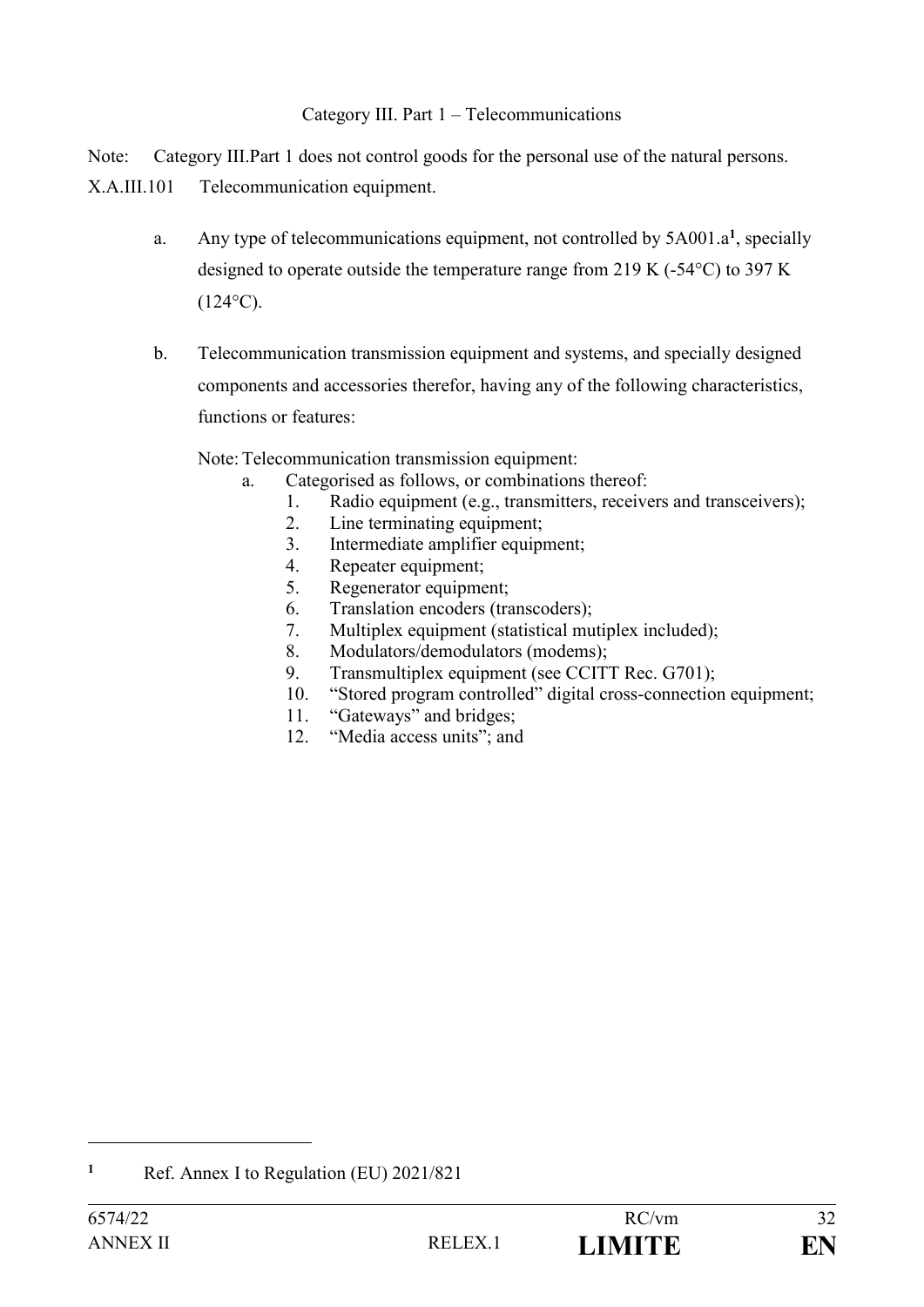- b. Designed for use in single or multi-channel communication via any of the following:
	- 1. Wire (line);
	- 2. Coaxial cable;
	- 3. Optical fibre cable;
	- 4. Electromagnetic radiation; or
	- 5. Underwater acoustic wave propagation.
- 1. Employing digital techniques, including digital processing of analog signals, and designed to operate at a "digital transfer rate" at the highest multiplex level exceeding 45 Mbit/s or a "total digital transfer rate" exceeding 90 Mbit/s;

Note:X.A.III.101.b.1 does not control equipment specially designed to be integrated and operated in any satellite system for civil use.

- 2. Modems using the "bandwidth of one voice channel" with a "data signalling rate" exceeding 9 600 bits per second;
- 3. Being "stored program controlled" digital cross connect equipment with "digital transfer rate" exceeding 8,5 Mbit/s per port.
- 4. Being equipment containing any of the following:
	- a. "Network access controllers" and their related common medium having a "digital transfer rate" exceeding 33 Mbit/s; or
	- b. "Communication channel controllers" with a digital output having a "data signalling rate" exceeding 64 000 bit/s per channel;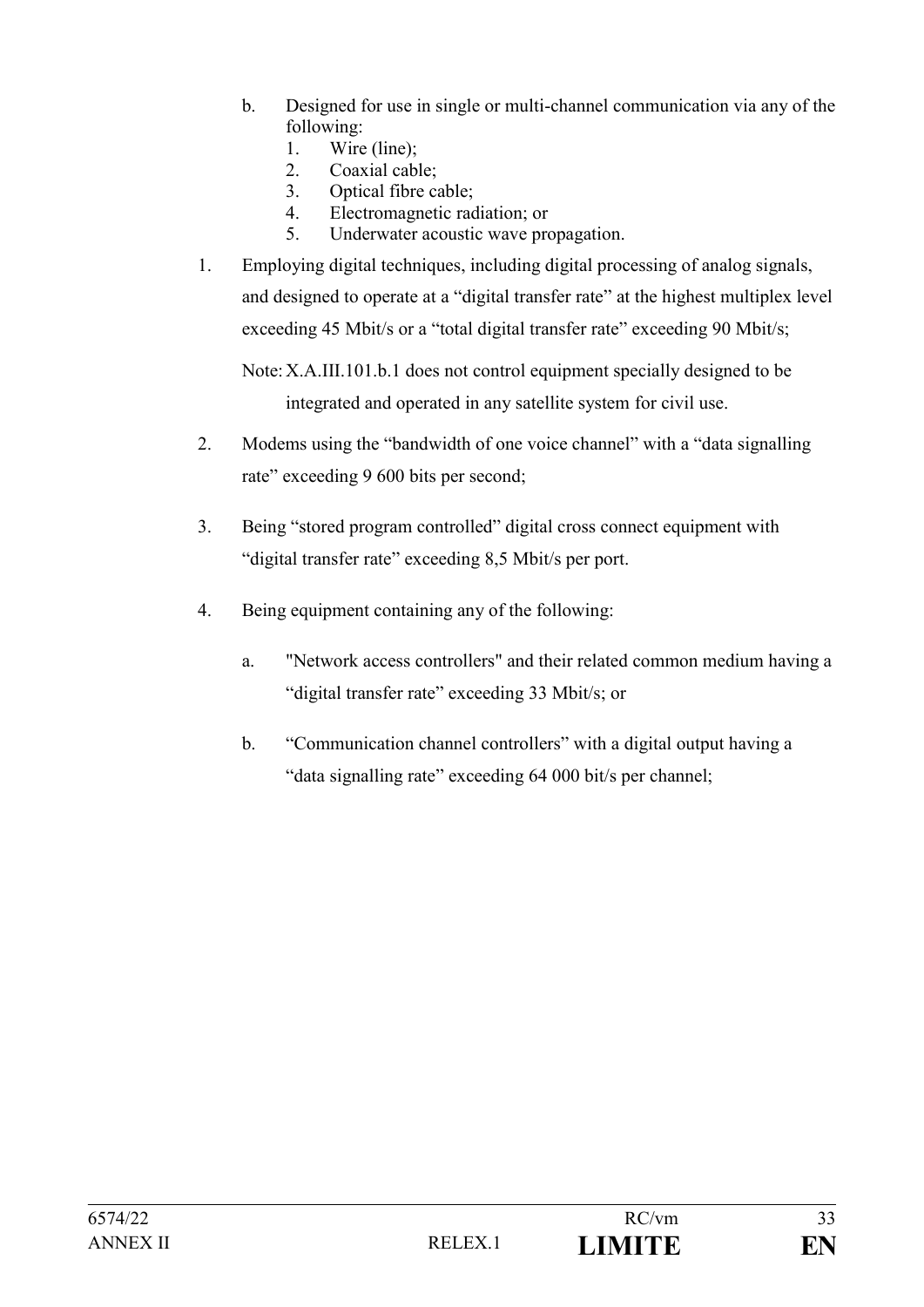- Note:If any uncontrolled equipment contains a "network access controller", it cannot have any type of telecommunications interface, except those described in, but not controlled by X.A.III.101.b.4.
- 5. Employing a "laser" and having any of the following characteristics:
	- a. A transmission wavelength exceeding 1 000 nm; or
	- b. Employing analog techniques and having a bandwidth exceeding 45 MHz;
	- c. Employing coherent optical transmission or coherent optical detection techniques (also called optical heterodyne or homodyne techniques);
	- d. Employing wavelength division multiplexing techniques; or
	- e. Performing "optical amplification";
- 6. Radio equipment operating at input or output frequencies exceeding:
	- a. 31 GHz for satellite-earth station applications; or
	- b. 26,5 GHz for other applications;
	- Note:X.A.III.101.b.6 does not control equipment for civil use when conforming with an International Telecommunications Union (ITU) allocated band between 26,5 GHz and 31 GHz.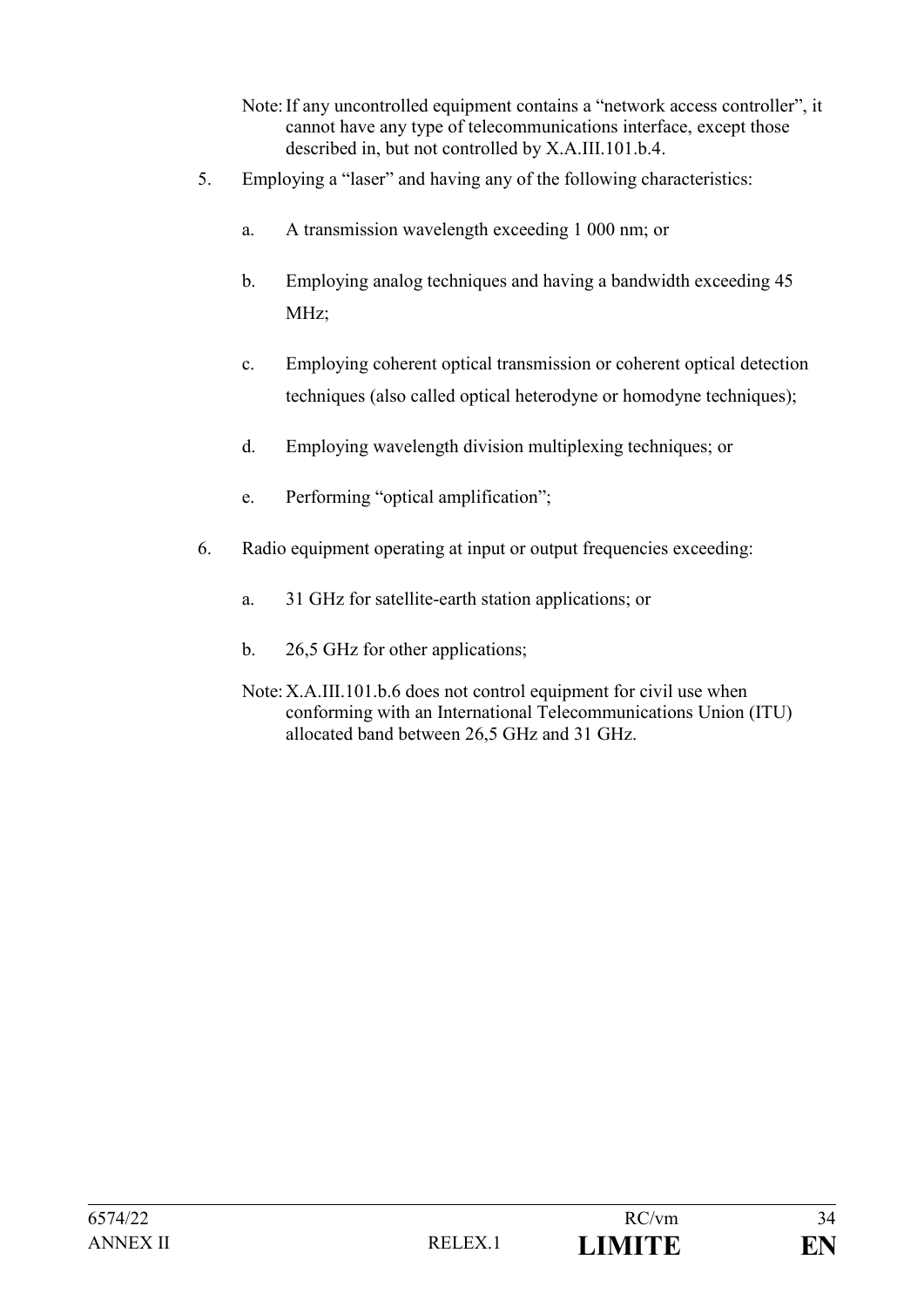- 7. Being radio equipment employing any of the following:
	- a. Quadrature-amplitude-modulation (QAM) techniques above level 4 if the "total digital transfer rate" exceeds 8,5 Mbit/s;
	- b. QAM techniques above level 16 if the "total digital transfer rate" is equal to or less than 8,5 Mbit/s;
	- c. Other digital modulation techniques and having a "spectral efficiency" exceeding 3 bit/s/Hz; or
	- d. Operating in the 1,5 MHz to 87,5 MHz band and incorporating adaptive techniques providing more than 15 dB suppression of an interfering signal.

## Notes:

- 1. X.A.III.101.b.7 does not control equipment specially designed to be integrated and operated in any satellite system for civil use.
- 2. X.A.III.101.b.7 does not control radio relay equipment for operation in an International Telecommunications Union (ITU) allocated band:
	- a. Having any of the following:
		- 1. Not exceeding 960 MHz; or
		- 2. With a "total digital transfer rate" not exceeding 8,5 Mbit/s; and
	- b. Having a "spectral efficiency" not exceeding 4 bit/s/Hz.

| 6574/22  |                     | RC/vm         | $\cap$ $\subset$ |
|----------|---------------------|---------------|------------------|
| ANNEX II | RELEX <sub>.1</sub> | <b>LIMITE</b> | EN               |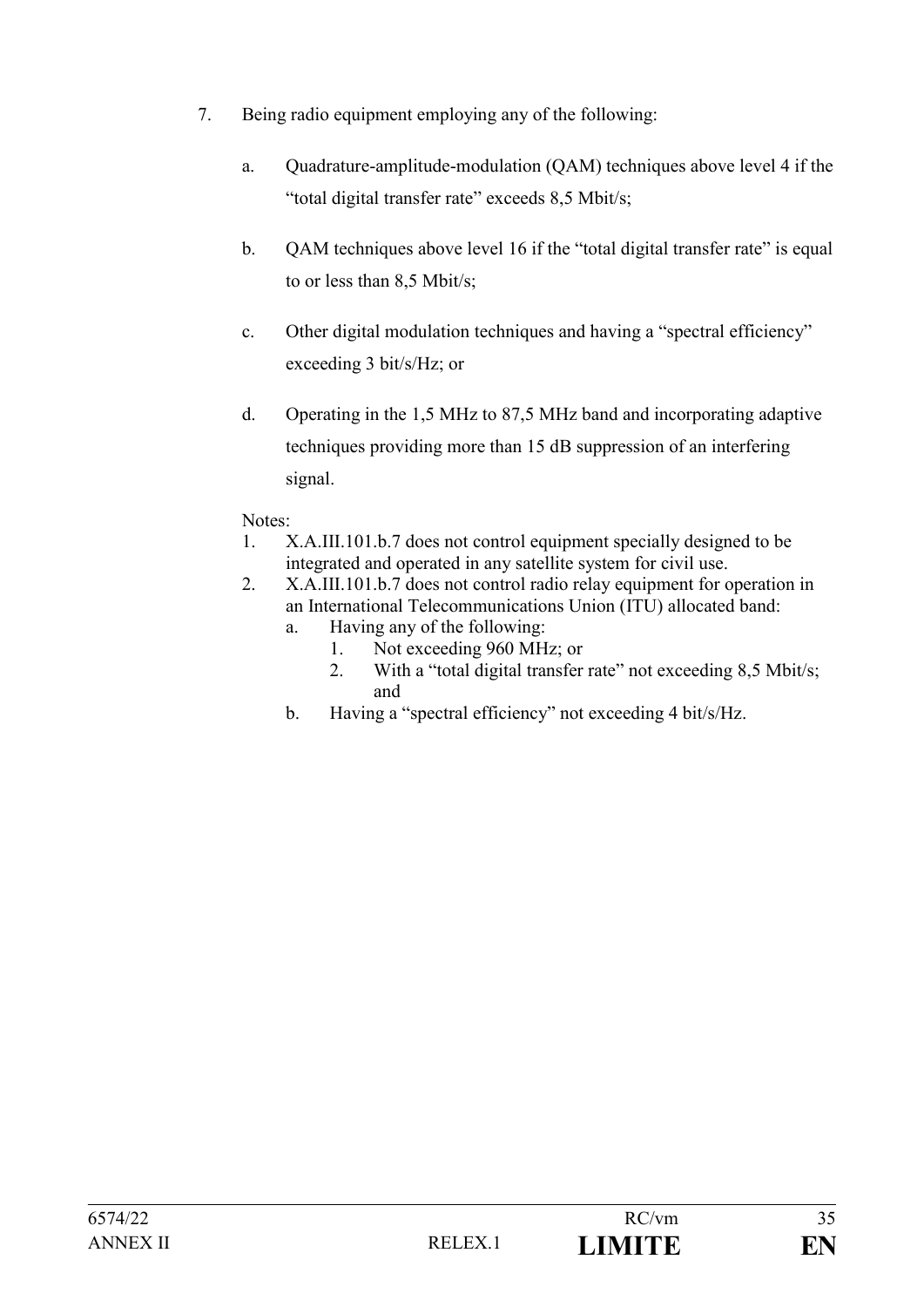c. "Stored program controlled" switching equipment and related signalling systems, having any of the following characteristics, functions or features, and specially designed components and accessories therefor:

Note: Statistical multiplexers with digital input and digital output which provide switching are treated as 'stored program controlled' switches.

- 1. "Data (message) switching" equipment or systems designed for "packet-mode operation", electronic assemblies and components therefor, other than those specified in the CML or in Regulation (EU) 2021/821.
- 2. Not used;
- 3. Routing or switching of "datagram" packets;

Note:X.A.III.101.c.3 does not control networks restricted to using only "network access controllers" or to "network access controllers" themselves.

- 4. Not used;
- 5. Multi-level priority and pre-emption for circuit switching;

Note:X.A.III.101.c.5 does not control single-level call preemption.

6. Designed for automatic hand-off of cellular radio calls to other cellular switches or automatic connection to a centralised subscriber data base common to more than one switch;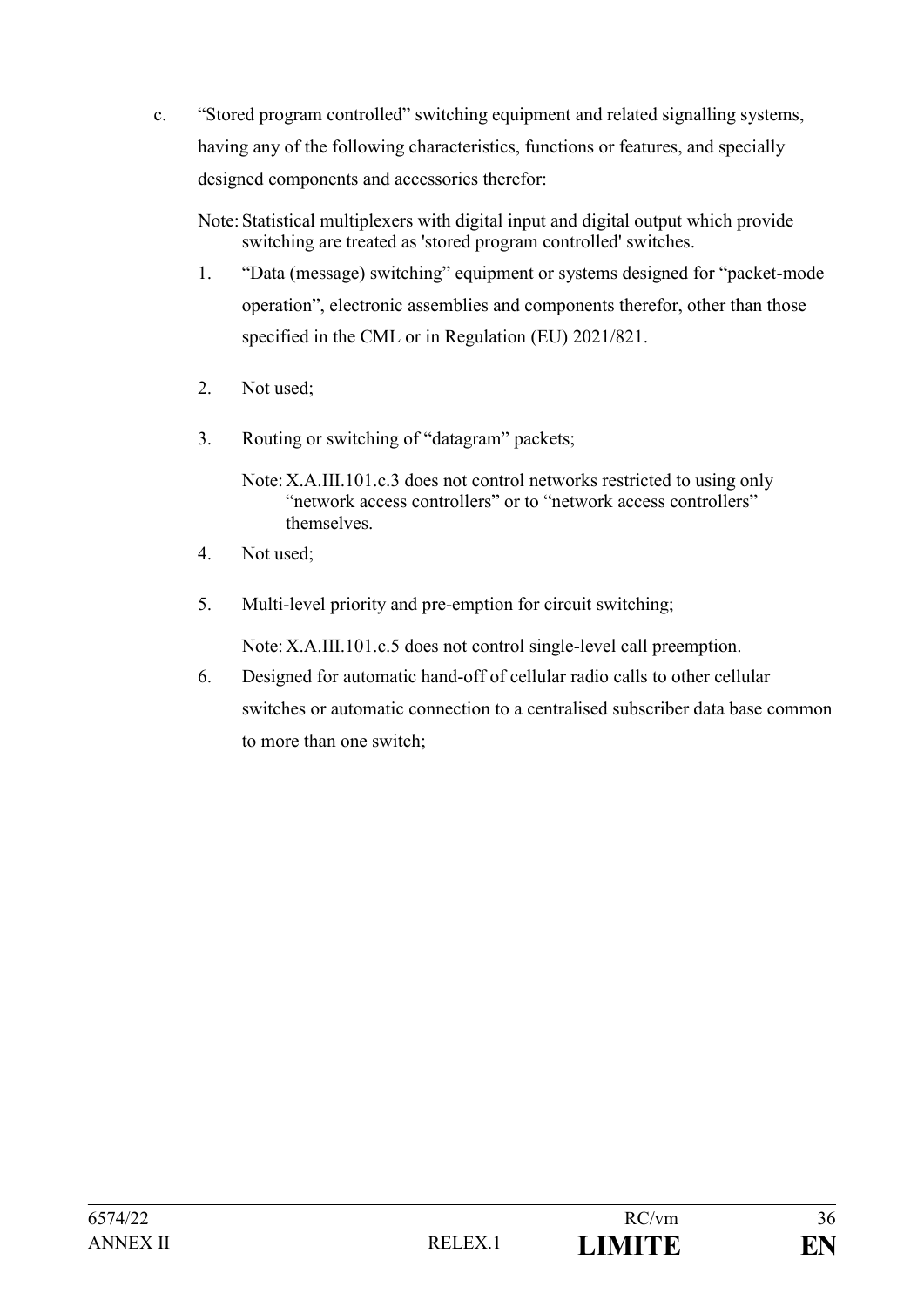- 7. Containing "stored program controlled" digital cross connect equipment with "digital transfer rate" exceeding 8,5 Mbit/s per port.
- 8. "Common channel signalling" operating in either non-associated or quasi-associated mode of operation;
- 9. "Dynamic adaptive routing";
- 10. Being packet switches, circuit switches and routers with ports or lines exceeding any of the following:
	- a. A "data signalling rate" of 64 000 bit/s per channel for a 'communications channel controller'; or
		- Note: X.A.III.101.c.10.a does not control multiplex composite links composed only of communication channels not individually controlled by X.A.III.101.b.1.
	- b. A "digital transfer rate" of 33 Mbit/s for a "network access controller" and related common media;
	- Note:X.A.III.101.c.10 does not control packet switches or routers with ports or lines not exceeding the limits in X.A.III.101.c.10.
- 11. "Optical switching";
- 12. Employing "Asynchronous Transfer Mode" ("ATM") techniques.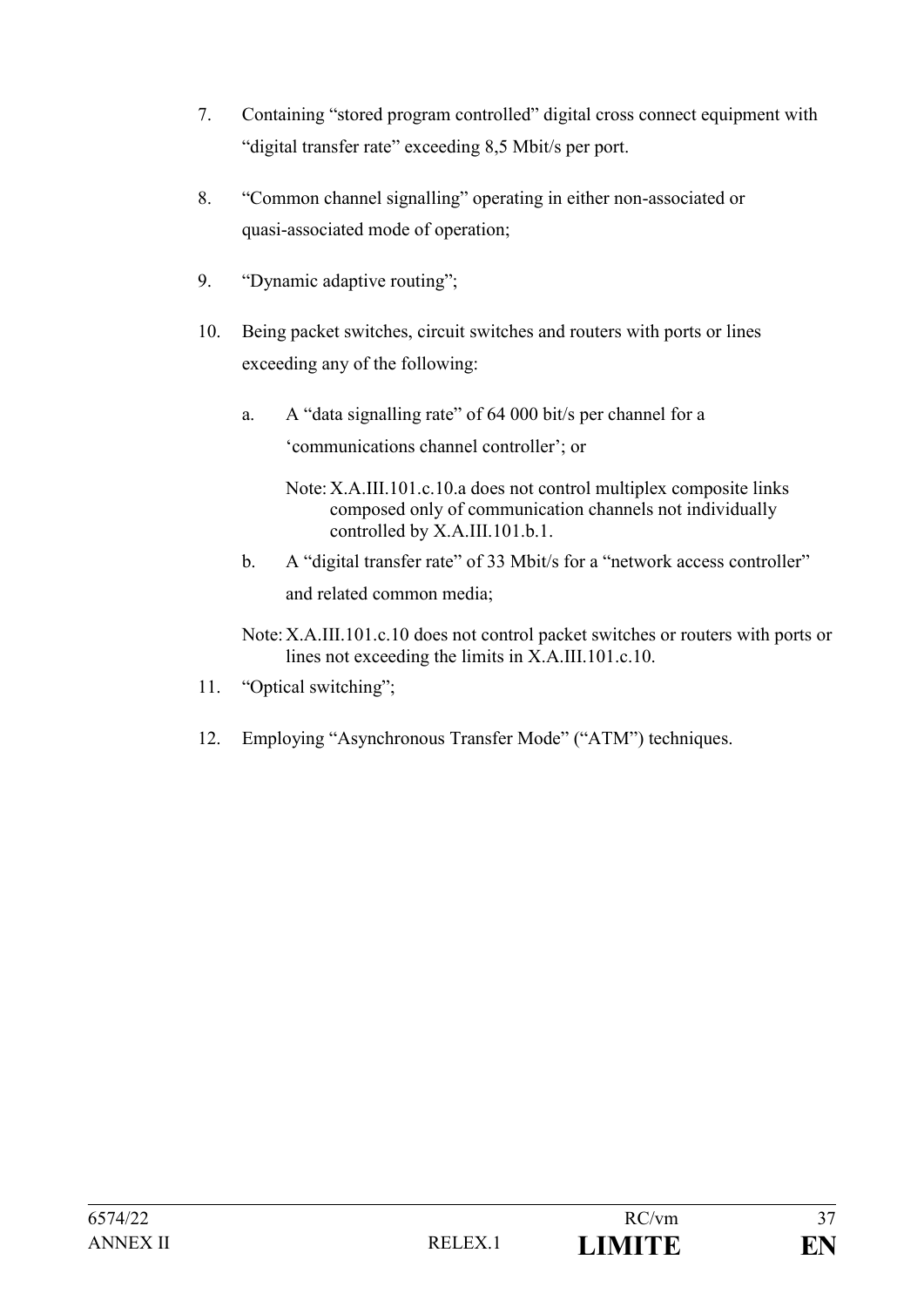- d. Optical fibres and optical fibre cables of more than 50 m in length designed for single mode operation;
- e. Centralised network control having all of the following characteristics:
	- 1. Receives data from the nodes; and

statistical traffic conditions.

- 2. Process these data in order to provide control of traffic not requiring operator decisions, and thereby performing "dynamic adaptive routing";
- Note 1:X.A.III.101.e does not include cases of routing decisions taken on predefined information. Note 2:X.A.III.101.e does not preclude control of traffic as a function of predictable
- f. Phased array antennas, operating above 10,5 GHz, containing active elements and distributed components, and designed to permit electronic control of beam shaping and pointing, except for landing systems with instruments meeting International Civil Aviation Organization (ICAO) standards (microwave landing systems (MLS)).
- g. Mobile communications equipment other than those specified in the CML or in Regulation (EU) 2021/821, electronic assemblies and components therefor; or
- h. Radio relay communications equipment designed for use at frequencies equal to or exceeding 19,7 GHz and components therefor, other than those specified in the CML or in Regulation (EU) 2021/821.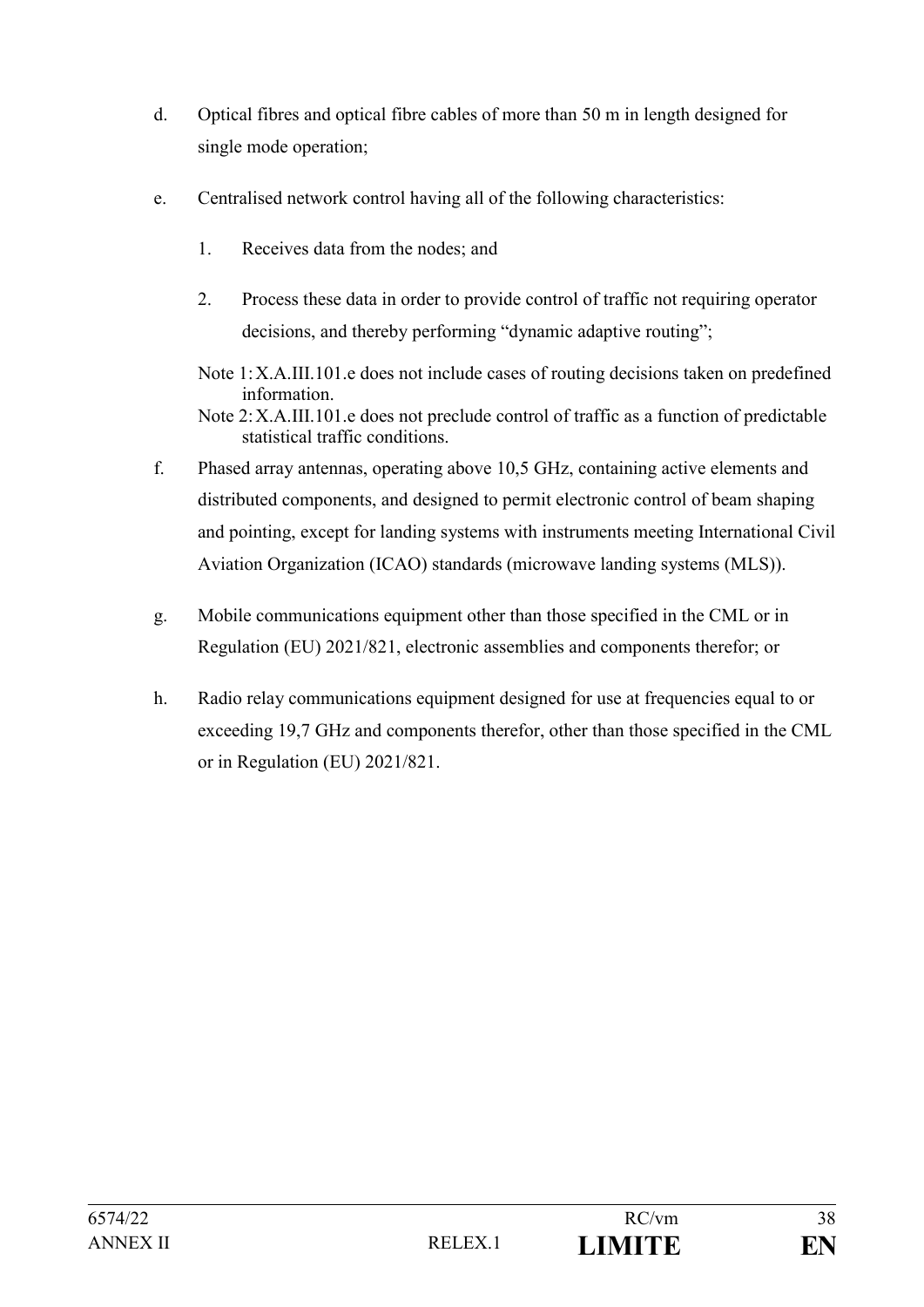Technical Note: For the purpose of X.A.III.101:

- 1) "Asynchronous transfer mode" ("ATM") is a transfer mode in which the information is organised into cells; it is asynchronous in the sense that the recurrence of cells depends on the required or instantaneous bit rate.
- 2) "Bandwidth of one voice channel" is data communication equipment designed to operate in one voice channel of 3 100 Hz, as defined in CCITT Recommendation G.151.
- 3) "Communications channel controller" is the physical interface that controls the flow of synchronous or asynchronous digital information. It is an assembly that can be integrated into computer or telecommunications equipment to provide communications access.
- 4) "Datagram" is a self-contained, independent entity of data carrying sufficient information to be routed from the source to the destination data terminal equipment without reliance on earlier exchanges between this source and destination data terminal equipment and the transporting network.
- 5) "Fast select" is a facility applicable to virtual calls that allows data terminal equipment to expand the possibility to transmit data in call set-up and clearing "packets" beyond the basic capabilities of a virtual call.
- 6) "Gateway" is the function, realised by any combination of equipment and "software", to carry out the conversion of conventions for representing, processing or communicating information used on one system into the corresponding, but different conventions used in another system.
- 7) "Integrated Services Digital Network" (ISDN) is a unified end-to-end digital network, in which data originating from all types of communication (e.g., voice, text, data, still and moving pictures) are transmitted from one port (terminal) in the exchange (switch) over one access line to and from the subscriber.
- 8) "Packet" is a group of binary digits including data and call control signals that is switched as a composite whole. The data, call control signals, and possible error control information are arranged in a specified format.
- 9) "Common channel signalling" means the transmission of control information (signalling) via a separate channel than that used for the messages. The signalling channel usually controls multiple message channels.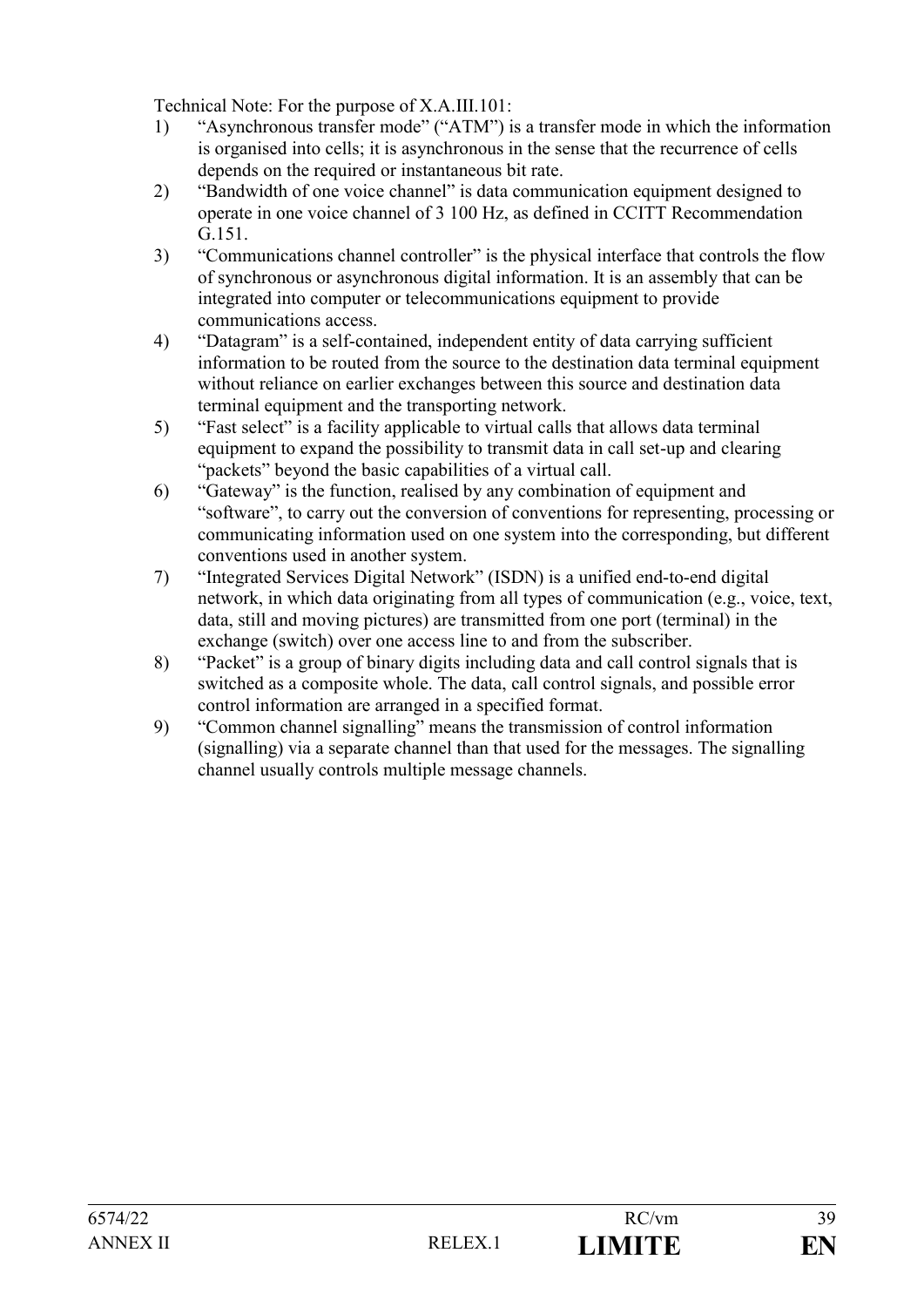- 10) "Data signalling rate" means the rate, as defined in ITU Recommendation 53-36, taking into account that, for non-binary modulation, baud and bit per second are not equal. Bits for coding, checking and synchronization functions are to be included.
- 11) "Dynamic adaptive routing" means Automatic rerouting of traffic based on sensing and analysis of current actual network conditions
- 12) "Media access unit" means equipment that contains one or more communication interfaces ("network access controller", "communications channel controller", modem or computer bus) to connect terminal equipment to a network.
- 13) "Spectral efficiency" is the "digital transfer rate" [bits/s] / 6 dB spectrum bandwidth in Hz.
- 14) "Stored program controlled" is a control using instructions stored in an electronic storage that a processor can execute in order to direct the performance of predetermined functions. Note: Equipment may be "stored program controlled" whether the electronic storage is internal or external to the equipment.
- X.B.III.101 Telecommunications test equipment, other than those specified in the CML or in Regulation (EU) 2021/821.
- X.C.III.101 Preforms of glass or of any other material optimised for the manufacture of optical fibres controlled by X.A.III.101.
- X.D.III.101 "Software" specially designed or modified for the "development", "production" or "use" of equipment controlled by X.A.III.101 and X.B.III.101, and dynamic adaptive routing software as described as follows:
	- a. "Software", other than in machine-executable form, specially designed for "dynamic adaptive routing".
	- b. Not used;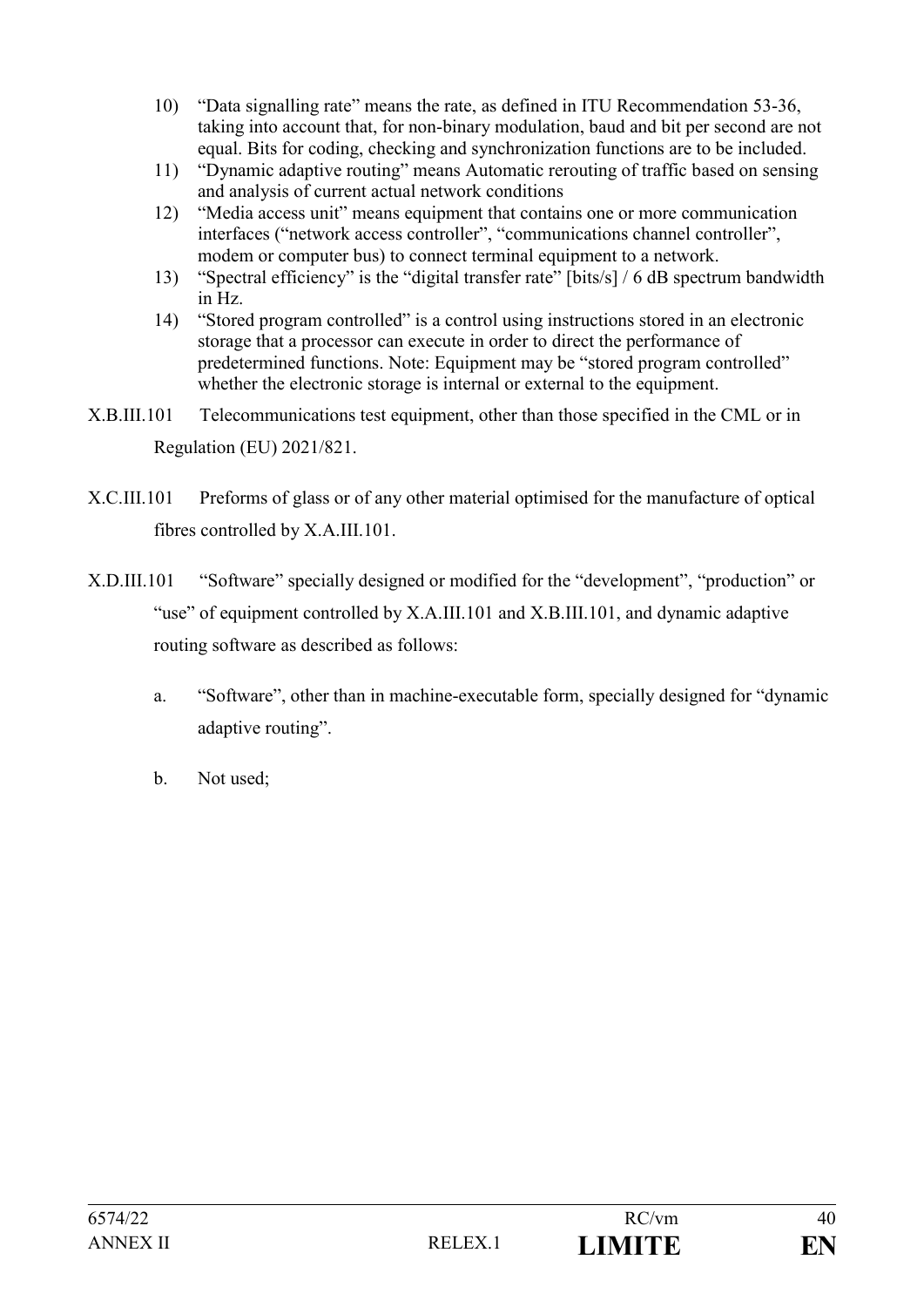- X.E.III.101 "Technology" for the "development", "production" or "use" of equipment controlled by X.A.III.101 or X.B.III.101, or "software" controlled by X.D.III.101, and other "technologies" as follows:
	- a. Specific "technologies" as follows:
		- 1. "Technology" for the processing and application of coatings to optical fibre specially designed to make it suitable for underwater use;
		- 2. "Technology" for the "development" of equipment employing "Synchronous Digital Hierarchy" ("SDH") or "Synchronous Optical Network" ("SONET") techniques.

Technical Note: For the purpose of X.E.III.101:

- 1) "Synchronous digital hierarchy" (SDH) is a digital hierarchy providing a means to manage, multiplex, and access various forms of digital traffic using a synchronous transmission format on different types of media. The format is based on the Synchronous Transport Module (STM) that is defined by CCITT Recommendation G.703, G.707, G.708, G.709 and others yet to be published. The first level rate of "SDH" is 155,52 Mbits/s.
- 2) "Synchronous optical network" (SONET) is a network providing a means to manage, multiplex and access various forms of digital traffic using a synchronous transmission format on fibre optics. The format is the North America version of "SDH" and also uses the Synchronous Transport Module (STM). However, it uses the Synchronous Transport Signal (STS) as the basic transport module with a first level rate of 51,81 Mbits/s. The SONET standards are being integrated into those of "SDH".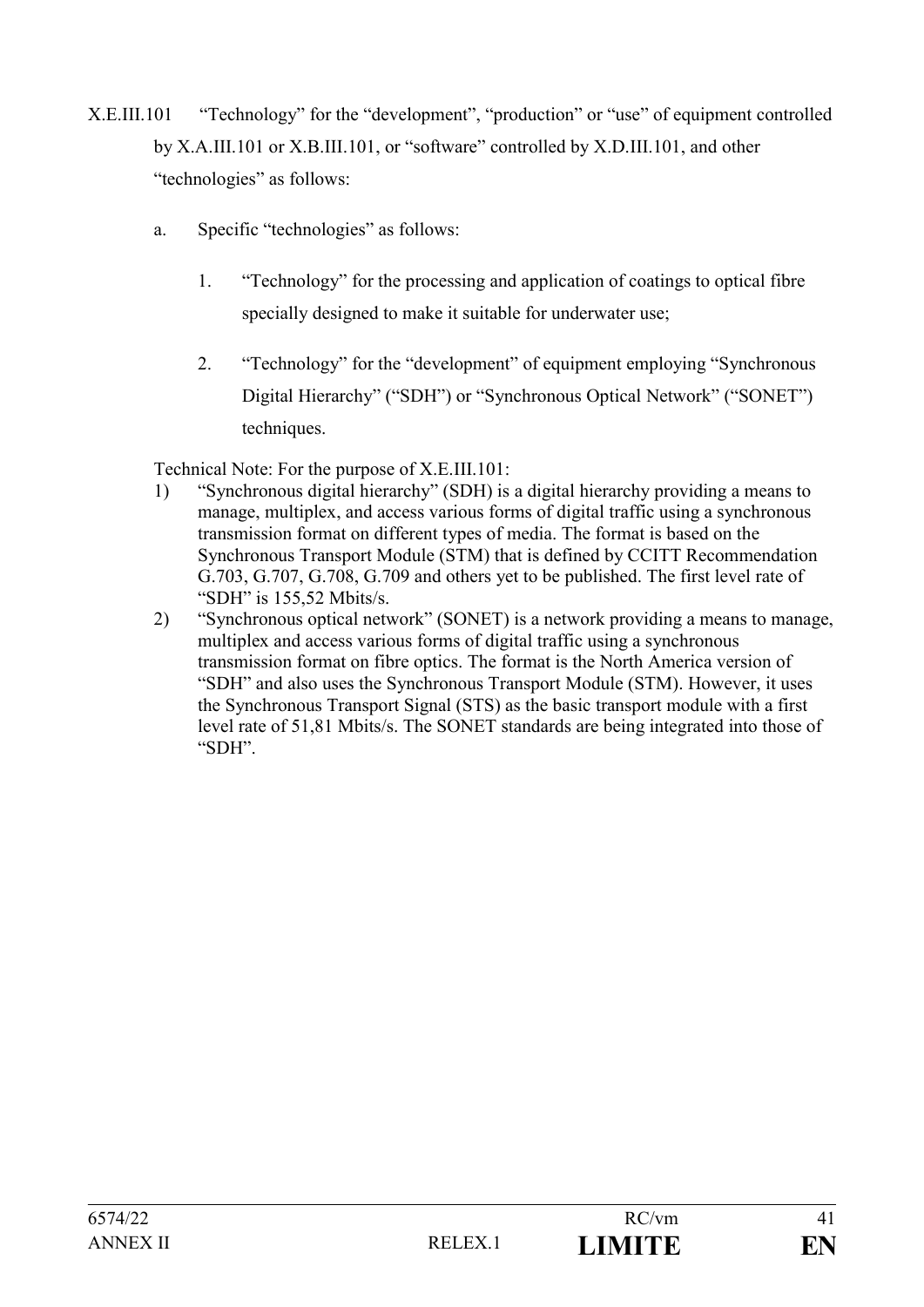#### Category III. Part 2 – Information Security

Note: Category III. Part 2 does not control goods for the personal use of the natural persons. X.A.III.201 Equipment as follows:

- a. Not used;
- b. Not used;
- c. Goods classified as mass market encryption in accordance with Cryptography Note Note 3 to Category 5, Part 2<sup>1</sup>.

X.D.III.201 "Information Security" "software" as follows:

- Note: This entry does not control "software" designed or modified to protect against malicious computer damage, e.g., viruses, where the use of "cryptography" is limited to authentication, digital signature and/or the decryption of data or files.
	- a. Not used;
	- b. Not used;
	- c. "Software" classified as mass market encryption software in accordance with Cryptography Note – Note 3 to Category 5, Part 2 **2** .

**<sup>1</sup>** Ref. Annex I to Regulation (EU)  $2021/821$ .

**<sup>2</sup>** Ref. Annex I to Regulation (EU) 2021/821.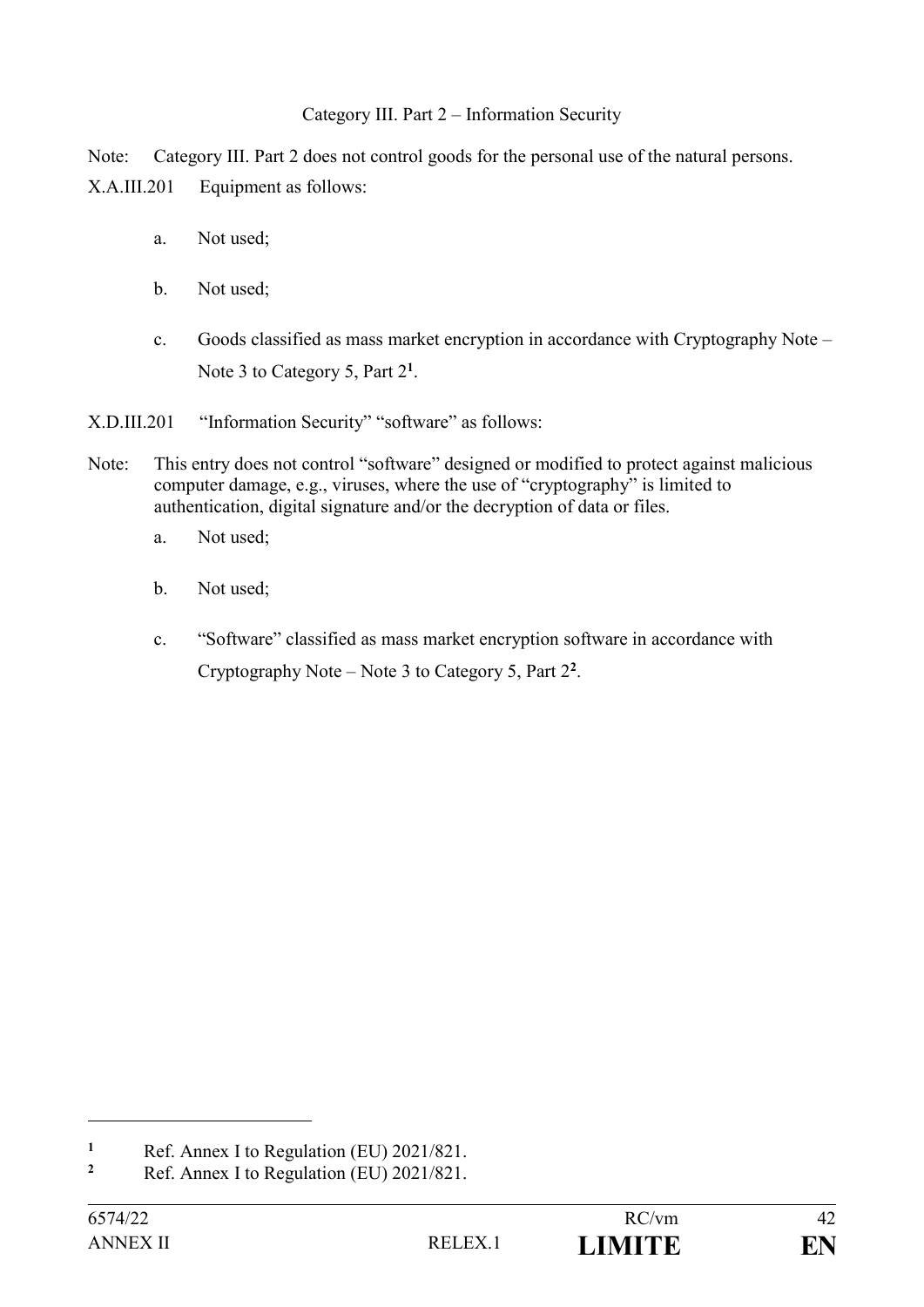- X.E.III.201 "Information Security" "technology" according to the General Technology Note, as follows:
	- a. Not used;
	- b. "Technology", other than specified in the CML or in Regulation (EU) 2021/821, for the "use" of mass market goods controlled by X.A.III.201.c or mass market "software" controlled by X.D.III.201.c.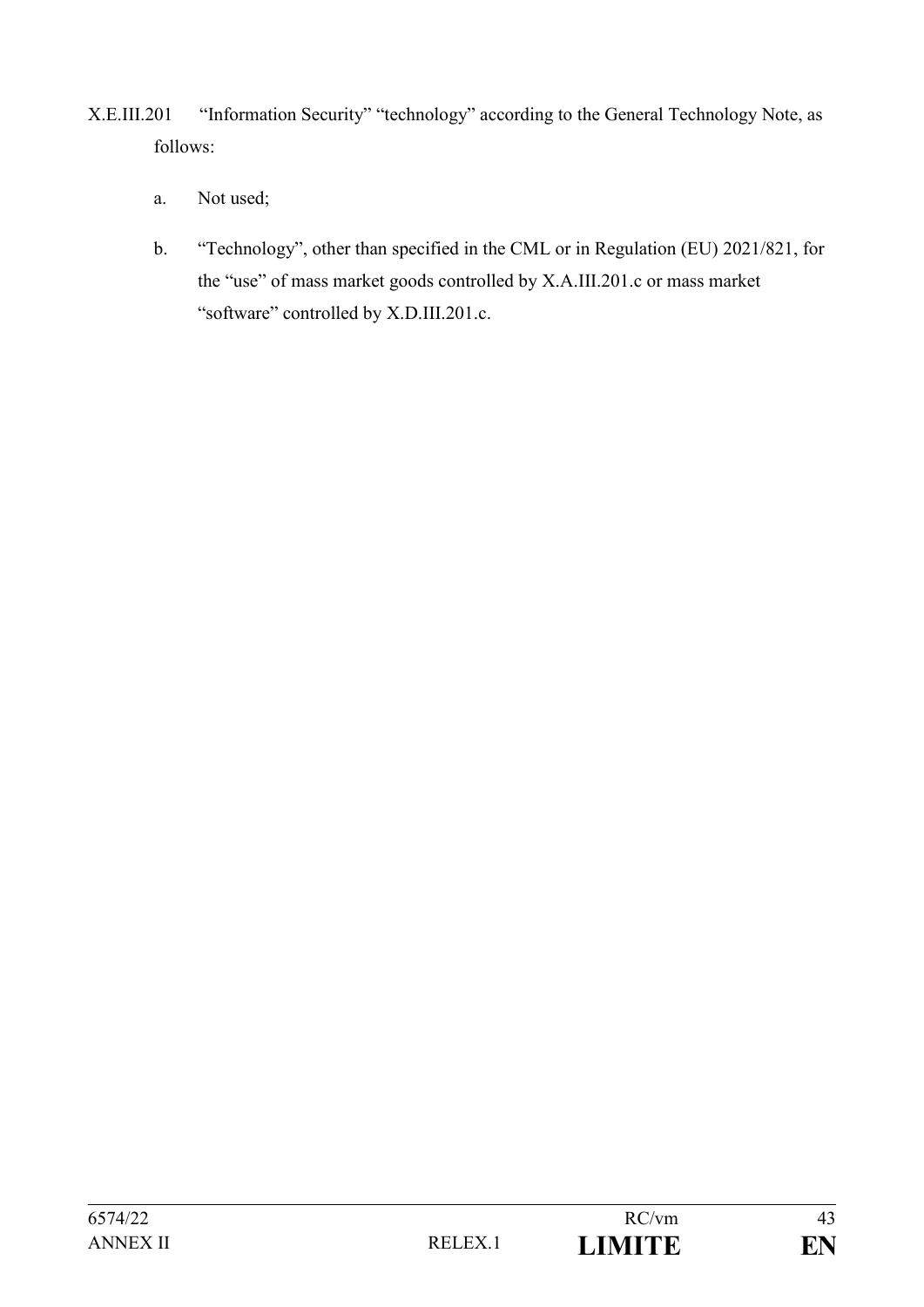#### Category IV – Sensors and Lasers

- X.A.IV.001 Marine or terrestrial acoustic equipment, capable of detecting or locating underwater objects or features or positioning surface vessels or underwater vehicles; and specially designed components, other than those specified in the CML or in Regulation (EU) 2021/821.
- X.A.IV.002 Optical Sensors as follows:
	- a. Image intensifier tubes and specially designed components therefor, as follows:
		- 1. Image intensifier tubes having all the following:
			- a. A peak response in wavelength range exceeding 400 nm, but not exceeding 1 050 nm;
			- b. A microchannel plate for electron image amplification with a hole pitch (center-to-center spacing) of less than 25 micrometers; and
			- c. Having any of the following:
				- 1. An S-20, S-25 or multialkali photocathode; or
				- 2. A GaAs or GaInAs photocathode;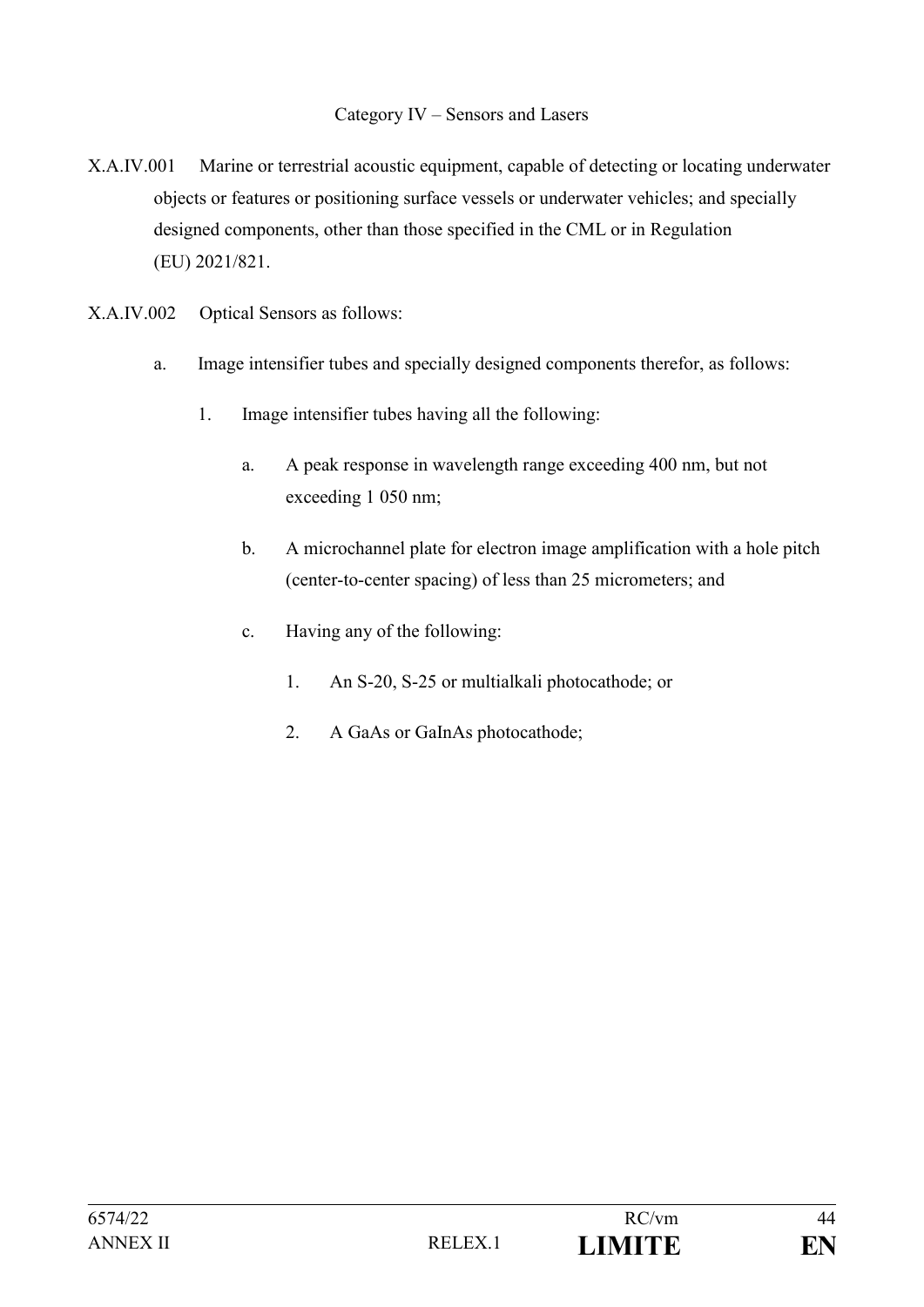- 2. Specially designed microchannel plates having both of the following characteristics:
	- a. 15 000 or more hollow tubes per plate; and
	- b. Hole pitch (center-to-center spacing) of less than 25 micrometers.
- b. Direct view imaging equipment operating in the visible or infrared spectrum, incorporating image intensifier tubes having the characteristics listed in X.A.IV.002.a.1.
- X.A.IV.003 Cameras as follows:
	- a. Cameras that meet the criteria of Note 3 to 6A003.b.4.**<sup>1</sup>**
	- b. Not used;
- X.A.IV.004 Optics as follows:
	- a. Optical filters:
		- 1. For wavelengths longer than 250 nm, comprised of multi-layer optical coatings and having either of the following:
			- a. Bandwidths equal to or less than 1 nm Full Width Half Intensity (FWHI) and peak transmission of 90 % or more; or

**<sup>1</sup>** Ref. Annex I to Regulation (EU) 2021/821.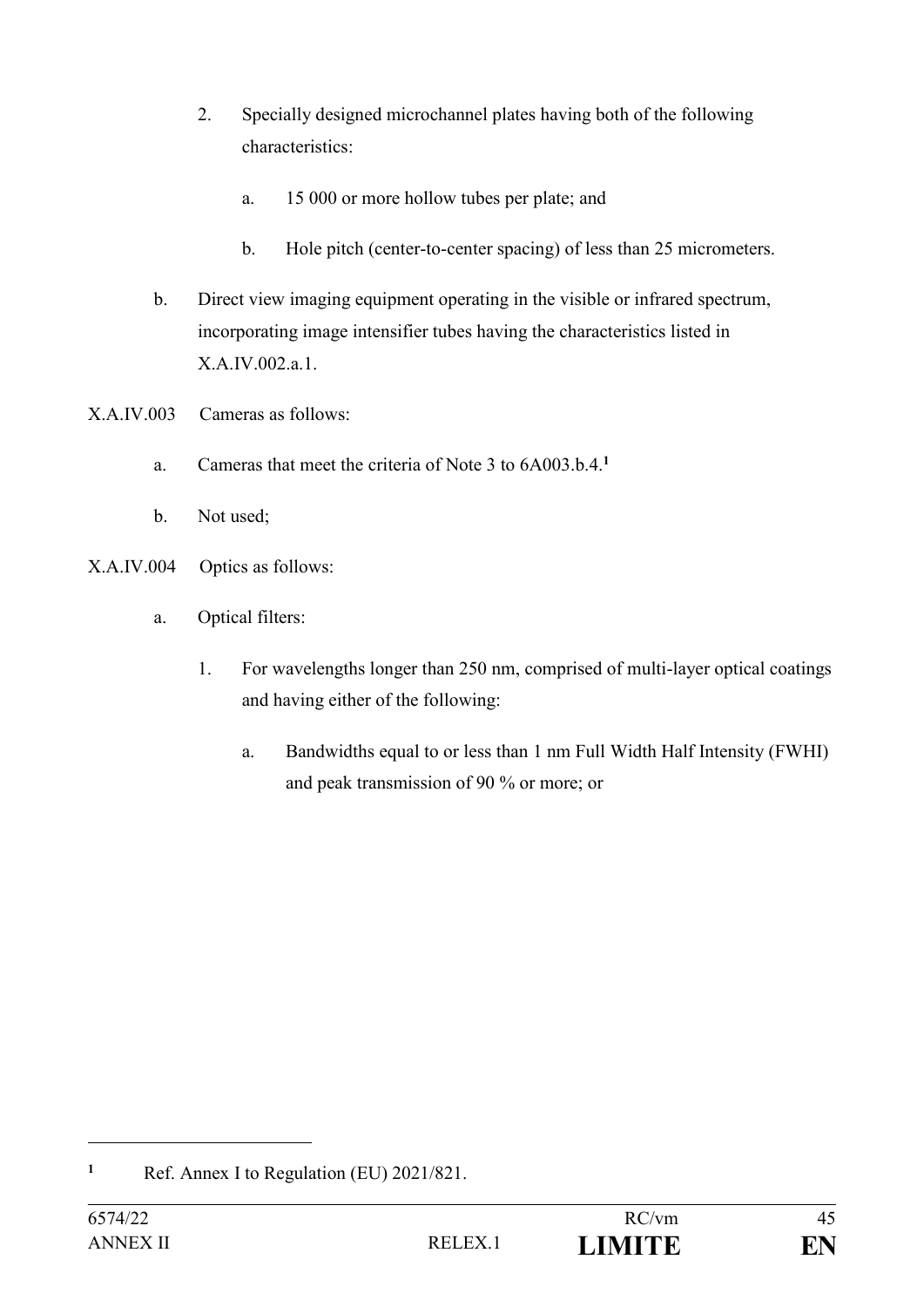b. Bandwidths equal to or less than 0,1 nm FWHI and peak transmission of 50 % or more;

Note:X.A.IV.004 does not control optical filters with fixed air gaps or Lyot-type filters.

- 2. For wavelengths longer than 250 nm, and having all of the following:
	- a. Tunable over a spectral range of 500 nm or more;
	- b. Instantaneous optical bandpass of 1,25 nm or less;
	- c. Wavelength resettable within 0,1 ms to an accuracy of 1 nm or better within the tunable spectral range; and
	- d. A single peak transmission of 91 % or more;
- 3. Optical opacity switches (filters) with a field of view of  $30^{\circ}$  or wider and a response time equal to or less than 1 ns;
- b. "Fluoride fibre" cable, or optical fibres therefor, having an attenuation of less than 4 dB/km in the wavelength range exceeding 1 000 nm but not exceeding 3 000 nm.

Technical Note: For the purpose of X.A.IV.004.b "Fluoride fibres" are fibres manufactured from bulk fluoride compounds.

- X.A.IV.005 "Lasers" as follows:
	- a. Carbon dioxide  $(CO_2)$  "lasers" having any of the following:
		- 1. A CW output power exceeding 10 kW;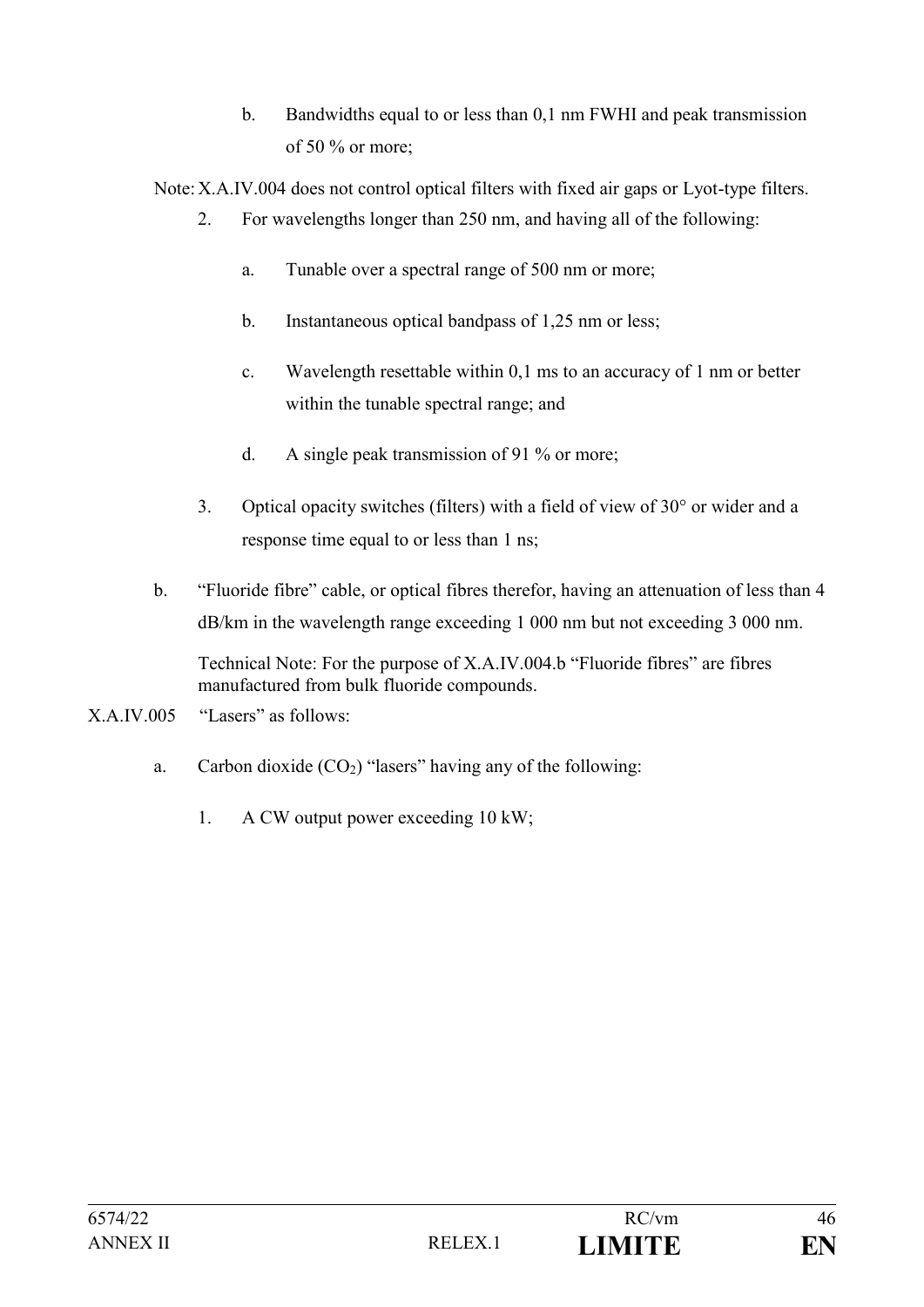- 2. A pulsed output with a "pulse duration" exceeding 10 μs; and
	- a. An average output power exceeding 10 kW; or
	- b. A pulsed "peak power" exceeding 100 kW; or
- 3. A pulsed output with a "pulse duration" equal to or less than 10 μs; and
	- a. A pulse energy exceeding 5 J per pulse and "peak power" exceeding 2,5 kW; or
	- b. An average output power exceeding 2,5 kW;
- b. Semiconductor lasers, as follows:
	- 1. Individual, single-transverse mode semiconductor "lasers" having:
		- a. An average output power exceeding 100 mW; or
		- b. A wavelength exceeding 1 050 nm;
	- 2. Individual, multiple-transverse mode semiconductor "lasers", or arrays of individual semiconductor "lasers", having a wavelength exceeding 1 050 nm;
- c. Ruby "lasers" having an output energy exceeding 20 J per pulse;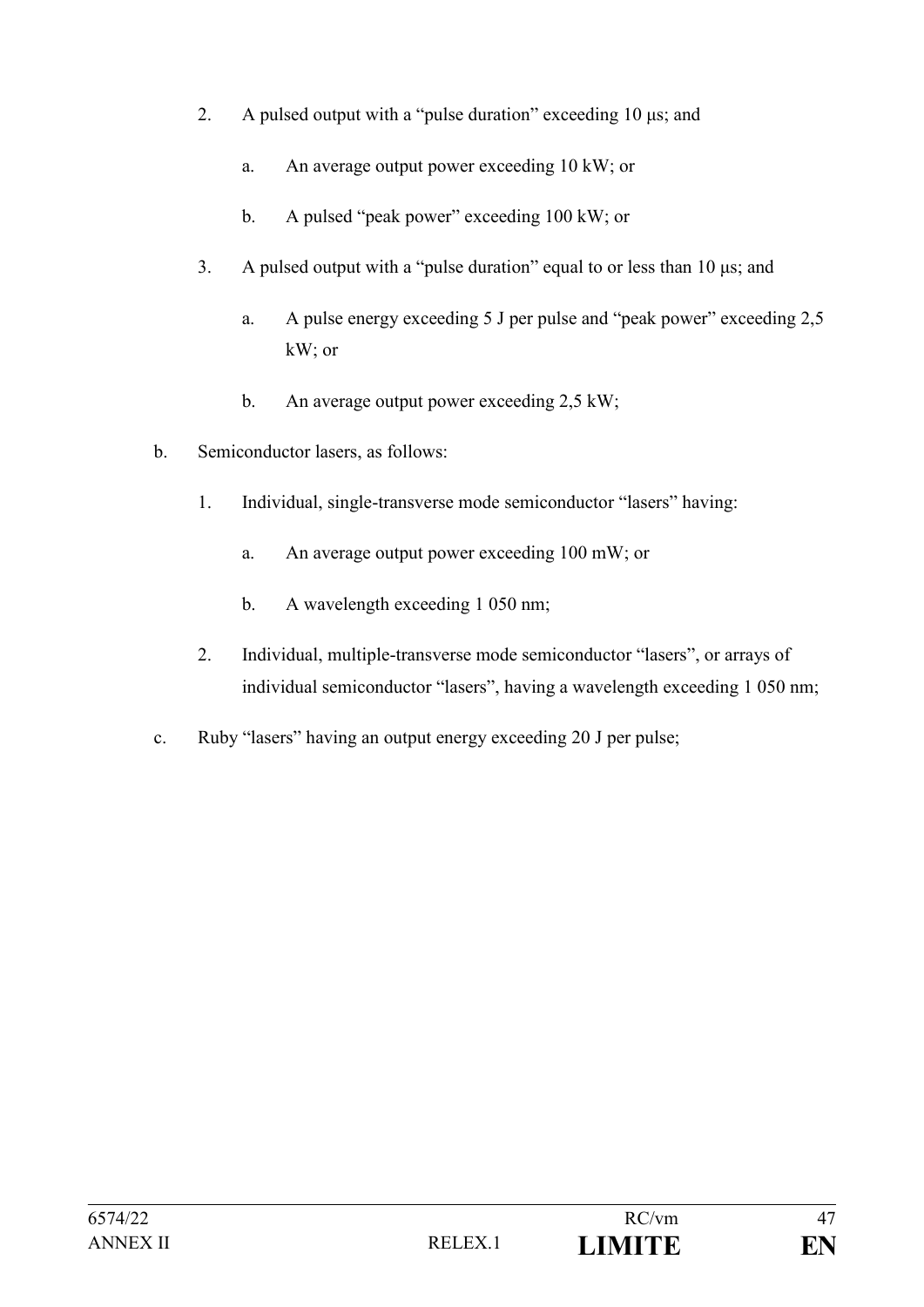- d. Non-"tunable" "pulsed lasers" having an output wavelength exceeding 975 nm but not exceeding 1 150 nm and having any of the following:
	- 1. A "pulse duration" equal to or exceeding 1 ns but not exceeding 1 μs, and having any of the following:
		- a. A single transverse mode output and having any of the following:
			- 1. A "wall-plug efficiency" exceeding 12 % and an "average output power" exceeding 10 W and capable of operating at a pulse repetition frequency greater than 1 kHz; or
			- 2. An "average output power" exceeding 20 W; or
		- b. A multiple transverse mode output and having any of the following:
			- 1. A "wall-plug efficiency" exceeding 18 % and an "average output power" exceeding 30W;
			- 2. A "peak power" exceeding 200 MW; or
			- 3. An "average output power" exceeding 50 W; or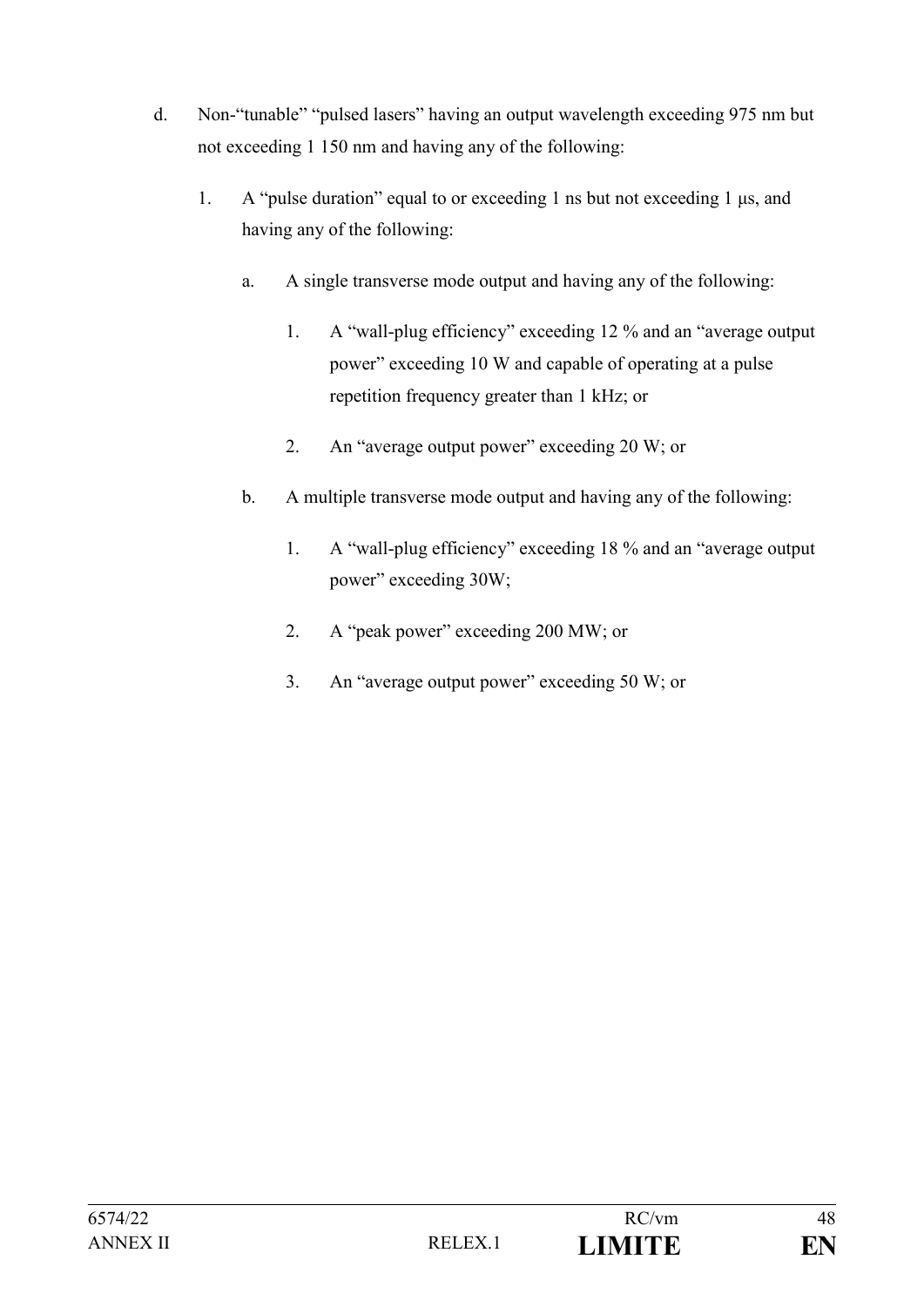- 2. A "pulse duration" exceeding 1 μs and having any of the following:
	- a. A single transverse mode output and having any of the following:
		- 1. A "wall-plug efficiency" exceeding 12 % and an "average output power" exceeding 10 W and capable of operating at a pulse repetition frequency greater than 1 kHz; or
		- 2. An "average output power" exceeding 20 W; or
	- b. A multiple transverse mode output and having any of the following:
		- 1. A "wall-plug efficiency" exceeding 18 % and an "average output power" exceeding 30 W; or
		- 2. An "average output power" exceeding 500 W;
- e. Non-"tunable" continuous wave "(CW) lasers", having an output wavelength exceeding 975 nm but not exceeding 1 150 nm and having any of the following:
	- 1. A single transverse mode output and having any of the following:
		- a. A "wall-plug efficiency" exceeding 12 % and an "average output power" exceeding 10 W and capable of operating at a pulse repetition frequency greater than 1 kHz; or
		- b. An "average output power" exceeding 50 W; or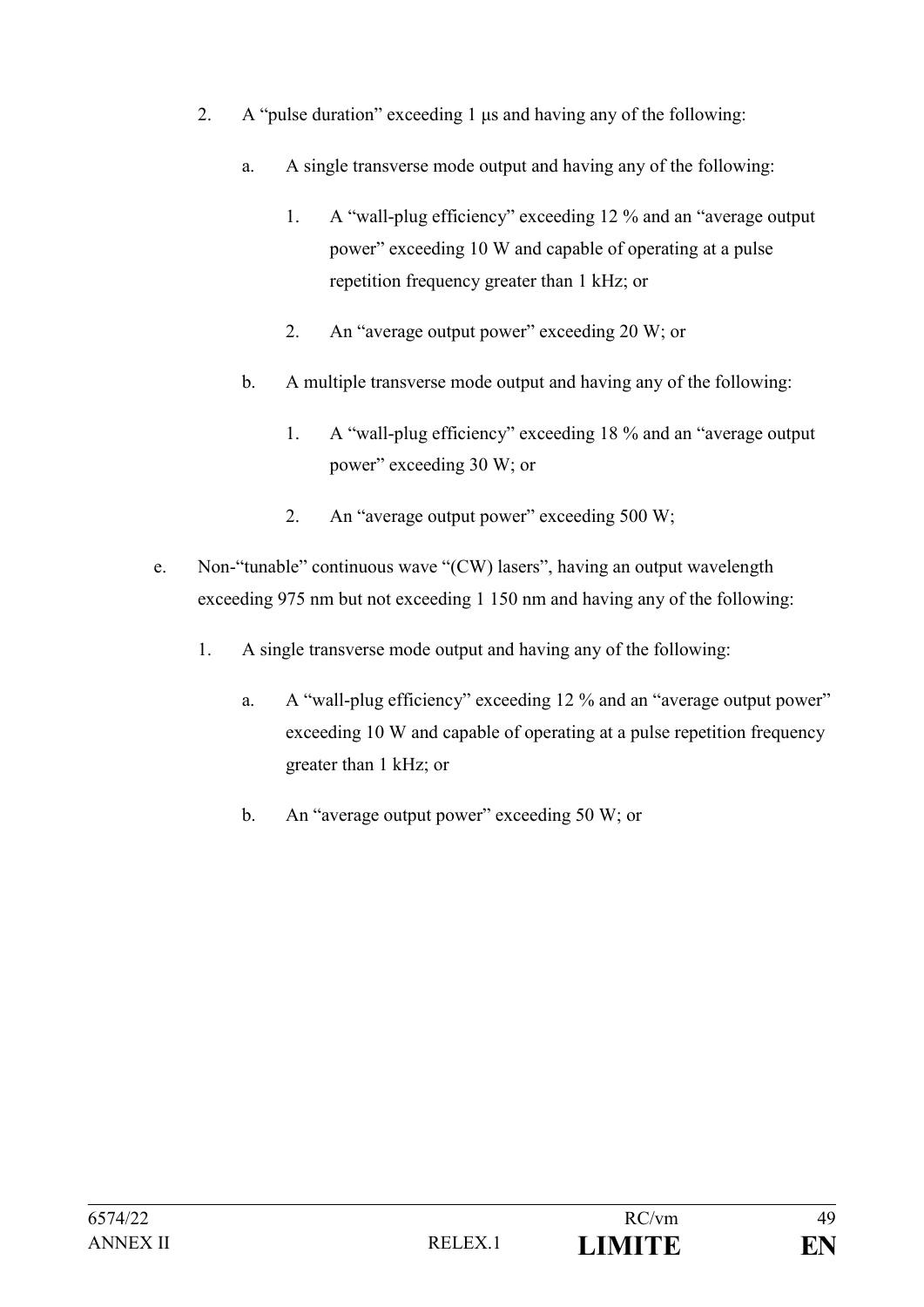- 2. A multiple transverse mode output and having any of the following:
	- a. A "wall-plug efficiency" exceeding 18 % and an "average output power" exceeding 30 W; or
	- b. An "average output power" exceeding 500 W;
		- Note: X.A.IV.005.e.2.b does not control multiple transverse mode, industrial "lasers" with output power less than or equal to 2 kW with a total mass greater than 1 200kg. For the purpose of this note, total mass includes all components required to operate the "laser", e.g., "laser", power supply, heat exchanger, but excludes external optics for beam conditioning and/or delivery.
- f. Non-"tunable" "lasers", having a wavelength exceeding 1 400 nm, but not exceeding 1 555 nm and having any of the following:
	- 1. An output energy exceeding 100 mJ per pulse and a pulsed "peak power" exceeding 1 W; or
	- 2. An average or CW output power exceeding 1 W;
- g. Free electron "lasers".

Technical Note: For the purpose of X.A.IV.005 "Wall-plug efficiency" is defined as the ratio of "laser" output power (or "average output power") to total electrical input power required to operate the "laser", including the power supply/conditioning and thermal conditioning/heat exchanger.

| 6574/22  |                    | RC/vm         | 50 |
|----------|--------------------|---------------|----|
| ANNEX II | RELEX <sup>1</sup> | <b>LIMITE</b> | EN |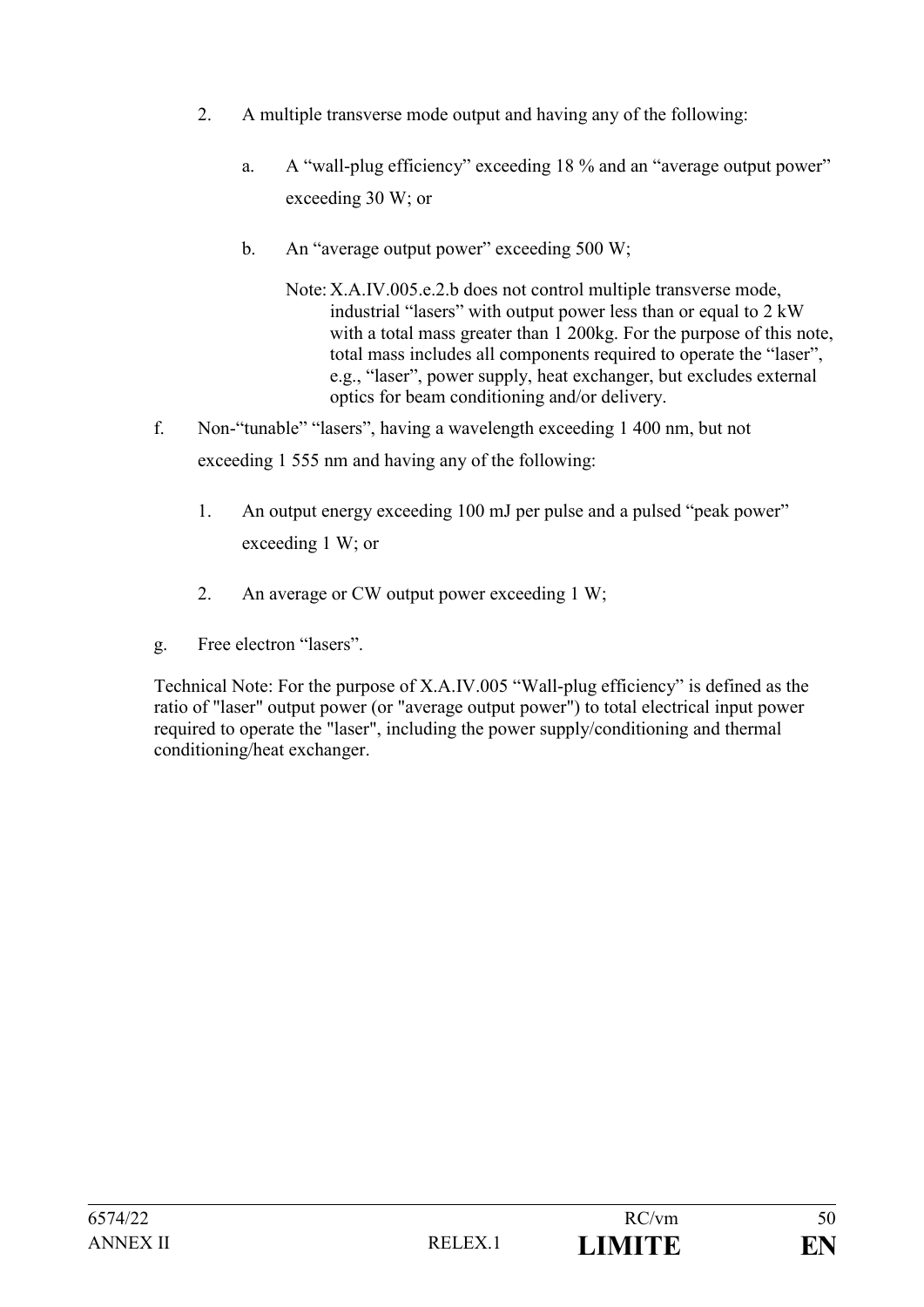- X.A.IV.006 "Magnetometers", "Superconductive" electromagnetic sensors, and specially designed components therefor, as follows:
	- a. "Magnetometers", other than those specified in the CML or in Regulation (EU) 2021/821, having a "sensitivity" lower (better) than 1,0 nT (rms) per square root Hz.

Technical Note: For the purposes of X.A.IV.006.a, "sensitivity" (noise level) is the root mean square of the device-limited noise floor which is the lowest signal that can be measured.

- b. "Superconductive" electromagnetic sensors, components manufactured from "superconductive" materials:
	- 1. Designed for operation at temperatures below the "critical temperature" of at least one of their "superconductive" constituents (including Josephson effect devices or "superconductive" quantum interference devices (SQUIDS));
	- 2. Designed for sensing electromagnetic field variations at frequencies of 1 KHz or less; and
	- 3. Having any of the following characteristics:
		- a. Incorporating thin-film SQUIDS with a minimum feature size of less than 2 μm and with associated input and output coupling circuits;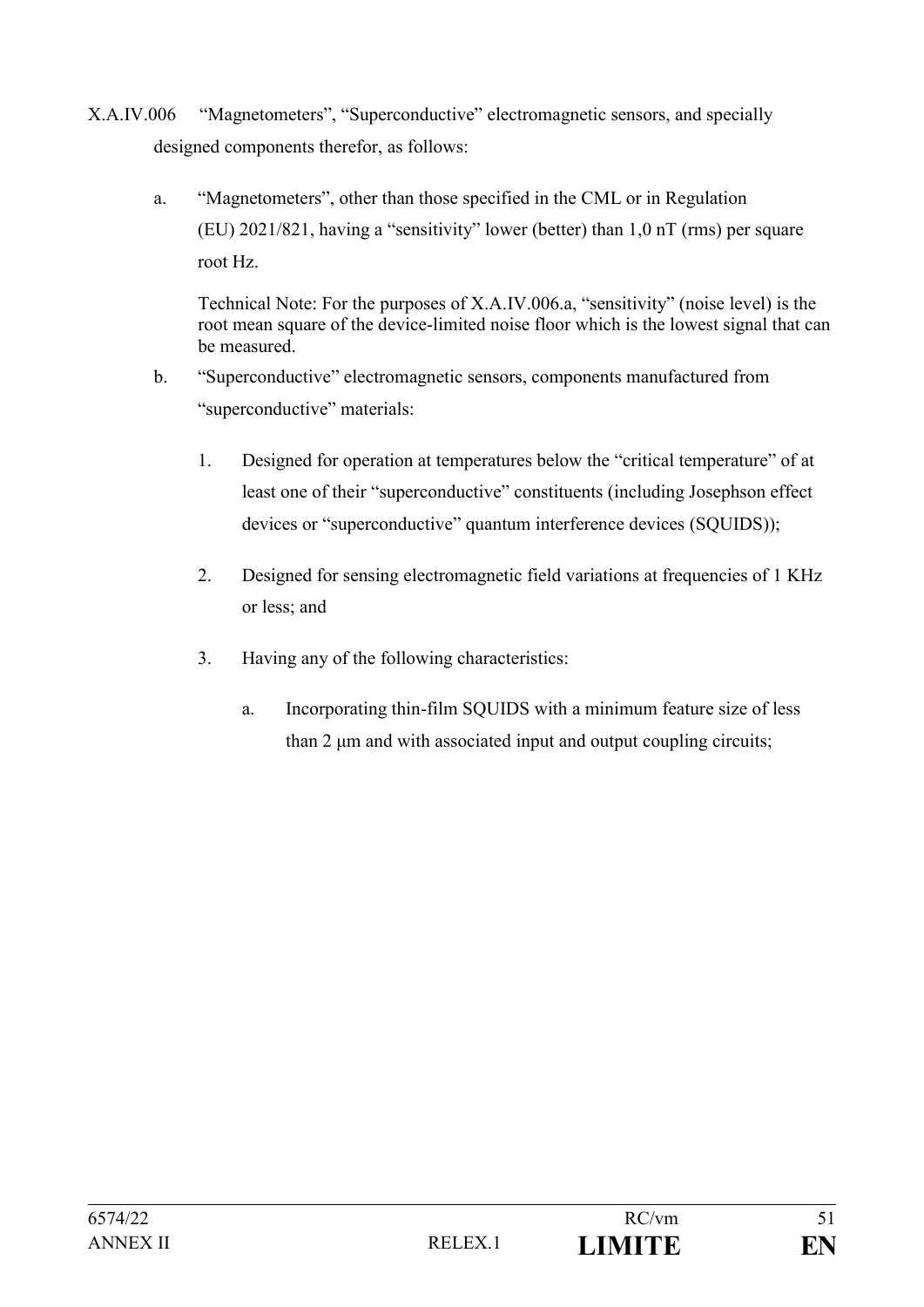- b. Designed to operate with a magnetic field slew rate exceeding  $1 \times 10^6$ magnetic flux quanta per second;
- c. Designed to function without magnetic shielding in the earth's ambient magnetic field; or
- d. Having a temperature coefficient less (smaller) than 0,1 magnetic flux quantum/K.
- X.A.IV.007 Gravity meters (gravimeters) for ground use, other than those specified in the CML or in Regulation (EU) 2021/821, as follows:
	- a. Having a static accuracy of less (better) than 100 μGal; or
	- b. Being of the quartz element (Worden) type.
- X.A.IV.008 Radar systems, equipment and major components, other than those specified in the CML or in Regulation (EU) 2021/821, and specially designed components therefor, as follows:
	- a. Airborne radar equipment, other than those specified in the CML or in Regulation (EU) 2021/821, and specially designed components therefor.
	- b. "Space-qualified" "laser" radar or Light Detection and Ranging (LIDAR) equipment specially designed for surveying or for meteorological observation.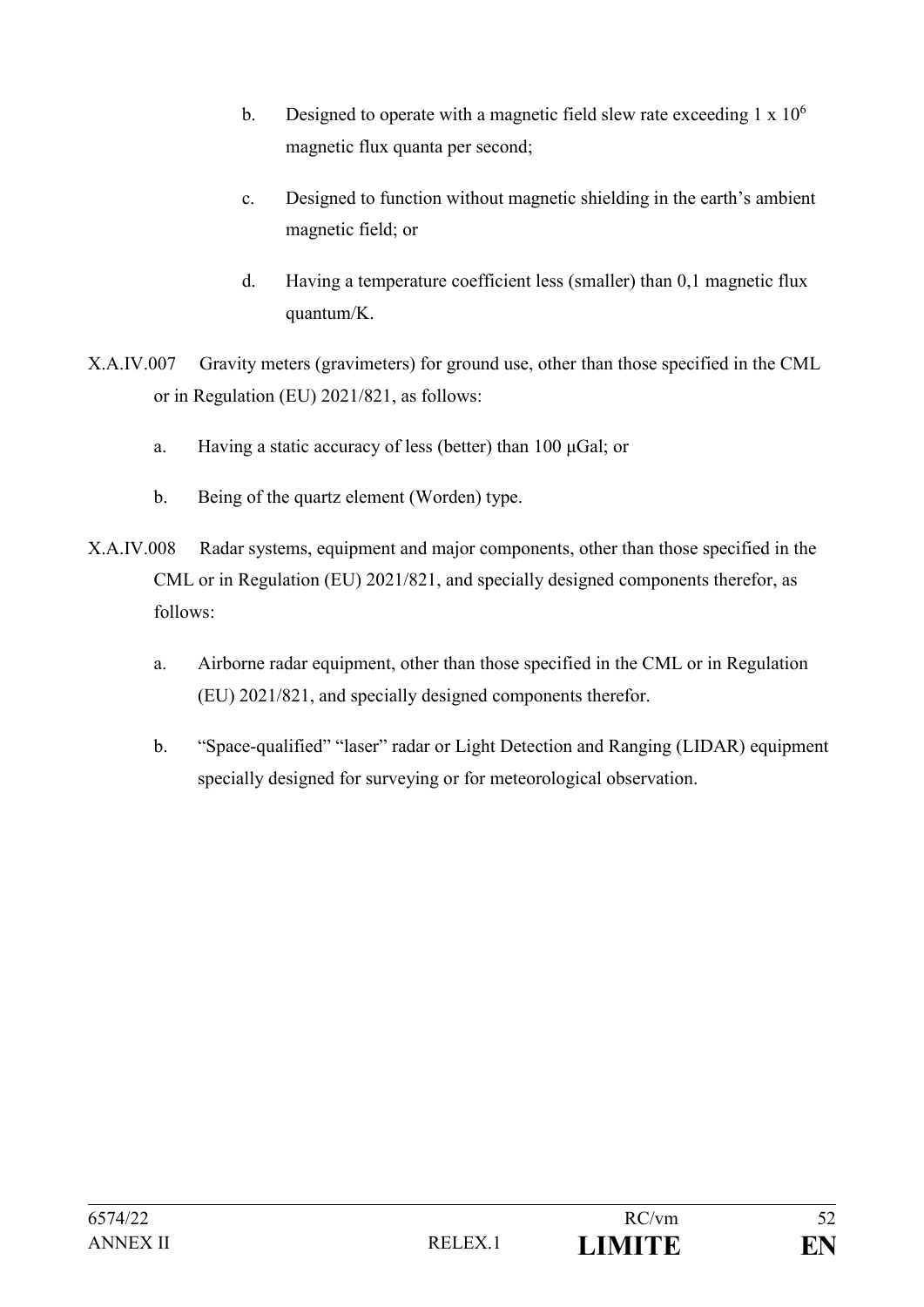- c. Millimeter wave enhanced vision radar imaging systems specially designed for rotary wing aircraft and having all of the following:
	- 1. Operates at a frequency of 94 GHz;
	- 2. An average output power of less than 20 mW;
	- 3. Radar beam width of 1 degree; and
	- 4. Operating range equal to or greater than 1 500 m.
- X.A.IV.009 Specific processing equipment, as follows:
	- a. Seismic detection equipment not controlled by X.A.IV.009.c.
	- b. Radiation hardened TV cameras, other than those specified in the CML or in Regulation (EU) 2021/821.
	- c. Seismic intrusion detection systems that detect, classify and determine the bearing on the source of a detected signal.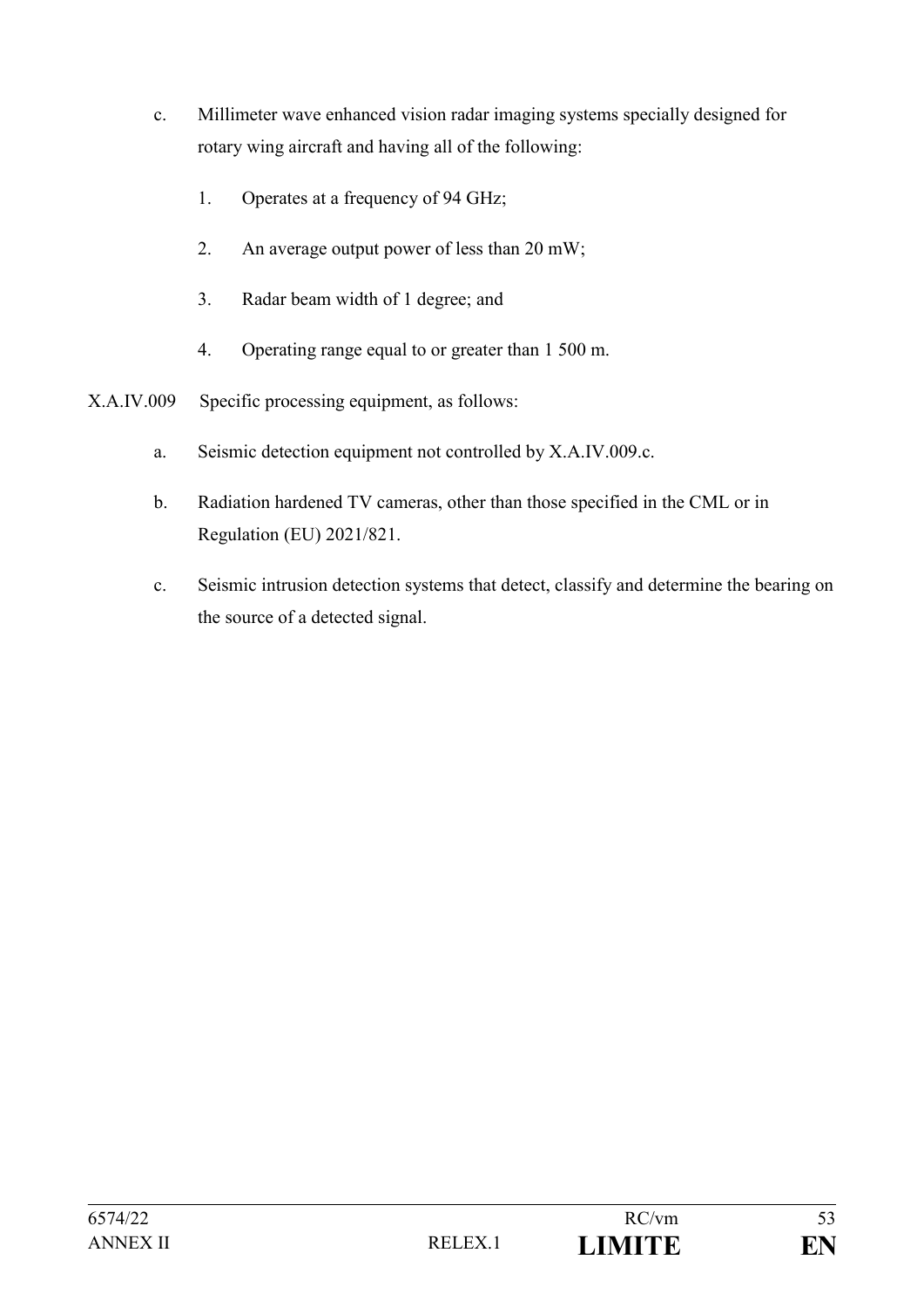- X.B.IV.001 Equipment, including tools, dies, fixtures or gauges, and other specially designed components and accessories therefor, specially designed or modified for any of the following:
	- a. For the manufacture or inspection of:
		- 1. Free electron "laser" magnet wigglers;
		- 2. Free electron "laser" photo injectors;
	- b. For the adjustment, to required tolerances, of the longitudinal magnetic field of free electron "lasers".
- X.C.IV.001 Optical sensing fibres that are modified structurally to have a "beat length" of less than 500 mm (high birefringence) or optical sensor materials not described in 6C002.b**<sup>1</sup>** and having a zinc content of equal to or more than 6 % by "mole fraction."

Technical Note: For the purpose of X.C.IV.001:

- 1) "Mole fraction" is defined as the ratio of moles of ZnTe to the sum of the moles of CdTe and ZnTe present in the crystal.
- 2) "Beat length" is the distance over which two orthogonally polarised signals, initially in phase, must pass in order to achieve a 2 Pi radian(s) phase difference.

**<sup>1</sup>** Ref. Annex I to Regulation (EU) 2021/821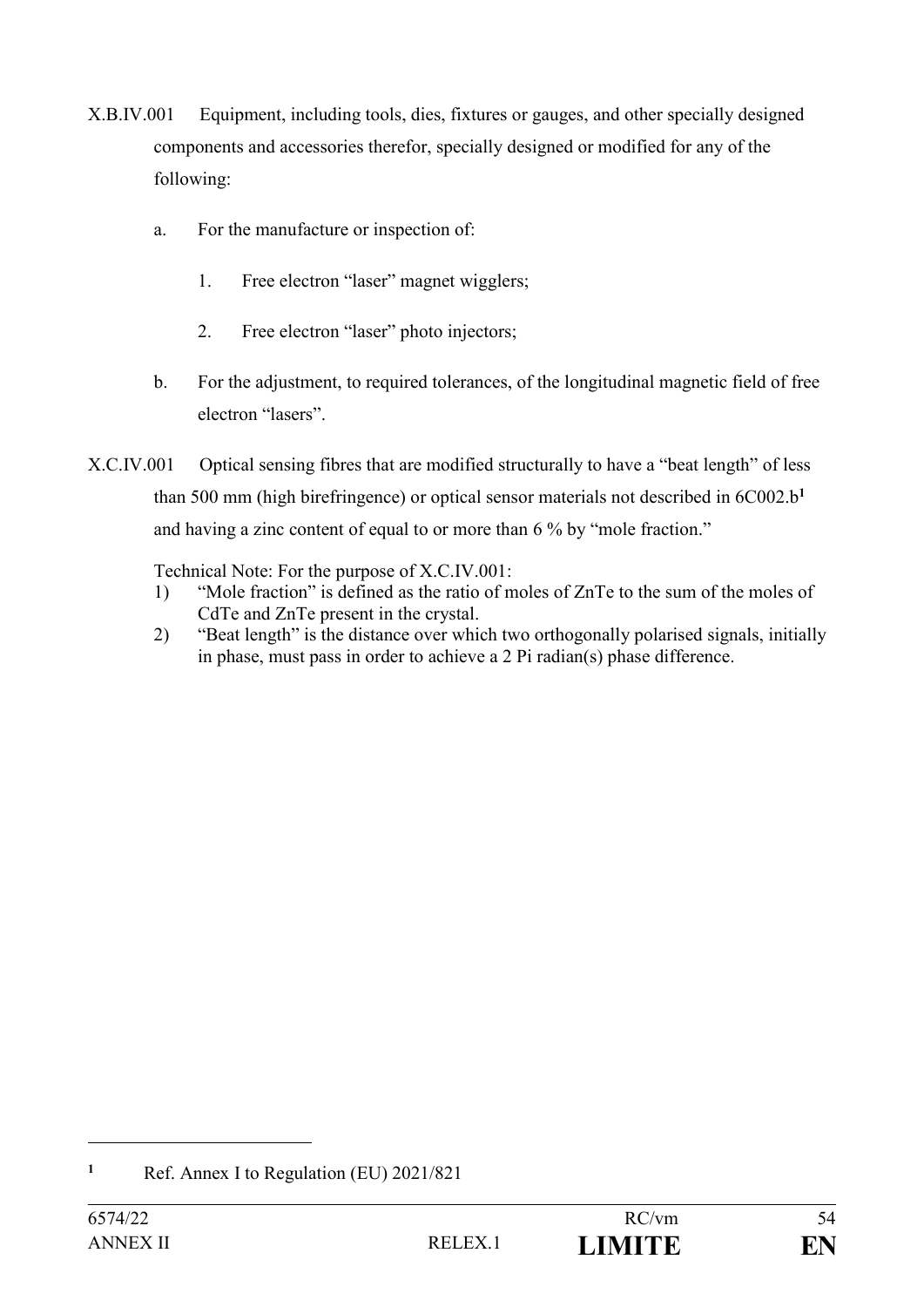- X.C.IV.002 Optical materials, as follows:
	- a. Low optical absorption materials, as follows:
		- 1. Bulk fluoride compounds containing ingredients with a purity of 99,999 % or better; or

Note:X.C.IV.002.a.1 controls fluorides of zirconium or aluminum and variants.

- 2. Bulk fluoride glass made from compounds controlled by 6C004.e.1**<sup>1</sup>** ;
- b. "Optical fibre preforms" made from bulk fluoride compounds containing ingredients with a purity of 99,999 % or better, "specially designed" for the manufacture of "fluoride fibres" controlled by X.A.IV.004.b.

Technical Note: For the purpose of X.C.IV.002:

- 1) "Fluoride fibres" are fibres manufactured from bulk fluoride compounds.
- 2) "Optical fibre preforms" are bars, ingots, or rods of glass, plastic or other materials that have been specially processed for use in fabricating optical fibres. The characteristics of the preform determine the basic parameters of the resultant drawn optical fibres.
- X.D.IV.001 "Software", other than those specified in the CML or in Regulation (EU) 2021/821, specially designed for the "development", "production", or "use" of goods controlled by 6A002, 6A003**<sup>2</sup>** , X.A.IV.001, X.A.IV.006, X.A.IV.007, or X.A.IV.008.
- X.D.IV.002 "Software" specially designed for the "development" or "production" of equipment controlled by X.A.IV.002, X.A.IV.004, or X.A.IV.005.

**<sup>1</sup>** Ref. Annex I to Regulation (EU)  $2021/821$ .

**<sup>2</sup>** Ref. Annex I to Regulation (EU) 2021/821.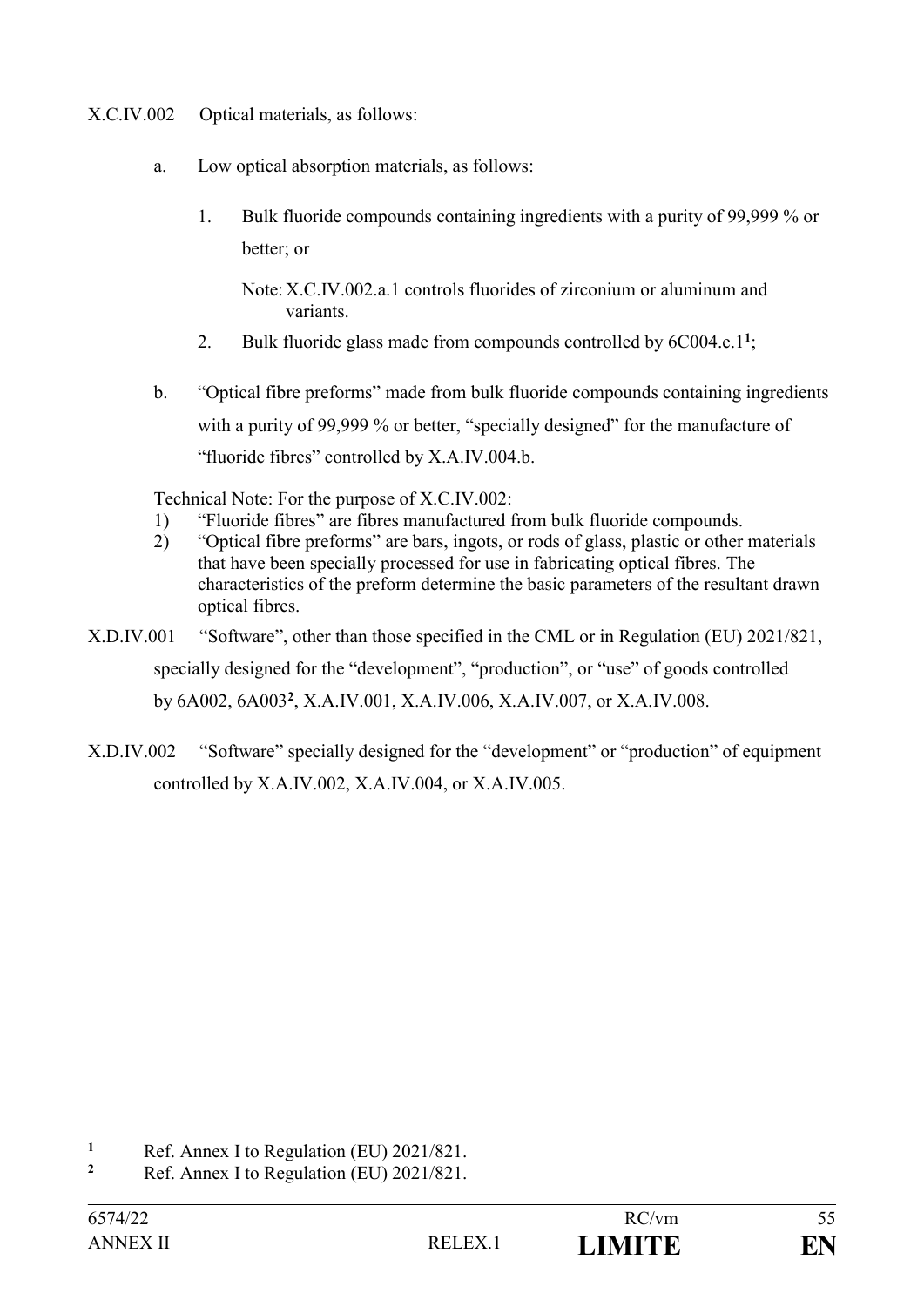- X.D.IV.003 Other "software", as follows:
	- a. Air Traffic Control (ATC) "software" application "programs" hosted on general purpose computers located at ATC centers, and capable of automatically handing over primary radar target data (if not correlated with secondary surveillance radar (SSR) data) from the host ATC center to another ATC center.
	- b. "Software" specially designed for seismic intrusion detection systems in X.A.IV.009.c.
	- c. "Source Code" specially designed for seismic intrusion detection systems in X.A.IV.009.c.
- X.E.IV.001 "Technology" for the "development", "production" or "use" of equipment controlled by X.A.IV.001, X.A.IV.006, X.A.IV.007, X.A.IV.008 or X.A.IV.009.c.
- X.E.IV.002 "Technology" for the "development" or "production" of equipment, materials or "software" controlled by X.A.IV.002, X.A.IV.004, or X.A.IV.005, X.B.IV.001, X.C.IV.001, X.C.IV.002, or X.D.IV.003.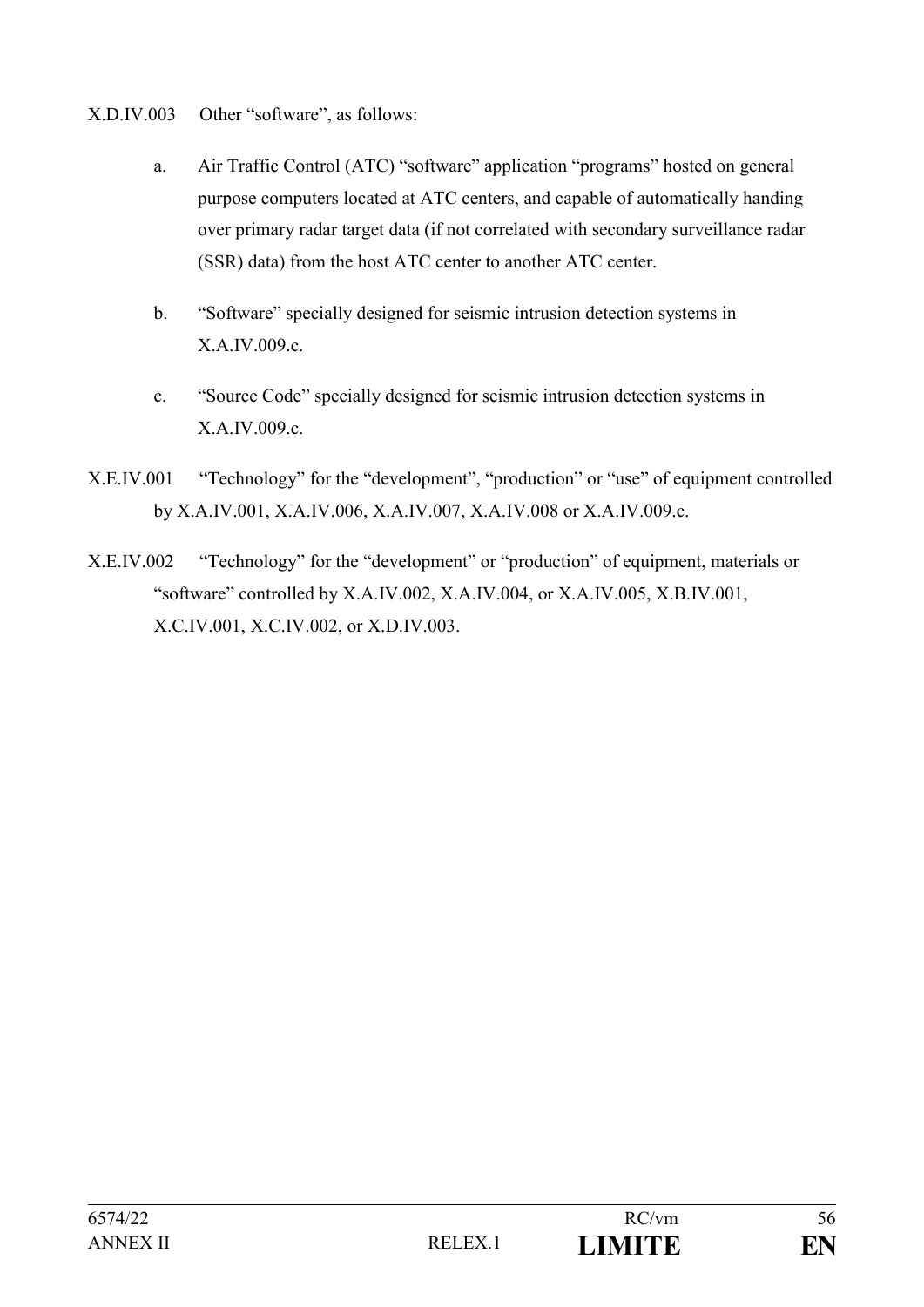- X.E.IV.003 Other "technology" as follows:
	- a. Optical fabrication technologies for serially producing optical components at a rate exceeding 10  $m<sup>2</sup>$  of surface area per year on any single spindle and having all of the following:
		- 1. Area exceeding  $1 \text{ m}^2$ ; and
		- 2. Surface figure exceeding  $\lambda/10$  (rms) at the designed wavelength;
	- b. "Technology" for optical filters with a bandwidth equal to or less than 10 nm, a field of view (FOV) exceeding  $40^{\circ}$  and a resolution exceeding 0,75 line pairs per milliradian;
	- c. "Technology" for the "development" or "production" of cameras controlled by X.A.IV.003;
	- d. "Technology" required for the "development" or "production" of non-triaxial fluxgate "magnetometers" or non-triaxial fluxgate "magnetometer" systems, having any of the following:
		- 1. "Sensitivity" lower (better) than 0,05 nT (rms) per square root Hz at frequencies of less than 1 Hz; or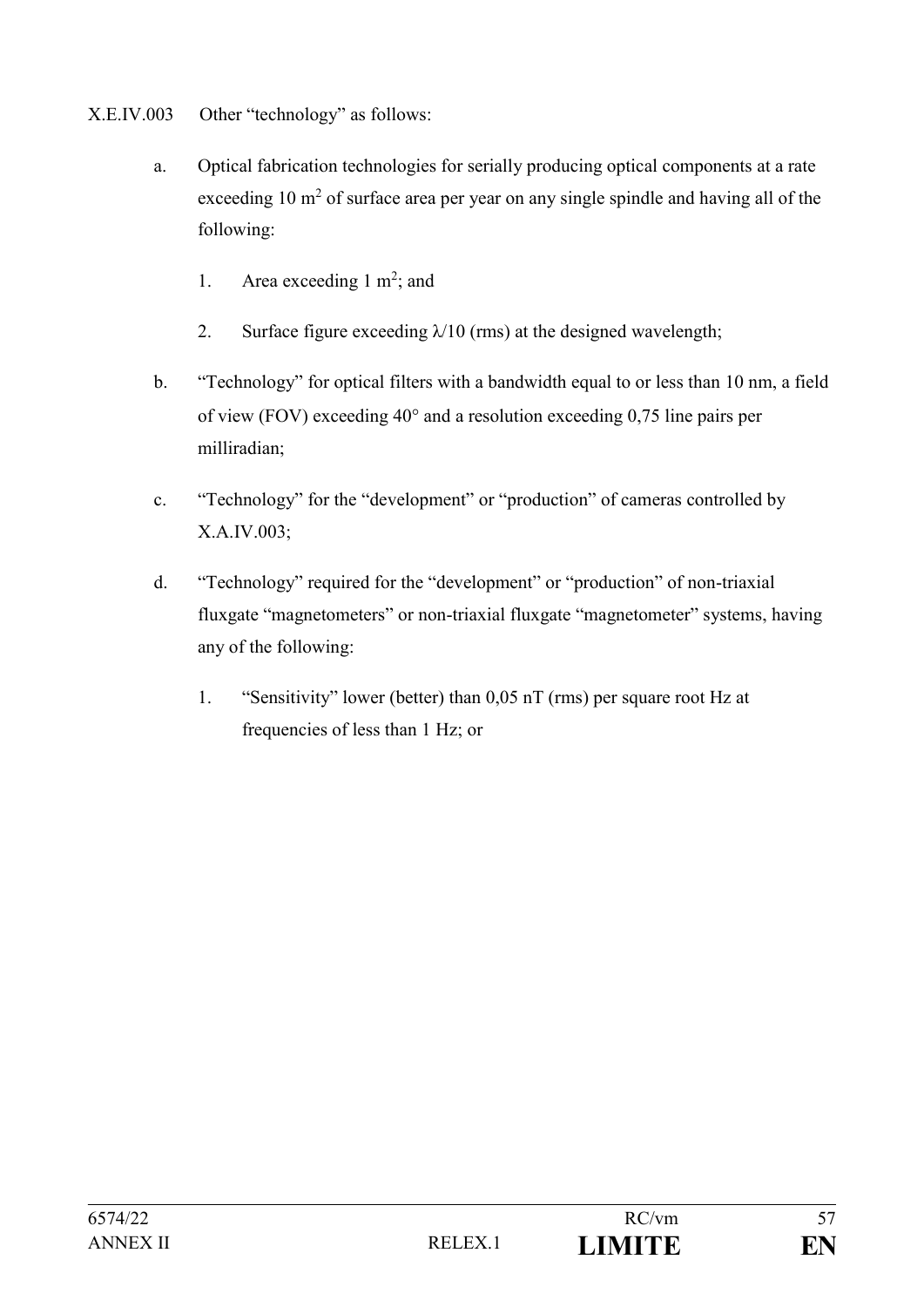- 2. "Sensitivity" lower (better) than  $1 \times 10^{-3}$  nT (rms) per square root Hz at frequencies of 1 Hz or more.
- e. "Technology" required for the "development" or "production" of infrared up-conversion devices having all of the following:
	- 1. A response in the wavelength range exceeding 700 nm but not exceeding 1 500 nm; and
	- 2. A combination of an infrared photodetector, light emitting diode (OLED), and nanocrystal to convert infrared light into visible light.

Technical Note: For the purposes of X.E.IV.003, "sensitivity" (or noise level) is the root mean square of the device-limited noise floor which is the lowest signal that can be measured.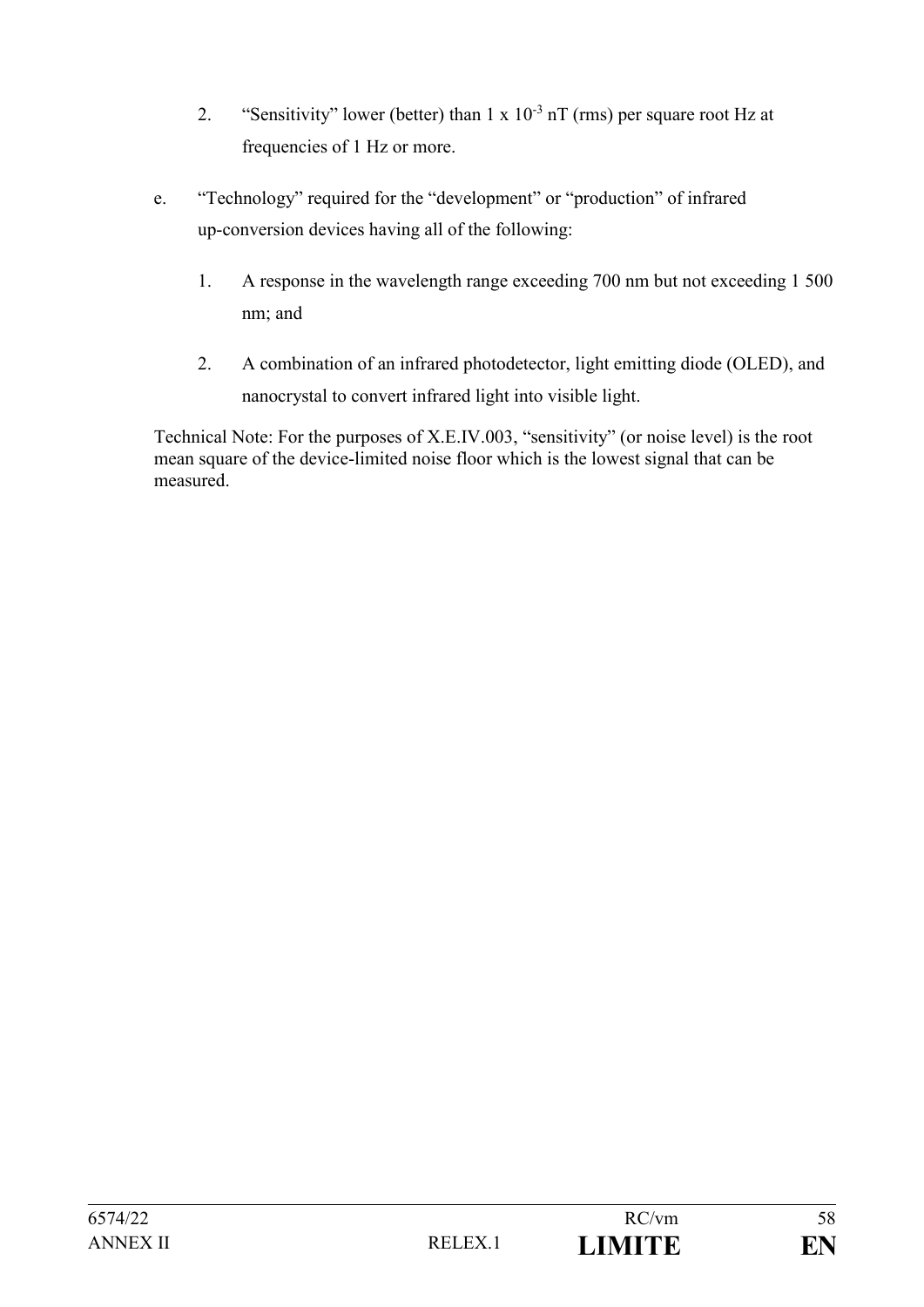Category V – Navigation and Avionics

X.A.V.001 Airborne communication equipment, all "aircraft" inertial navigation systems, and other avionic equipment, including components, other than those specified in the CML or in Regulation (EU) 2021/821.

Note 1: X.A.V.001. does not control headsets or microphones.

- Note 2: X.A.V.001. does not control goods for the personal use of the natural persons.
- X.B.V.001 Other equipment specially designed for the test, inspection, or "production" of navigation and avionics equipment.
- X.D.V.001 "Software", other than specified in the CML or in Regulation (EU) 2021/821, for the "development", "production", or "use" of navigation, airborne communication and other avionics.
- X.E.V.001 "Technology", other than specified in the CML or in Regulation (EU) 2021/821, for the "development", "production" or "use" of navigation, airborne communication, and other avionics equipment.

| 6574/22  |                     | RC/vm         | 59 |
|----------|---------------------|---------------|----|
| ANNEX II | RELEX <sub>.1</sub> | <b>LIMITE</b> | EN |
|          |                     |               |    |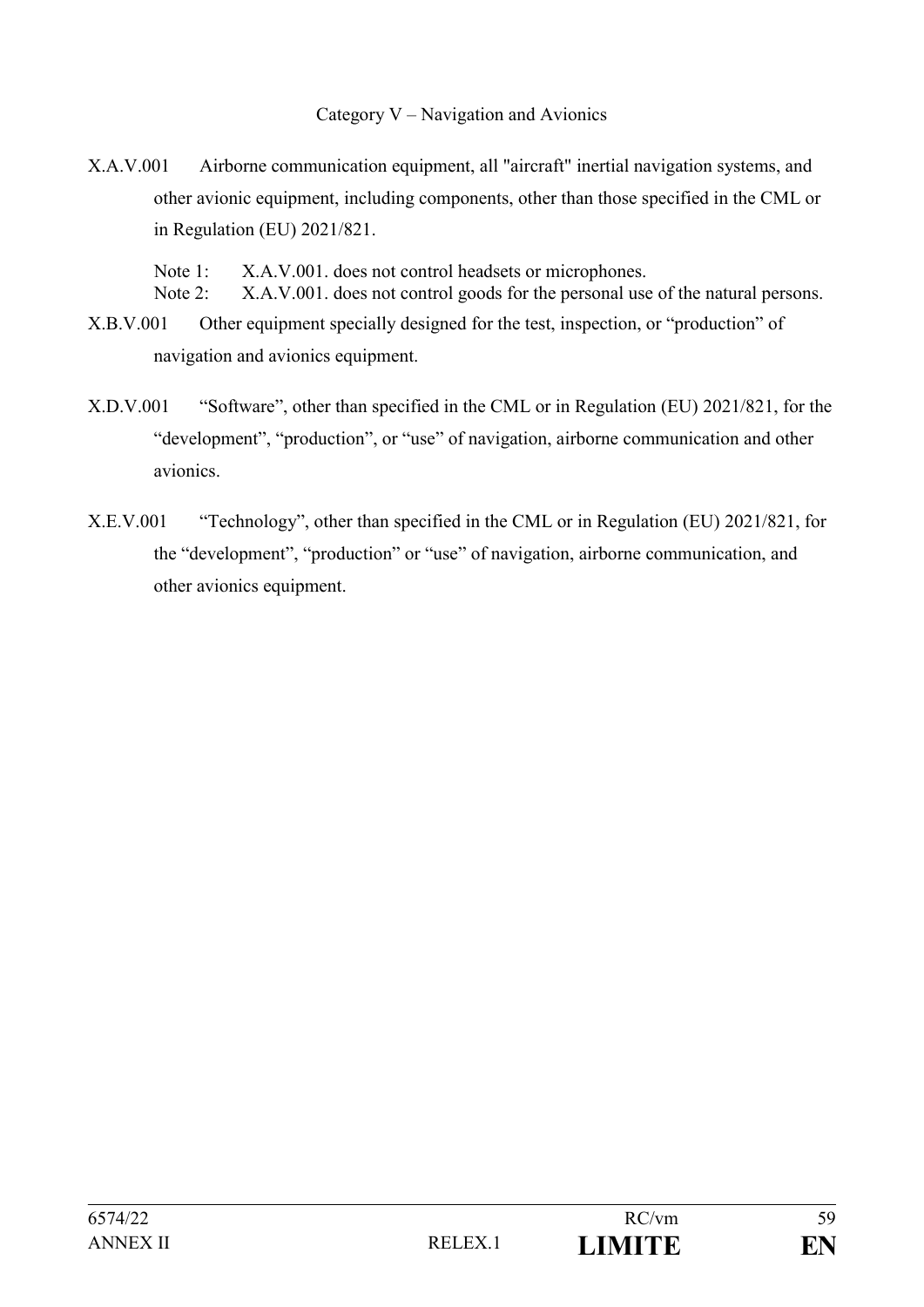#### Category VI – Marine

- X.A.VI.001 Vessels, marine systems or equipment, and specially designed components therefor, components and accessories as follows:
	- a. Underwater vision systems, as follows:
		- 1. Television systems (comprising camera, lights, monitoring and signal transmission equipment) having a limiting resolution when measured in air of more than 500 lines and specially designed or modified for remote operation with a submersible vehicle; or
		- 2. Underwater television cameras having a limiting resolution when measured in air of more than 700 lines;

Technical Note: Limiting resolution in television is a measure of horizontal resolution usually expressed in terms of the maximum number of lines per picture height discriminated on a test chart, using IEEE Standard 208/1960 or any equivalent standard.

- b. Photographic still cameras specially designed or modified for underwater use, having a film format of 35 mm or larger, and having autofocusing or remote focusing "specially designed" for underwater use;
- c. Stroboscopic light systems, specially designed or modified for underwater use, capable of a light output energy of more than 300 J per flash;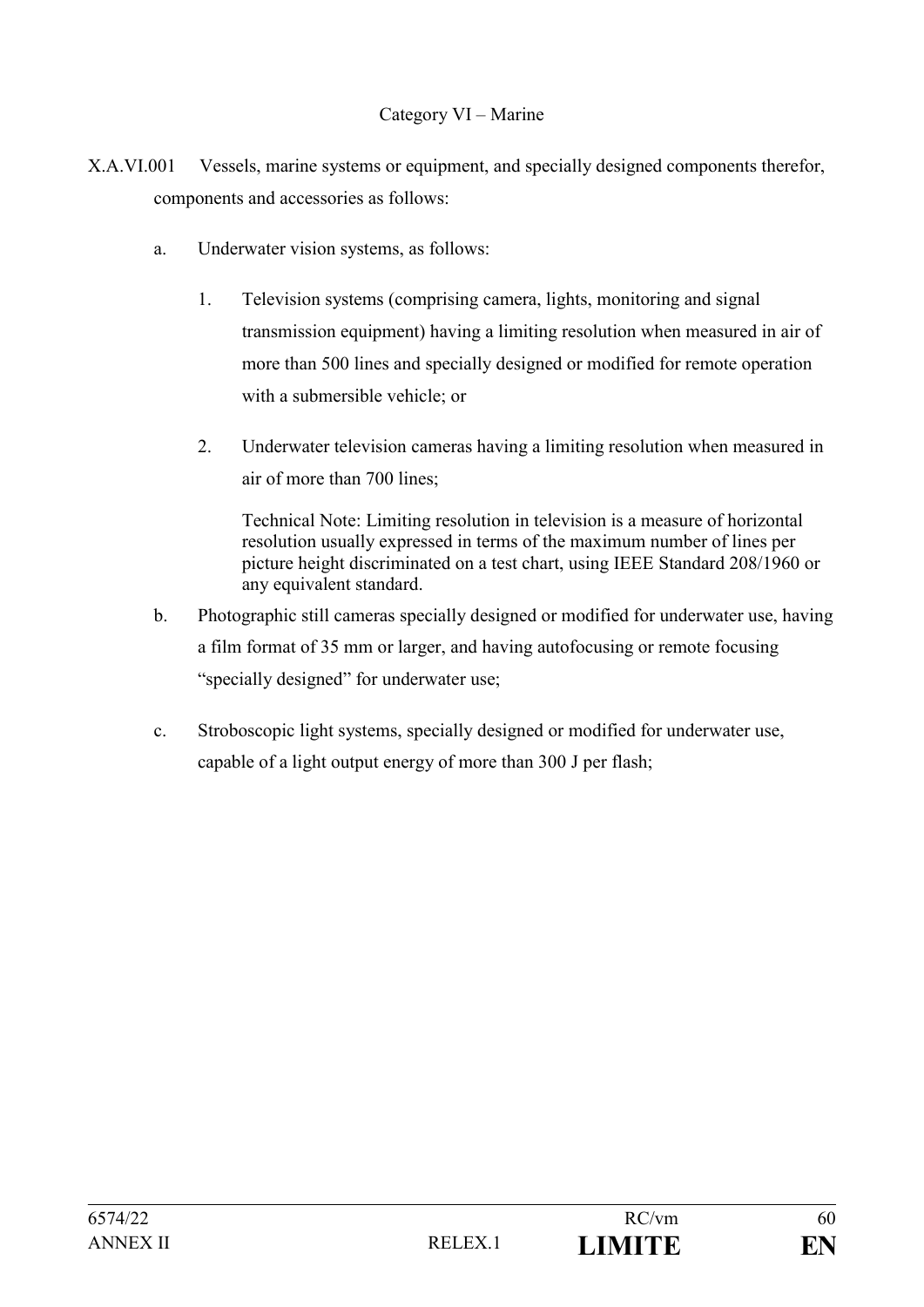- d. Other underwater camera equipment, other than those specified in the CML or in Regulation (EU) 2021/821;
- e. Not used;
- f. Vessels (surface or underwater), including inflatable boats, and specially designed components therefor, other than those specified in the CML or in Regulation (EU) 2021/821;
	- Note:X.A.VI.001.f does not control vessels on temporary sojourn, used for private transport or for the transport of passengers or goods from or through the customs territory of the Union.
- g Marine engines (both inboard and outboard) and submarine engines and specially designed components therefor, other than those specified in the CML or in Regulation (EU) 2021/821;
- h. Self-contained underwater breathing apparatus (scuba gear) and accessories therefor, other than those specified in the CML or in Regulation (EU) 2021/821;
- i. Life jackets, inflation cartridges, dive compasses and dive computers;

Note:X.A.VI.001.i does not control goods for the personal use of the natural persons.

j. Underwater lights and propulsion equipment;

Note: X.A.VI.001.*j* does not control goods for the personal use of the natural persons.

k. Air compressors and filtration system specially designed for filling air cylinders;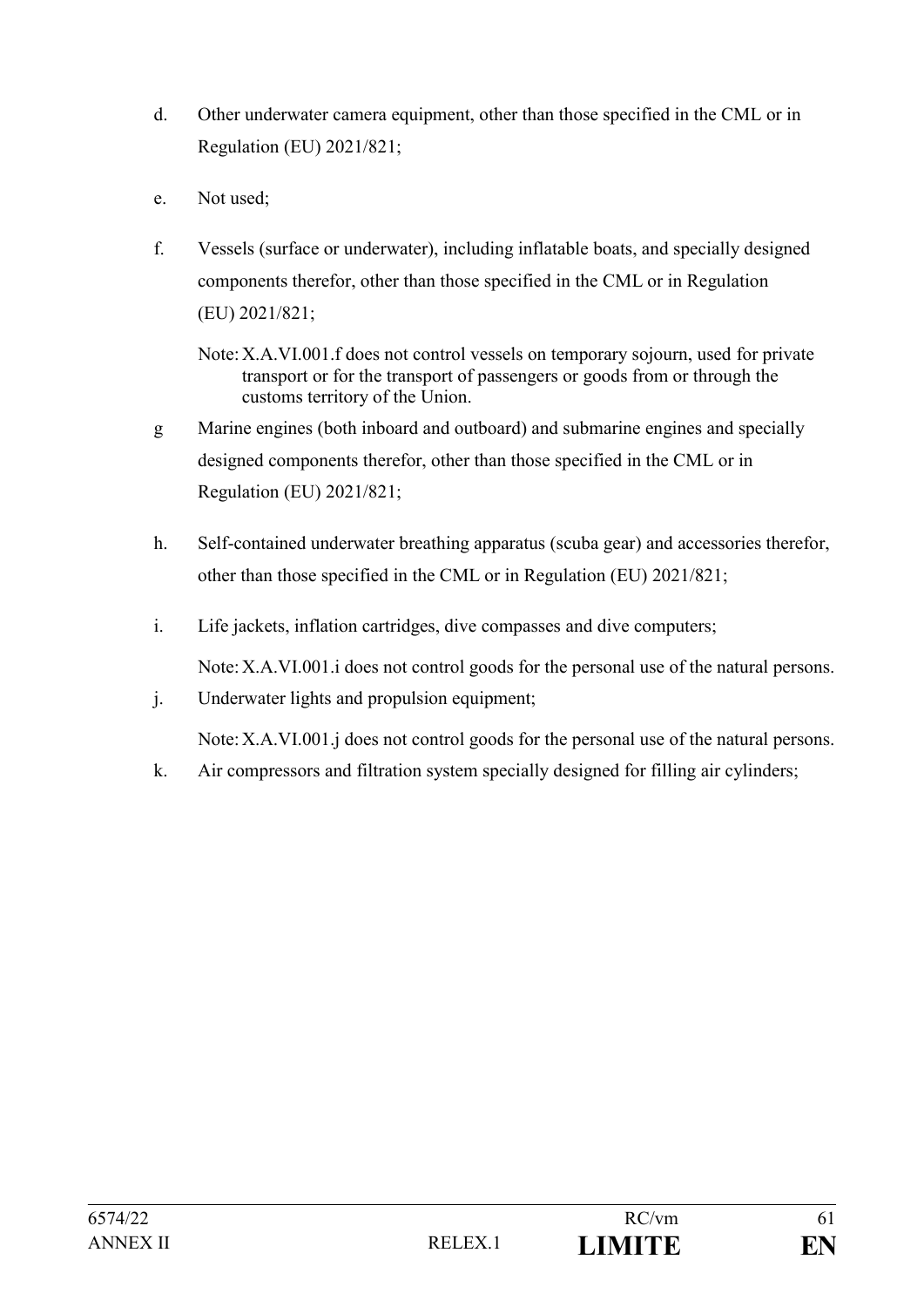- X.D.VI.001 "Software" specially designed or modified for the "development", "production" or "use" of equipment controlled by X.A.VI.001.
- X.D.VI.002 "Software" specially designed for the operation of unmanned submersible vehicles used in the oil and gas industry.
- X.E.VI.001 "Technology" for the "development", "production" or "use" of equipment controlled by X.A.VI.001.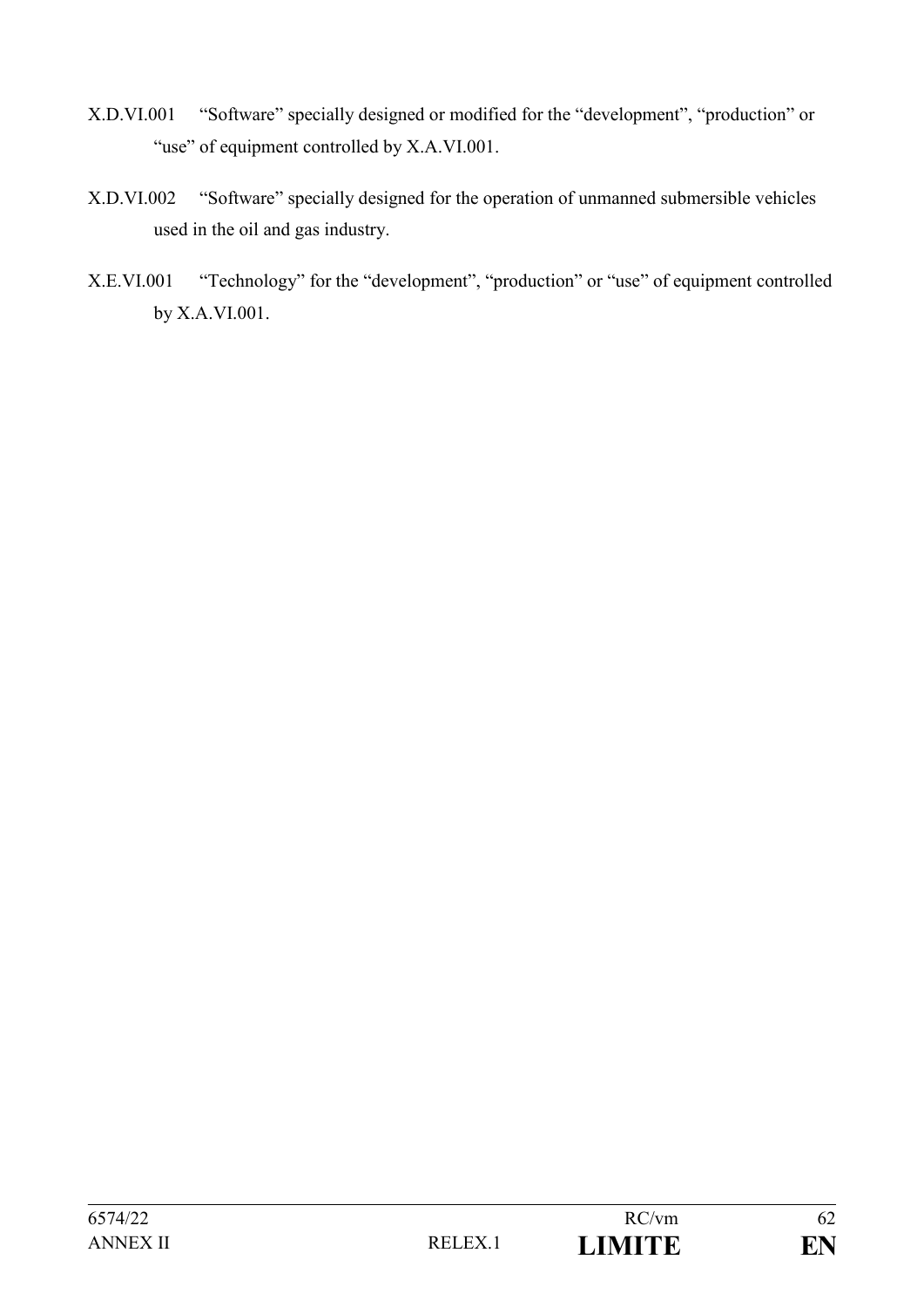#### Category VII – Aerospace and Propulsion

- X.A.VII.001 Diesel engines, and tractors and specially designed components therefor, other than those specified in the CML or in Regulation (EU) 2021/821.
	- a. Diesel engines, other than those specified in the CML or in Regulation (EU) 2021/821, for trucks, tractors, and automotive applications, having an overall power output of 298kW or more.
	- b. Off highway wheel tractors of carriage capacity 9 t or more; and major components and accessories, other than those specified in the CML or in Regulation (EU) 2021/821.
	- c. Road tractors for semi-trailers, with single or tandem rear axles rated for 9 t per axel or more and specially designed major components.
	- Note:X.A.VII.001.b and X.A.VII.001.c do not control vehicles on temporary sojourn, used for private transport or for the transport of passengers or goods from or through the customs territory of the Union.
- X.A.VII.002 Gas turbine engines and components, other than those specified in the CML or in Regulation (EU) 2021/821.
	- a. Not used.
	- b. Not used.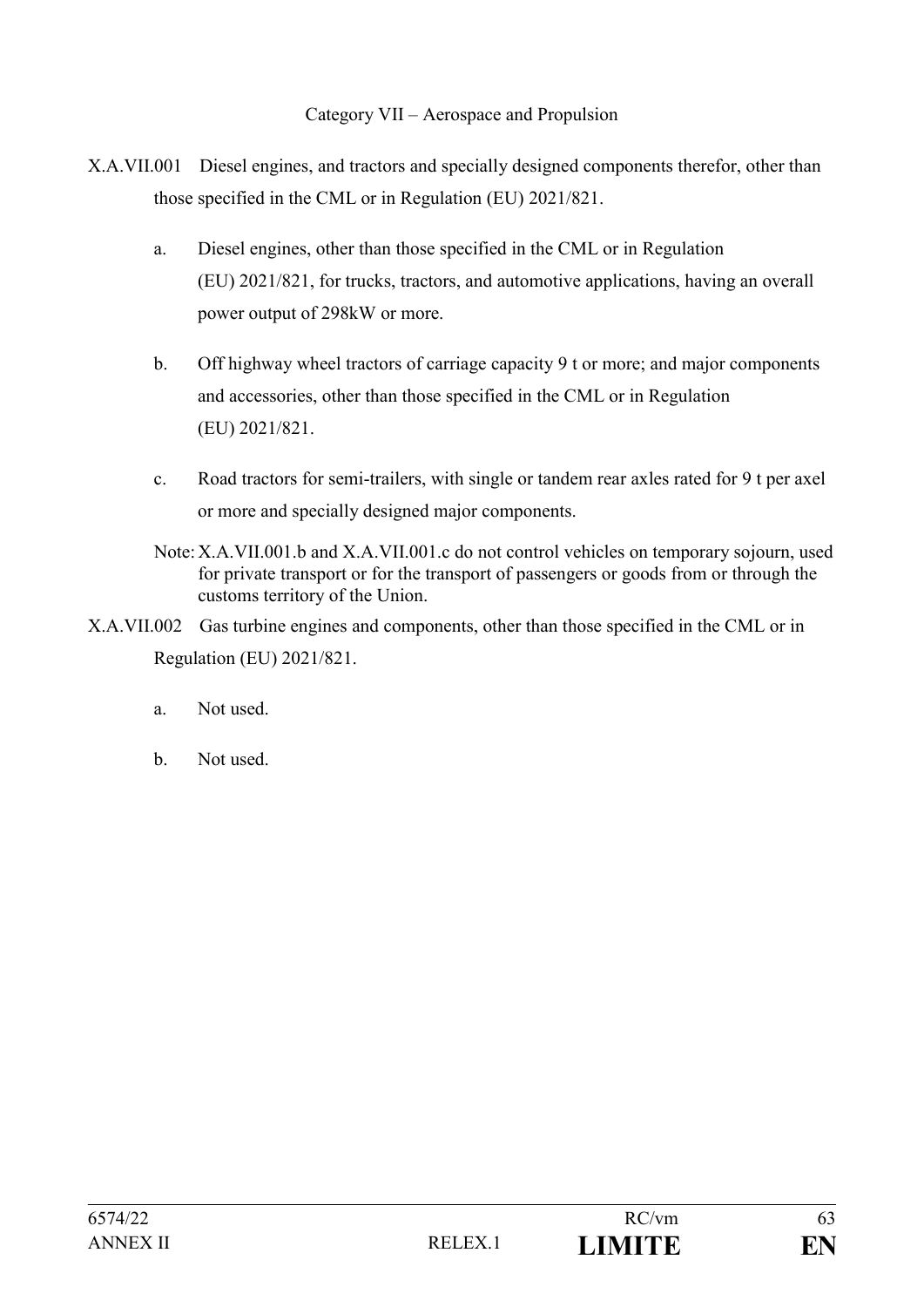- c. Aero gas turbine engines and components specially designed therefor.
	- Note:X.A.VII.002.c does not control aero gas turbine engines that are destined for use in civil "aircraft" and that have been in use in bona fide civil "aircraft" for more than eight years. If they have been in use in bona fide civil "aircraft" for more than eight years, see ANNEX XI.
- d. Not used.
- e. Pressurised aircraft breathing equipment components specially designed therefor, other than those specified in the CML or in Regulation (EU) 2021/821.
- X.B.VII.001 Vibration test equipment and specially designed components, other than those specified in the CML or in Regulation (EU) 2021/821.
	- Note:X.B.VII.001. controls only equipment for the "development" or "production". It does not control condition monitoring systems.
- X.B.VII.002 Specially designed "equipment", tooling or fixtures for manufacturing or measuring gas turbine blades, vanes or tip shroud castings, as follows:
	- a. Automated equipment using non-mechanical methods for measuring airfoil wall thickness;
	- b. Tooling, fixtures or measuring equipment for the "laser", water jet or ECM/EDM hole drilling processes controlled by 9E003.c**<sup>1</sup>** ;
	- c. Ceramic core leaching equipment;
	- d. Ceramic core manufacturing equipment or tools;

**<sup>1</sup>** Ref. Annex I to Regulation (EU) 2021/821.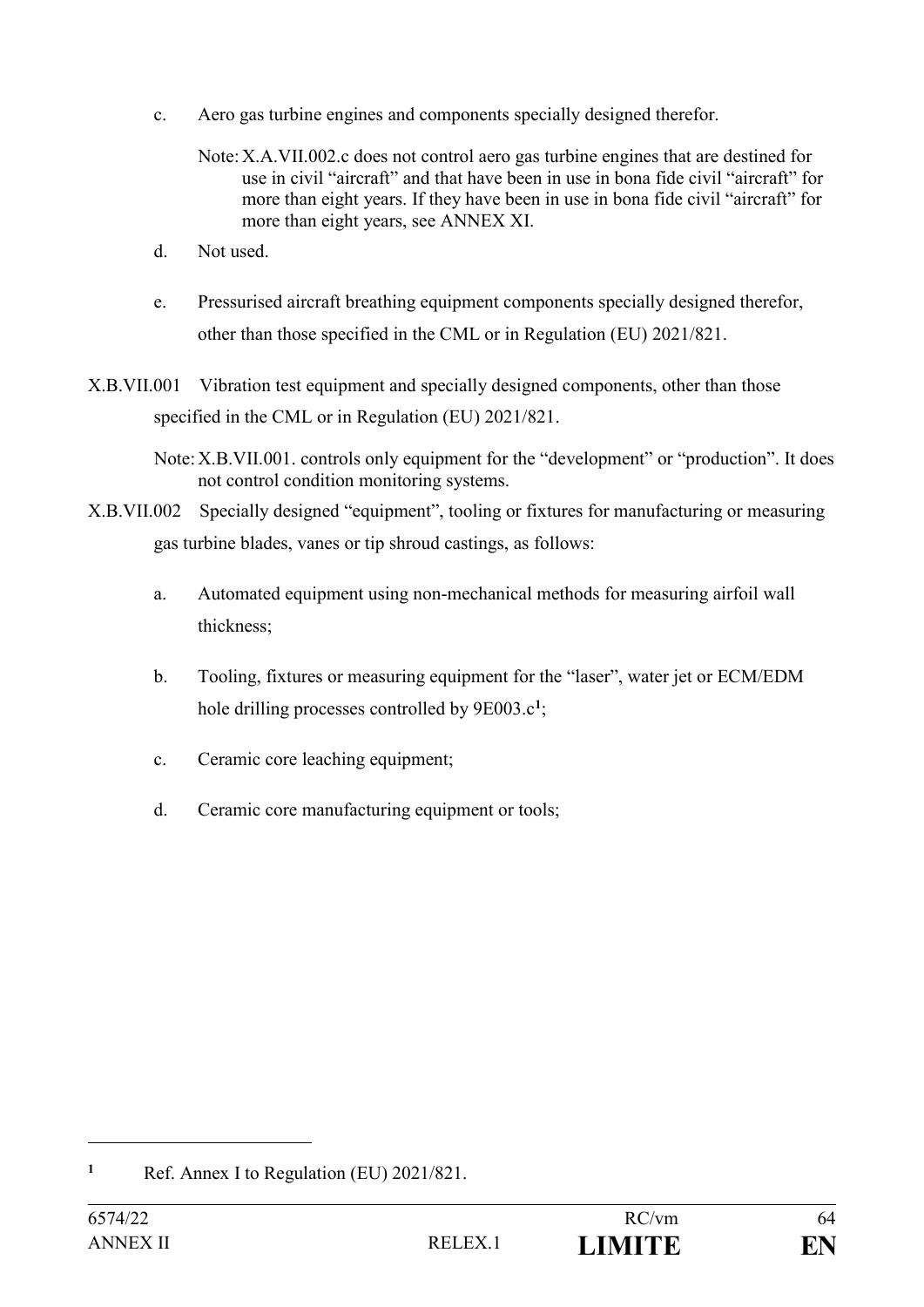- e. Ceramic shell wax pattern preparation equipment;
- f. Ceramic shell burn out or firing equipment.
- X.D.VII.001 "Software", other than those specified in the CML or in Regulation (EU) 2021/821, for the "development" or "production" of equipment controlled by X.A.VII.001 or X.B.VII.001.
- X.D.VII.002 "Software", for the "development" or "production" of equipment controlled by X.A.VII.002 or X.B.VII.002.
- X.E.VII.001 "Technology", other than those specified in the CML or in Regulation (EU) 2021/821, for the "development" or "production" or "use" of equipment controlled by X.A.VII.001 or X.B.VII.001.
- X.E.VII.002 "Technology", for the "development", "production" or "use" of equipment controlled by X.A.VII.002 or X.B.VII.002.
- X.E.VII.003 Other "technology", not described by 9E003**<sup>1</sup>** , as follows:
	- a. Rotor blade tip clearance control systems employing active compensating casing "technology" limited to a design and development data base; or
	- b. Gas bearing for turbine engine rotor assemblies.'

**<sup>1</sup>** Ref. Annex I to Regulation (EU) 2021/821.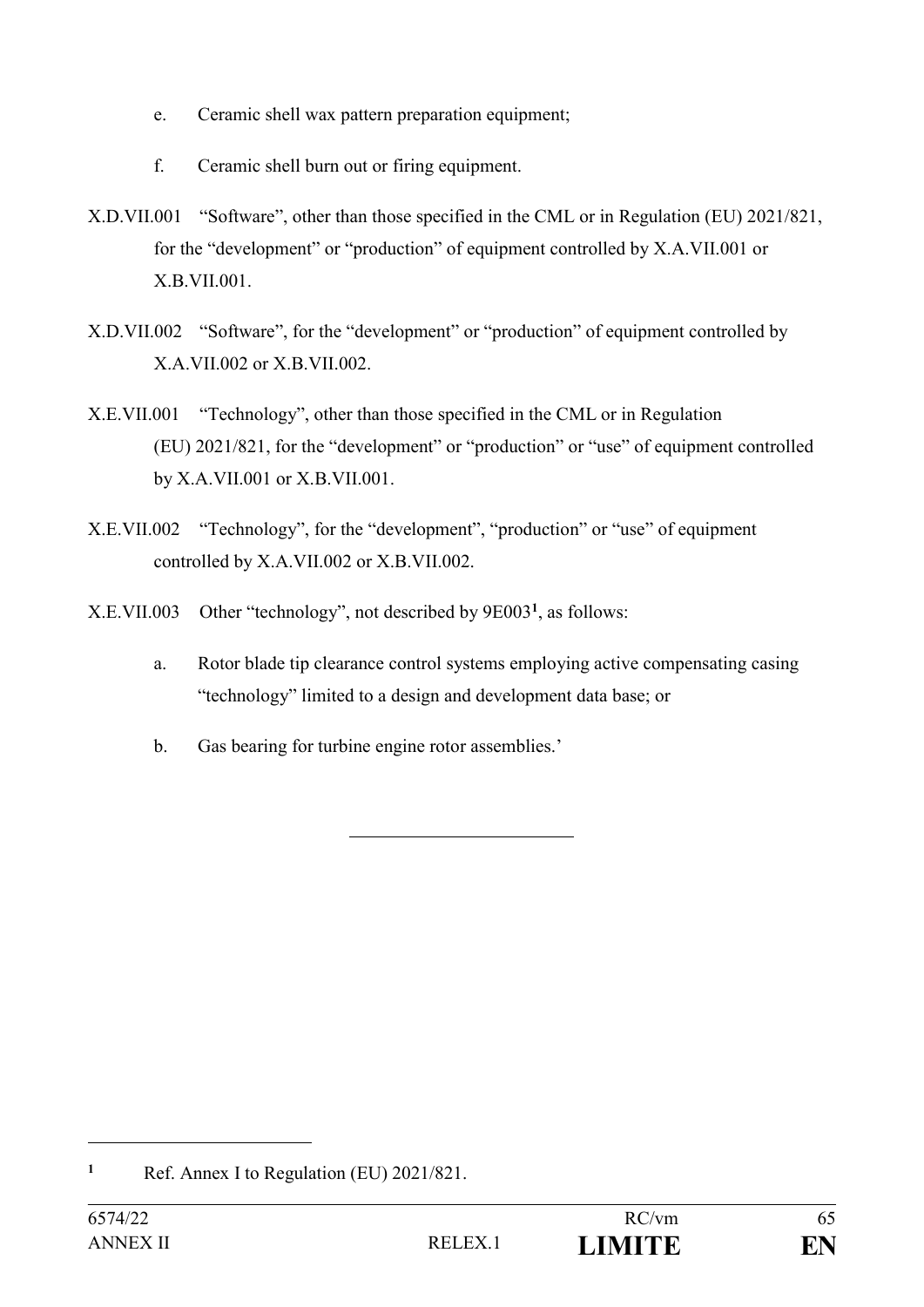## **ANNEX III**

### 'ANNEX Vb

# LIST OF PARTNER COUNTRIES REFERRED TO IN ARTICLES 1e(4), 1f(4) AND 1fc(4)

 $[\ldots]$ 

6574/22 RC/vm 1

 $\overline{\phantom{a}}$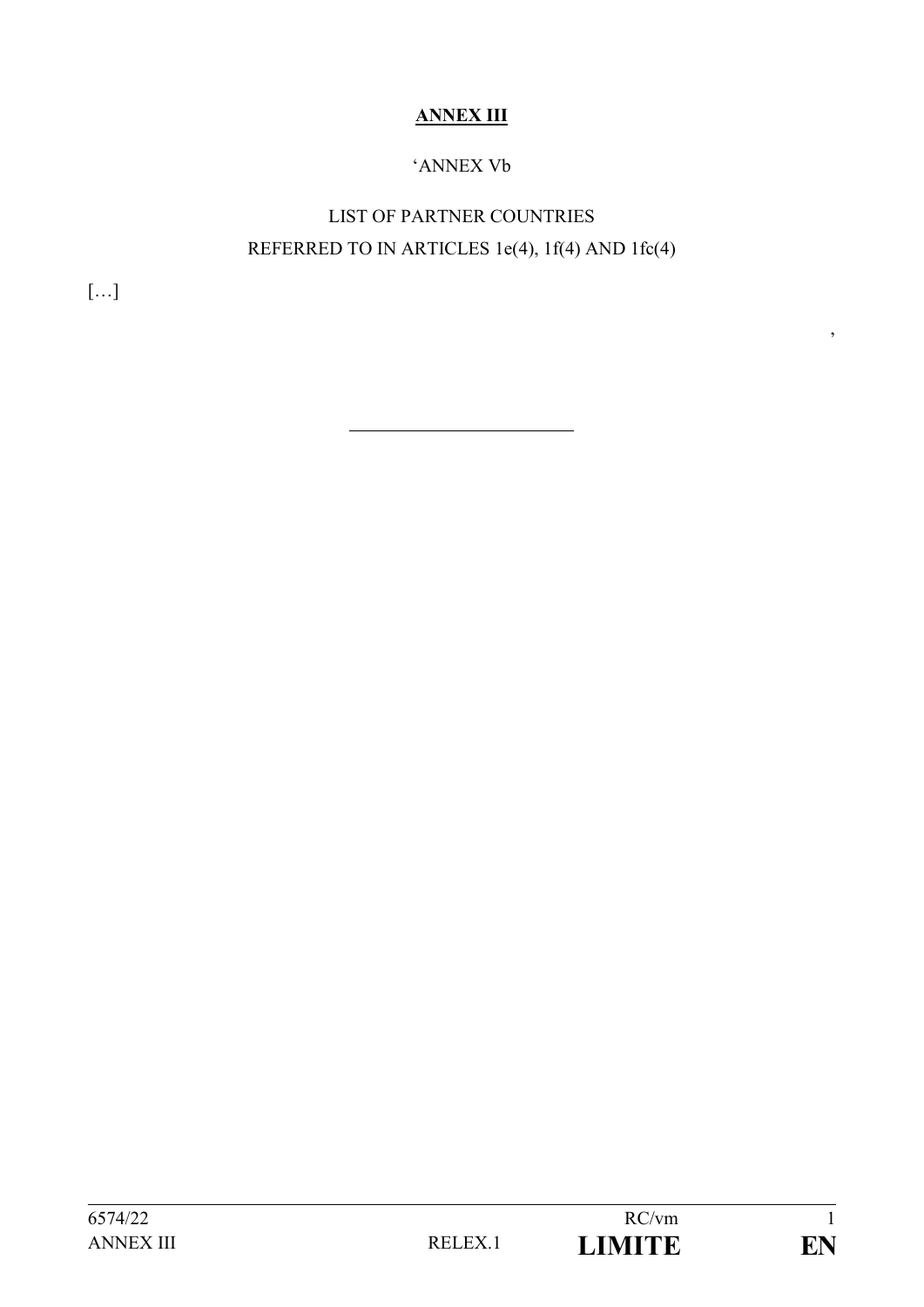### **ANNEX IV**

#### 'ANNEX Vc

A. Model for supply, transfer or export notification, application and authorisation forms (referred to in Article 1fb of this Regulation)

The export authorisation is valid in all Member States of the European Union until its expiry date.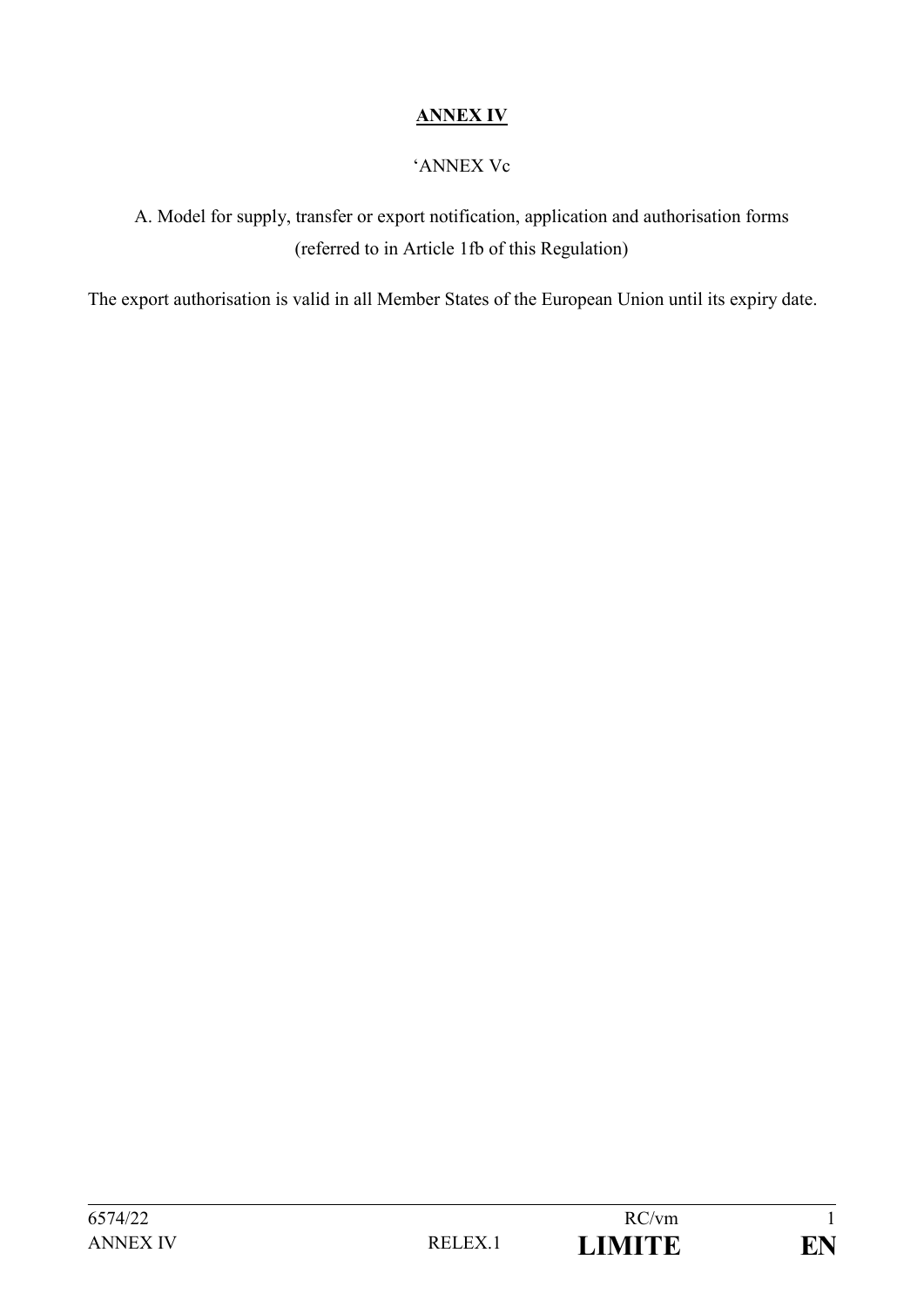#### EUROPEAN UNION EUROPEAN UNION EXPORT AUTHORISATION / NOTIFICATION (Council Regulation (EC) No 765/2006)

|                                                                                                                                                                                                                                                                                                                                                                                           | For authorisations, indicate if this has been requested<br>pursuant to Article 1e(4), 1e(5), 1f(4), 1f(5) or 1fa(1)<br>of Regulation (EC) No 765/2006:                                                                                                    |  |  |
|-------------------------------------------------------------------------------------------------------------------------------------------------------------------------------------------------------------------------------------------------------------------------------------------------------------------------------------------------------------------------------------------|-----------------------------------------------------------------------------------------------------------------------------------------------------------------------------------------------------------------------------------------------------------|--|--|
|                                                                                                                                                                                                                                                                                                                                                                                           | For authorisations pursuant to Article 1e(4) or 1f(4) of<br>Regulation (EC) No 765/2006, indicate what point(s)<br>applies/apply:                                                                                                                         |  |  |
| If notifying pursuant to Article $1e(3)$ or $1f(3)$ of<br>Regulation (EC) No 765/2006, indicate what point(s)<br>applies/apply:<br>$\Box$ (a) humanitarian purposes, health emergencies, the<br>urgent prevention or mitigation of an event likely to<br>have a serious and significant impact on human health<br>and safety or the environment or as a response to natural<br>disasters; | $\Box$ (a) intended for cooperation between the Union,<br>the governments of Member States and the<br>government of Belarus in purely civilian matters;                                                                                                   |  |  |
|                                                                                                                                                                                                                                                                                                                                                                                           | $\Box$ (b) intended for the space industry, including<br>cooperation in the academic field and<br>intergovernmental cooperation in space programmes;                                                                                                      |  |  |
|                                                                                                                                                                                                                                                                                                                                                                                           | $\Box$ (c) intended for the operation, maintenance, fuel<br>retreatment and safety of civil nuclear capabilities, as<br>well as civil nuclear cooperation, notably in the field<br>of research and development;                                           |  |  |
| $\Box$ (b) medical or pharmaceutical purposes;                                                                                                                                                                                                                                                                                                                                            | $\Box$ (d) intended for maritime safety;                                                                                                                                                                                                                  |  |  |
| $\Box$ (c) temporary use by news media;                                                                                                                                                                                                                                                                                                                                                   | $\Box$ (e) intended for civilian telecommunications                                                                                                                                                                                                       |  |  |
| $\Box$ (d) software updates;                                                                                                                                                                                                                                                                                                                                                              | networks, including the provision of internet<br>services:                                                                                                                                                                                                |  |  |
| $\Box$ (e) use as consumer communication devices;                                                                                                                                                                                                                                                                                                                                         | $\Box$ (f) intended for the exclusive use of entities                                                                                                                                                                                                     |  |  |
| $\Box$ (f) ensuring cyber-security and information security<br>for natural and legal persons, and bodies in Belarus<br>except for its government and undertakings directly or<br>indirectly controlled by that government;                                                                                                                                                                | owned, or solely or jointly controlled by a legal<br>person, entity or body which is incorporated or<br>constituted under the law of a Member State or of a<br>partner country;                                                                           |  |  |
| $\Box$ (g) personal use of the natural persons travelling to<br>Belarus, and limited to personal effects, household<br>effects, vehicles or tools of trade owned by the                                                                                                                                                                                                                   | $\Box$ (g) for the diplomatic representations of the Union,<br>Member States and partner countries, including<br>delegations, embassies and missions.                                                                                                     |  |  |
| individuals and not intended for sale                                                                                                                                                                                                                                                                                                                                                     | For authorisations pursuant to Article $1fa(1)$ of<br>Regulation (EC) No 765/2006, indicate what point<br>applies:                                                                                                                                        |  |  |
|                                                                                                                                                                                                                                                                                                                                                                                           | $\Box$ (a) urgent prevention or mitigation of an event<br>likely to have a serious and significant impact on<br>human health and safety or the environment;                                                                                               |  |  |
|                                                                                                                                                                                                                                                                                                                                                                                           | $\Box$ (b) contracts concluded before [OJ - please enter<br>date of entry into force of this Regulation], or<br>ancillary contracts necessary for the execution of<br>such a contract, provided that the authorisation is<br>requested before 1 May 2022. |  |  |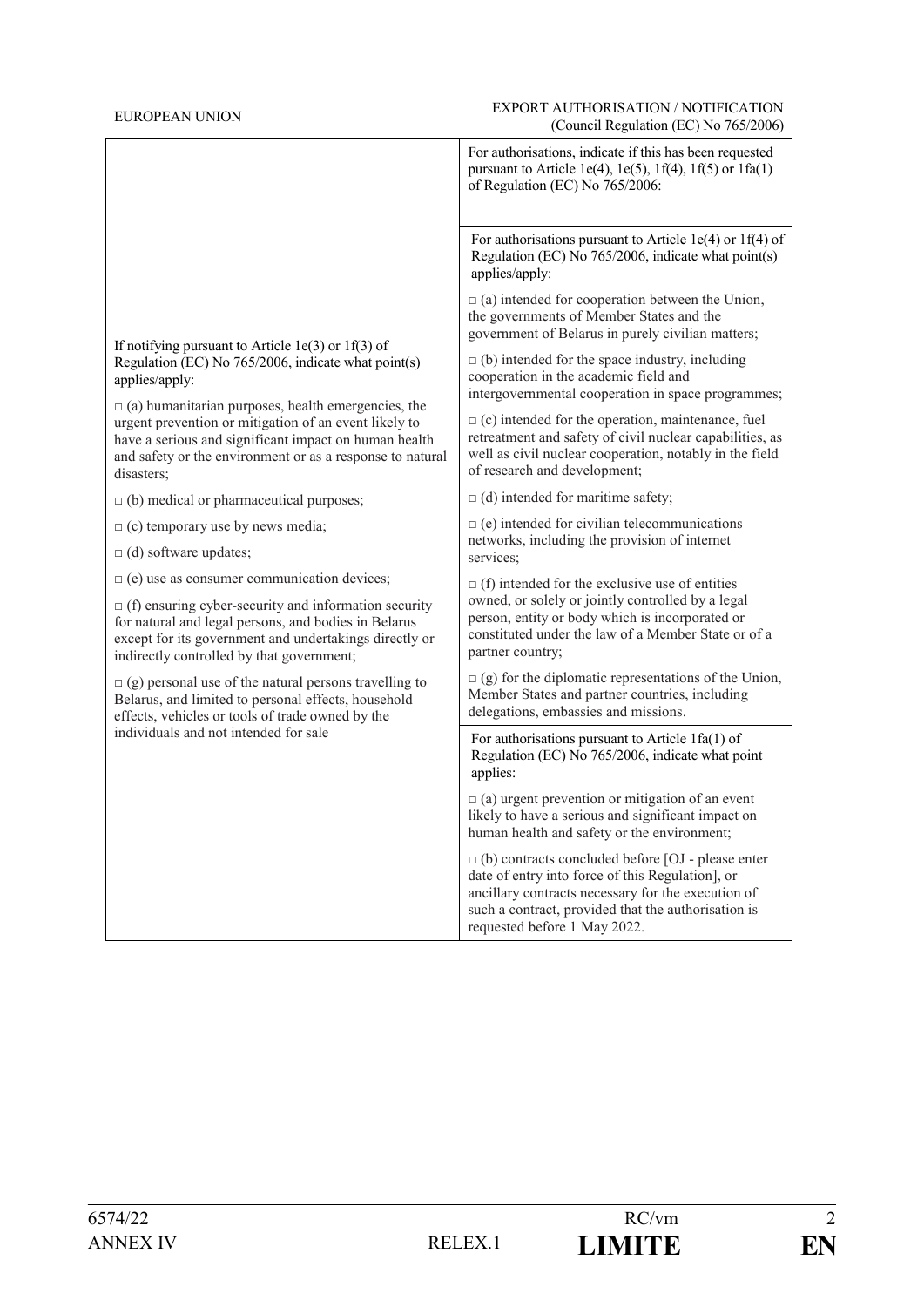| 1 | 1. Exporter                                                | 2. Identification<br>number                                                |  | 3. Expiry date<br>(if applicable) |
|---|------------------------------------------------------------|----------------------------------------------------------------------------|--|-----------------------------------|
|   |                                                            | 4. Contact point details                                                   |  |                                   |
|   | 5. Consignee                                               | 6. Issuing authority                                                       |  |                                   |
|   | 7. Agent/Representative<br>(if different from<br>exporter) |                                                                            |  |                                   |
|   |                                                            | 8. Country of consignment                                                  |  | Code <sup>1</sup>                 |
|   | 9. End user (if different from<br>consignee)               | 10. Member State of current or<br>future location of the items             |  | Code <sup>1</sup>                 |
|   |                                                            | 11. Member State of intended<br>entry into the customs export<br>procedure |  | Code <sup>1</sup>                 |
| 1 |                                                            | 12. Country of final destination                                           |  | Code <sup>1</sup>                 |
|   |                                                            | Confirm that the end user is<br>non military                               |  | Yes/No                            |

<sup>&</sup>lt;sup>1</sup> See Regulation (EU) 2019/2152 of the European Parliament and of the Council of 27 November 2019 on European business statistics, repealing 10 legal acts in the field of business statistics (OJ L 327, 17.12.2019, p. 1).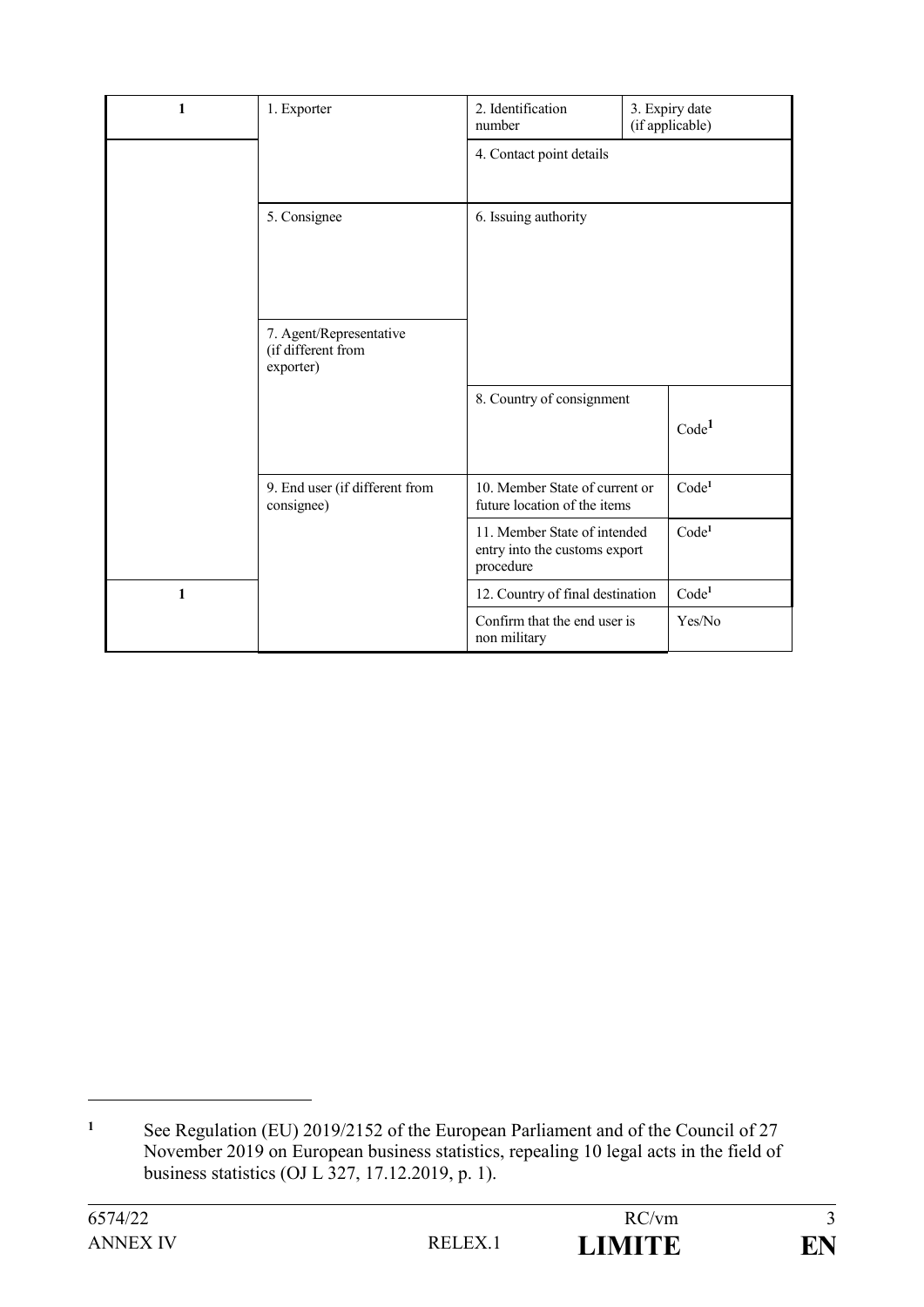| 13. Description of the items <sup>1</sup> |                                                      | 14. Country of origin |                                                                                                                          | Code <sup>1</sup>               |                                           |
|-------------------------------------------|------------------------------------------------------|-----------------------|--------------------------------------------------------------------------------------------------------------------------|---------------------------------|-------------------------------------------|
|                                           |                                                      |                       | 15. Harmonised System<br>or Combined<br>Nomenclature Code (if<br>applicable with 8 digit;<br>CAS number if<br>available) |                                 | 16. Control list no<br>(for listed items) |
|                                           |                                                      |                       | 17. Currency and Value                                                                                                   |                                 | 18. Quantity of<br>the items              |
| 19. End use                               | Confirm<br>that the<br>end use<br>is non<br>military | Yes/No                | 20. Contract<br>date (if<br>applicable)                                                                                  | 21. Customs export<br>procedure |                                           |
| 22. Additional information:               |                                                      |                       |                                                                                                                          |                                 |                                           |
|                                           |                                                      |                       | Available for pre-printed information                                                                                    |                                 |                                           |
| At discretion of Member States            |                                                      |                       |                                                                                                                          |                                 |                                           |
|                                           |                                                      | Signature             | For completion by<br>issuing authority<br><b>Issuing Authority</b>                                                       | Stamp                           |                                           |
|                                           |                                                      | Date                  |                                                                                                                          |                                 |                                           |

<u>.</u>

**<sup>1</sup>** If needed, this description may be given in one or more attachments to this form (1bis). In that case, indicate the exact number of attachments in this box. The description should be as precise as possible and integrate, where relevant, the CAS or other references for chemical items in particular.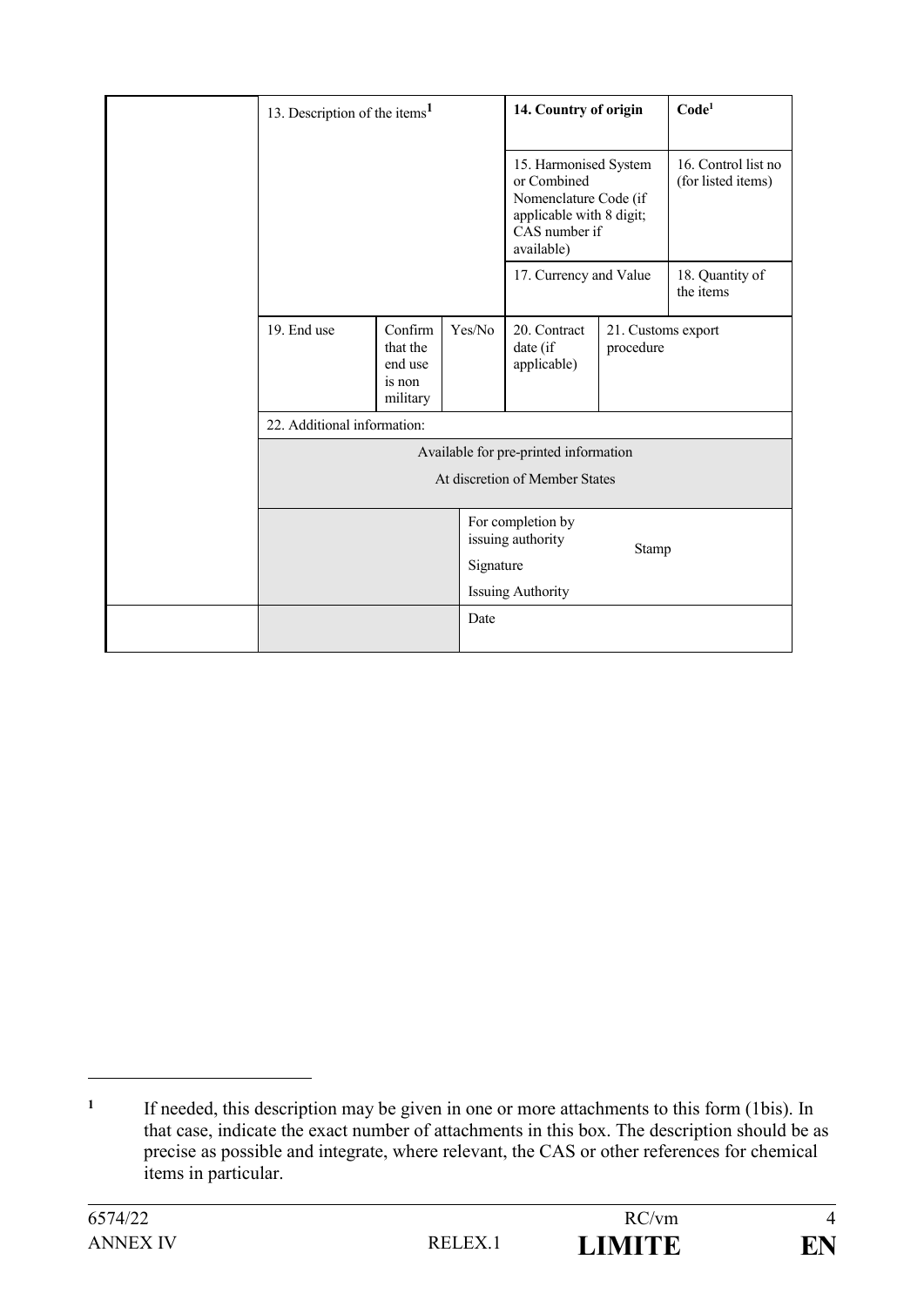| 1          | 1. Exporter                  | 2. Identification number                                                       |                                           |
|------------|------------------------------|--------------------------------------------------------------------------------|-------------------------------------------|
| <b>Bis</b> |                              |                                                                                |                                           |
|            |                              |                                                                                |                                           |
|            |                              |                                                                                |                                           |
|            | 13. Description of the items | 14. Country of origin                                                          | Code <sup>1</sup>                         |
|            |                              | 15. Commodity code (if<br>applicable with 8 digit; CAS<br>number if available) | 16. Control list no<br>(for listed items) |
|            |                              | 17. Currency and Value                                                         | 18. Quantity of<br>the items              |
|            | 13. Description of the items | 14. Country of origin                                                          | Code <sup>1</sup>                         |
|            |                              | 15. Commodity code (if<br>applicable with 8 digit; CAS<br>number if available) | 16. Control list no<br>(for listed items) |
|            |                              | 17. Currency and Value                                                         | 18. Quantity of<br>the items              |
|            | 13. Description of the items | 14. Country of origin                                                          | Code <sup>1</sup>                         |
|            |                              | 15. Commodity code                                                             | 16. Control list no                       |
|            |                              | 17. Currency and value                                                         | 18. Quantity of<br>the items              |
|            | 13. Description of the items | 14. Country of origin                                                          | Code <sup>1</sup>                         |
|            |                              | 15. Commodity code                                                             | 16. Control list no                       |
|            |                              | 17. Currency and value                                                         | 18. Quantity of<br>the items              |
|            | 13. Description of the items | 14. Country of origin                                                          | Code <sup>1</sup>                         |
|            |                              | 15. Commodity code                                                             | 16. Control list no                       |
|            |                              | 17. Currency and value                                                         | 18. Quantity of<br>the items              |
|            | 13. Description of the items | 14. Country of origin                                                          | Code <sup>1</sup>                         |
|            |                              | 15. Commodity code                                                             | 16. Control list no                       |
|            |                              | 17. Currency and value                                                         | 18. Quantity of<br>the items              |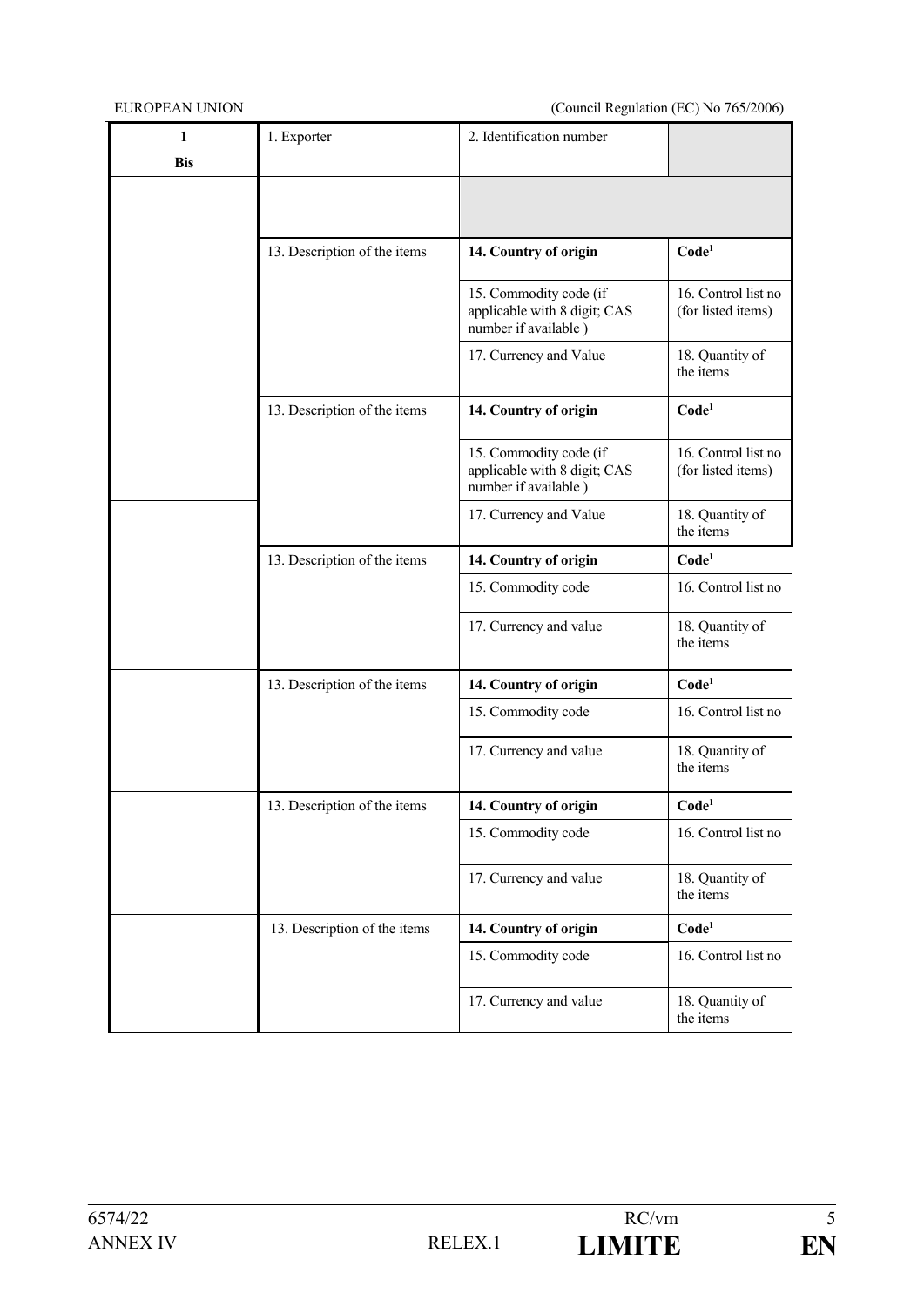| Note: In part 1 of column 24, write the quantity still available and in part 2 of column 24, write the quantity<br>deducted on this occasion. |                                                      |                                                                                       |                                                                |  |
|-----------------------------------------------------------------------------------------------------------------------------------------------|------------------------------------------------------|---------------------------------------------------------------------------------------|----------------------------------------------------------------|--|
| 23. Net quantity/value (Net mass/other unit with indication of<br>unit)                                                                       |                                                      | 26. Customs document<br>(Type and number) or<br>extract (Nr) and date of<br>deduction | 27. Member state,<br>name and signature,<br>stamp of deduction |  |
| 24. In numbers                                                                                                                                | 25. In words for<br>quantity/value<br>$\rm deducted$ |                                                                                       |                                                                |  |
| 1.                                                                                                                                            |                                                      |                                                                                       |                                                                |  |
| 2.                                                                                                                                            |                                                      |                                                                                       |                                                                |  |
| $1.$                                                                                                                                          |                                                      |                                                                                       |                                                                |  |
| 2.                                                                                                                                            |                                                      |                                                                                       |                                                                |  |
| 1.                                                                                                                                            |                                                      |                                                                                       |                                                                |  |
| 2.                                                                                                                                            |                                                      |                                                                                       |                                                                |  |
| 1.                                                                                                                                            |                                                      |                                                                                       |                                                                |  |
| 2.                                                                                                                                            |                                                      |                                                                                       |                                                                |  |
| $1.$                                                                                                                                          |                                                      |                                                                                       |                                                                |  |
| 2.                                                                                                                                            |                                                      |                                                                                       |                                                                |  |
| 1.                                                                                                                                            |                                                      |                                                                                       |                                                                |  |
| 2.                                                                                                                                            |                                                      |                                                                                       |                                                                |  |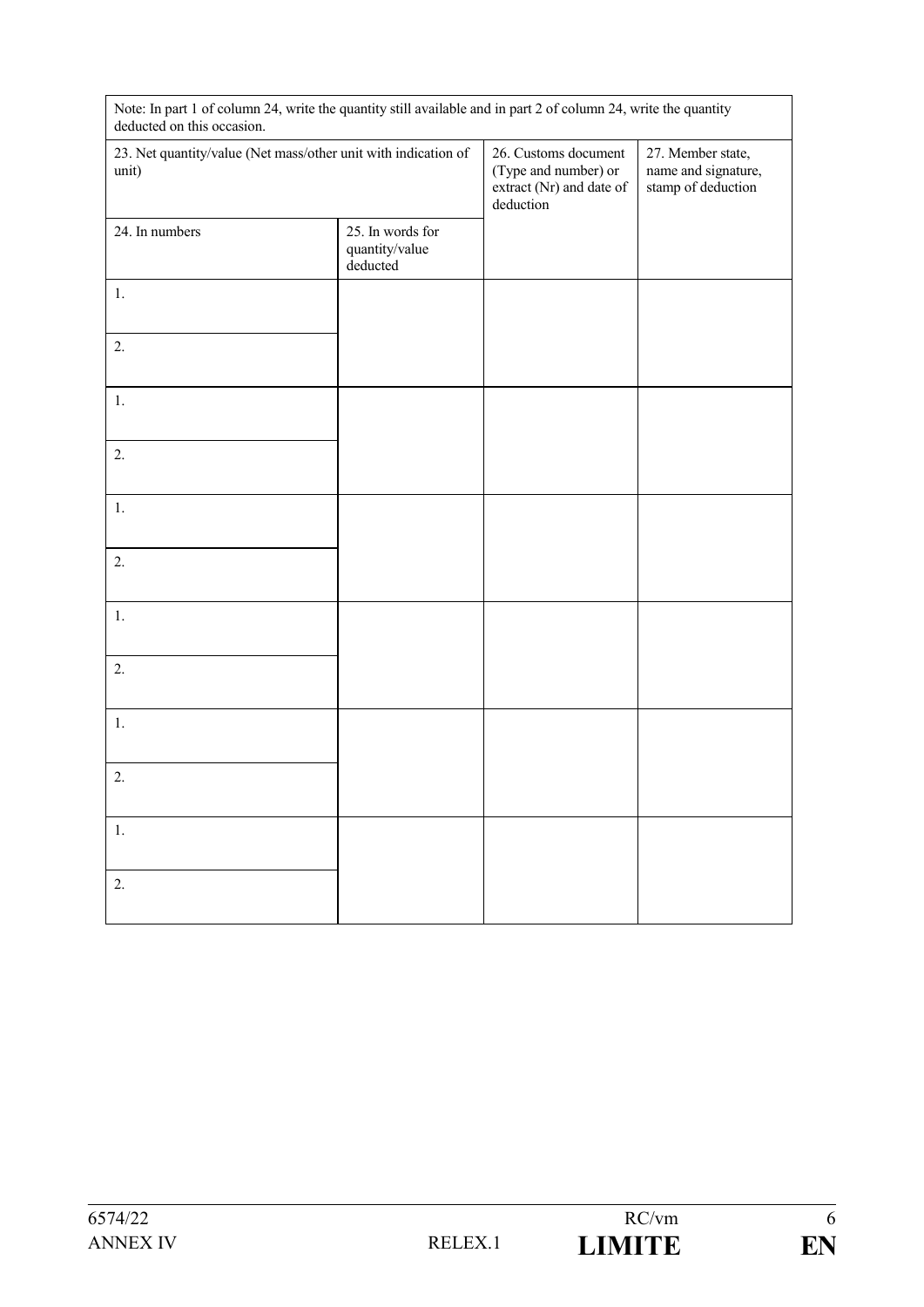#### B. Model for brokering services/technical assistance notification,

#### application and authorisation forms

#### (referred to in Article 1fb of this Regulation)

| <b>EUROPEAN UNION</b>                                                                                                                                                                                                                                                                                                                                                                                                                                                          | PROVISION OF TECHNICAL ASSISTANCE (Council Regulation (EC) No 765/2006)                                                                                                                                                                                                               |
|--------------------------------------------------------------------------------------------------------------------------------------------------------------------------------------------------------------------------------------------------------------------------------------------------------------------------------------------------------------------------------------------------------------------------------------------------------------------------------|---------------------------------------------------------------------------------------------------------------------------------------------------------------------------------------------------------------------------------------------------------------------------------------|
|                                                                                                                                                                                                                                                                                                                                                                                                                                                                                | For authorisations, indicate if this has been requested pursuant to<br>Article 1e(4), 1e(5), 1f(4), 1f(5) or 1fa(1) of Regulation (EC) No<br>765/2006:                                                                                                                                |
| If notifying pursuant to Article 1e(3) or 1f(3) of Regulation                                                                                                                                                                                                                                                                                                                                                                                                                  | For authorisations pursuant to Article 1e(4) or 1f(4) of Regulation<br>(EC) No 765/2006, indicate what point(s) applies/apply:                                                                                                                                                        |
|                                                                                                                                                                                                                                                                                                                                                                                                                                                                                | $\Box$ (a) intended for cooperation between the Union, the<br>governments of Member States and the government of Belarus in<br>purely civilian matters;                                                                                                                               |
| (EC) No 765/2006, indicate what point(s) applies/apply:<br>$\Box$ (a) humanitarian purposes, health emergencies, the<br>urgent prevention or mitigation of an event likely to have                                                                                                                                                                                                                                                                                             | $\Box$ (b) intended for the space industry, including cooperation in the<br>academic field and intergovernmental cooperation in space<br>programmes;                                                                                                                                  |
| a serious and significant impact on human health and<br>safety or the environment or as a response to natural<br>disasters;                                                                                                                                                                                                                                                                                                                                                    | $\Box$ (c) intended for the operation, maintenance, fuel retreatment<br>and safety of civil nuclear capabilities, as well as civil nuclear<br>cooperation, notably in the field of research and development;                                                                          |
| $\Box$ (b) medical or pharmaceutical purposes;                                                                                                                                                                                                                                                                                                                                                                                                                                 | $\Box$ (d) intended for maritime safety;                                                                                                                                                                                                                                              |
| $\Box$ (c) temporary use by news media;                                                                                                                                                                                                                                                                                                                                                                                                                                        | $\Box$ (e) intended for civilian telecommunications networks,                                                                                                                                                                                                                         |
| $\Box$ (d) software updates;                                                                                                                                                                                                                                                                                                                                                                                                                                                   | including the provision of internet services;                                                                                                                                                                                                                                         |
| $\Box$ (e) use as consumer communication devices;<br>$\Box$ (f) ensuring cyber-security and information security for<br>natural and legal persons, and bodies in Belarus except for<br>its government and undertakings directly or indirectly<br>controlled by that government;<br>$\Box$ (g) personal use of the natural persons travelling to<br>Belarus, and limited to personal effects, household effects,<br>vehicles or tools of trade owned by the individuals and not | $\Box$ (f) intended for the exclusive use of entities owned, or solely or<br>jointly controlled by a legal person, entity or body which is<br>incorporated or constituted under the law of a Member State or of<br>a partner country;                                                 |
|                                                                                                                                                                                                                                                                                                                                                                                                                                                                                | $\Box$ (g) for the diplomatic representations of the Union,<br>Member States and partner countries, including delegations,<br>embassies and missions.                                                                                                                                 |
| intended for sale.                                                                                                                                                                                                                                                                                                                                                                                                                                                             | For authorisations pursuant to Article 1fa(1) of Regulation (EC) No<br>765/2006, indicate what point applies:                                                                                                                                                                         |
|                                                                                                                                                                                                                                                                                                                                                                                                                                                                                | $\Box$ (a) urgent prevention or mitigation of an event likely to have a<br>serious and significant impact on human health and safety or the<br>environment;                                                                                                                           |
|                                                                                                                                                                                                                                                                                                                                                                                                                                                                                | $\Box$ (b) contracts concluded before $\Box$ $\Box$ - please add date of entry<br>into force of this amending Regulation ST 5474/22], or<br>ancillary contracts necessary for the execution of such a<br>contract, provided that the authorisation is requested before<br>1 May 2022. |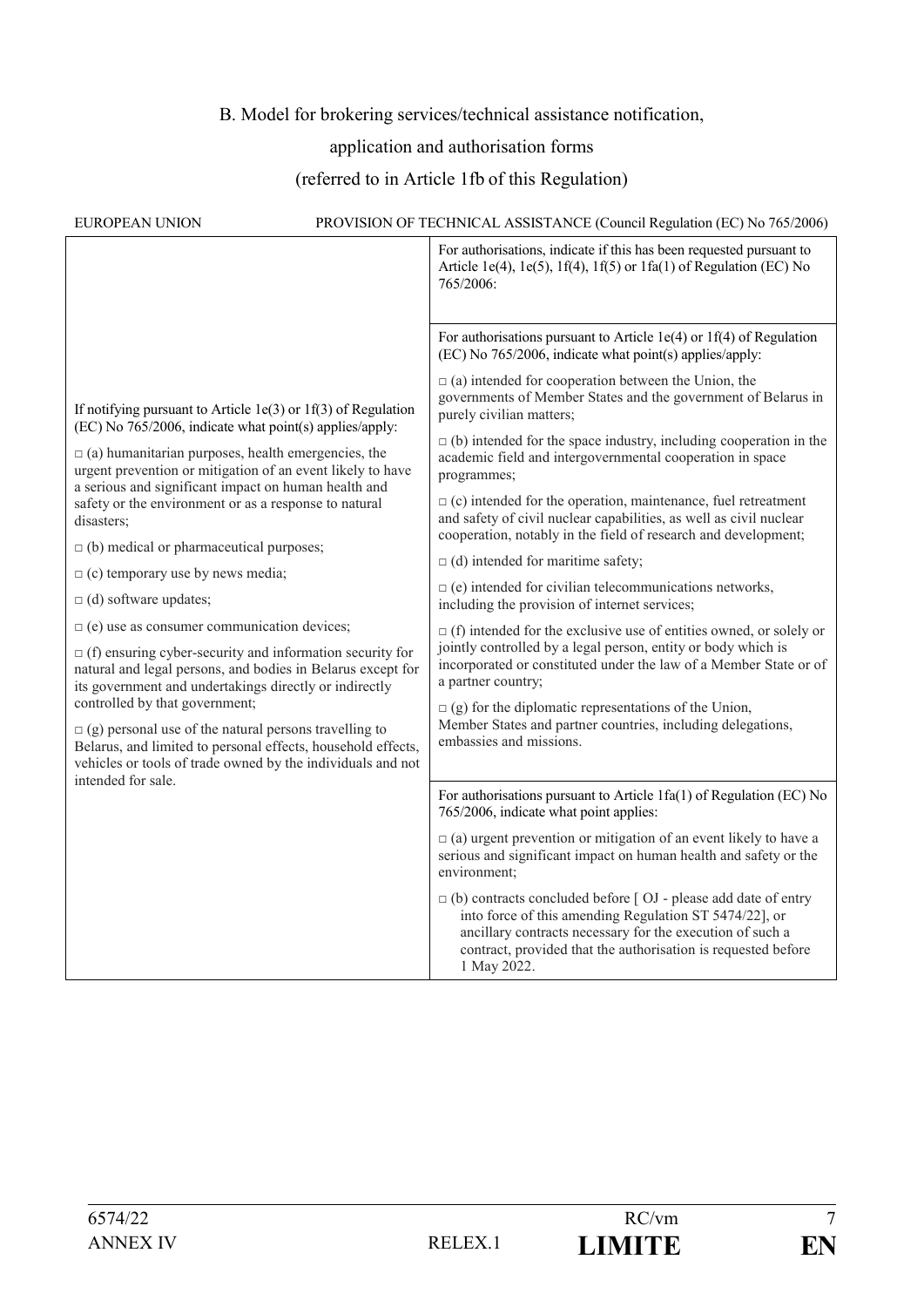| 1 | 1. Broker/ Supplier<br>of technical<br>assistance/<br>Applicant    | 2. Identification number                                                                             | 3. Expiry date<br>(if applicable) |                   |  |
|---|--------------------------------------------------------------------|------------------------------------------------------------------------------------------------------|-----------------------------------|-------------------|--|
|   |                                                                    | 4. Contact point details<br>6. Issuing authority                                                     |                                   |                   |  |
|   | 5. Exporter in originating third<br>country (if applicable)        |                                                                                                      |                                   |                   |  |
|   | 7. Consignee                                                       |                                                                                                      |                                   |                   |  |
|   |                                                                    | 8. Member State in which the broker / supplier of<br>technical assistance is resident or established |                                   | Code <sup>1</sup> |  |
|   |                                                                    | 9. Originating country/ Country of location of the<br>items subject of brokering services            |                                   | Code <sup>1</sup> |  |
|   | 10. End user in third country of<br>destination (if different from | 11. Country of destination                                                                           |                                   | Code <sup>1</sup> |  |
|   | consignee)                                                         | 12. Third parties involved, e.g. agents (if applicable)                                              |                                   |                   |  |
| 1 |                                                                    | Confirm that the end user is non military                                                            |                                   | Yes/No            |  |

<sup>&</sup>lt;sup>1</sup> See Regulation (EU) 2019/2152 of the European Parliament and of the Council of 27 November 2019 on European business statistics, repealing 10 legal acts in the field of business statistics (OJ L 327, 17.12.2019, p. 1).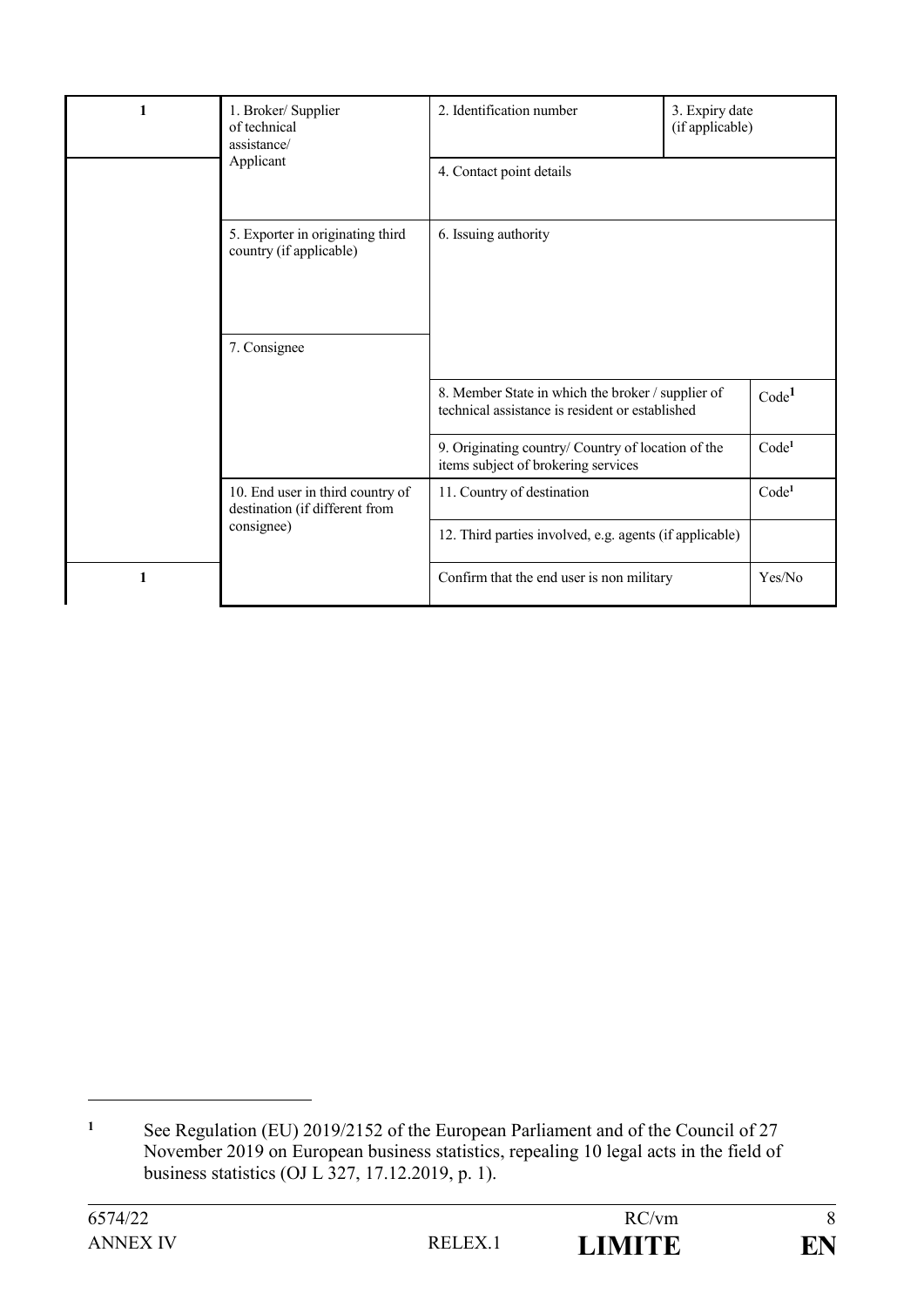|  | 13. Description of the items / technical assistance.                  |          |                                       | 14. Harmonised System or<br><b>Combined Nomenclature</b><br>Code (if applicable) |              | 15. Control list no (if<br>applicable)       |
|--|-----------------------------------------------------------------------|----------|---------------------------------------|----------------------------------------------------------------------------------|--------------|----------------------------------------------|
|  |                                                                       |          |                                       | 16. Currency and Value                                                           |              | 17. Quantity of the<br>items (if applicable) |
|  | 18. End use                                                           | military | Confirm that the end use is non       |                                                                                  | Yes/No       |                                              |
|  | 19. Additional information:                                           |          |                                       |                                                                                  |              |                                              |
|  |                                                                       |          | Available for pre-printed information |                                                                                  |              |                                              |
|  | At discretion of Member States<br>For completion by issuing authority |          |                                       |                                                                                  |              |                                              |
|  |                                                                       |          |                                       |                                                                                  |              |                                              |
|  | Signature                                                             |          |                                       |                                                                                  | <b>Stamp</b> |                                              |
|  |                                                                       |          | <b>Issuing Authority</b>              |                                                                                  |              |                                              |
|  |                                                                       | Date     |                                       |                                                                                  |              |                                              |

 $\overline{\phantom{a}}$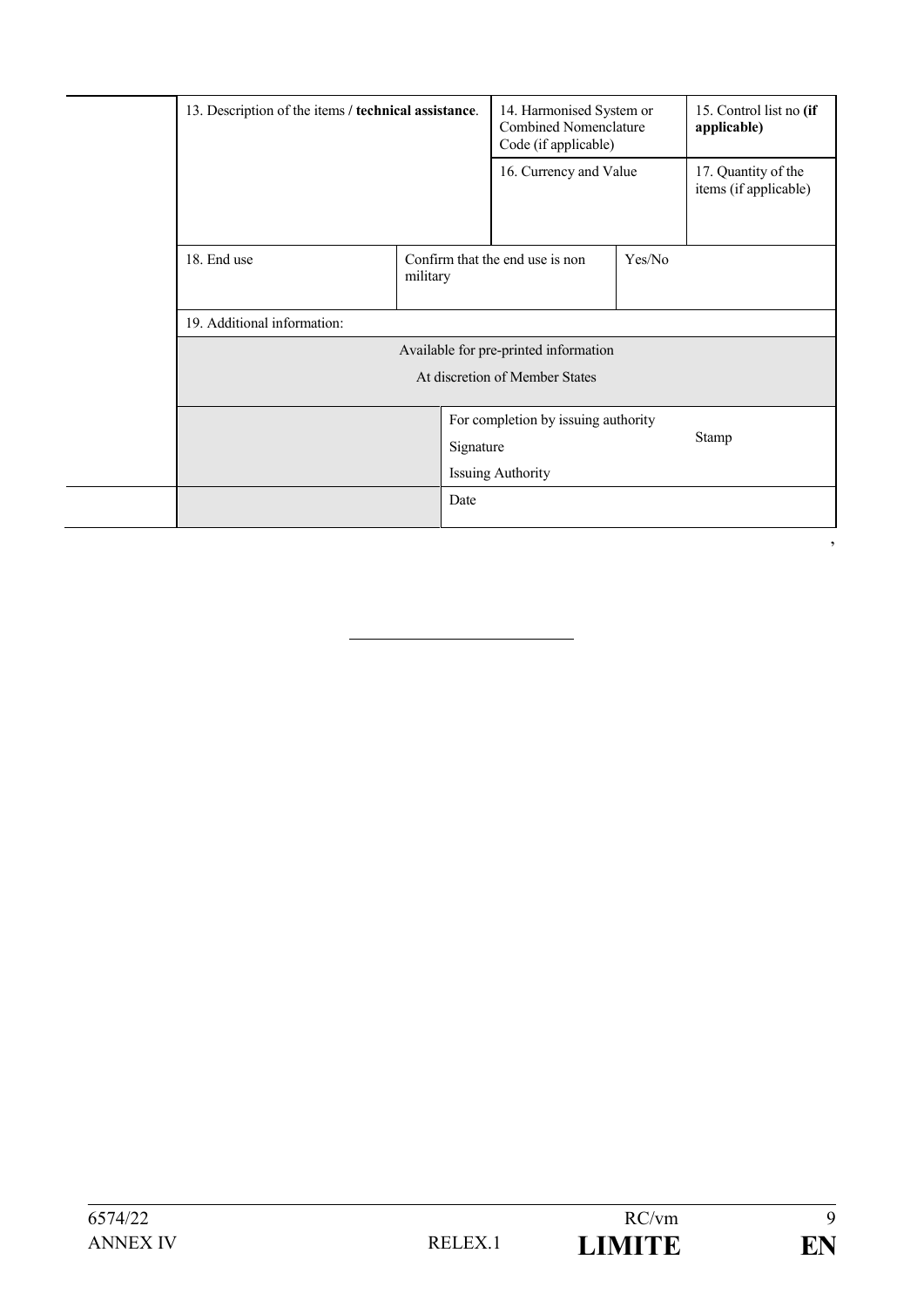### **ANNEX V**

Annex VI to Regulation 765/2006 is replaced by the following:

#### 'ANNEX VI

## LIST OF GOODS USED FOR THE PRODUCTION OR MANUFACTURING OF TOBACCO PRODUCTS REFERRED TO IN ARTICLE 1g

| Name of the good                                                              | Combined<br>Nomenclature<br>(CN) code <sup>1</sup> |
|-------------------------------------------------------------------------------|----------------------------------------------------|
| Filters                                                                       | ex 482390                                          |
| Papers for cigarettes                                                         | 4813                                               |
| Flavours for tobacco                                                          | ex 330290                                          |
| Machinery for preparing or making up of tobacco                               | 8478                                               |
| Other knives and cutting blades, for machines or for mechanical<br>appliances | ex 8208 90 00                                      |

1

'

**<sup>1</sup>** https://eur-lex.europa.eu/legal-content/EN/TXT/PDF/?uri=OJ:L:2021:385:FULL&from=EN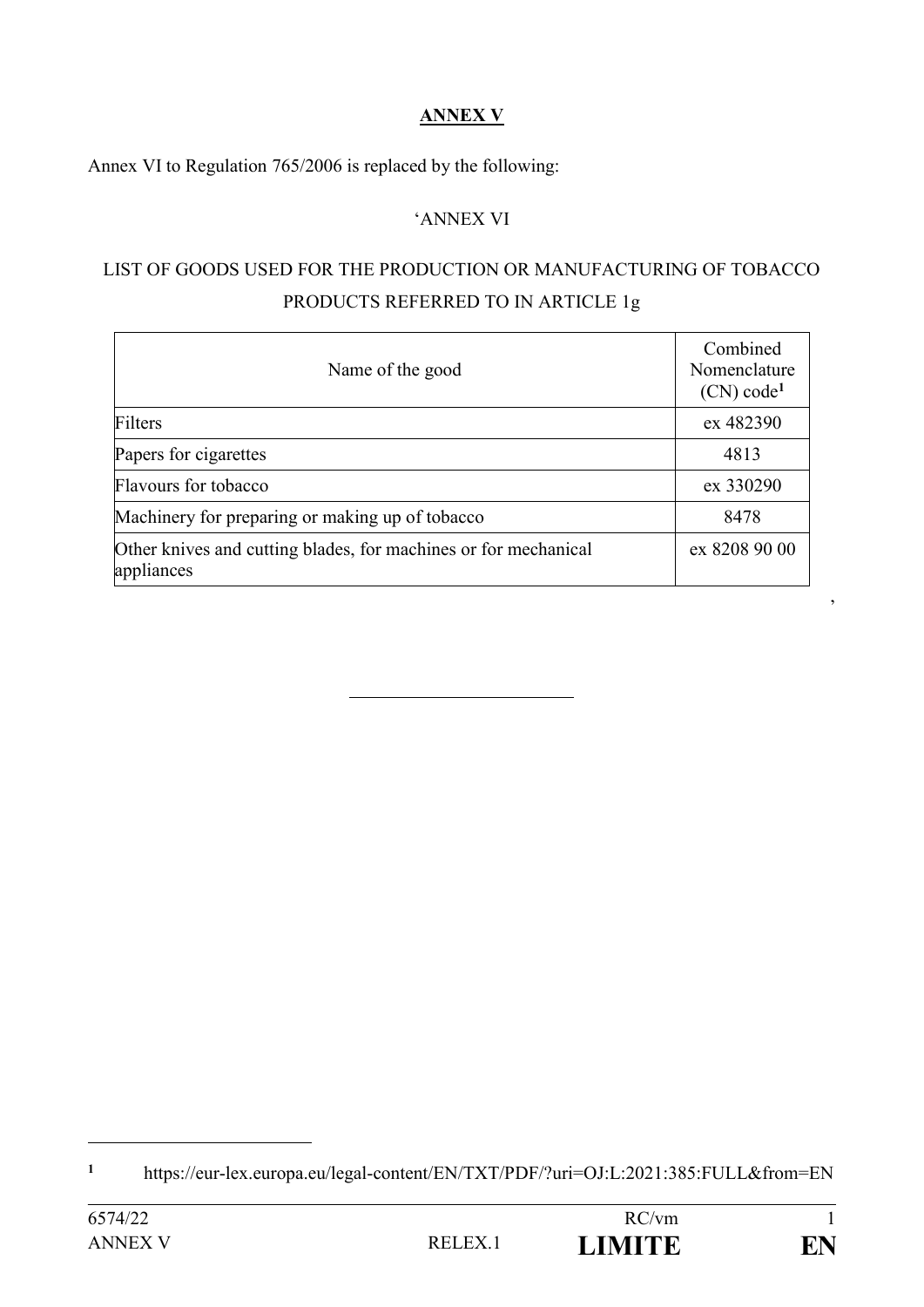#### **ANNEX VI**

Annex VII to Regulation 765/2006 is replaced by the following:

#### 'ANNEX VII

#### LIST OF MINERAL PRODUCTS REFERRED TO IN ARTICLE 1h

| Name of the good                                                                                                                                                                                                                                                                                                                     | Combined<br>Nomenclature<br>(CN) code <sup>1</sup> |
|--------------------------------------------------------------------------------------------------------------------------------------------------------------------------------------------------------------------------------------------------------------------------------------------------------------------------------------|----------------------------------------------------|
| Oils and other products of the distillation of high temperature coal tar; similar<br>products in which the weight of the aromatic constituents exceeds that of the<br>non-aromatic constituents                                                                                                                                      | 2707                                               |
| Petroleum oils and oils obtained from bituminous minerals (excl. crude);<br>preparations containing $\geq$ 70% by weight of petroleum oils or of oils obtained<br>from bituminous minerals, these oils being the basic constituents of the<br>preparations, n.e.s.; waste oils containing mainly petroleum or bituminous<br>minerals | 2710                                               |
| Petroleum gas and other gaseous hydrocarbons                                                                                                                                                                                                                                                                                         | 2711                                               |
| Petroleum jelly, paraffin wax, micro- crystalline petroleum wax, slack wax,<br>ozokerite, lignite wax, peat wax, other mineral waxes, and similar products<br>obtained by synthesis or by other processes, whether or not coloured                                                                                                   | 2712                                               |
| Petroleum coke, petroleum bitumen and other residues of petroleum oil or of oil<br>obtained from bituminous minerals, n.e.s.                                                                                                                                                                                                         | 2713                                               |
| Bituminous mastics, cut-backs and other bituminous mixtures based on natural<br>asphalt, on natural bitumen, on petroleum bitumen, on mineral tar or on mineral<br>tar pitch                                                                                                                                                         | 2715                                               |

1

'

**<sup>1</sup>** https://eur-lex.europa.eu/legal-content/EN/TXT/PDF/?uri=OJ:L:2021:385:FULL&from=EN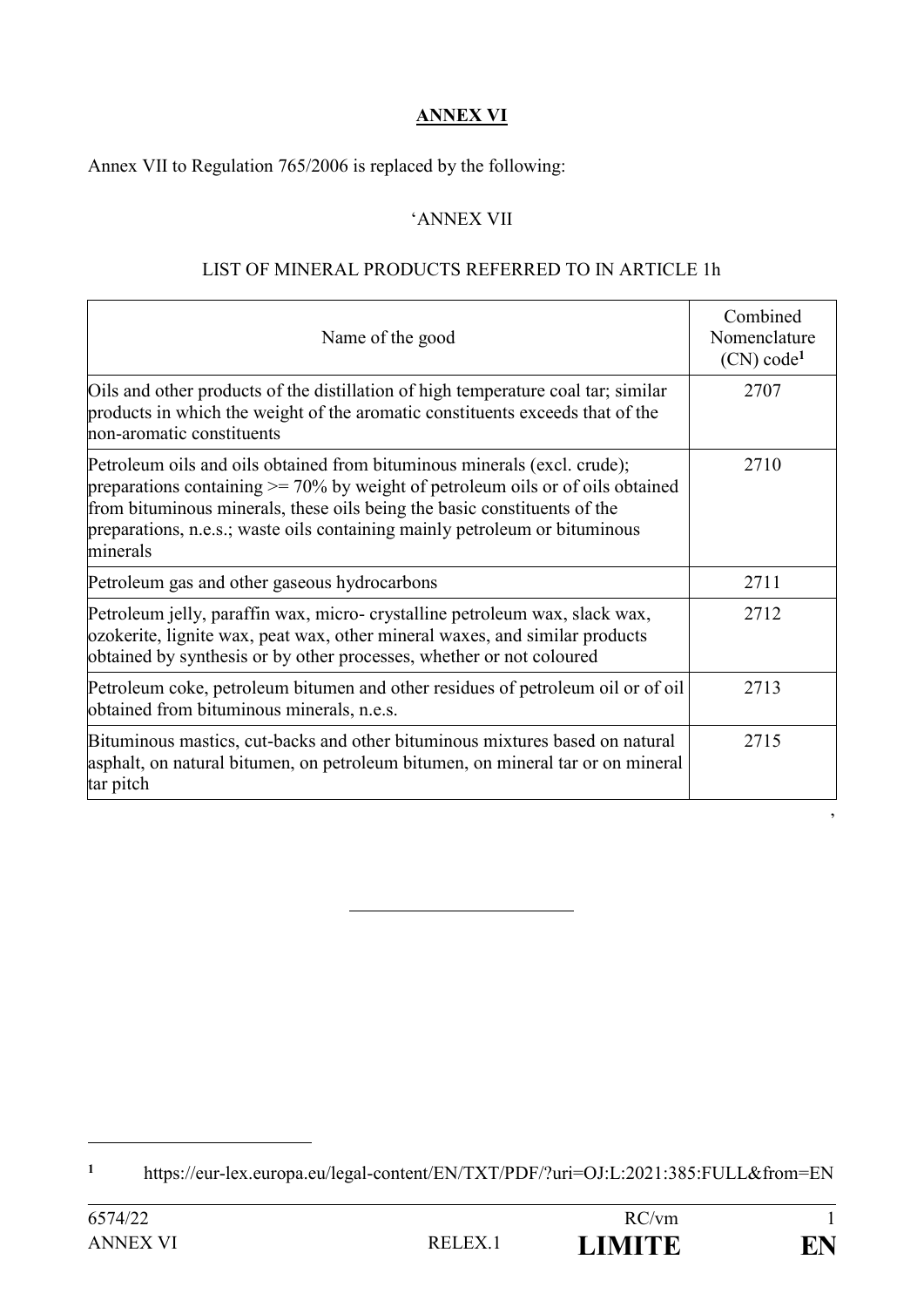#### **ANNEX VII**

Annex VIII to Regulation 765/2006 is replaced by the following:

#### 'ANNEX VIII

#### LIST OF POTASSIUM CHLORIDE ('POTASH') PRODUCTS REFERRED TO IN ARTICLE 1i

| Name of the good                                                                                                | <b>Combined Nomenclature</b><br>(CN) code <sup>1</sup> |
|-----------------------------------------------------------------------------------------------------------------|--------------------------------------------------------|
| Potassium chloride                                                                                              | 3104 20                                                |
| Mineral or chemical fertilisers containing the three fertilising elements<br>nitrogen, phosphorus and potassium | 3105 20 10                                             |
|                                                                                                                 | 3105 20 90                                             |
| Mineral or chemical fertilisers containing the two fertilising elements<br>phosphorus and potassium             | 3105 60 00                                             |
| Other fertilisers containing potassium chloride                                                                 | ex 3105 90 20                                          |
|                                                                                                                 | ex 3105 90 80                                          |

**<sup>1</sup>** https://eur-lex.europa.eu/legal-content/EN/TXT/PDF/?uri=OJ:L:2021:385:FULL&from=EN

1



 $\,$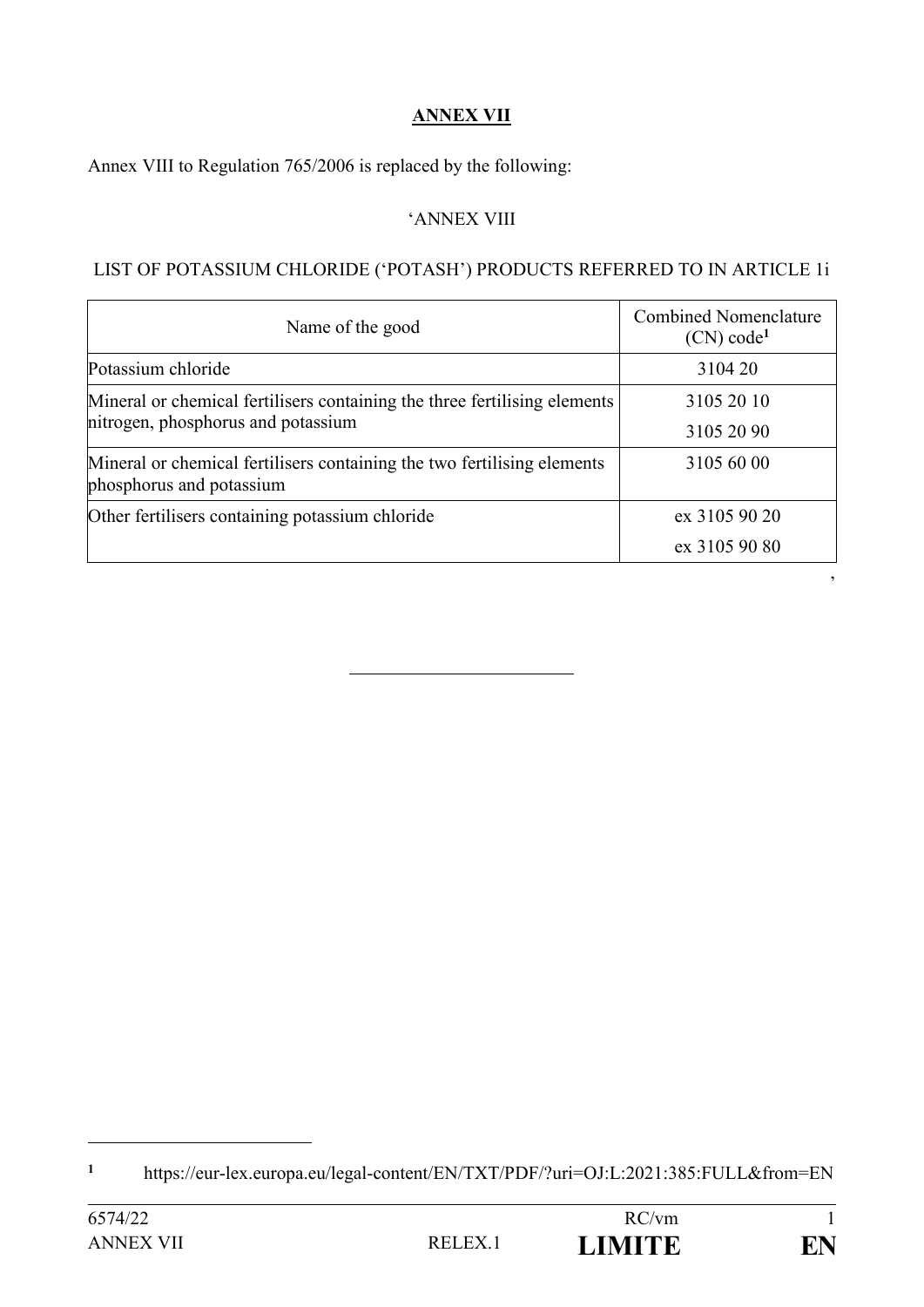# **ANNEX VIII**

#### 'ANNEX X

## LIST OF WOOD PRODUCTS REFERRED TO IN ARTICLE 1o

| Name of the good                         | <b>Combined Nomenclature</b><br>(CN) code <sup>1</sup> |
|------------------------------------------|--------------------------------------------------------|
| Wood and articles of wood; wood charcoal | 44                                                     |

'

**<sup>1</sup>** https://eur-lex.europa.eu/legal-content/EN/TXT/PDF/?uri=OJ:L:2021:385:FULL&from=EN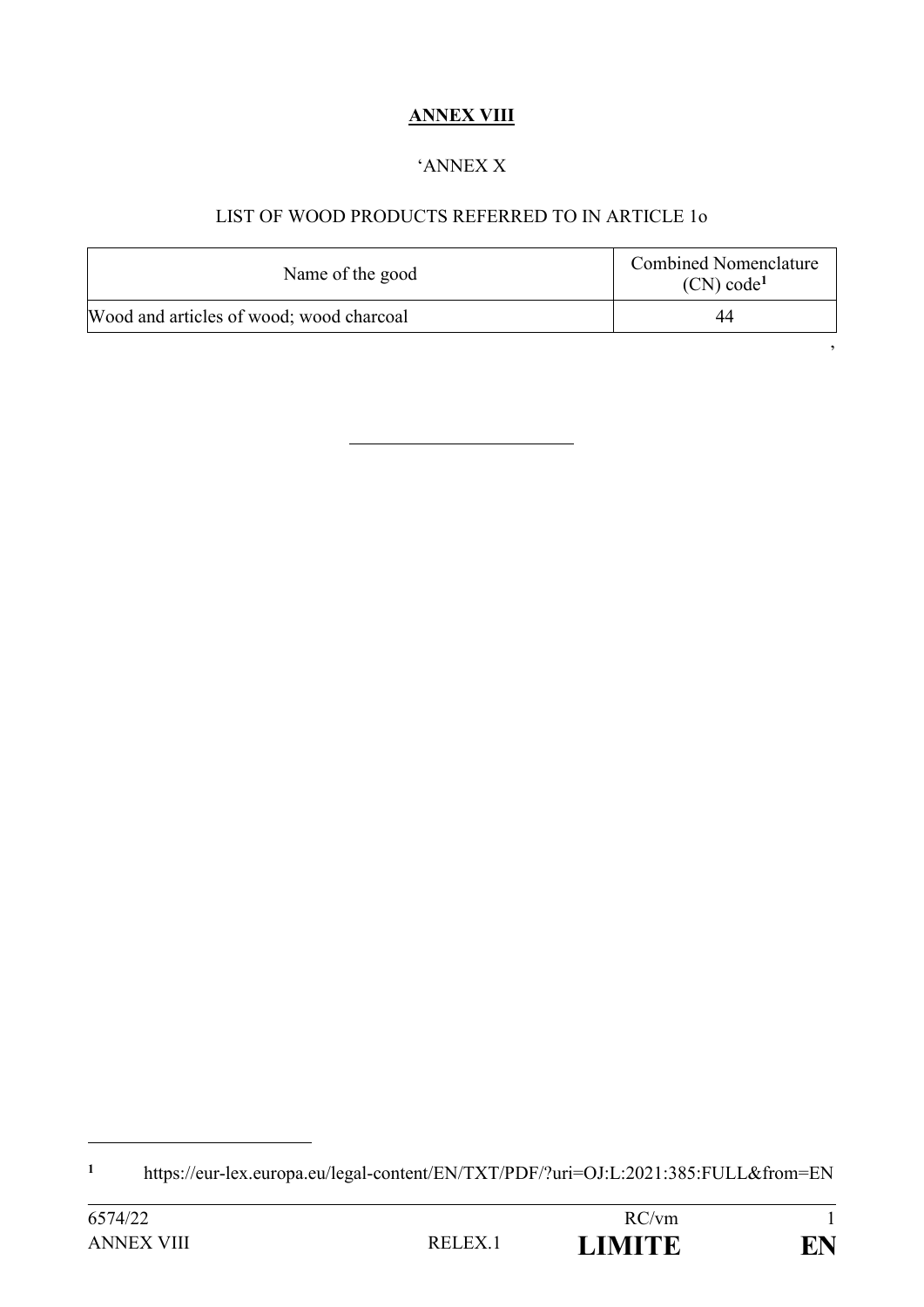# **ANNEX IX**

#### 'ANNEX XI

# LIST OF CEMENT PRODUCTS REFERRED TO IN ARTICLE 1p

 $\,$ 

| Name of the good                                                               | <b>Combined Nomenclature</b><br>(CN) code <sup>1</sup> |
|--------------------------------------------------------------------------------|--------------------------------------------------------|
| Cement, incl. cement clinkers, whether or not coloured                         | 2523                                                   |
| Articles of cement, concrete or artificial stone, whether or not<br>reinforced | 6810                                                   |

**<sup>1</sup>** https://eur-lex.europa.eu/legal-content/EN/TXT/PDF/?uri=OJ:L:2021:385:FULL&from=EN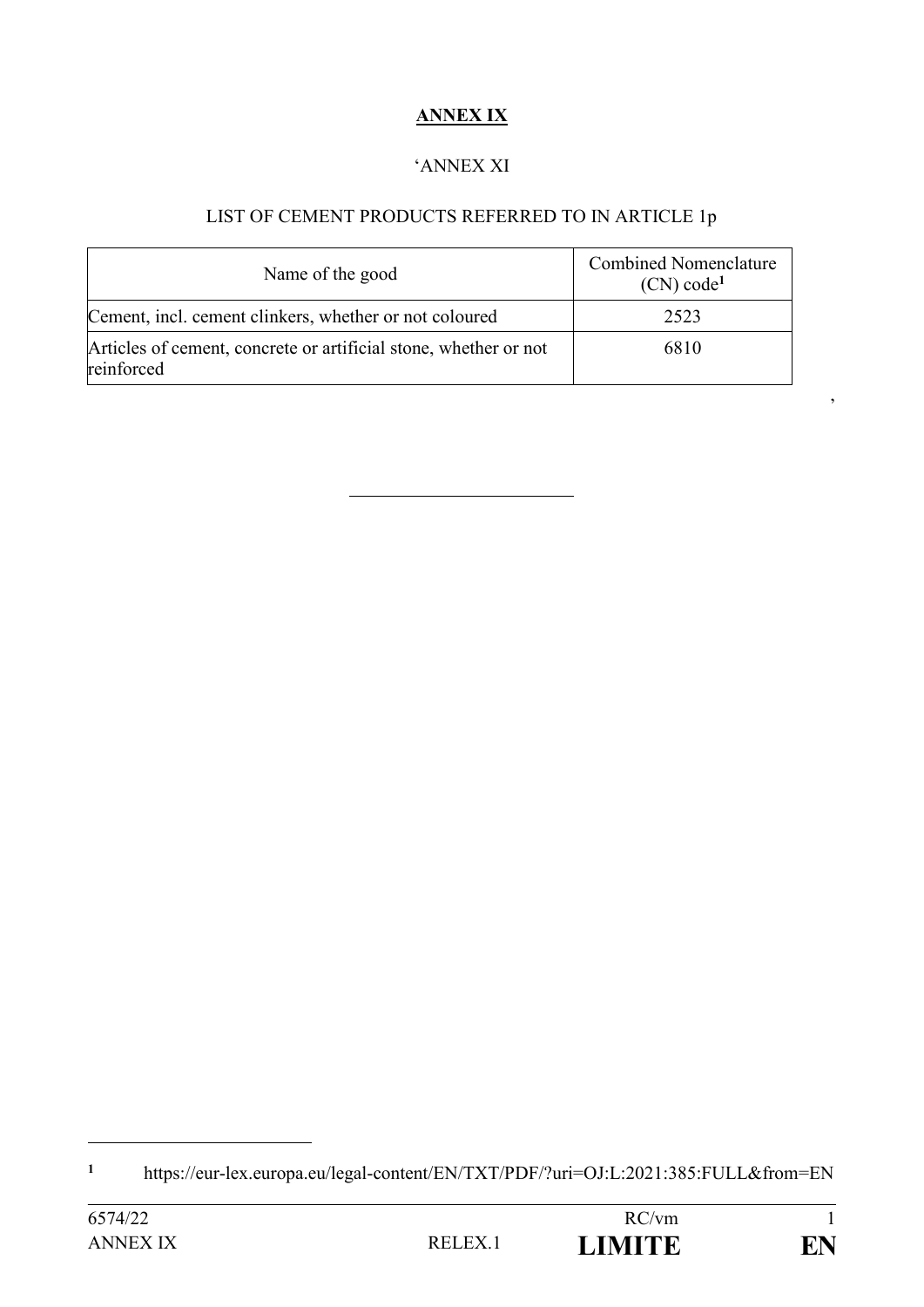# **ANNEX X**

### 'ANNEX XII

### LIST OF IRON AND STEEL PRODUCTS REFERRED TO IN

# ARTICLE 1q

'

| Name of the good           | <b>Combined Nomenclature</b><br>(CN) code <sup>1</sup> |
|----------------------------|--------------------------------------------------------|
| Iron and steel             |                                                        |
| Articles of iron and steel |                                                        |

**<sup>1</sup>** https://eur-lex.europa.eu/legal-content/EN/TXT/PDF/?uri=OJ:L:2021:385:FULL&from=EN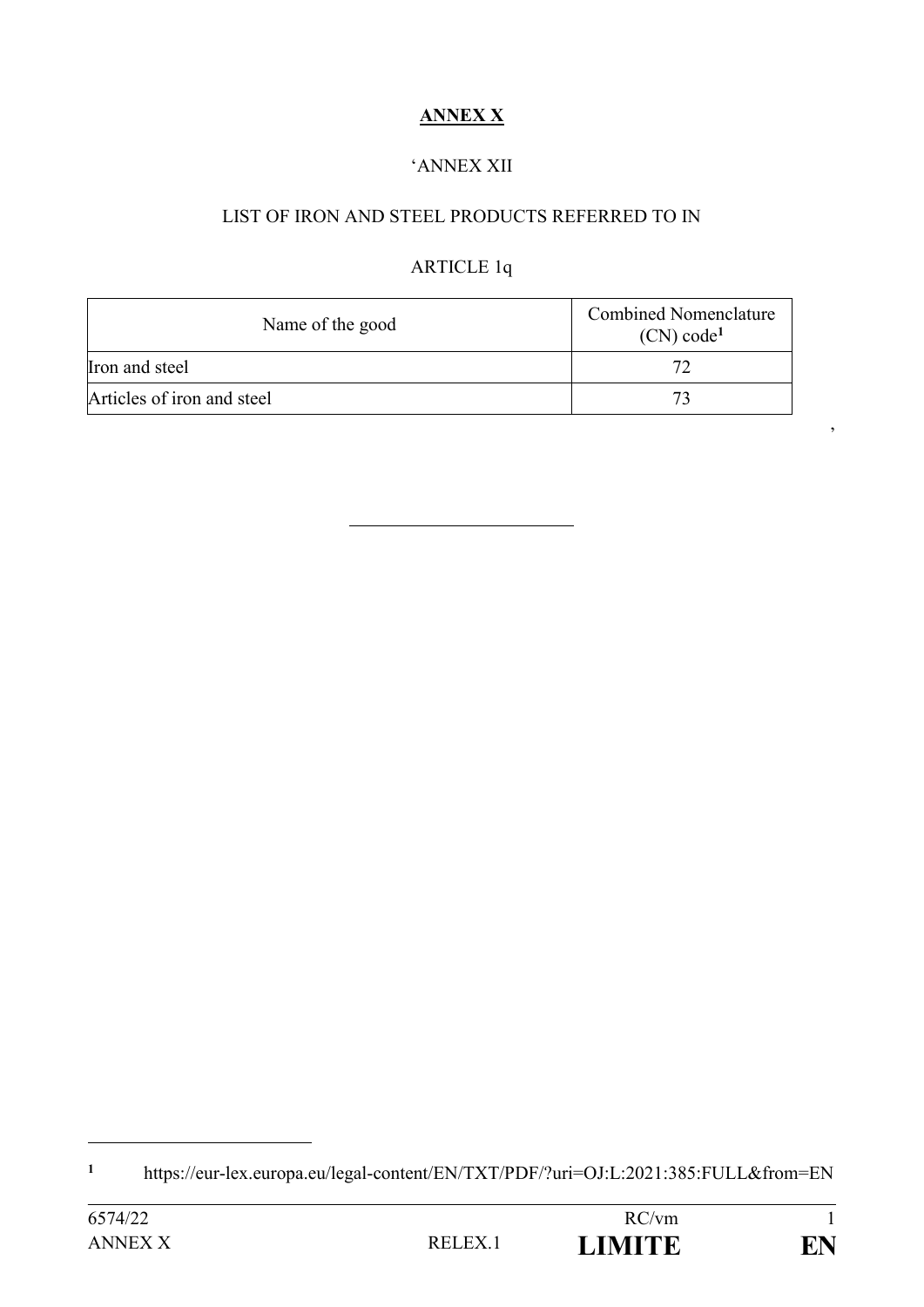# **ANNEX XI**

#### 'ANNEX XIII

### LIST OF RUBBER PRODUCTS REFERRED TO IN ARTICLE 1r

|                                | Combined               |
|--------------------------------|------------------------|
| Name of the good               | Nomenclature           |
|                                | (CN) code <sup>1</sup> |
| New pneumatic tyres, of rubber | 401                    |

'

**<sup>1</sup>** https://eur-lex.europa.eu/legal-content/EN/TXT/PDF/?uri=OJ:L:2021:385:FULL&from=EN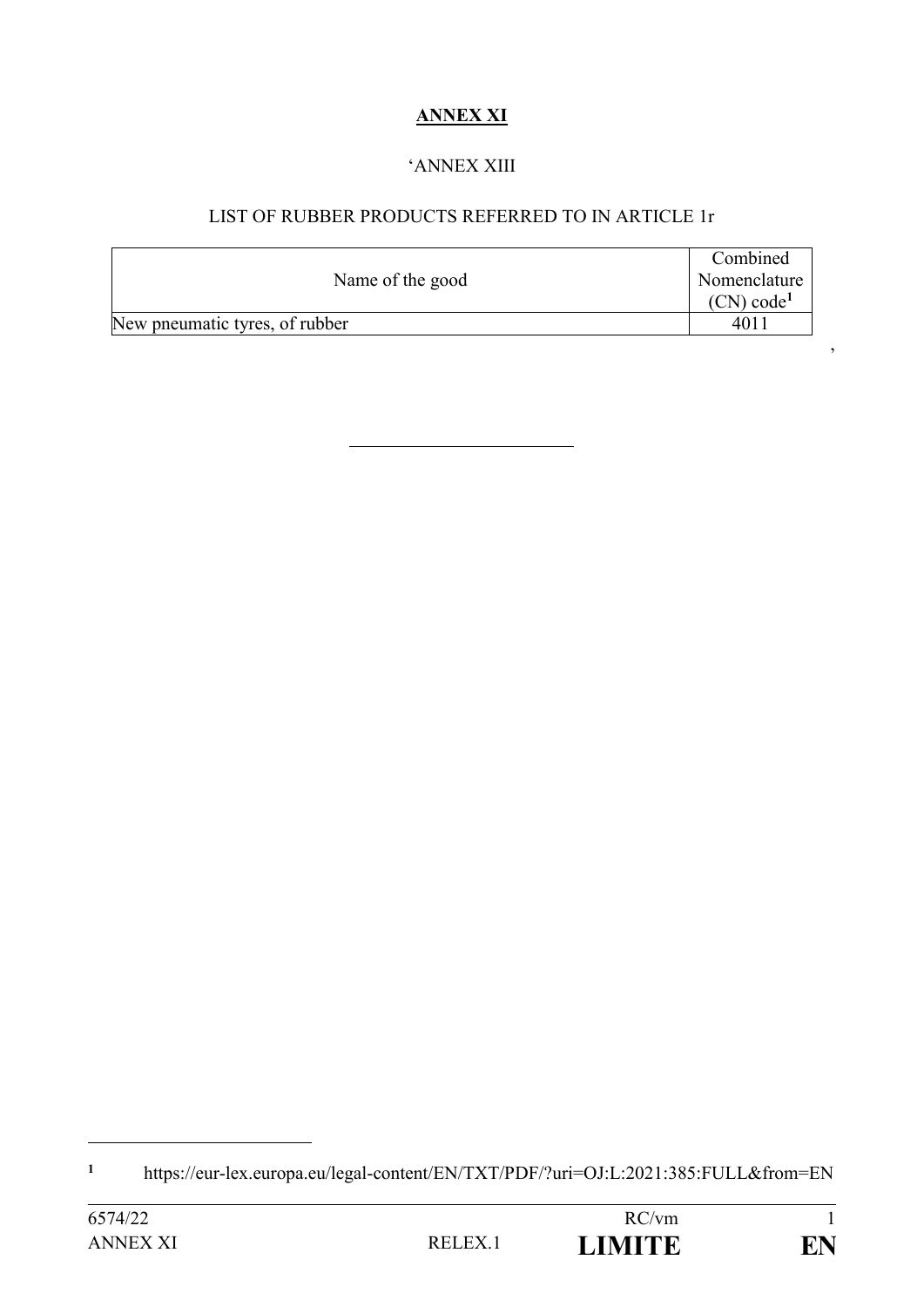## **ANNEX XII**

#### 'ANNEX XIV

## LIST OF MACHINERY REFERRED TO IN ARTICLE 1s

| Name of the good                                                                                                                                                                             | <b>Combined Nomenclature</b><br>(CN) code <sup>1</sup> |
|----------------------------------------------------------------------------------------------------------------------------------------------------------------------------------------------|--------------------------------------------------------|
| Nuclear reactors; fuel elements (cartridges), non-irradiated, for nuclear<br>reactors; machinery and apparatus for isotopic separation:                                                      | 8401                                                   |
| Steam or other vapour generating boilers (other than central heating hot<br>water boilers capable also of producing low pressure steam); superheated<br>water boilers:                       | 8402                                                   |
| Auxiliary plant for use with boilers of heading 8402 or 8403 (for<br>example, economisers, superheaters, soot removers, gas recoverers);<br>condensers for steam or other vapour power units | 8404                                                   |
| Producer gas or water gas generators, with or without their purifiers;<br>acetylene gas generators and similar water process gas generators, with<br>or without their purifiers              | 8405                                                   |
| Steam turbines and other vapour turbines:                                                                                                                                                    | 8406                                                   |
| Spark-ignition reciprocating or rotary internal combustion piston engines                                                                                                                    | 8407                                                   |
| Compression-ignition internal combustion piston engines (diesel or<br>semidiesel engines):                                                                                                   | 8408                                                   |
| Parts suitable for use solely or principally with the engines of heading<br>8407 or 8408                                                                                                     | 8409                                                   |

**<sup>1</sup>** https://eur-lex.europa.eu/legal-content/EN/TXT/PDF/?uri=OJ:L:2021:385:FULL&from=EN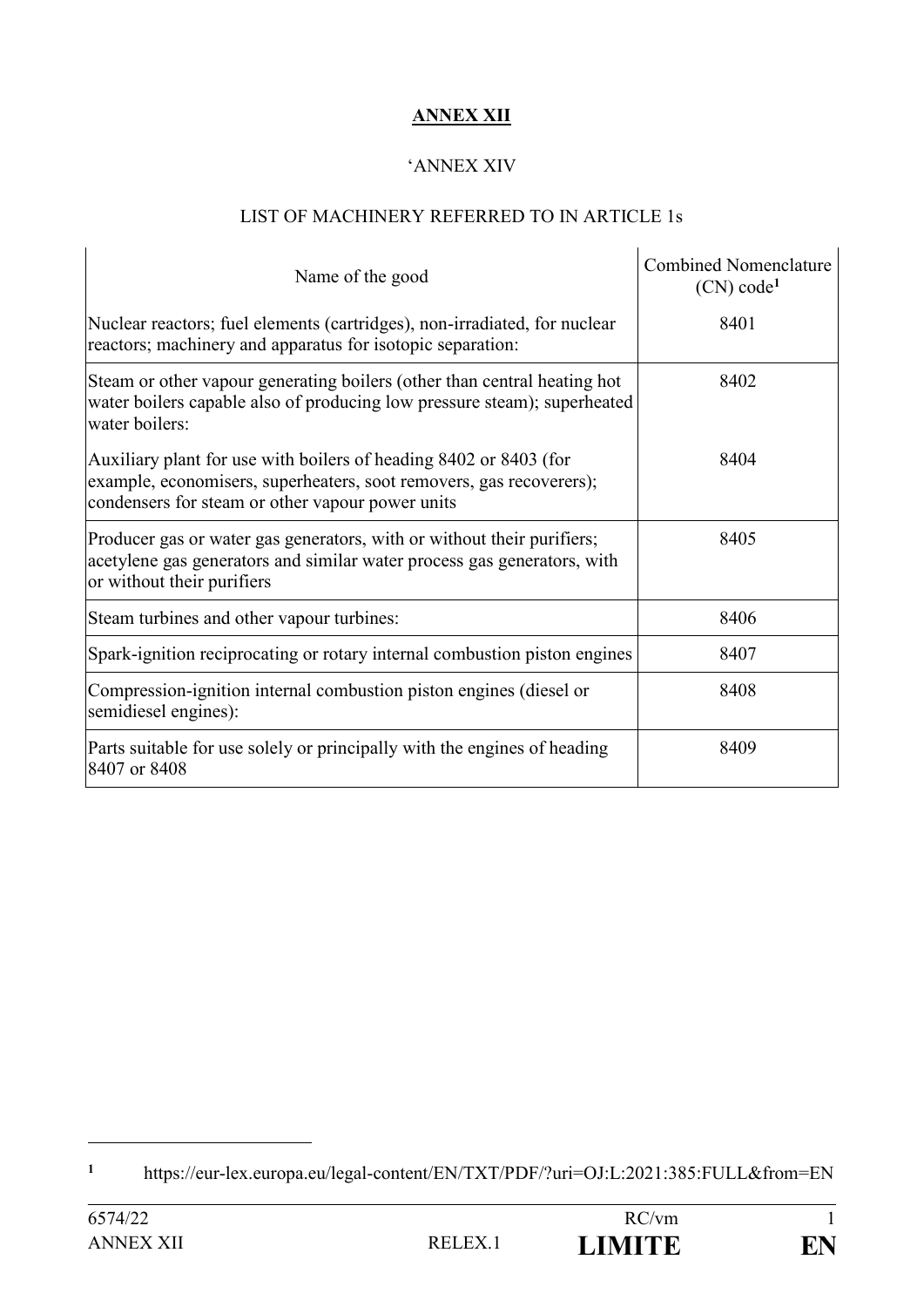| Name of the good                                                                                                                                                                                                                                                                                                                                                     | <b>Combined Nomenclature</b><br>(CN) code <sup>1</sup> |
|----------------------------------------------------------------------------------------------------------------------------------------------------------------------------------------------------------------------------------------------------------------------------------------------------------------------------------------------------------------------|--------------------------------------------------------|
| Hydraulic turbines, water wheels, and regulators therefor                                                                                                                                                                                                                                                                                                            | 8410                                                   |
| Other engines and motors                                                                                                                                                                                                                                                                                                                                             | 8412                                                   |
| Pumps for liquids, whether or not fitted with a measuring device; liquid<br>elevators:                                                                                                                                                                                                                                                                               | 8413                                                   |
| Air-conditioning machines, comprising a motor-driven fan and elements<br>for changing the temperature and humidity, including those machines in<br>which the humidity cannot be separately regulated                                                                                                                                                                 | 8415                                                   |
| Furnace burners for liquid fuel, for pulverised solid fuel or for gas;<br>mechanical stokers, including their mechanical grates, mechanical ash<br>dischargers and similar appliances                                                                                                                                                                                | 8416                                                   |
| Heat pumps other than air-conditioning machines of heading 8415                                                                                                                                                                                                                                                                                                      | Ex 8418                                                |
| Calendering or other rolling machines, other than for metals or glass, and<br>cylinders therefor                                                                                                                                                                                                                                                                     | 8420                                                   |
| Centrifuges, including centrifugal dryers; filtering or purifying<br>machinery and apparatus, for liquids or gases                                                                                                                                                                                                                                                   | 8421                                                   |
| Machinery for cleaning or drying bottles or other containers; machinery<br>for filling, closing, sealing or labelling bottles, cans, boxes, bags or other<br>containers; machinery for capsuling bottles, jars, tubes and similar<br>containers; other packing or wrapping machinery (including heat-shrink<br>wrapping machinery); machinery for aerating beverages | Ex 8422                                                |
| Weighing machinery (excluding balances of a sensitivity of 5 cg or<br>better), including weight-operated counting or checking machines;<br>weighing machine weights of all kinds                                                                                                                                                                                     | 8423                                                   |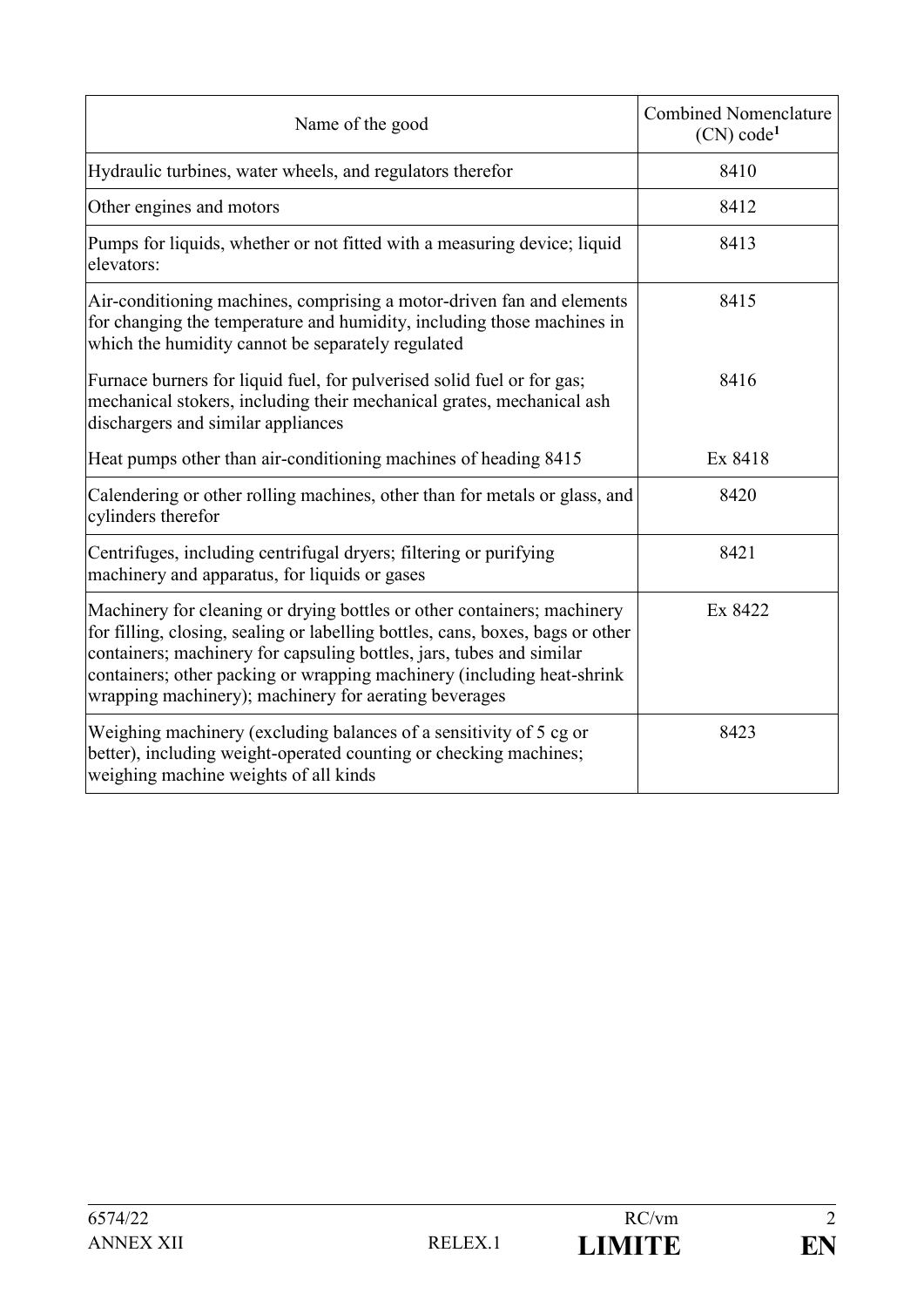| Name of the good                                                                                                                                                                                                                                                           | <b>Combined Nomenclature</b><br>(CN) code <sup>1</sup> |
|----------------------------------------------------------------------------------------------------------------------------------------------------------------------------------------------------------------------------------------------------------------------------|--------------------------------------------------------|
| Mechanical appliances (whether or not hand-operated) for projecting,<br>dispersing or spraying liquids or powders; fire extinguishers, whether or<br>not charged; spray guns and similar appliances; steam or sandblasting<br>machines and similar jet projecting machines | 8424                                                   |
| Pulley tackle and hoists other than skip hoists; winches and capstans;<br>jacks                                                                                                                                                                                            | 8425                                                   |
| Ships' derricks; cranes, including cable cranes; mobile lifting frames,<br>straddle carriers and works trucks fitted with a crane                                                                                                                                          | 8426                                                   |
| Fork-lift trucks; other works trucks fitted with lifting or handling<br>equipment                                                                                                                                                                                          | 8427                                                   |
| Other lifting, handling, loading or unloading machinery (for example,<br>lifts, escalators, conveyors, teleferics                                                                                                                                                          | 8428                                                   |
| Self-propelled bulldozers, angledozers, graders, levellers, scrapers,<br>mechanical shovels, excavators, shovel loaders, tamping machines and<br>roadrollers                                                                                                               | 8429                                                   |
| Other moving, grading, levelling, scraping, excavating, tamping,<br>compacting, extracting or boring machinery, for earth, minerals or ores;<br>piledrivers and pile extractors; snowploughs and snowblowers                                                               | 8430                                                   |
| Parts suitable for use solely or principally with the machinery of<br>headings 8425 to 8430                                                                                                                                                                                | 8431                                                   |
| Machinery for making pulp of fibrous cellulosic material or for making<br>or finishing paper or paperboard                                                                                                                                                                 | 8439                                                   |
| Bookbinding machinery, including book-sewing machines                                                                                                                                                                                                                      | 8440                                                   |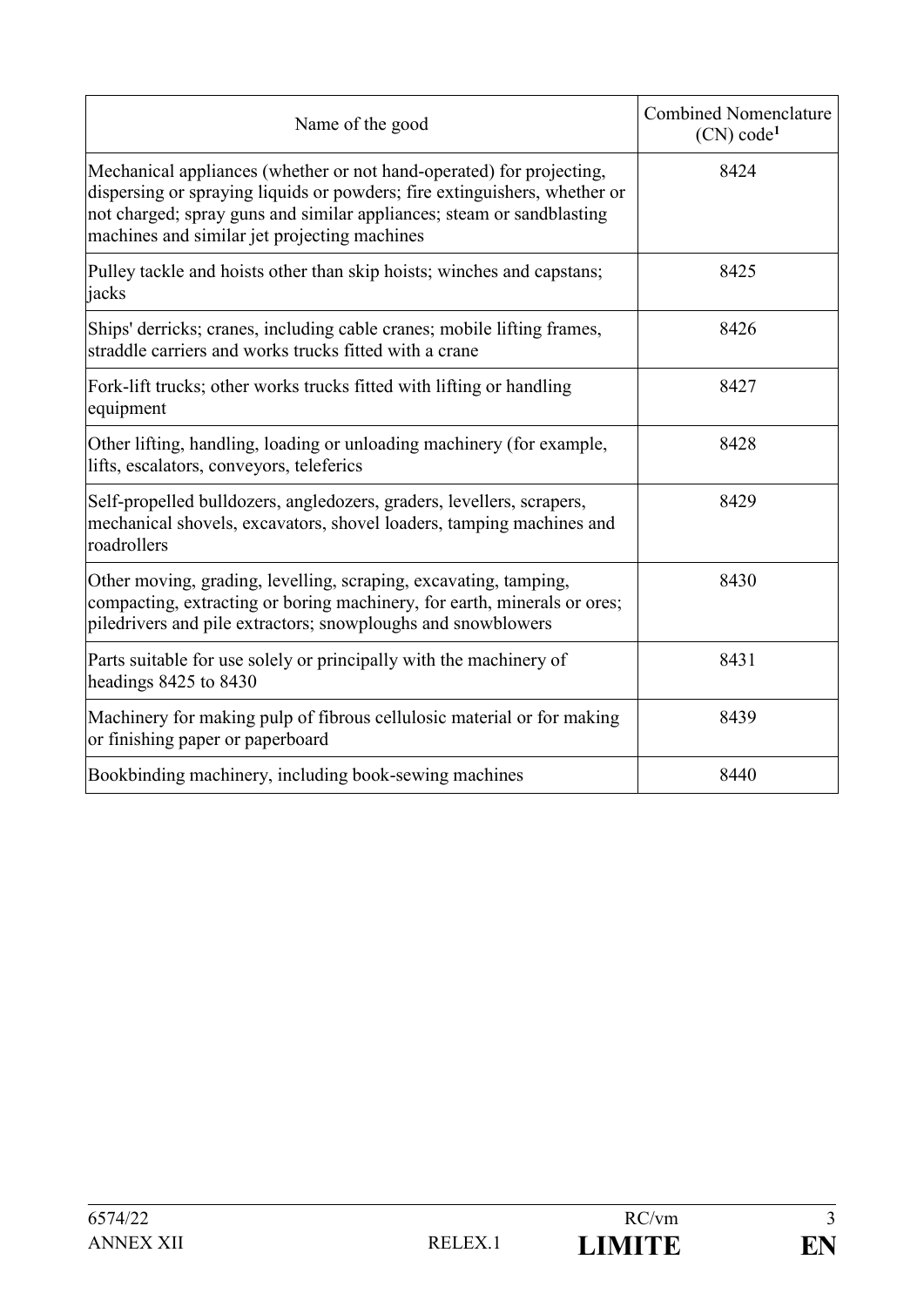| Name of the good                                                                                                                                                                                                                                                                                                                                                                                                                                                       | <b>Combined Nomenclature</b><br>(CN) code <sup>1</sup> |
|------------------------------------------------------------------------------------------------------------------------------------------------------------------------------------------------------------------------------------------------------------------------------------------------------------------------------------------------------------------------------------------------------------------------------------------------------------------------|--------------------------------------------------------|
| Other machinery for making up paper pulp, paper or paperboard,<br>including cutting machines of all kinds                                                                                                                                                                                                                                                                                                                                                              | 8441                                                   |
| Machinery, apparatus and equipment (other than the machine tools of<br>headings 8456 to 8465) for preparing or making plates, cylinders or other<br>printing components; plates, cylinders and other printing components;<br>plates, cylinders and lithographic stones, prepared for printing purposes<br>(for example, planed, grained or polished)                                                                                                                   | 8442                                                   |
| Printing machinery used for printing by means of plates, cylinders and<br>other printing components of heading 8442; other printers, copying<br>machines and facsimile machines, whether or not combined; parts and<br>accessories thereof                                                                                                                                                                                                                             | 8443                                                   |
| Machines for extruding, drawing, texturing or cutting man-made textile<br>materials:                                                                                                                                                                                                                                                                                                                                                                                   | 8444 00                                                |
| Machines for preparing textile fibres; spinning, doubling or twisting<br>machines and other machinery for producing textile yarns; textile reeling<br>or winding (including weft-winding) machines and machines for<br>preparing textile yarns for use on the machines of heading 8446 or 8447                                                                                                                                                                         | 8445                                                   |
| Knitting machines, stitch-bonding machines and machines for making<br>gimped yarn, tulle, lace, embroidery, trimmings, braid or net and<br>machines for tufting                                                                                                                                                                                                                                                                                                        | 8447                                                   |
| Auxiliary machinery for use with machines of heading 8444, 8445,<br>8446 or 8447 (for example, dobbies, jacquards, automatic stop motions,<br>shuttle changing mechanisms); parts and accessories suitable for use<br>solely or principally with the machines of this heading or of heading<br>8444, 8445, 8446 or 8447 (for example, spindles and spindle flyers,<br>card clothing, combs, extruding nipples, shuttles, healds and heald-<br>frames, hosiery needles) | 8448                                                   |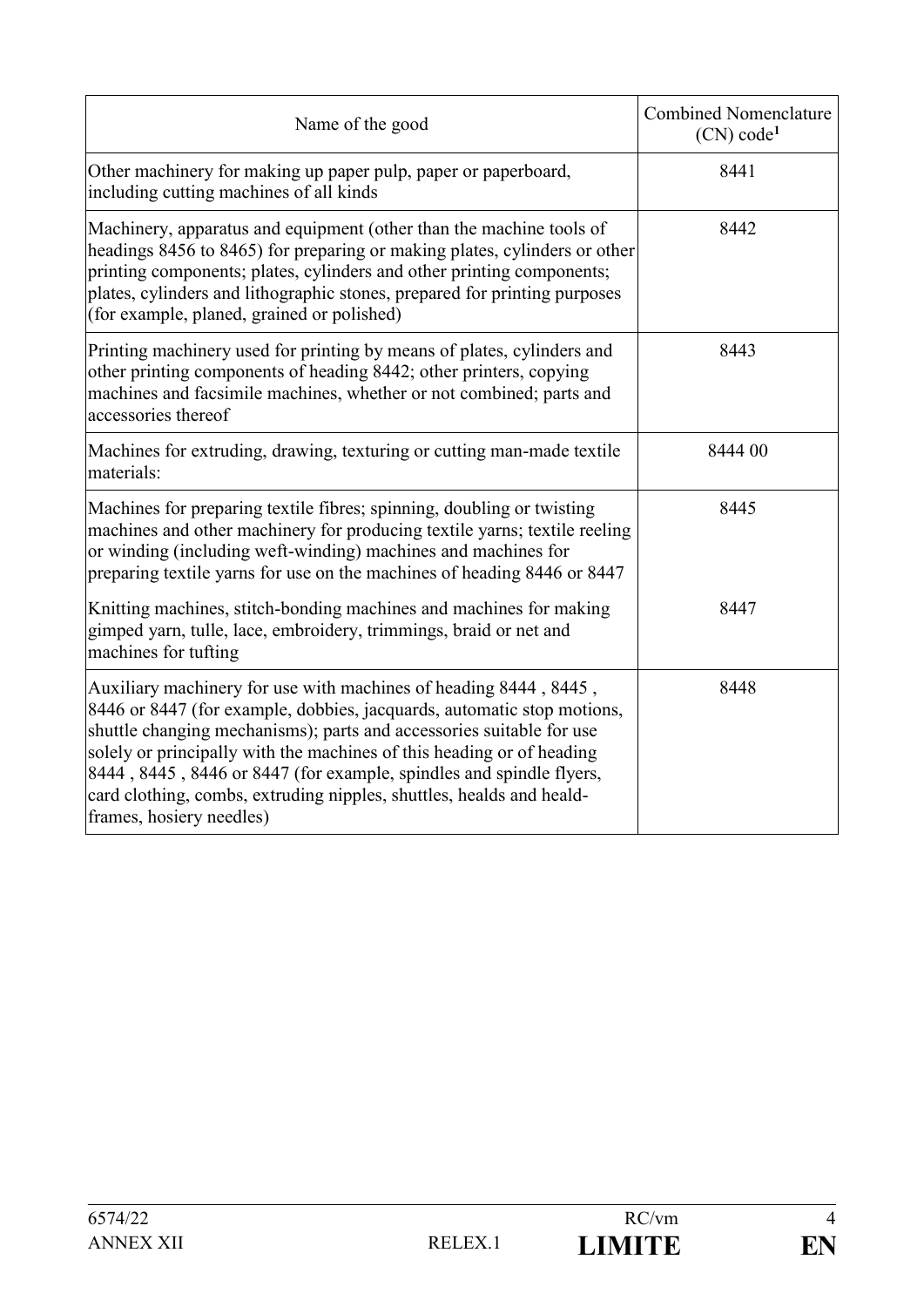| Name of the good                                                                                                                                                                                                                                                                                    | <b>Combined Nomenclature</b><br>(CN) code <sup>1</sup> |
|-----------------------------------------------------------------------------------------------------------------------------------------------------------------------------------------------------------------------------------------------------------------------------------------------------|--------------------------------------------------------|
| Machinery for the manufacture or finishing of felt or nonwovens in the<br>piece or in shapes, including machinery for making felt hats; blocks for<br>making hats                                                                                                                                   | 8449 00 00                                             |
| Machinery for preparing, tanning or working hides, skins or leather or<br>for making or repairing footwear or other articles of hides, skins or<br>leather, other than sewing machines                                                                                                              | 8453                                                   |
| Converters, ladles, ingot moulds and casting machines, of a kind used in<br>metallurgy or in metal foundries                                                                                                                                                                                        | 8454                                                   |
| Metal-rolling mills and rolls therefor                                                                                                                                                                                                                                                              | 8455                                                   |
| Machining centres, unit construction machines (single station) and multi-<br>station transfer machines, for working metal                                                                                                                                                                           | 8457                                                   |
| Lathes (including turning centres) for removing metal                                                                                                                                                                                                                                               | 8458                                                   |
| Parts and accessories suitable for use solely or principally with the<br>machines of headings 8456 to 8465, including work or tool holders, self-<br>opening dieheads, dividing heads and other special attachments for<br>machine tools; tool holders for any type of tool for working in the hand | 8466                                                   |
| Tools for working in the hand, pneumatic, hydraulic or with self-<br>contained electric or non-electric motor                                                                                                                                                                                       | 8467                                                   |
| Machinery and apparatus for soldering, brazing or welding, whether or<br>not capable of cutting, other than those of heading 8515; gas-operated<br>surface tempering machines and appliances                                                                                                        | 8468                                                   |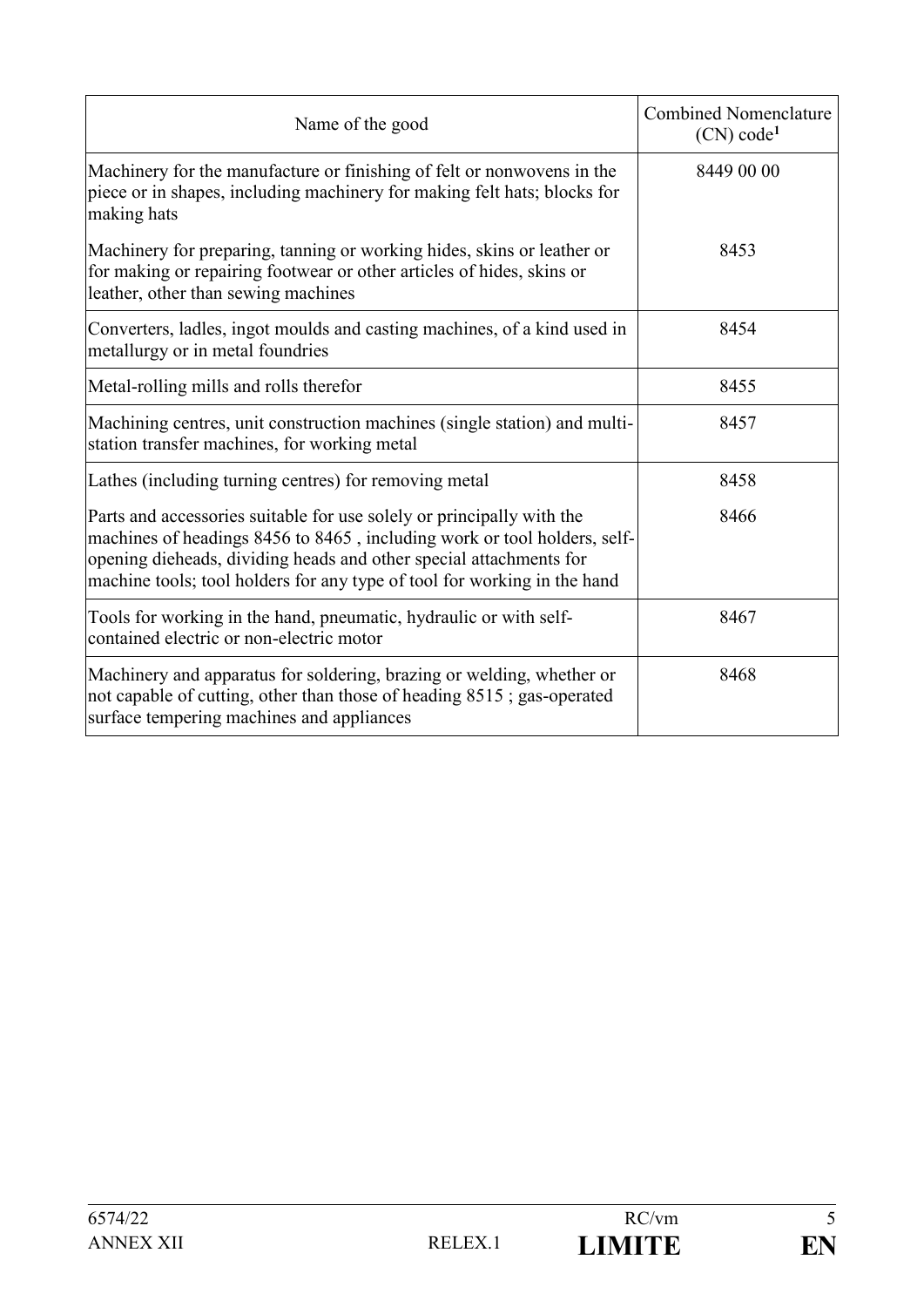| Name of the good                                                                                                                                                                                                                                                                                                                                                                                                                     | <b>Combined Nomenclature</b><br>(CN) code <sup>1</sup> |
|--------------------------------------------------------------------------------------------------------------------------------------------------------------------------------------------------------------------------------------------------------------------------------------------------------------------------------------------------------------------------------------------------------------------------------------|--------------------------------------------------------|
| Automatic data-processing machines and units thereof; magnetic or<br>optical readers, machines for transcribing data onto data media in coded<br>form and machines for processing such data, not elsewhere specified or<br>included                                                                                                                                                                                                  | 8471                                                   |
| Machinery for sorting, screening, separating, washing, crushing,<br>grinding, mixing or kneading earth, stone, ores or other mineral<br>substances, in solid (including powder or paste) form; machinery for<br>agglomerating, shaping or moulding solid mineral fuels, ceramic paste,<br>unhardened cements, plastering materials or other mineral products in<br>powder or paste form; machines for forming foundry moulds of sand | 8474                                                   |
| Machines for assembling electric or electronic lamps, tubes or valves or<br>flashbulbs, in glass envelopes; machines for manufacturing or hot<br>working glass or glassware                                                                                                                                                                                                                                                          | 8475                                                   |
| Machinery for working rubber or plastics or for the manufacture of<br>products from these materials, not specified or included elsewhere in this<br>chapter                                                                                                                                                                                                                                                                          | 8477                                                   |
| Machines and mechanical appliances having individual functions, not<br>specified or included elsewhere in this chapter                                                                                                                                                                                                                                                                                                               | 8479                                                   |
| Moulding boxes for metal foundry; mould bases; moulding patterns;<br>moulds for metal (other than ingot moulds), metal carbides, glass,<br>mineral materials, rubber or plastics                                                                                                                                                                                                                                                     | 8480                                                   |
| Taps, cocks, valves and similar appliances for pipes, boiler shells, tanks,<br>vats or the like, including pressure-reducing valves and thermostatically<br>controlled valves                                                                                                                                                                                                                                                        | 8481                                                   |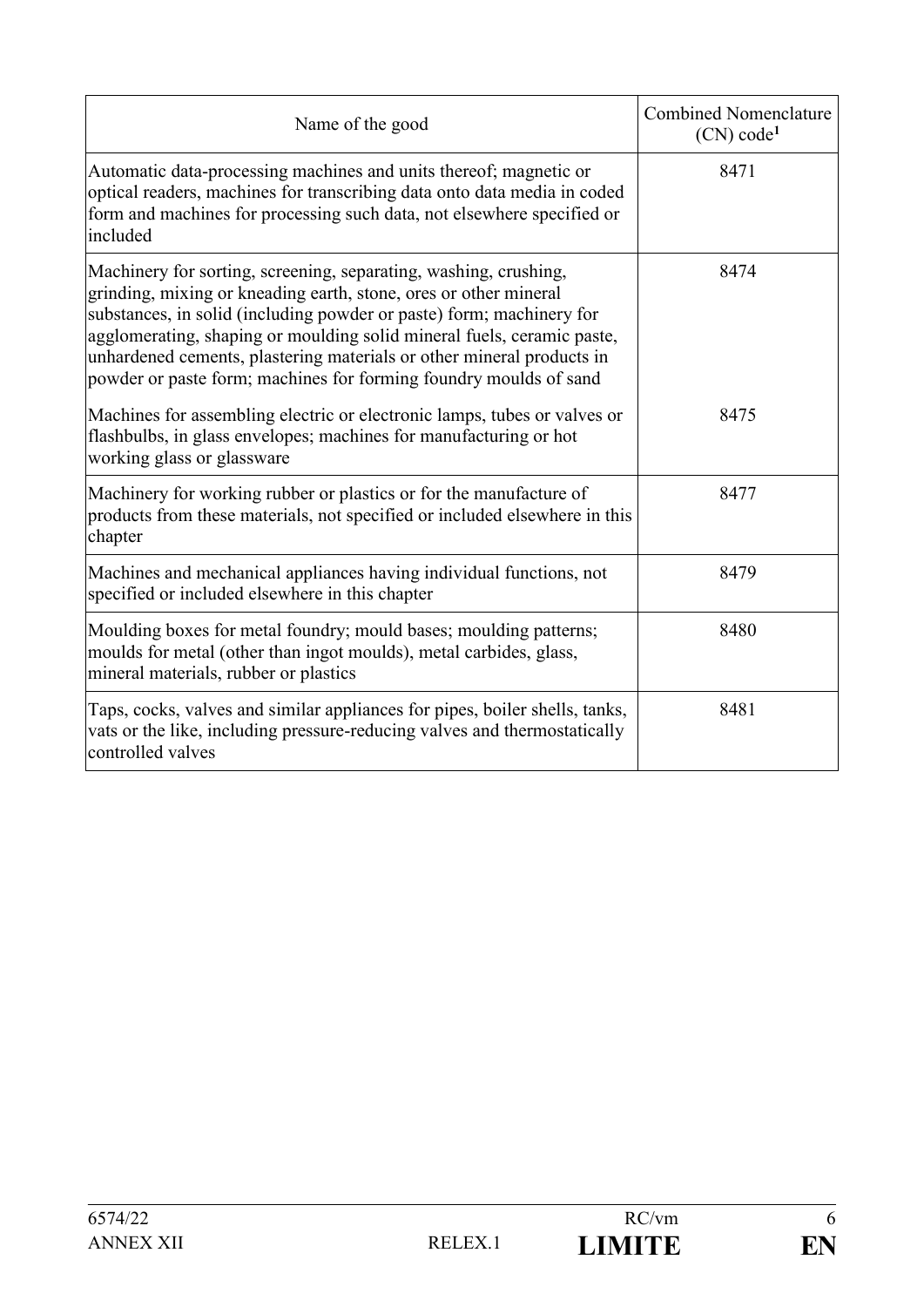| Name of the good                                                                                                                                                                                                                                                                                                                                     | <b>Combined Nomenclature</b><br>(CN) code <sup>1</sup> |
|------------------------------------------------------------------------------------------------------------------------------------------------------------------------------------------------------------------------------------------------------------------------------------------------------------------------------------------------------|--------------------------------------------------------|
| Ball or roller bearings                                                                                                                                                                                                                                                                                                                              | 8482                                                   |
| Transmission shafts (including cam shafts and crank shafts) and cranks;<br>bearing housings and plain shaft bearings; gears and gearing; ball or<br>roller screws; gear boxes and other speed changers, including torque<br>converters; flywheels and pulleys, including pulley blocks; clutches and<br>shaft couplings (including universal joints) | 8483                                                   |
| Gaskets and similar joints of metal sheeting combined with other<br>material or of two or more layers of metal; sets or assortments of gaskets<br>and similar joints, dissimilar in composition, put up in pouches,<br>envelopes or similar packings; mechanical seals                                                                               | 8484                                                   |
| Electric motors and generators (excluding generating sets)                                                                                                                                                                                                                                                                                           | 8501                                                   |
| Electric generating sets and rotary converters                                                                                                                                                                                                                                                                                                       | 8502                                                   |
| Parts suitable for use solely or principally with electric motors and<br>generators, electric generating sets or rotary converters not specified<br>elsewhere                                                                                                                                                                                        | 8503                                                   |
| Electrical transformers, static converters (for example, rectifiers) and<br>inductors; parts thereof                                                                                                                                                                                                                                                 | 8504                                                   |
| Electromagnets (other than for medical use); permanent magnets and<br>articles intended to become permanent magnets after magnetisation;<br>electromagnetic or permanent magnet chucks, clamps and similar<br>holding devices; electromagnetic couplings, clutches and brakes;<br>electromagnetic lifting heads; parts thereof                       | 8505                                                   |
| Electric accumulators, incl. separators therefor, whether or not square or<br>rectangular; parts thereof (excl. spent and those of unhardened rubber or<br>textiles)                                                                                                                                                                                 | 8507                                                   |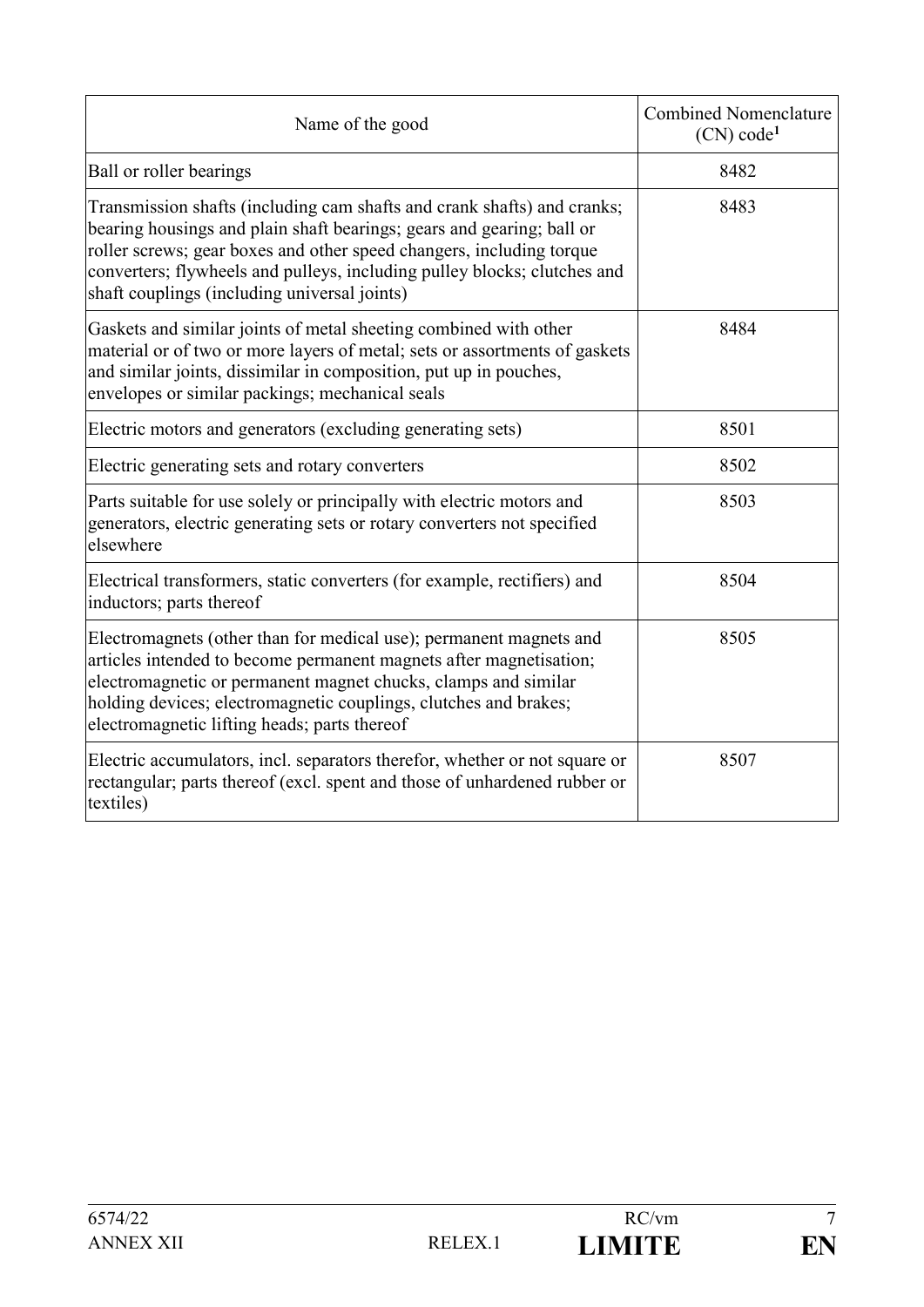| Name of the good                                                                                                                                                                                                                                                                                                                                                                            | <b>Combined Nomenclature</b><br>(CN) code <sup>1</sup> |
|---------------------------------------------------------------------------------------------------------------------------------------------------------------------------------------------------------------------------------------------------------------------------------------------------------------------------------------------------------------------------------------------|--------------------------------------------------------|
| Electrical ignition or starting equipment of a kind used for spark-ignition<br>or compression-ignition internal combustion engines (for example,<br>ignition magnetos, magneto-dynamos, ignition coils, sparking plugs and<br>glow plugs, starter motors); generators (for example, dynamos,<br>alternators) and cut-outs of a kind used in conjunction with such engines;<br>parts thereof | 8511                                                   |
| Industrial or laboratory electric furnaces and ovens (including those<br>functioning by induction or dielectric loss); other industrial or laboratory<br>equipment for the heat treatment of materials by induction or dielectric<br>loss; parts thereof                                                                                                                                    | 8514                                                   |
| Parts suitable for use solely or principally with the apparatus of headings<br>8525 to 8528                                                                                                                                                                                                                                                                                                 | 8529                                                   |
| Boards, panels, consoles, desks, cabinets and other bases, equipped with<br>two or more apparatus of headings 8535 or 8536, for electric control or<br>the distribution of electricity, including those incorporating instruments<br>or apparatus of Chapter 90, and numerical control cabinets (excl.<br>switching apparatus for line telephony or line telegraphy or videophones)         | 8537                                                   |
| Parts suitable for use solely or principally with the apparatus of headings<br>8535, 8536 or 8537 not specified elsewhere                                                                                                                                                                                                                                                                   | 8538                                                   |
| Electric filament or discharge lamps, including sealed beam lamp units<br>and ultraviolet or infra-red lamps; arc lamps; parts thereof                                                                                                                                                                                                                                                      | 8539                                                   |
| Insulated (incl. enamelled or anodised) wire, cable (incl. coaxial cable)<br>and other insulated electric conductors, whether or not fitted with<br>connectors; optical fibre cables, made up of individually sheathed fibres,<br>whether or not assembled with electric conductors or fitted with<br>connectors                                                                            | 8544                                                   |